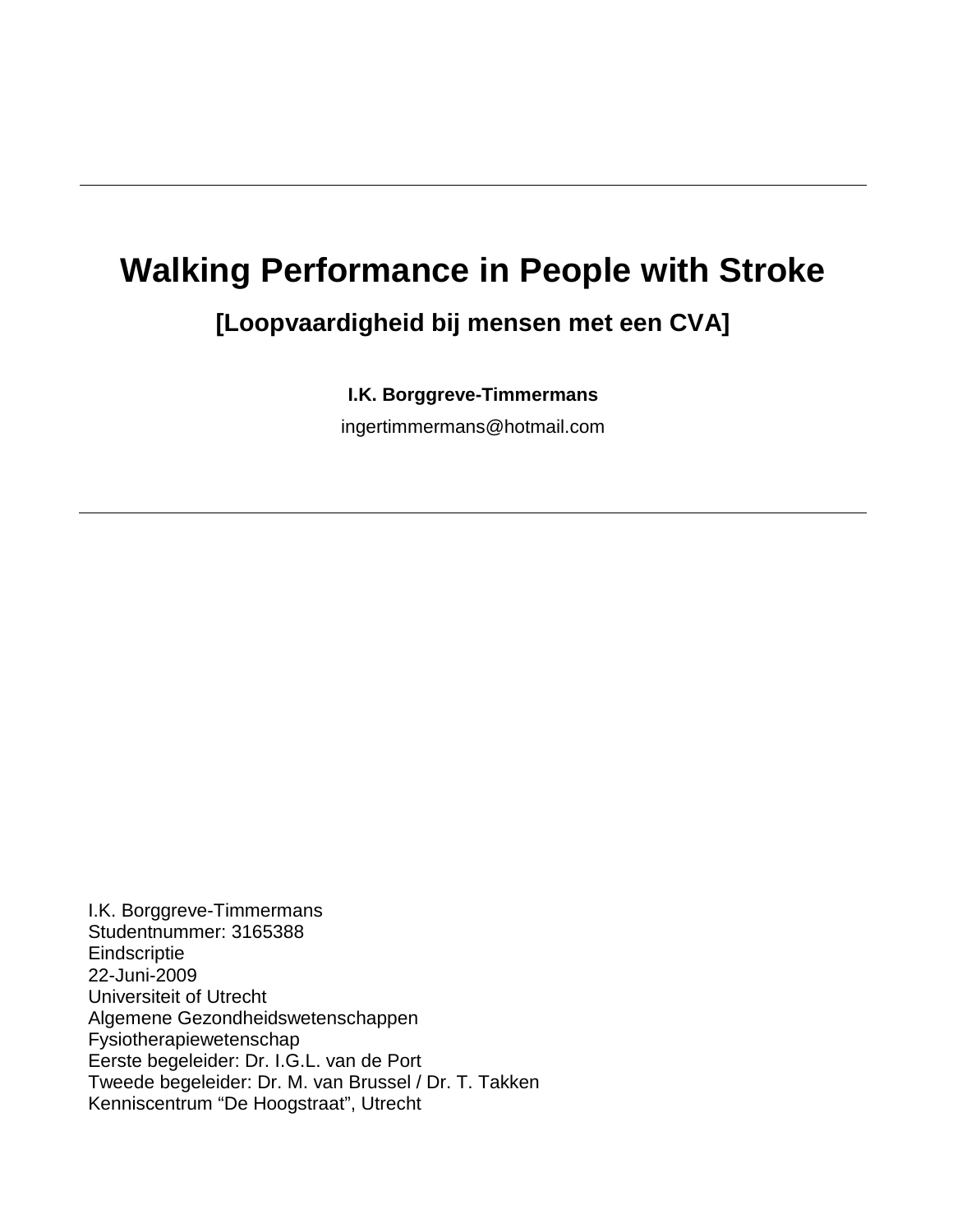# "ONDERGETEKENDE

# I.K. Borggreve-Timmermans

bevestigd hierbij dat de onderhavige verhandeling mag worden geraadpleegd en vrij mag worden gefotokopieerd. Bij het citeren moet steeds de titel en de auteur van de verhandeling worden vermeld."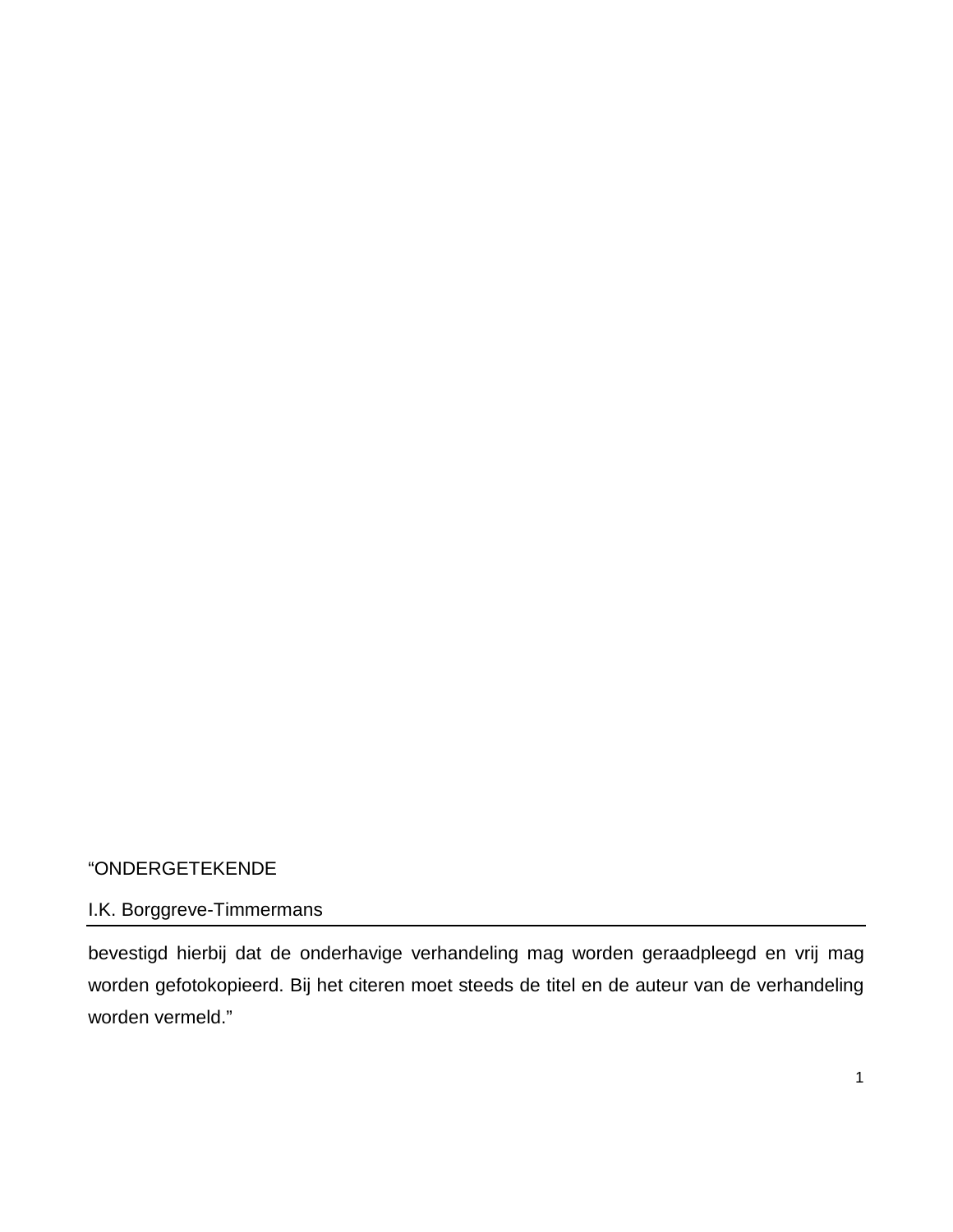# **Voorwoord**

Deze eindscriptie is geschreven ter afsluiting van de opleiding Fysiotherapiewetenschap. "Walking Performance in People with Stroke" was het thema van mijn afstudeerperiode. Binnen dit thema heb ik een literatuurstudie en een onderzoeksproject gedaan. In deze eindscriptie kunt u zowel de literatuurstudie als het onderzoeksproject bekijken. De beide artikelen zijn in de Engelse taal geschreven, alleen de samenvattingen zijn ook in de Nederlandse taal weergegeven.

In september 2006 ben ik aan de opleiding Fysiotherapiewetenschap begonnen om kennis te vergaren over het ontwikkelen, verspreiden en integreren van wetenschappelijke kennis. Tijdens deze studie heb ik ontzettend veel geleerd over wetenschappelijk onderzoek maar ook over mezelf als praktiserend fysiotherapeut en als persoon. Met de opgedane kennis hoop ik in de toekomst een bijdrage te kunnen leveren aan de professionalisering van de discipline fysiotherapie.

De afgelopen drie jaar waren heel leerzaam maar ook best heel zwaar. Daarom wil ik vanaf deze plaats in het bijzonder Sander heel erg bedanken voor zijn eindeloze steun en liefde. Hij heeft me alle vrijheid en tijd gegeven om me te richten op de studie, waarvoor ik hem zeer dankbaar ben. Ook Ingrid van de Port, mijn eerste begeleider, wil ik graag bedanken voor alle discussies, hulp en feedback om binnen een jaar het afstudeerproject tot een goed einde te brengen. Daarnaast wil ik Lotte Wevers bedanken, gezien het feit dat ik gebruik heb mogen maken van gegevens vanuit haar promotie onderzoek. De begeleiders van de opleiding wil ik bedanken voor al hun raad. Tot slot, wil ik mijn familie, vriend(innen) en collegae bedanken. Zij hebben de afgelopen drie jaar enorm met me meegeleefd en hebben me ontzettend gesteund.

Inger Borggreve-Timmermans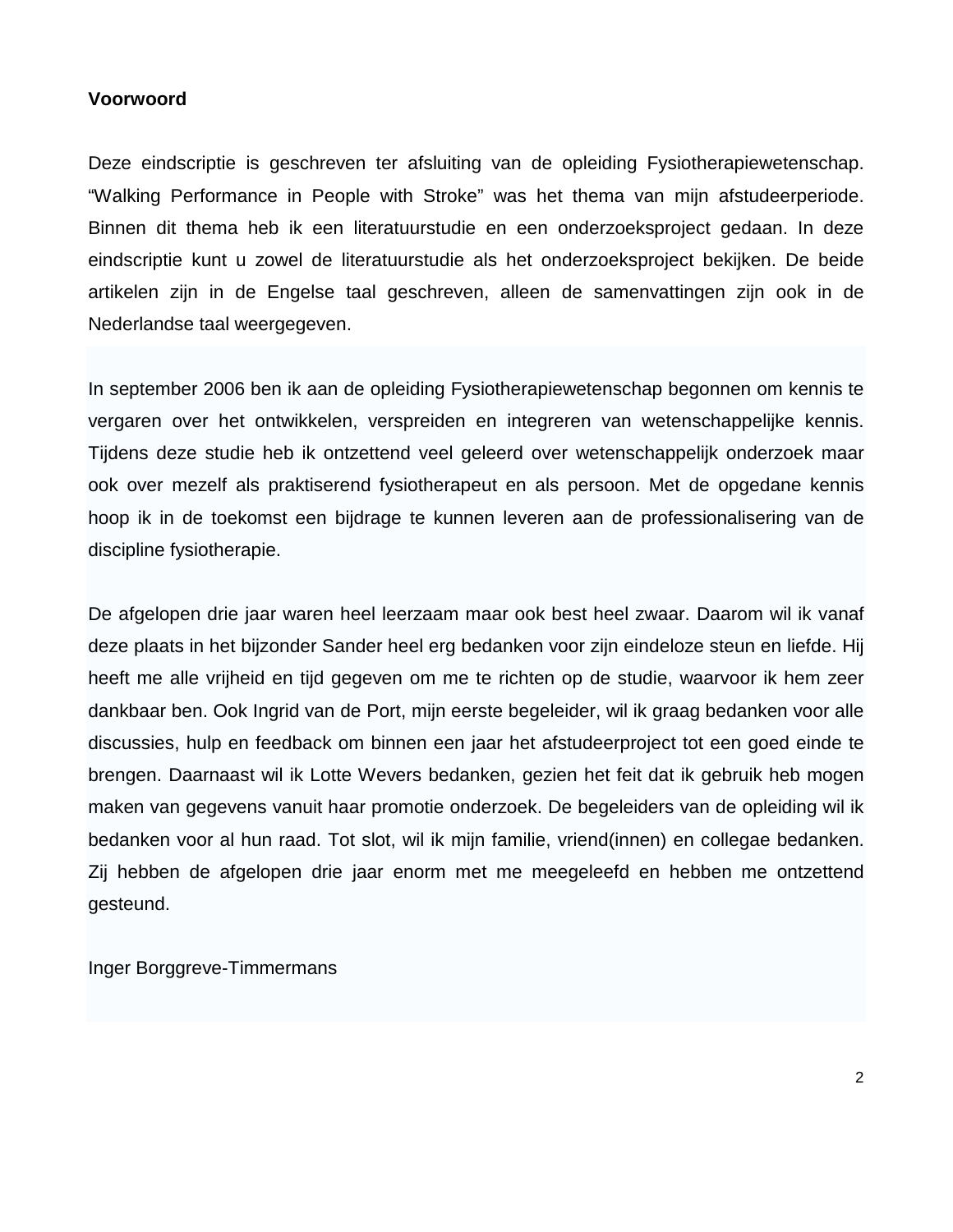# **Inhoudsopgave**

| Factors Related to Comfortable Gait Speed in People with Stroke: A Narrative Review | $-4-$          |
|-------------------------------------------------------------------------------------|----------------|
| Abstract                                                                            | 5              |
| Introduction                                                                        | $\overline{7}$ |
| <b>Materials and Methods</b>                                                        | 8              |
| <b>Results</b>                                                                      | 10             |
| <b>Discussion</b>                                                                   | 19             |
| Summary                                                                             | 24             |
| Acknowledgements                                                                    | 24             |
| <b>Tables</b>                                                                       | 25             |
| References                                                                          | 49             |
| Walking Performance and Post-Stroke Fatigue in People with Stroke                   | $-58-$         |
| Abstract                                                                            | 59             |
| Introduction                                                                        | 61             |
| <b>Materials and Methods</b>                                                        | 62             |
| <b>Results</b>                                                                      | 65             |
| <b>Discussion</b>                                                                   | 67             |
| Summary                                                                             | 70             |
| Acknowledgements                                                                    | 70             |
| References                                                                          | 71             |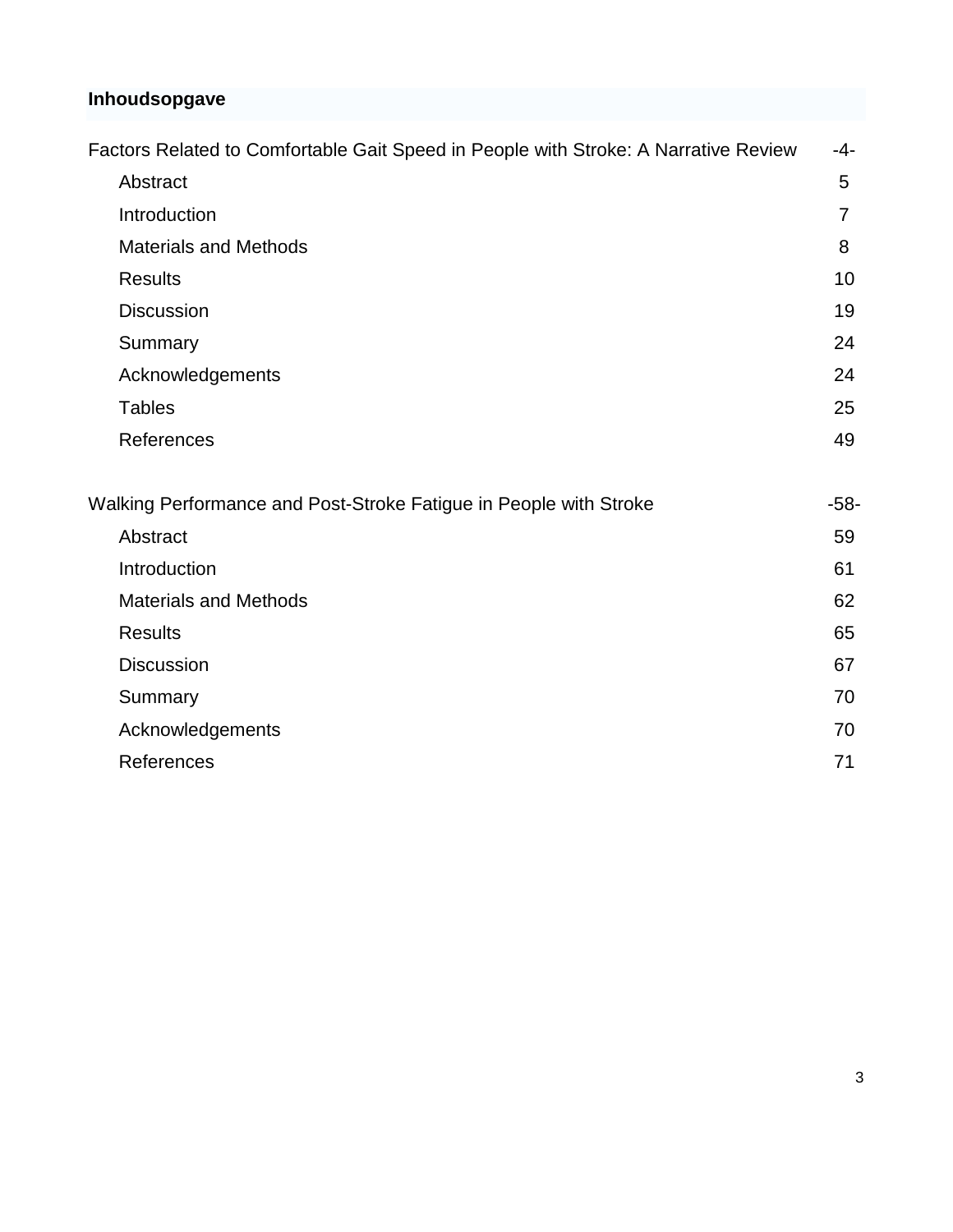# **Factors Related to Comfortable Gait Speed in People with Stroke: A Narrative Review**

# **I.K. Borggreve-Timmermans**

[ingertimmermans@hotmail.com](mailto:ingertimmermans@hotmail.com)

I.K. Borggreve-Timmermans Studentnummer: 3165388 Literatuurstudie 14-Juni-2009 5600 woorden (exclusief tabellen en referenties) Universiteit of Utrecht Algemene Gezondheidswetenschappen Fysiotherapiewetenschap Eerste begeleider: Dr. I.G.L. van de Port Tweede begeleider: Dr. M. van Brussel / Dr. T. Takken Kenniscentrum "De Hoogstraat", Utrecht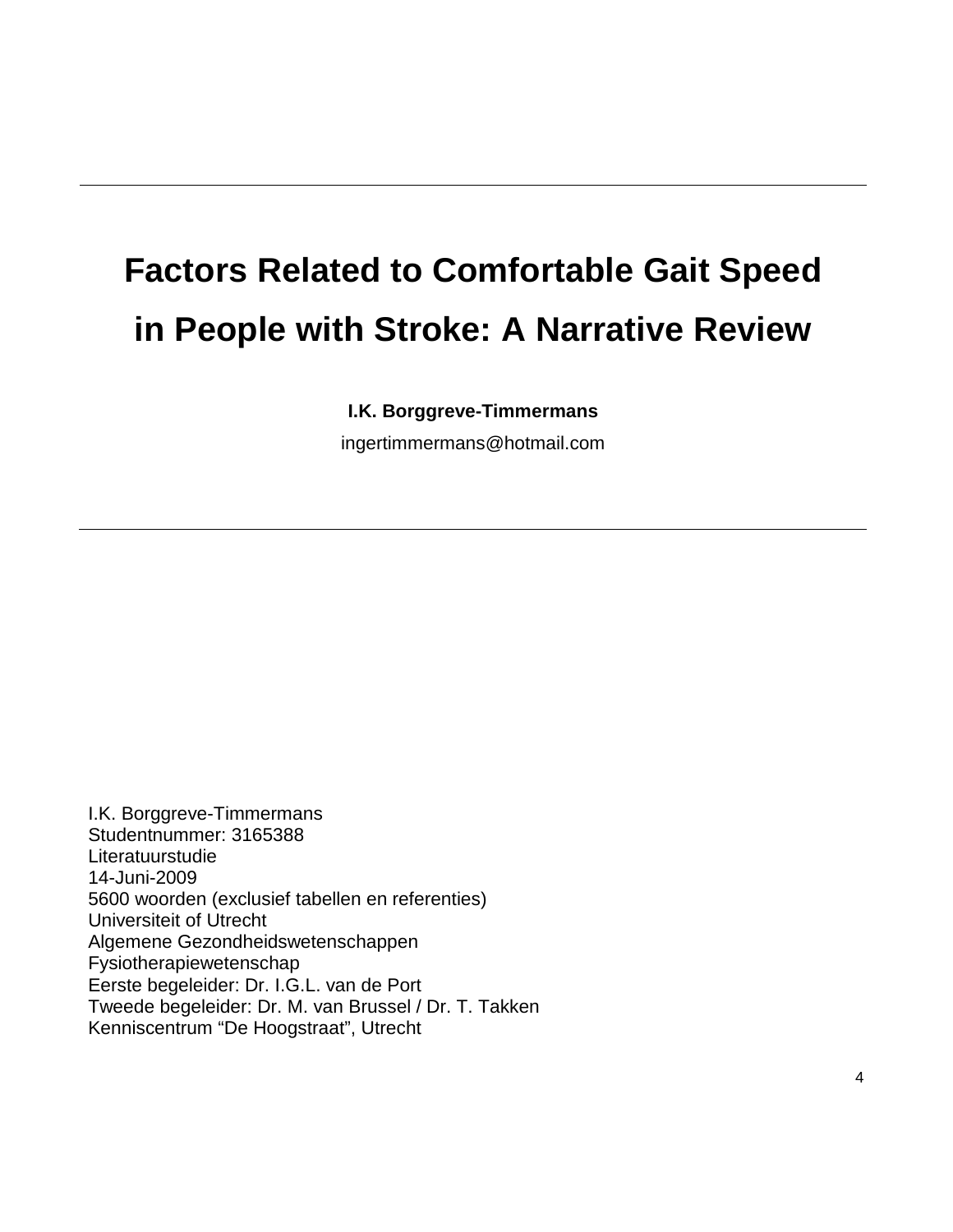# **Abstract**

- *Background and Purpose:* Improving hemiplegic gait has a high priority in stroke rehabilitation. To optimize this rehabilitation it is important to get more insight into the factors that are related to hemiplegic gait and more specific to gait speed. The purpose of this review is to determine the factors which are related to comfortable gait speed in people with stroke.
- *Methods:* A computerized search for studies was conducted in CINAHL, Cochrane, EMBASE and PubMed (until November 2008). The inclusion criteria were: (1) subjects with stroke, (2) comfortable or self-selected gait speed as outcome measure, (3) statistical data concerning the relationship between gait speed and other factors (excluding biomechanical factors) and (4) written in English, German or Dutch. Two independent reviewers extracted the data by using a standardized form and determined the methodological quality of the studies. The identified related factors were categorized in the Core Set "Stroke" of the International Classification of Functioning, disability and health (ICF).
- **Results:** Twenty-five studies were included; 19 studies had a cross-sectional design and six studies a longitudinal design. A total of 57 factors have been studied having a relation with comfortable gait speed. The most striking factors which were significantly related to comfortable gait speed were strength measures of the paretic leg and the factors categorized in chapter D4 "Mobility".
- *Conclusions:* A large variety of factors are related to comfortable gait speed and many of these factors might be influenced in stroke rehabilitation.

**Key Words:** stroke, comfortable gait speed, review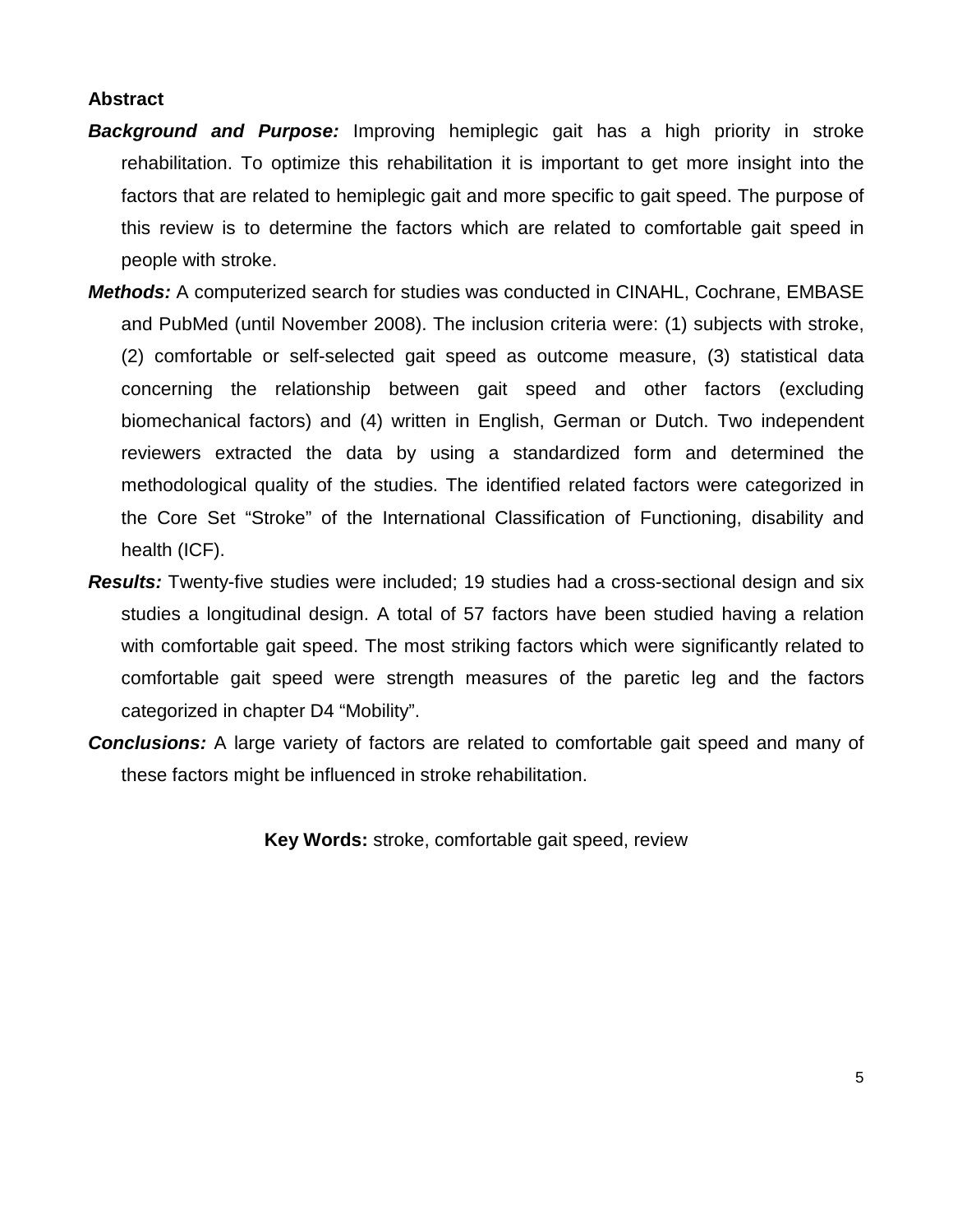#### **Samenvatting**

- *Achtergrond en doelstelling:* Verbetering van de loopvaardigheid bij mensen met een CVA heeft een hoge prioriteit binnen CVA-revalidatie. Om deze revalidatie te optimaliseren is het belangrijk om inzicht te hebben in factoren die de loopvaardigheid beïnvloeden en meer specifiek die de loopsnelheid beïnvloeden. De doelstelling van dit literatuuronderzoek is het onderzoeken van de factoren die een relatie hebben met comfortabele loopsnelheid bij mensen met een CVA.
- *Methode:* Een gecomputeriseerde zoektocht naar studies heeft plaatsgevonden in CINAHL, Cochrane, EMBASE, en PubMed (tot november 2008). De inclusiecriteria waren: (1) patiënten met een CVA, (2) comfortabele loopsnelheid als uitkomstmaat, (3) statistische data over de relatie aangeven tussen loopsnelheid en andere variabelen (met uitzondering van biomechanische factoren) en (4) geschreven in Engels, Duits of Nederlands. Twee onafhankelijke onderzoekers hebben bruikbare gegevens uit de artikelen gehaald met behulp van een gestandaardiseerd formulier en hebben de methodologische kwaliteit van de studies geanalyseerd. De onderzochte factoren werden gecategoriseerd in de Core Set "Beroerte" van de International Classification of Functioning, disability and health (ICF).
- *Resultaten:* Vijfentwintig studies zijn geïncludeerd; 19 studies met een cross-sectioneel design en zes studies met een longitudinaal design. In totaal zijn 57 variabelen bestudeerd. De meest opvallende factoren, die een significante relatie vertonen met comfortabele loopsnelheid, zijn kracht van het hemiplegische been en de factoren die gecategoriseerd zijn in hoofdstuk D4 "Mobiliteit".
- *Conclusie:* Een grote variatie aan factoren hebben invloed op de comfortabele loopsnelheid en vele van deze factoren kunnen mogelijk worden beïnvloed in CVA-revalidatie.

**Sleutelwoorden:** CVA, comfortabele loopsnelheid, literatuurstudie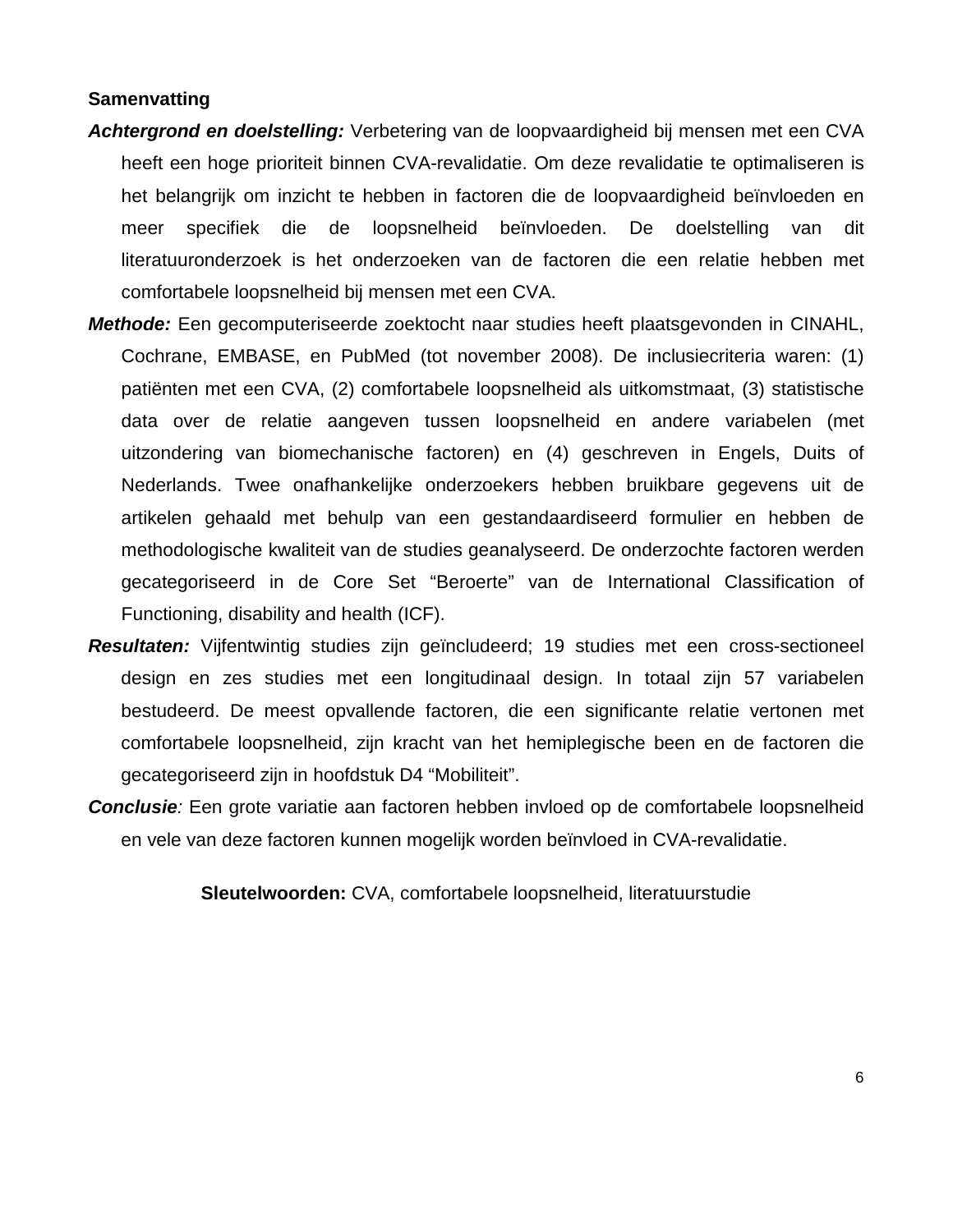#### **Introduction**

According to the Dutch Heart Foundation, the number of people with stroke in The Netherlands is around 190.000.<sup>1</sup> Annually around 41.000 people suffer a first stroke and about 7.000 people a second stroke.<sup>1</sup> Stroke is a major cause of disability and handicap<sup>1,2</sup>. leading to various limitations related to mood, speech, perception, cognition, gross and fine motor ability, capacity to carry out the basic and instrumental activities of daily living, and ambulation<sup>3,4</sup>. Disability in people with stroke is related to their quality of life<sup>5</sup> and is a strong predictor of mortality<sup>6</sup>.

Walking is an important human activity which enables us to be productive and participative members of a community. After stroke, although the majority of patients leave rehabilitation with some level of independence walking, many have residual walking disabilities. According to the Copenhagen Stroke Study, by the end of rehabilitation still 22% of the people is unable to walk and 14% walks with assistance.<sup>7</sup> The comfortable gait speed of community-dwelling people with stroke has been reported to be around 0.5 m/s (range between 0.3 m/s and 0.8  $m/s$ <sup>8-11</sup>. In comparison, the reported gait speed of healthy older people is 1.3 m/s<sup>12</sup>. This reduction in gait speed can result in major limitations in community ambulation<sup>10</sup>, because gait speed is a powerful discriminative measure of community ambulation<sup>13</sup>. Previously reported threshold gait speeds for community ambulation varied between 0.8 m/s and 1.2 m/s.<sup>10,14,15</sup> Therefore, improving hemiplegic gait has a high priority in stroke rehabilitation<sup>12,16</sup>. To restore this hemiplegic gait many different training programs have been developed, such as traditional neurological treatment approaches, programs for training sensorimotor function or influencing muscle tone, cardiovascular fitness and aerobic programs, methods for training mobility and mobility-related activities, biofeedback therapy, functional and neuromuscular electrical stimulation, orthotics and assistive devices, and intensity of exercise training.<sup>17</sup>

To optimize the rehabilitation of gait after stroke it is important to get more insight in the mechanisms behind the deterioration of walking ability. A great deal of research has been carried out to record and describe hemiplegic gait. Olney et al.<sup>18</sup> and Lamontagne et al.<sup>19</sup> reviewed the biomechanical patterns that characterize hemiplegic gait. Some characteristics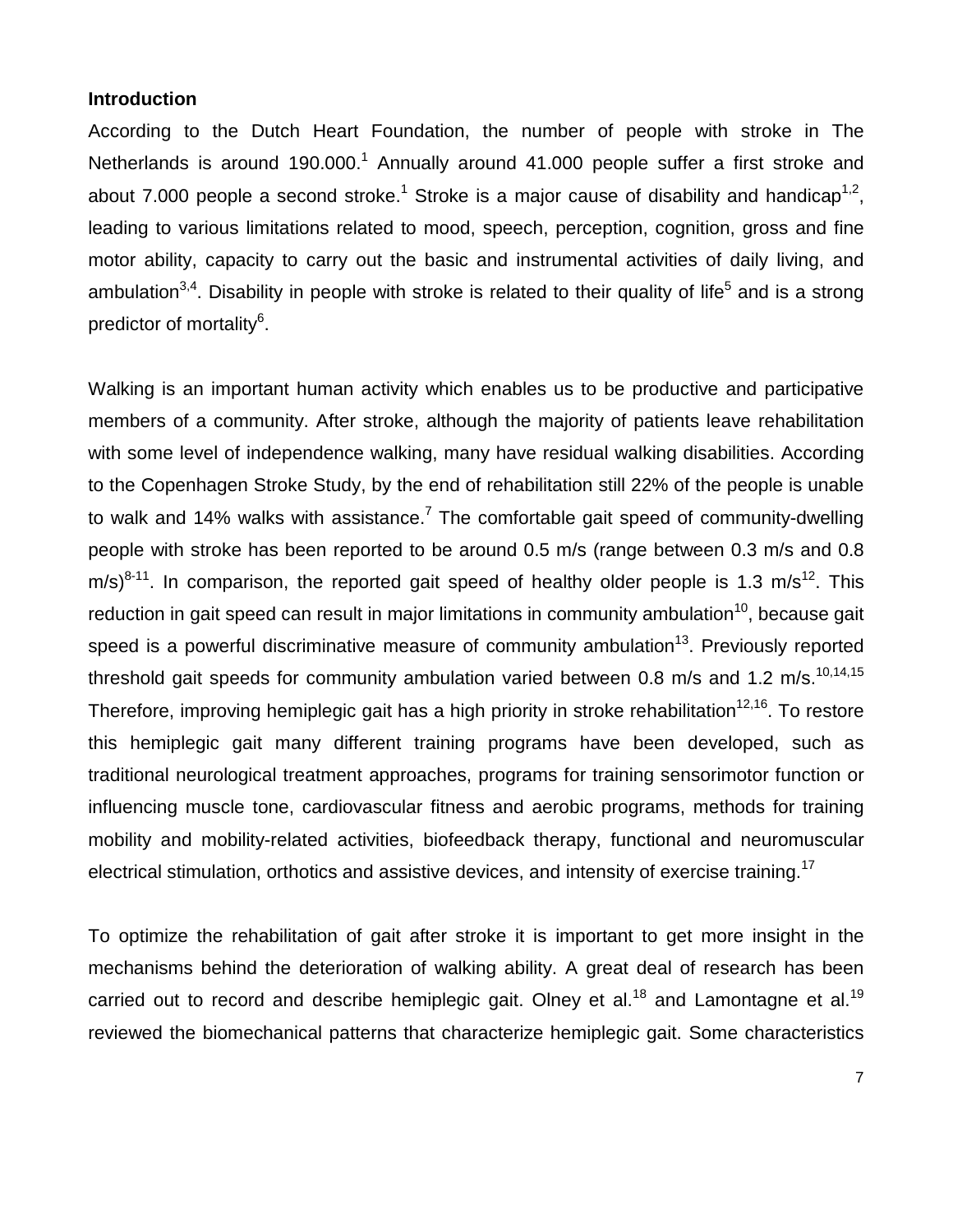are a shorter stride length, a longer cycle duration, and asymmetries between the paretic and nonparetic leg.<sup>18,19</sup> In this review, factors (except biomechanical factors) are searched which are related to hemiplegic gait in people with stroke. More specifically, factors related to gait speed were searched, since gait speed is a useful tool to objectively monitor the progress in hemiplegic gait<sup>20</sup>. In addition, gait speed is a simple but highly reliable and responsive parameter of hemiplegic gait<sup>20</sup>. To summarize, the purpose of this review is to determine the factors which are related to comfortable gait speed in people with stroke, with the exception of biomechanical factors.

#### **Materials and Methods**

#### *Study Identification*

A computerized search for studies was conducted in CINAHL, Cochrane, EMBASE, and PubMed (until 18 November 2008). The search strategy contained the following MeSH- and textwords: stroke, cerebrovascular disorders, gait, walking, determin\* or determinant, predictor, prognosis, correlat<sup>\*</sup> or correlation, regress<sup>\*</sup> or regression. The full search strategy is available on request from the corresponding author.

#### *Study Selection*

The studies included in the review were selected by one reviewer (IB) and the final inclusion or exclusion of the studies was performed by two reviewers (IB,IP). In case of disagreement, consensus was achieved after discussion. First, the title and abstract were screened to determine whether the study met the following inclusion criteria: (1) subjects are diagnosed with stroke, (2) comfortable or self-selected gait speed is one of the outcome measures, (3) the study incorporates statistical data concerning the relationship between gait speed and other factors (for example univariate and multivariate analyses) and (4) the study was written in English, German or Dutch. Studies that determine the relationship between gait speed and biomechanical factors were excluded. In this review *biomechanical factors* include: (1) gait cycle parameters (stride interval, step frequency, and ground reaction force<sup>21</sup>), (2) spatial parameters (step length, stride length, and step width<sup>22</sup>), (3) temporal parameters (step time, and stride time<sup>22</sup>) and (4) kinematic factors (linear and angular positions, their displacements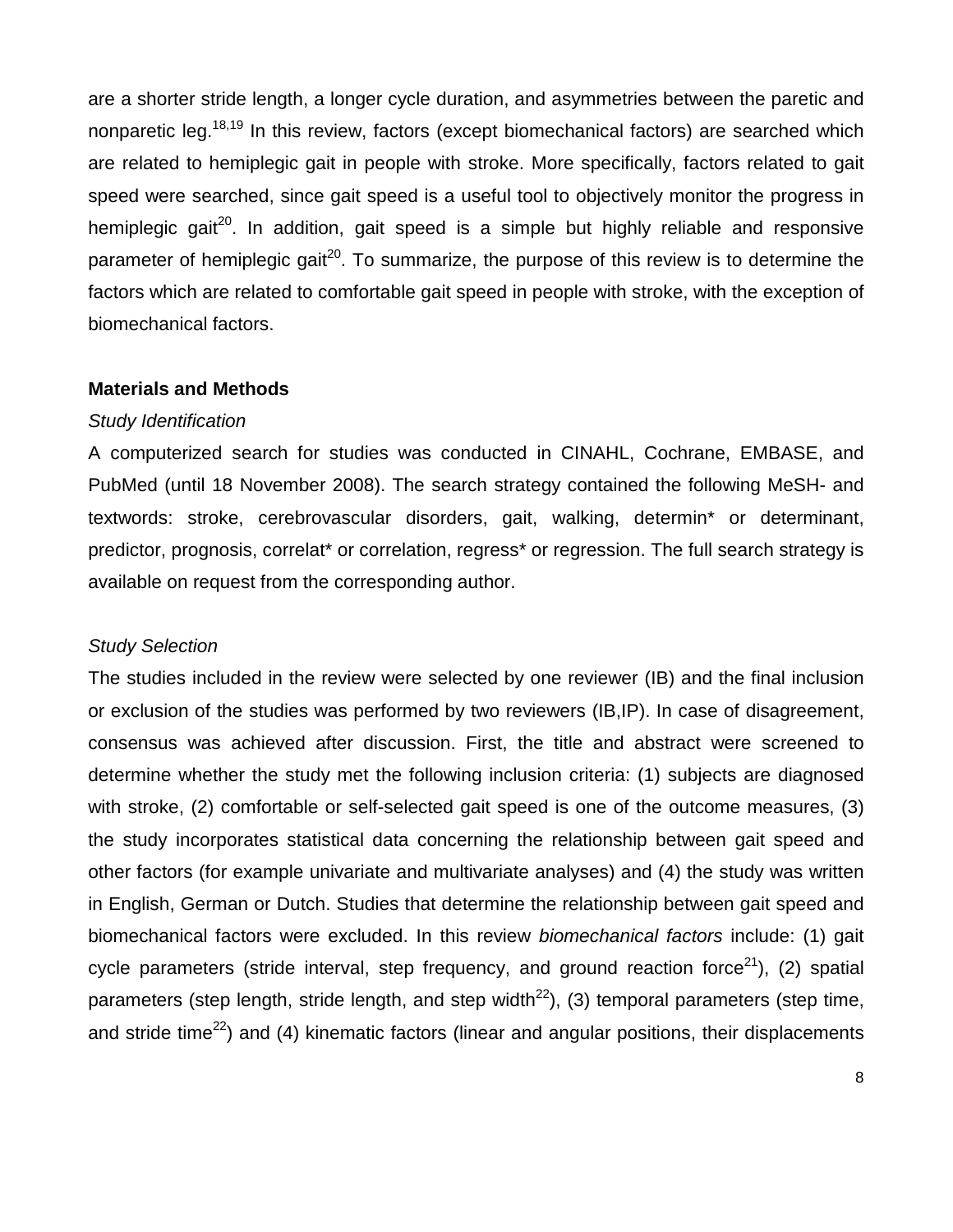and the time derivatives, notably the linear and angular velocities and accelerations<sup>19</sup>). After screening the title and abstract, the full-text of the studies was screened to check whether the study met the inclusion and exclusion criteria. In addition, the reference lists of the selected studies were reviewed for relevant references.

In the following, comfortable gait speed is described as gait speed.

# *Data Extraction*

A standardized form based on "The Renal Group Data Extraction Form"<sup>23</sup> was used for data extraction. The following data were extracted: (1) study design, (2) characteristics of study population, (3) outcome assessment and measurements, (4) validity and reliability of the measurements, (5) statistical analysis and (6) influence of the different factors on gait speed. The data were extracted individually by two reviewers (IB, MB). In case of disagreement, consensus was achieved after discussion.

# *Methodological Quality Assessment*

The methodological quality of the included studies was measured by a modified checklist (Table 1).

| Item | <b>Outcome strategy</b>                                                                    | <b>Criteria</b>                                                                                                                                                               |
|------|--------------------------------------------------------------------------------------------|-------------------------------------------------------------------------------------------------------------------------------------------------------------------------------|
|      | To evaluate internal validity                                                              |                                                                                                                                                                               |
| 1.   | Were the main outcome measures valid and reliable?                                         | Positive, if the study tested the validity and the reliability<br>of the measurements used or referred to other studies<br>which had established the validity or reliability. |
|      | To evaluate external validity                                                              |                                                                                                                                                                               |
| 2.   | Were the relevant patient characteristics specified?                                       | Positive, if age, type, localization as well as number of<br>strokes are specified.                                                                                           |
| 3.   | Were the additional medical and paramedical<br>interventions during observation described? | Positive, if information on medical and paramedical<br>treatment is reported.                                                                                                 |
|      | To evaluate statistical validity                                                           |                                                                                                                                                                               |
| 4.   | Was the relationship between dependent and<br>independent variables statistically valid?   | Positive, if the relationship between a dependent and an<br>independent variable is tested for statistical significance.                                                      |
| 5.   | Was the sample size (n) adequate in relation to the<br>number of determinants (K)?         | Positive, if univariate ratio [n:K] exceeds [20:1] and if<br>multivariate ratio [n:K] exceeds [10:1].                                                                         |
| 6.   | Was there a control for multicolinearity?                                                  | Positive, if interaction between two or more independent<br>variables is tested in the prediction model.                                                                      |
|      | To evaluate reporting                                                                      |                                                                                                                                                                               |
| 7.   | Are the main findings of the study clearly described?                                      | Positive, if simple outcome data reported for all major<br>findings so the reader can check the major analysis and<br>conclusions.                                            |

# **Table 1: Modified Checklist for Methodological Quality**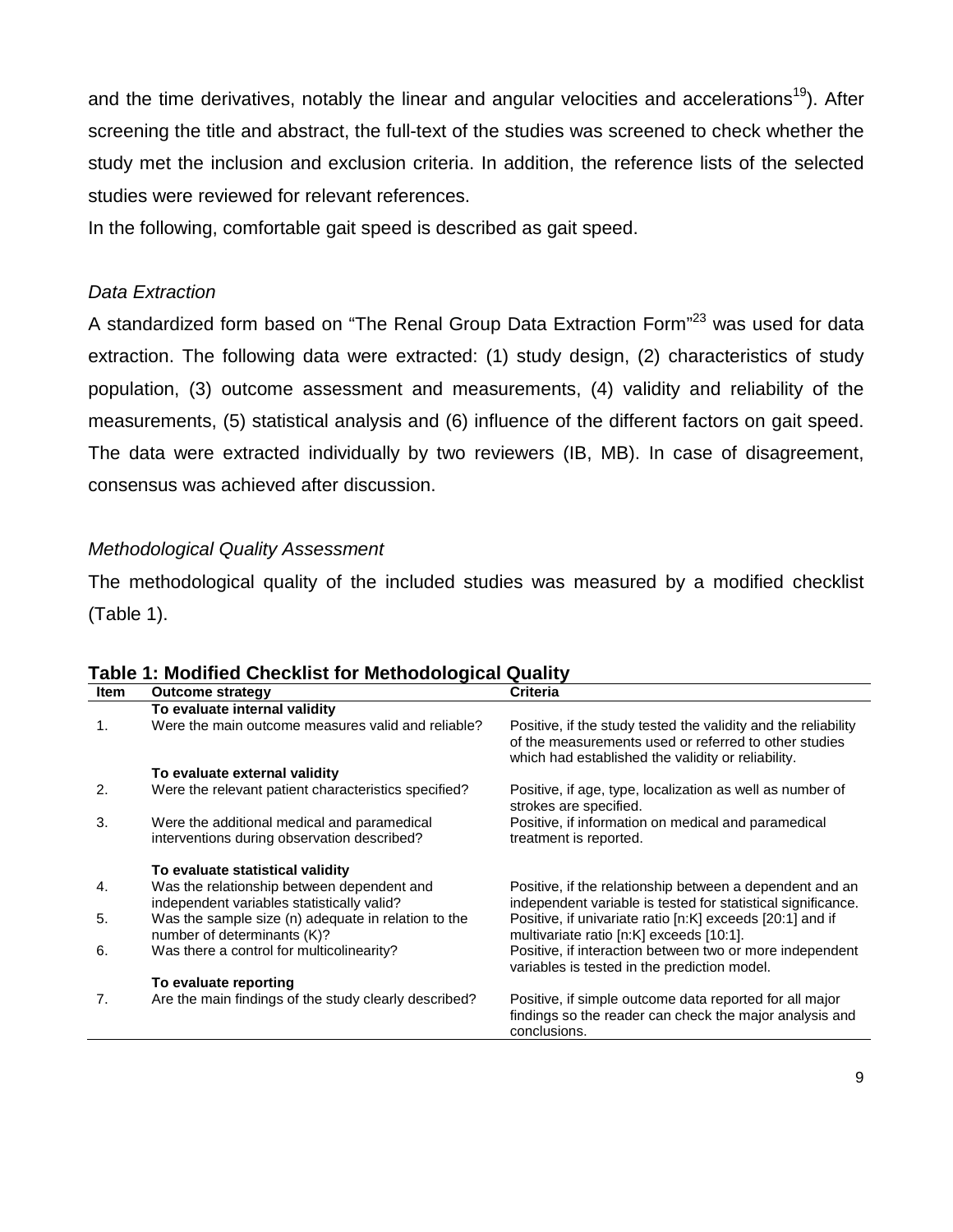This modified checklist was derived from the Methodological Quality list for prognostic studies developed by Kwakkel et al. $^{24}$  and the checklist for measuring study quality by Downs and  $Black<sup>25</sup>$ .

# *Qualitative Analysis*

The factors related to gait speed were categorized within the Core Set "Stroke" of the 'International Classification of Functioning, disability and health' (ICF) $^{26}$  by two independent reviewers (IB, IP). In case of disagreement, consensus was achieved after discussion. The relation between gait speed and the researched factors was described per chapter of the ICF Core Set "Stroke". A distinction was made upon study design (cross-sectional and longitudinal studies) and upon statistical analyses (univariate and multivariate analyses). Strength of the univariate results were classified using Munro's correlation descriptors (very high=.90-1.00, high=.70-.89, moderate=.50-.69, low=.26-.49 and very low=.00-.25)<sup>27</sup>. The multivariate results were classified as significant or non-significant contributors in explaining the variance of gait speed.

#### **Results**

#### *Eligible Studies*

The initial search strategy identified 233 citations. One hundred and seventy studies were excluded based on their title and/or abstract; the reasons for exclusion are presented in Figure 1. Reference tracking of the 63 remaining studies led to the inclusion of seven additional studies. Of the included studies, 43 studies did not meet the outcome measures and two studies did not include data concerning the relation to gait speed. A total of 25 studies was included (Figure 1).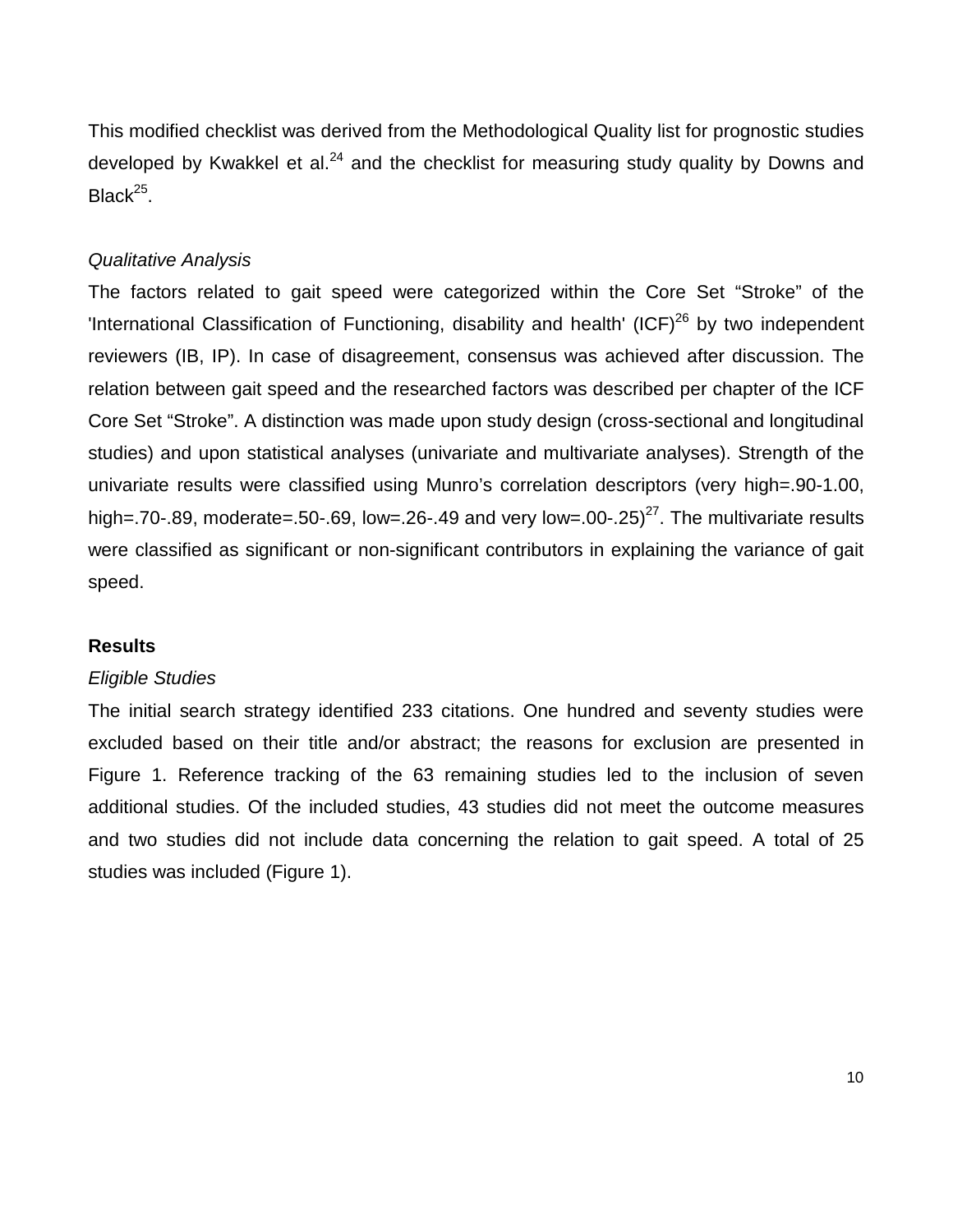

**Figure 1: Flow-chart of the Study Selection**

# *Study Characteristics*

The studies were published between 1987 and 2007 and analyzed 943 subjects. The average age of the subjects was 64 years (range 18-95 years). The time since stroke onset and baseline measurement ranged from 6 days to 20.6 years. Table 2 shows the main characteristics of the subjects in the included studies. In 11 studies gait speed was measured with a timed walk test, namely: 5-meter<sup>74</sup>, 8-meter<sup>75,76</sup>, 30-foot<sup>96</sup> or 10-meter<sup>82,85,86,88,93,94,97</sup>. The other studies<sup>77-81,83,84,87,89-92,95,98</sup> used gait analyzer systems. Nineteen studies<sup>75-</sup> 79,81,82,84,86,87,89-91,93-98 had a cross-sectional study design and six studies had a longitudinal study design<sup>74,80,83,85,88,92</sup>. Of the longitudinal studies, one study<sup>92</sup> reported only crosssectional results and one study reported the univariate results of cross-sectional data and the multivariate results of longitudinal data $^{74}$ .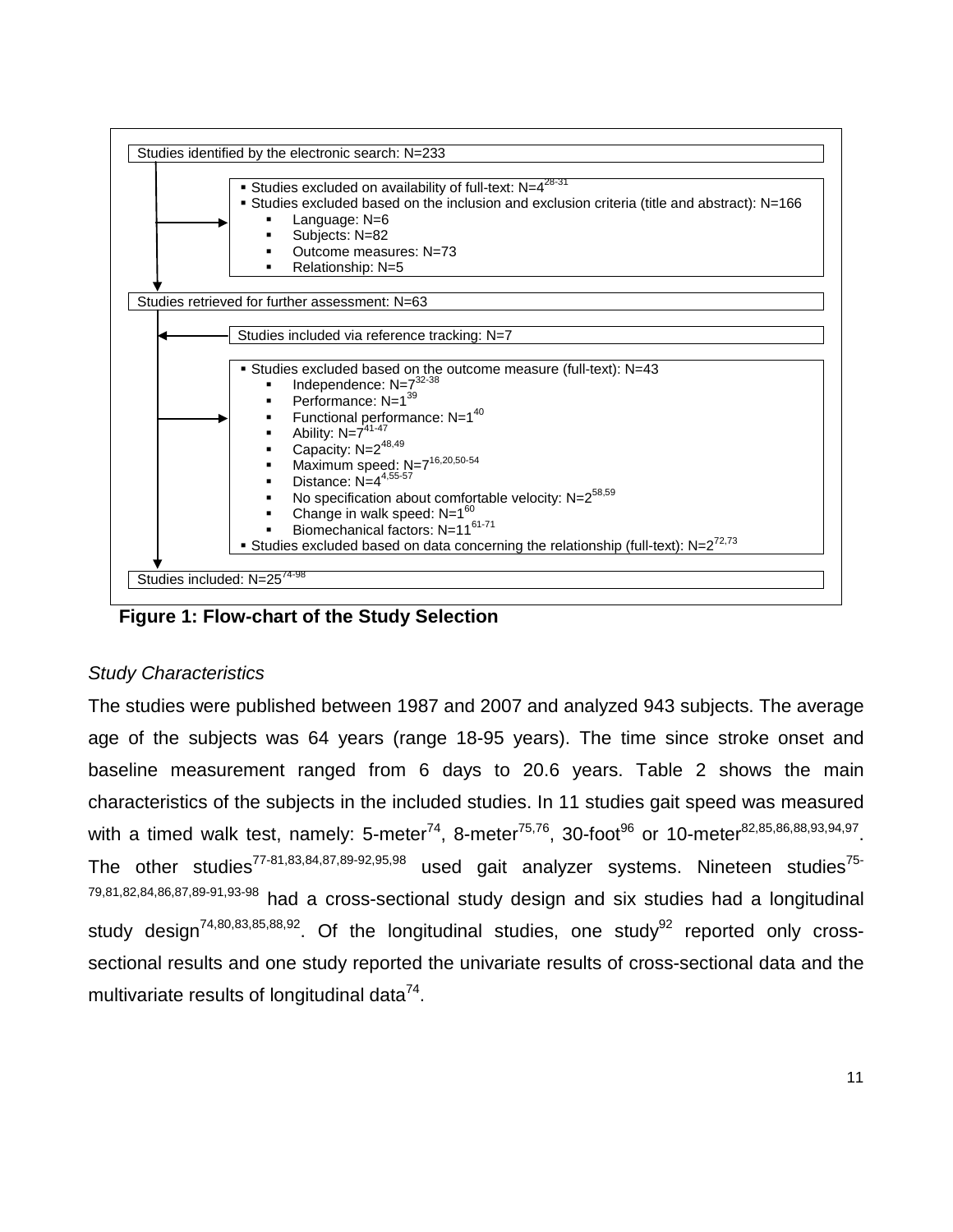# *Methodological Quality*

With regard to the internal validity, no study described both the validity and reliability of the measures that were used. The reliability of the main outcome measures were good to excellent in six studies $75,76,82,87,90,93$ .

Regarding the external validity, relevant patient characteristics were specified in six studies<sup>74,77,84,87,88,91</sup> and the additional medical and paramedical interventions were described in two studies $81,86$ . In relation to the statistical validity, the relationship between dependent and independent variables was statistically valid in 24 studies<sup>74,76-98</sup>. The sample size was adequate in relation to the number of determinants regarding univariate analyses in 18 studies<sup>74,80-85,87-94,96-98</sup> and regarding multivariate analyses in four studies<sup>74,88,90,97</sup>. Multicolinearity was considered in two studies<sup>74,88</sup>. As far as the reporting, the main findings were clearly described in 22 studies<sup>74,76,79-98</sup>. An overview of the methodological quality of the studies is reported in Table 3.

#### *Quantitative Analyses*

In the studies, a total of 57 factors were studied having a relation with gait speed. Most of the factors could be categorized in the different chapters of the ICF Core Set "Stroke". Time since stroke onset, hypertension and diabetes mellitus could not be categorized and therefore an additional chapter entitled "Other Factors" was added (Table 4).

#### *Study Results*

This result section is a description of the overall results per factor per chapter of the ICF Core Set "Stroke". The detailed results, for example the measurements used, the time of measurements of the dependent and independent variables, the correlation coefficients of the univariate analyses and the independent variables, the significant variables and the squared multiple correlation coefficient of the multivariate analyses, are shown in Table 5 to 10.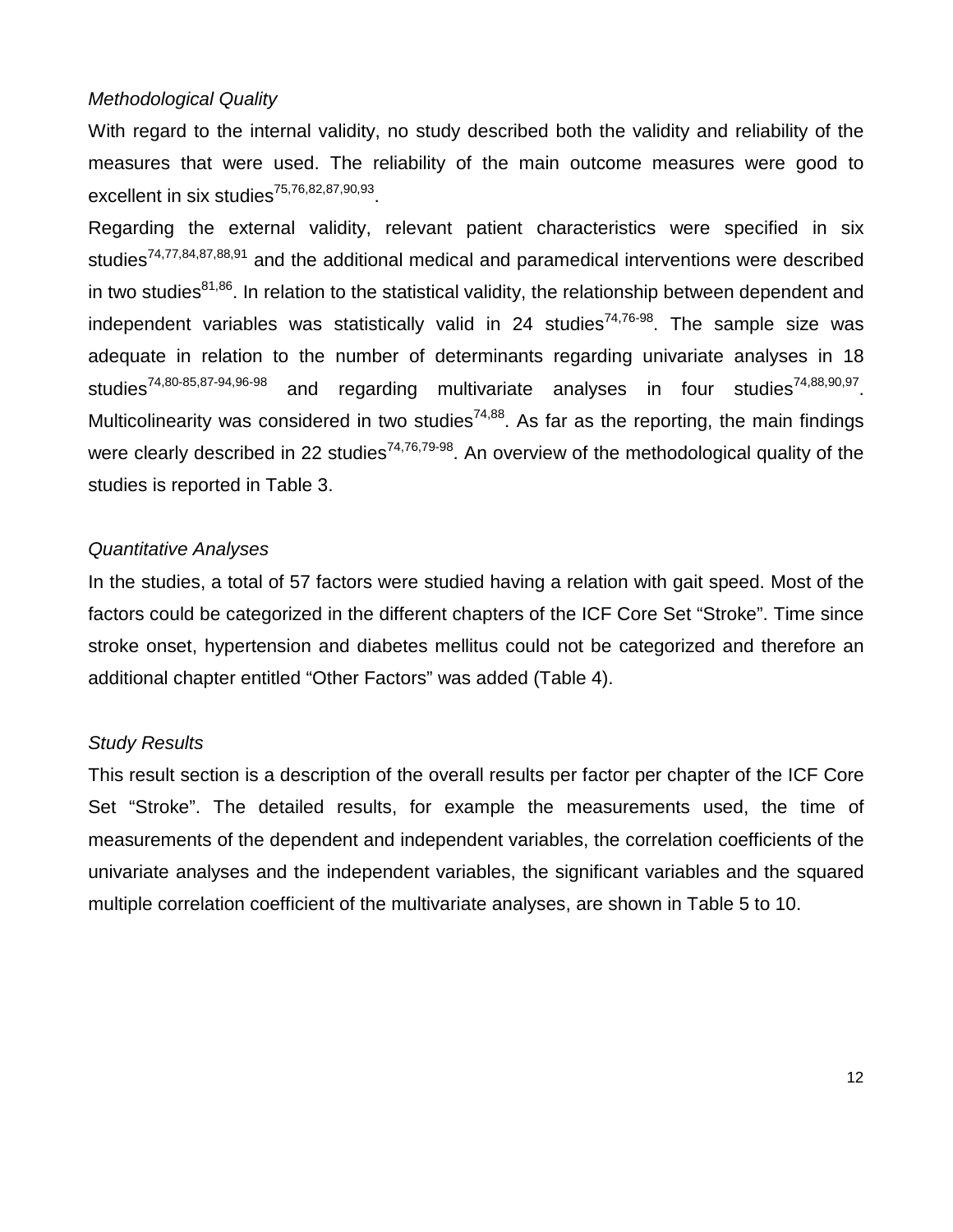Study Results - Body Functions (Table 5):

# Chapter B1:

In one cross-sectional study<sup>89</sup>, self-efficacy, cognition and depression were analyzed in a multivariate analysis. Only for self-efficacy a significant contribution in explaining the variance of gait speed was found after correcting for the other independent variables of the analysis. In one longitudinal study<sup>88</sup>, the grade of consciousness measured in an univariate analysis, showed a non-significant and low correlation with gait speed. In a longitudinal multivariate analysis<sup>74</sup>, the level of cognition showed a significant contribution in explaining the variance of gait speed after correcting for the other independent variables of the analysis.

# Chapter B2:

In longitudinal studies, spatial neglect<sup>83</sup>, visual inattention<sup>88</sup>, hemianopia<sup>88</sup>, conjugate eye deviation<sup>88</sup> and body image and proprioception<sup>88</sup> were analyzed in univariate analyses. Visual inattention<sup>88</sup> showed a significant and moderate correlation with gait speed. Hemianopia<sup>88</sup> and body image and proprioception<sup>88</sup> showed a significant and low correlation and conjugate eye deviation<sup>88</sup> showed a significant and very low correlation with gait speed. Spatial neglect<sup>83</sup> was not significantly correlated with gait speed. No information about the strength of the correlation was reported. In two separate longitudinal multivariate analyses<sup>74,83</sup>, spatial neglect showed no significant contribution in explaining the variance of gait speed after correcting for the other independent variables of the analyses.

# Chapter B4:

In cross-sectional studies,  $VO<sub>2peak</sub>$ <sup>86,94,96</sup>, heart rate during maximal exertion<sup>86</sup>, fractional utilization<sup>94</sup> and oxygen consumption<sup>94</sup> were analyzed in univariate analyses. Heart rate<sup>86</sup> and  $VO<sub>2peak</sub>$   $86,96$  showed both a significant and moderate correlation with gait speed. A third study<sup>94</sup>, on the other hand, found a non-significant and low correlation for VO<sub>2peak</sub>. This studv<sup>94</sup> also found a non-significant and low correlation for fractional utilization and oxygen consumption.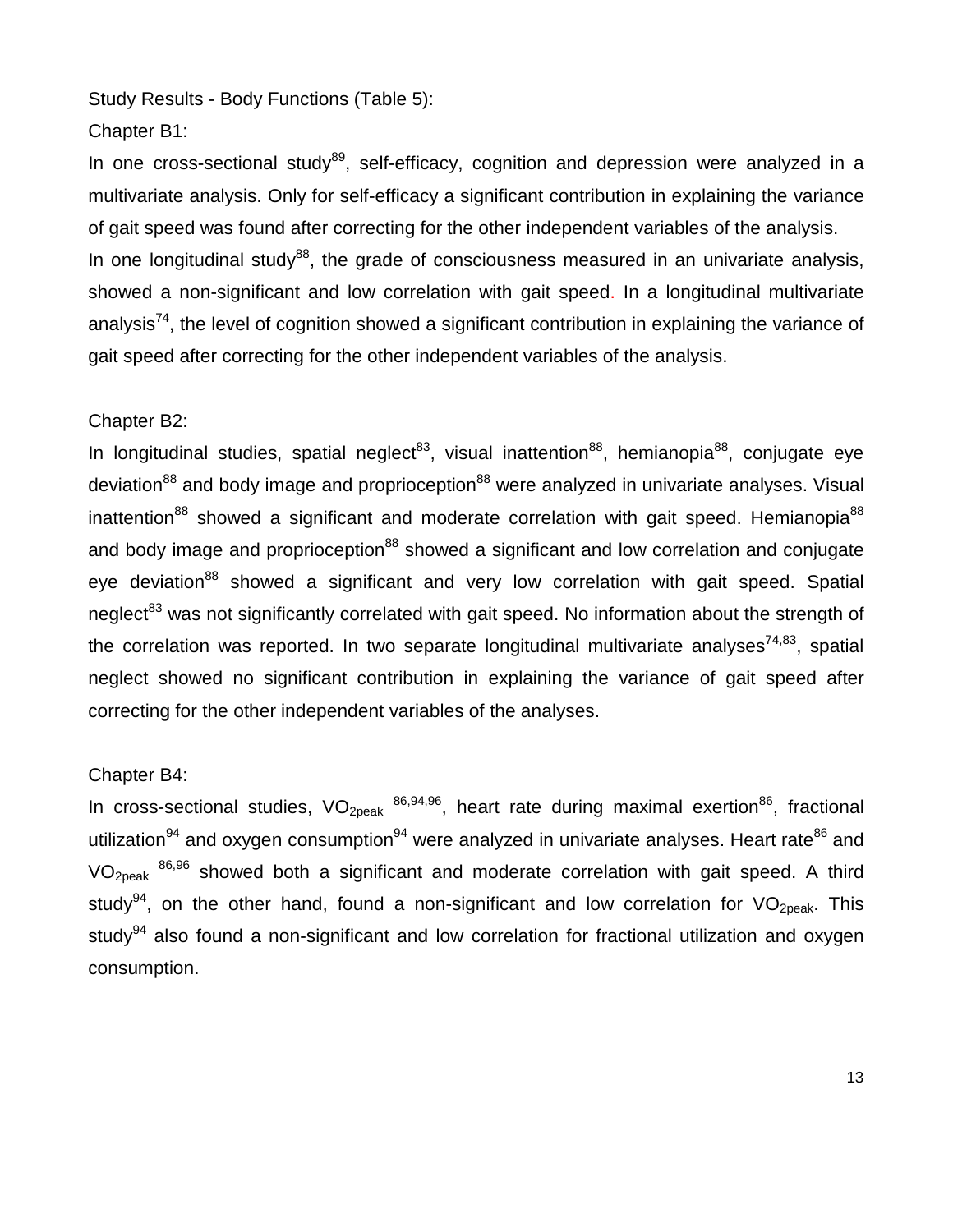#### Chapter B6:

In one longitudinal study<sup>88</sup>, urinary incontinence was analyzed in an univariate analysis. Urinary incontinence showed a significant and low correlation with gait speed.

Chapter B7:

In cross-sectional studies, passive stiffness<sup>90</sup>, joint position sense<sup>90,91</sup>, isometric muscle torque<sup>76,97</sup>, isometric strength<sup>90,91</sup>, isometric force<sup>75</sup>, isokinetic torque<sup>84,87,92,95</sup>, isokinetic strength<sup>81,82,89,96</sup>, isokinetic total work<sup>84</sup>, isokinetic power<sup>89</sup>, lower extremity strength<sup>78</sup>, spasticity<sup>76,81,84,90,95</sup>, lower extremity motor function<sup>77-79,84,91,95</sup>, sensory function<sup>79,84,95</sup>, lower limb physical impairments<sup>81</sup>, and motor score<sup>92</sup> were analyzed in univariate analyses. First, significant correlations were found for the following. Lower limb impairments $^{81}$  showed a significant and high correlation with speed gait. The motor score of the paretic side<sup>92</sup>, motor score of both sides in men<sup>92</sup>, and lower extremity motor function<sup>79,84,95</sup> showed significant and moderate correlations with gait speed. Two other studies<sup>78,91</sup> only reported a significant correlation between lower extremity motor function and gait speed, without reporting the strength of these correlations. Spasticity of the knee<sup>76</sup> and ankle and foot<sup>81</sup> showed significant and low correlations with gait speed. Different isometric and isokinetic strength measures showed significant and low or moderate correlations with gait speed; these strength measures were: (1) isometric torque and strength of different hip, knee and ankle muscle groups of the paretic side<sup>75,76,90,91,97</sup>, (2) isokinetic torque of hip flexors of the paretic side<sup>67,84,87</sup>, knee flexors of the nonparetic side<sup>87</sup> and ankle plantarflexors of the nonparetic side<sup>87</sup>, (3) isokinetic total work of the paretic hip flexors<sup>84</sup>, knee extensors<sup>84</sup>, ankle plantarflexors<sup>84</sup>, (4) isokinetic strength of the paretic knee flexors<sup>82</sup>, knee extensors<sup>82,89</sup>, and ankle plantarflexors<sup>81</sup> and (5) combination of knee flexor and extensor strength of the paretic and nonparetic side<sup>96</sup>. Isokinetic power of the paretic knee extensors<sup>89</sup> was significantly correlated with gait speed; information about the strength of the correlation was not reported. Second, non-significant and very low or low correlations were found in relation with: (1) passive stiffness of the ankle plantarflexors<sup>90</sup>, (2) knee position sense<sup>91</sup>, (3) isokinetic torque of hip flexors of the nonparetic side $^{87}$ , hip extensors of the paretic and nonparetic side $^{87}$ , knee extensors of the nonparetic side<sup>87</sup> and ankle dorsiflexors of the paretic and nonparetic side<sup>87</sup> and (4) isokinetic strength of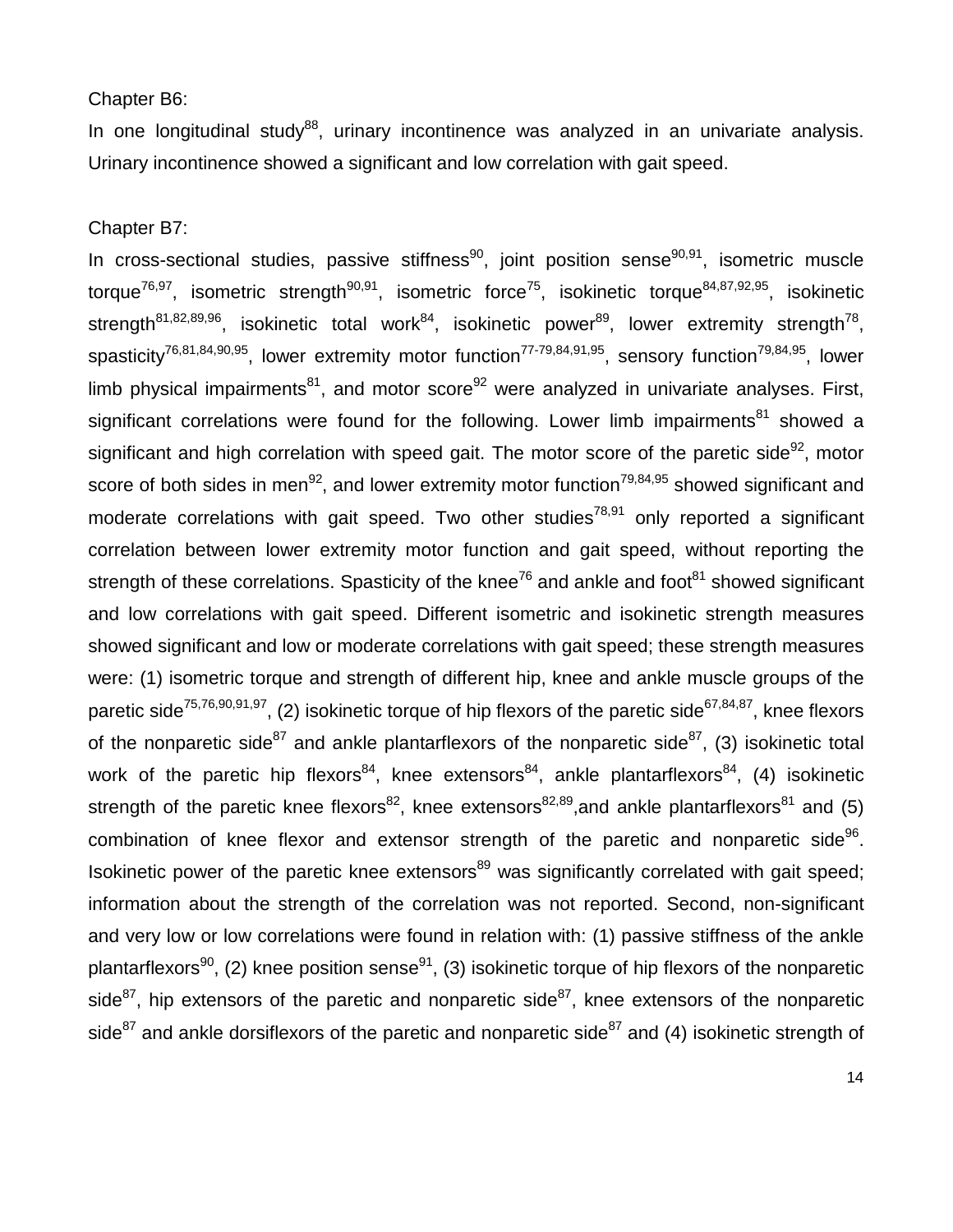knee flexors of the nonparetic side<sup>82</sup>, knee extensors of the nonparetic side<sup>82</sup>, ankle plantarflexors of the nonparetic side<sup>81</sup>. Motor score of both sides showed a non-significant and moderate correlation with gait speed in women<sup>92</sup>. Finally, conflicting results were found. Significant and non-significant correlations were found for: (1) ankle position sense  $90,91$ , (2) isokinetic torque of knee flexors of the paretic side<sup>87,92</sup>, knee extensors of the paretic side<sup>84,87,92</sup> and ankle plantarflexors of paretic side<sup>84,87,95</sup>, (3) ankle plantarflexion spasticity<sup>84,90,95</sup> and (4) sensory function<sup>79,84,95</sup>. The relation between knee extensor force and gait speed was unclear; no description of the significance level was given.<sup>75</sup> Focusing on the  $cross-sectional$  multivariate analyses, nine studies $82,84,87,89-92,95,97$  included isometric or isokinetic strength factors as independent variables in the analyses. When isometric or isokinetic factors of the paretic and nonparetic side were included, only factors related to the paretic side showed a significant contribution in explaining the variance of gait speed $87,89$ . When entering more than one paretic factor, mostly one paretic factor showed a significant contribution in explaining the variance of gait speed  $84,87,91$ . Two studies  $84,95$  described only the hip flexors as significant contributors, a third study only the ankle plantarflexors<sup>87</sup> and a fourth study<sup>91</sup> knee extensors and ankle dorsiflexors as significant contributors in explaining the variance of gait speed after correcting for the other independent variables of the analysis. Besides the isometric and isokinetic strength factors, other factors of this chapter measured in multivariate analyses were passive stiffness<sup>90</sup>, knee position sense<sup>91</sup>, ankle position sense<sup>90,91</sup>, ankle plantarflexor spasticity<sup>84,90</sup>, sensory function<sup>84,95</sup>, and lower extremity motor function<sup>77,84,91,95</sup>. Significant contributors of explaining the variance of gait speed were ankle position sense<sup>90,91</sup> and ankle plantarflexor spasticity<sup>84,90</sup>; non-significant contributors were passive stiffness of ankle plantarflexors<sup>90</sup> and knee position sense<sup>91</sup>; conflicting results were found for the significant contribution of sensory function<sup>84,95</sup> and lower extremity motor function<sup>77,84,91,95</sup> in explaining the variance of gait speed.

In longitudinal studies, lower extremity motor strength<sup>85,88</sup>, upper extremity motor strength<sup>88</sup>, lower extremity motor function<sup>88</sup>, and producing locomotor rhythm<sup>85</sup> were analyzed in univariate analyses. Lower extremity strength measured by the Motricity Index $^{88}$ , upper extremity strength<sup>88</sup>, and lower extremity motor function<sup>88</sup> showed significant and moderate correlations with gait speed. Producing locomotor rhythm<sup>85</sup> showed a significant correlation;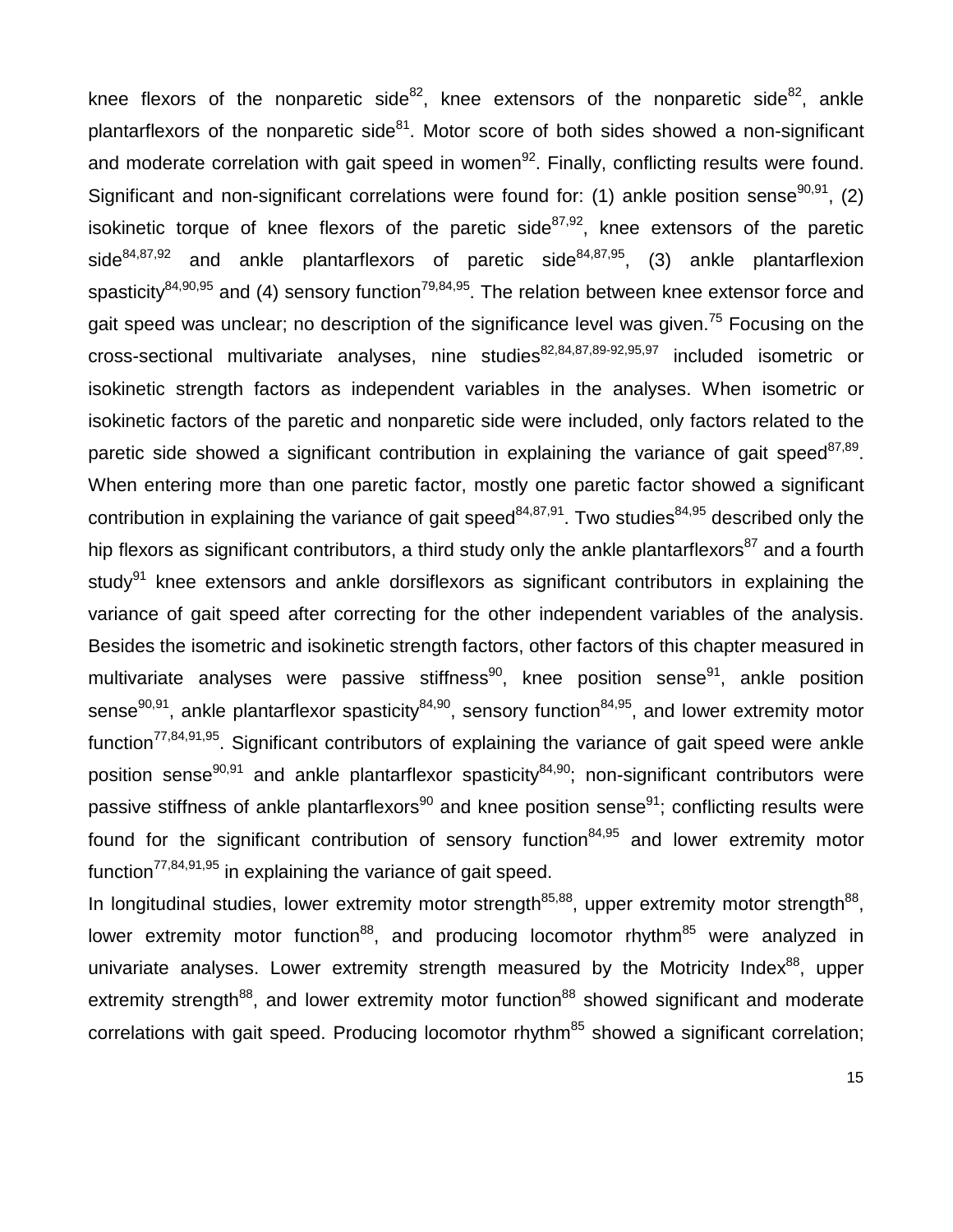no information about the strength of the correlation was reported. Lower extremity motor strength measured by the Scandinavian Stroke Scale<sup>85</sup> was not significantly correlated with gait speed: no information about the strength of the correlation was reported. In longitudinal multivariate analyses lower extremity motor strength<sup>88</sup> and locomotor rhythm<sup>85</sup> both showed a significant contribution in explaining the variance of gait speed after correcting for other variables of the analyses.

Study Results - Body Structures (Table 6):

# Chapter S1:

In one cross-sectional study<sup>82</sup>, type of stroke and side of brain damage were analyzed in multivariate analyses. Both factors showed no significant contribution in explaining the variance of gait speed after correcting for the other independent variables of the analyses. In longitudinal studies, type of stroke<sup>88</sup> and side of brain damage<sup>83,88</sup> were analyzed in univariate analyses. Type of stroke<sup>88</sup> showed a significant and low correlation with gait speed. Side of brain damage<sup>83,88</sup> was not significantly correlated with gait speed. Neither variable showed a significant contribution in explaining the variance of gait speed after correcting for the other variables in longitudinal multivariate analyses<sup>74,83,88</sup>.

# Chapter S4:

In one longitudinal study<sup>88</sup>, cardial co-morbidity or hyperlipidemy were analyzed in univariate analyses. Both factors showed non-significant and very low correlations with gait speed.

# Chapter S7:

In one cross-sectional study<sup>98</sup>, bone mineral density was analyzed in an univariate analysis. Paretic and nonparetic bone mineral density showed non-significant and very low correlations with gait speed.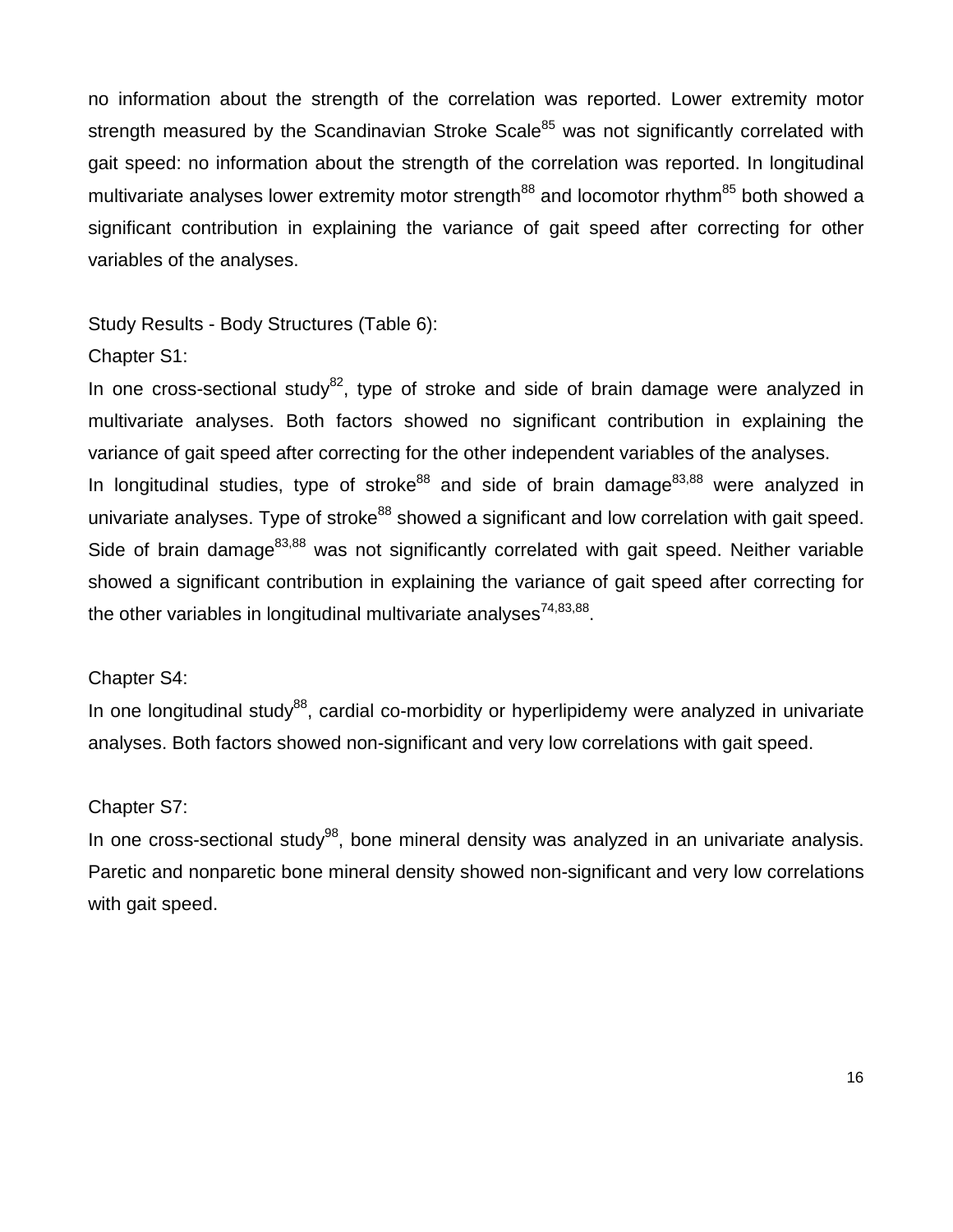Study Results - Activities and Participation (Table 7):

Chapter D4:

In cross-sectional studies, balance<sup>79,81,92-96</sup>, gait distance<sup>81,86,96</sup>, voluntary motor ability and basic mobility<sup>74</sup>, walking ability<sup>92</sup>, ambulatory activity<sup>94</sup> and functional assessment<sup>79</sup> were analyzed in univariate analyses. Balance showed significant and high correlations in three studies<sup>81,92,93</sup>, significant and moderate correlations in three studies<sup>79,95,96</sup> and a significant and low correlation in one study<sup>94</sup>. In one study<sup>92</sup> only the women showed no significant correlation. Gait distance<sup>81,86,96</sup>, voluntary motor ability and basic mobility<sup>74</sup>, walking ability<sup>92</sup>, ambulatory activity<sup>94</sup> and functional assessment<sup>79</sup> showed significant and high or moderate correlations with gait speed. In a cross-sectional multivariate analysis<sup>95</sup> balance showed no significant contribution in explaining the variance of gait speed after correcting for other variables of the analysis.

In longitudinal studies, trunk control<sup>80,88</sup>, gait speed<sup>83</sup>, functional assessment<sup>88</sup>, and combined strength of upper and lower limb, balance, proprioception and cognitive functions<sup>88</sup> were analyzed in univariate analyses. Trunk control<sup>80,88</sup>, functional assessment<sup>88</sup>, and combined strength of upper and lower limb, balance, proprioception and cognitive functions<sup>88</sup> showed significant and moderate correlations with gait speed. Gait speed eight weeks after admission<sup>83</sup> showed a significant and high correlation with gait speed measured at admission to a rehabilitation centre. In different longitudinal multivariate analyses, the independent factors were gross manual dexterity of the paretic upper extremity<sup>74</sup>, trunk control<sup>74</sup>, balance<sup>74</sup>, gait speed<sup>74,83</sup>, voluntary motor ability and basic mobility<sup>74</sup>, functional mobility<sup>74</sup>, walking ability<sup>92</sup>, walking function<sup>85</sup> and functional assessment<sup>74</sup>. Gross manual dexterity of the paretic upper extremity<sup>74</sup>, balance<sup>74</sup>, gait speed<sup>74,83</sup>, voluntary motor ability and basic mobility<sup>74</sup> and functional mobility<sup>74</sup> showed a significant contribution in explaining the variance of gait speed after correcting for other variables of the analyses. Trunk control two weeks post-stroke was a significant contributor in explaining the variance of gait speed 26 weeks post-stroke after correcting for other variables of the analyses, but four weeks post-stroke no significant contribution was measured.<sup>88</sup> Walking function<sup>85</sup> showed no significant contribution in explaining the variance of gait speed after correcting for other variables of the analysis.

17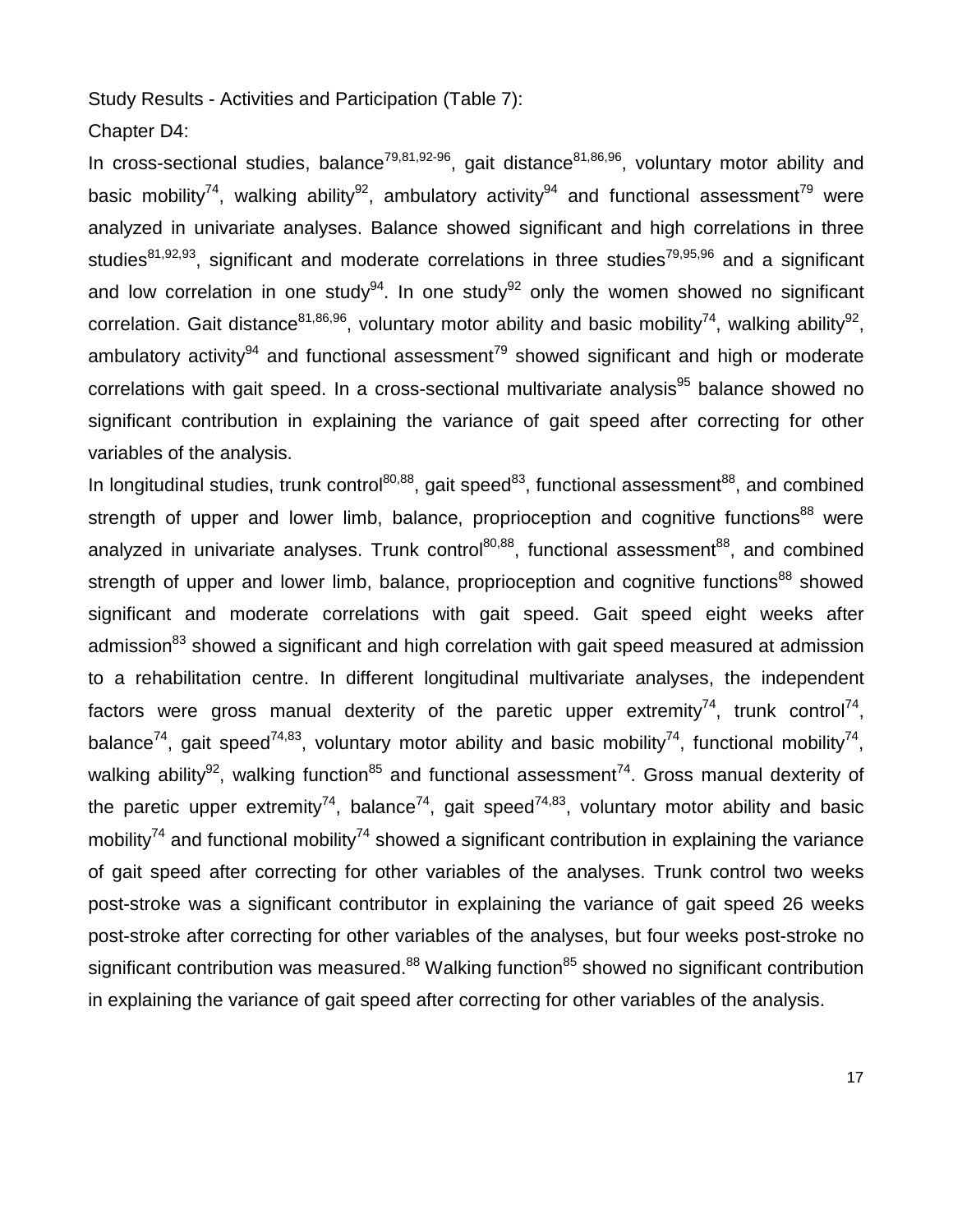# Chapter D7/8/9:

In one cross-sectional study $^{82}$ , perceived participation was analyzed in an univariate analysis. This variable showed a significant and moderate correlation with gait speed.

Study Results - External factors (Table 8):

Chapter E1:

In cross-sectional studies<sup>74,91</sup>, the use of devices was analyzed in multivariate analyses. This variable showed a significant contribution in explaining the variance of gait speed after correcting for the other factors of the analyses.

# Chapter E3:

In one longitudinal study $88$ , social care (having a healthy partner who can take care of the patient) was analyzed in an univariate and a multivariate analysis. This variable showed a significant and low correlation with gait speed and was a significant contributor of explaining the variance of gait speed after correcting for other variables of the analyses.

# Chapter E5:

In a longitudinal study<sup>88</sup>, treatment type was analyzed in an univariate analysis. This variable showed a non-significant and very low correlation with gait speed.

# Study Results - Personal factors (Table 9):

In cross-sectional studies, age<sup>78,96</sup>, gender<sup>96</sup>, race<sup>96</sup>, percentage of body fat<sup>96</sup>, lean mass of the paretic and nonparetic side<sup>96</sup> and body mass index<sup>96</sup> were analyzed in univariate analyses. Percentage of body fat<sup>96</sup> and lean mass of the paretic side<sup>96</sup> showed significant and low correlations with gait speed. Age<sup>78,96</sup>, gender<sup>96</sup>, race<sup>96</sup>, lean mass of nonparetic side<sup>96</sup> and body mass index<sup>96</sup> showed non-significant and very low correlations with gait speed. In crosssectional multivariate analyses, conflicting results about the significant contribution of age and gender in explaining the variance of gait speed was found.

In longitudinal studies, age<sup>83,88</sup>, gender<sup>88</sup>, heredity<sup>88</sup> and smoking<sup>88</sup> were analyzed in univariate analyses. Age<sup>83,88</sup> and gender<sup>88</sup> showed significant and low correlations with gait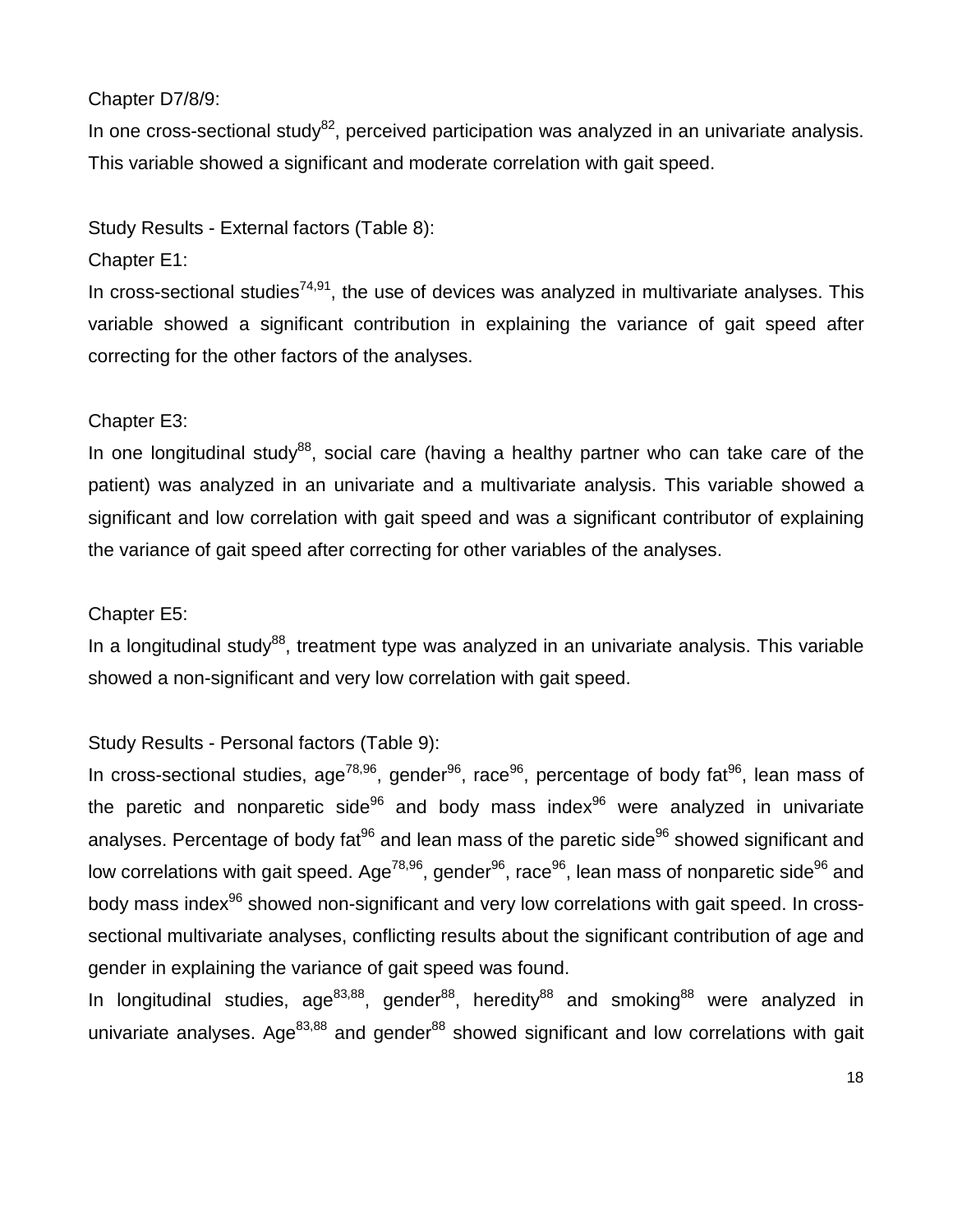speed. Heredity<sup>88</sup> and smoking<sup>88</sup> showed non-significant and very low correlations with gait speed. In longitudinal multivariate analyses, two<sup>74,83</sup> studies found a significant contribution of age in explaining the variance of gait speed correcting for other variables in the analyses. On the other hand, another longitudinal study<sup>85</sup> found no significant contribution.

# Study Results - Other factors (Table 10):

In a cross-sectional study<sup>82</sup>, time since onset of stroke was analyzed in a multivariate analysis. This variable showed no significant contribution in explaining the variance of gait speed after correcting for other for variables in the analysis.

In longitudinal studies, time since stroke onset<sup>83</sup>, hypertension<sup>88</sup> and diabetes<sup>88</sup> were analyzed in univariate analyses. Time since stroke onset $^{83}$  was not significantly correlated with gait speed; no information about the strength of the correlation was reported. Hypertension<sup>88</sup> and diabetes<sup>88</sup> showed non-significant and very low correlations with gait speed. In longitudinal multivariate analyses<sup>83</sup>, time since onset of stroke showed no significant contribution in explaining the variance of gait speed after correcting for other variables in the analysis.

#### **Discussion**

To summarize, the purpose of this review is to determine the factors (except biomechanical factors) which are related to comfortable gait speed in people with stroke. Twenty-five studies were included, and these studies measured 57 factors having a relation with comfortable gait speed. The identified studied factors are categorized within the chapters of the ICF Core Set "Stroke".

In chapter B1, striking is the presence of significant and non-significant contributions of the level of cognition in explaining the variance of gait speed. Comparing both studies, differences can be identified. One difference is the study design, which leads to the conclusion that the level of cognition is not significantly related to gait speed in a crosssectional study design, but the level of cognition might be a predictor of the development of gait speed during stroke rehabilitation. Another difference is the different kind of independent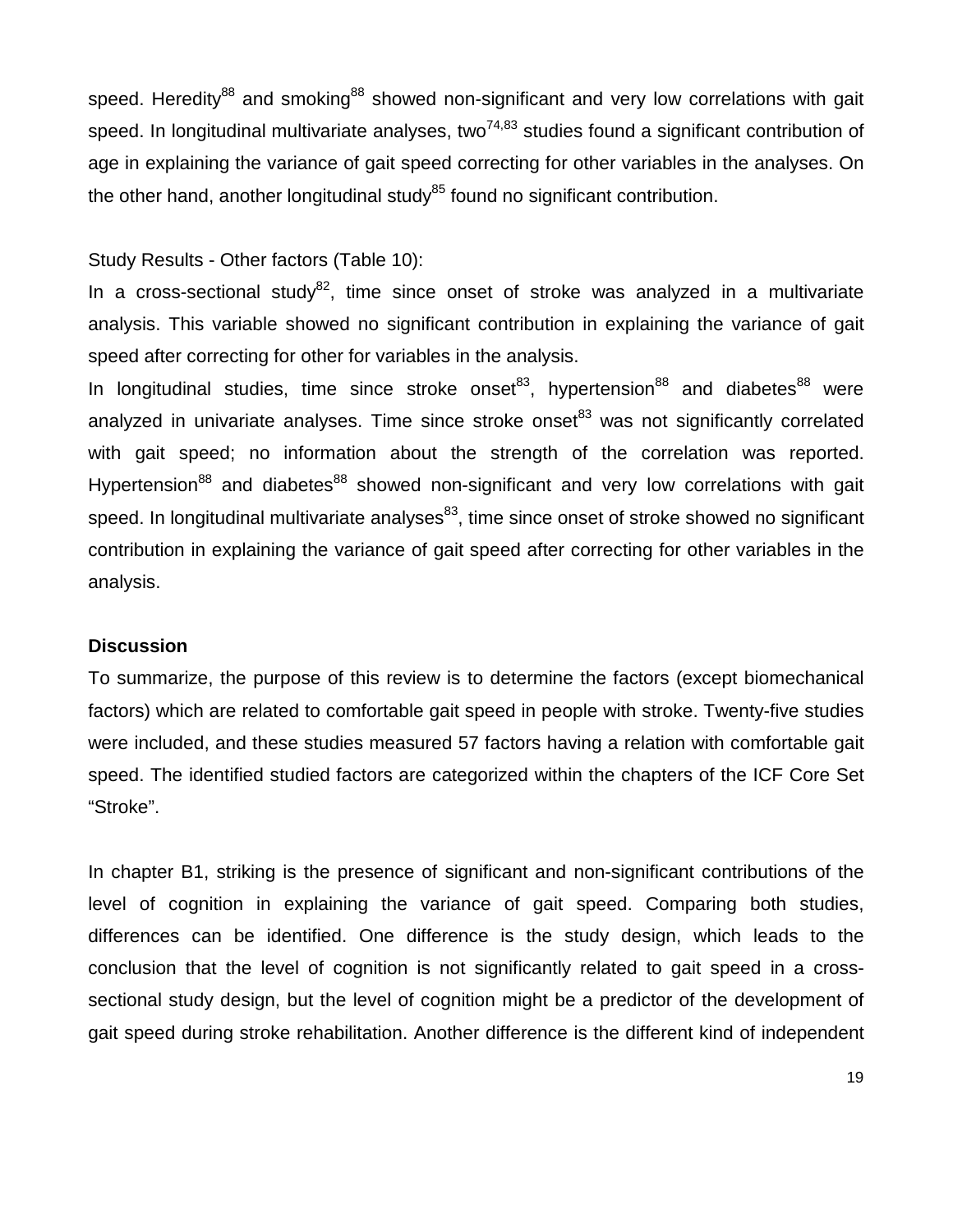factors which were used in the multiple regression analyses. The level of cognition is only a significant contributor in an analysis with age, gender, type and side of lesion and perceptual neglect and not in the analysis with knee extensor power/strength, self-efficacy and gender. To summarize, the studied mental factors in this review show less relation to gait speed.

In chapter B2, different factors are studied concerning visual problems. According to Jones et al.<sup>99</sup> stroke can cause various visual problems including gaze palsies, visual field defects, diplopia, reduced vision, ptosis, pupillary and eye movement disorders and cortical blindness. The authors also reported that visual problems in people with stroke are associated with problems relating to activities of daily living (ADL), falls and rehabilitation<sup>99</sup>. Studies in healthy people with visual deficits concluded: first, that visual fields are associated with mobility performance, measured by percentage of preferred gait speed<sup>100</sup>, and second that visual functions are important factors in orientation and mobility performance in particular mobility errors, gait speed and percentage of gait speed<sup>101</sup>. These findings are conforming the results of this review, namely that visual function is significantly related to gait speed.

In chapter B4,  $VO<sub>2peak</sub>$  and heart rate during maximal exertion are significantly related to gait speed. When people with stroke walk with a higher speed, the  $VO_{2\text{peak}}$  and heart rate will increase, such as in healthy people. In addition, the mean of the  $VO<sub>2peak</sub>$  in people with stroke is shown to be roughly half of age-matched healthy individuals.<sup>102</sup> The impact of this low cardiovascular function on functioning after stroke is an increase of energy cost during activities of daily live such as walking, which can lead to a reduced physical activity.<sup>102</sup> This reduction of physical activity can lead to a further decrease of cardiovascular function, leading to a vicious circle<sup>103</sup>. During this vicious circle, the cardiovascular function and the gait speed in people with stroke might decrease.

20 Strength measures are the most frequently determined factors in chapter B7. According to this review lower limb muscle strength measures of the paretic side are related to gait speed, and strength measures of the non-paretic side were not. A review of Bohannon et al.<sup>104</sup> conformed these results. They found significant correlations (.56-.85) between the strength of the paretic lower limb muscles and gait performance measured as comfortable and maximal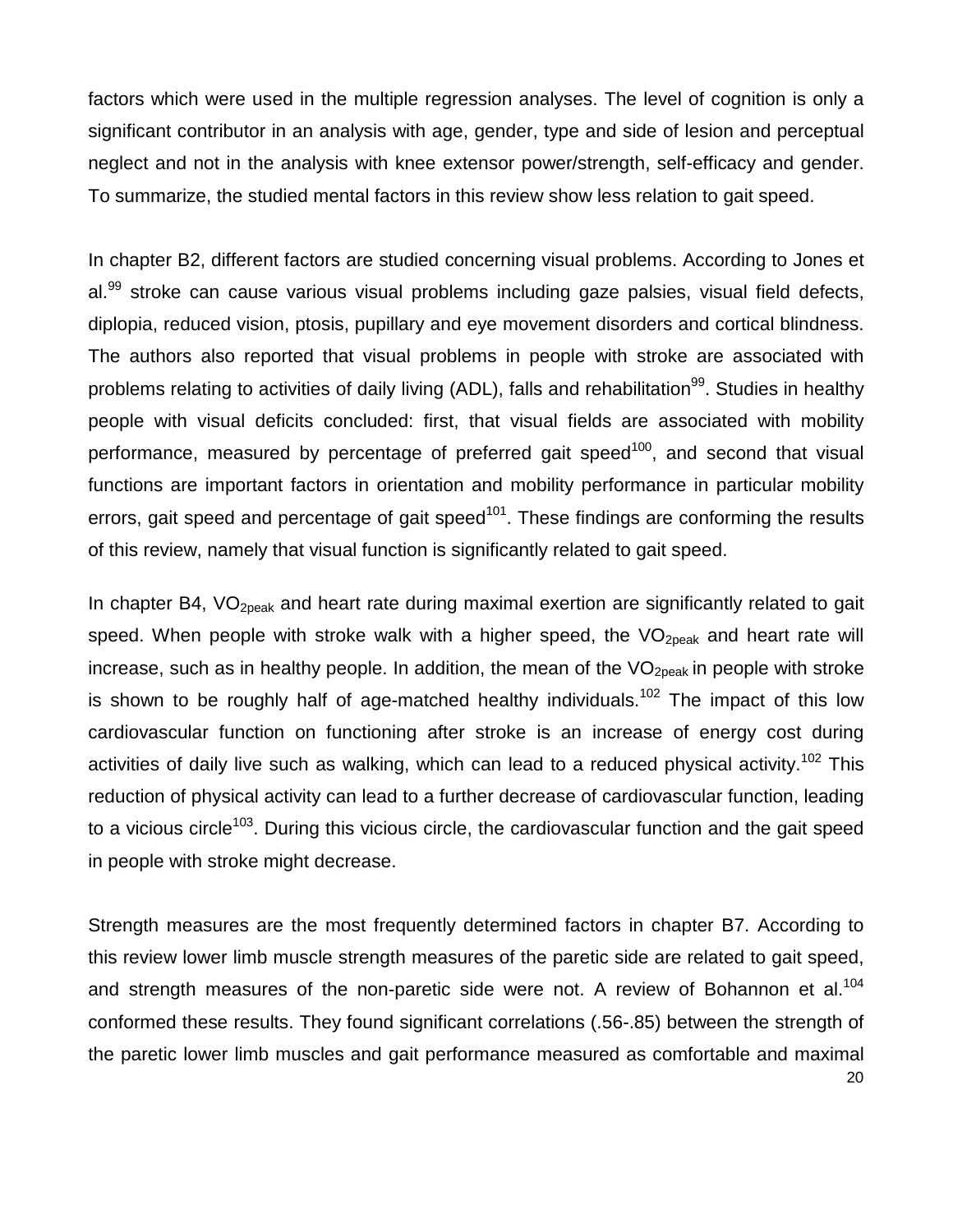gait speed, gait distance and gait independence. Regarding correlations between the strength of the non-paretic lower limb muscles and gait performance, conflicting results were found.<sup>104</sup> Another striking point regarding strength measures, when entering these factors in a multivariate analyses, they always show a significant contribution in explaining the variance of gait speed. To summarize, strength measures are strongly related to gait speed.

The factors belonging to the chapters S1, S4 an S7 are, generally speaking, hardly related to gait speed. Although these factors are hardly related to gait speed, it is recommendable that physiotherapist take notice of these factors and anticipate on these. For example, the side of brain damage can represent other kind of impairments leading to another approach of the physiotherapist and cardial co-morbidity can be a contra-indication for some types of training programs.

In chapter D4, some items are striking. First, balance is measured with functional mobility tests in all studies<sup>79,81,92-96</sup>. Significant and low, moderate or high relations are found. This finding is conformed in other studies<sup>13,105</sup> in which balance is related with mobility (defined as moving by changing body position or location or by transferring from one place to another). Therefore, measuring balance by functional mobility tests, as is frequently done in clinical practice, seems valuable in stroke rehabilitation. Second, different tasks of mobility are measured. According to Sturnieks et al.<sup>105</sup> mobility tasks are influenced by multiple physiological and psychological processes, including vision, peripheral sensation, reaction time, balance, strength and anxiety.<sup>105</sup> Prospective studies have shown that mobility decline is associated with increasing age, reduced levels of physical activity, higher body mass index, slower gait velocity, reduced leg strength, female gender, symptoms of distal symmetrical neuropathy, depressive symptoms and cognitive impairments<sup>106-108</sup>. These findings confirmed the results of this review; mobility is significantly related to gait speed.

The use of devices and social care, belonging to the "External Factors", are related to gait speed. A properly adjusted orthoses in people with deviations of normal gait increases gait speed compared with the gait speed of people without an orthoses.<sup>109</sup> On the other hand,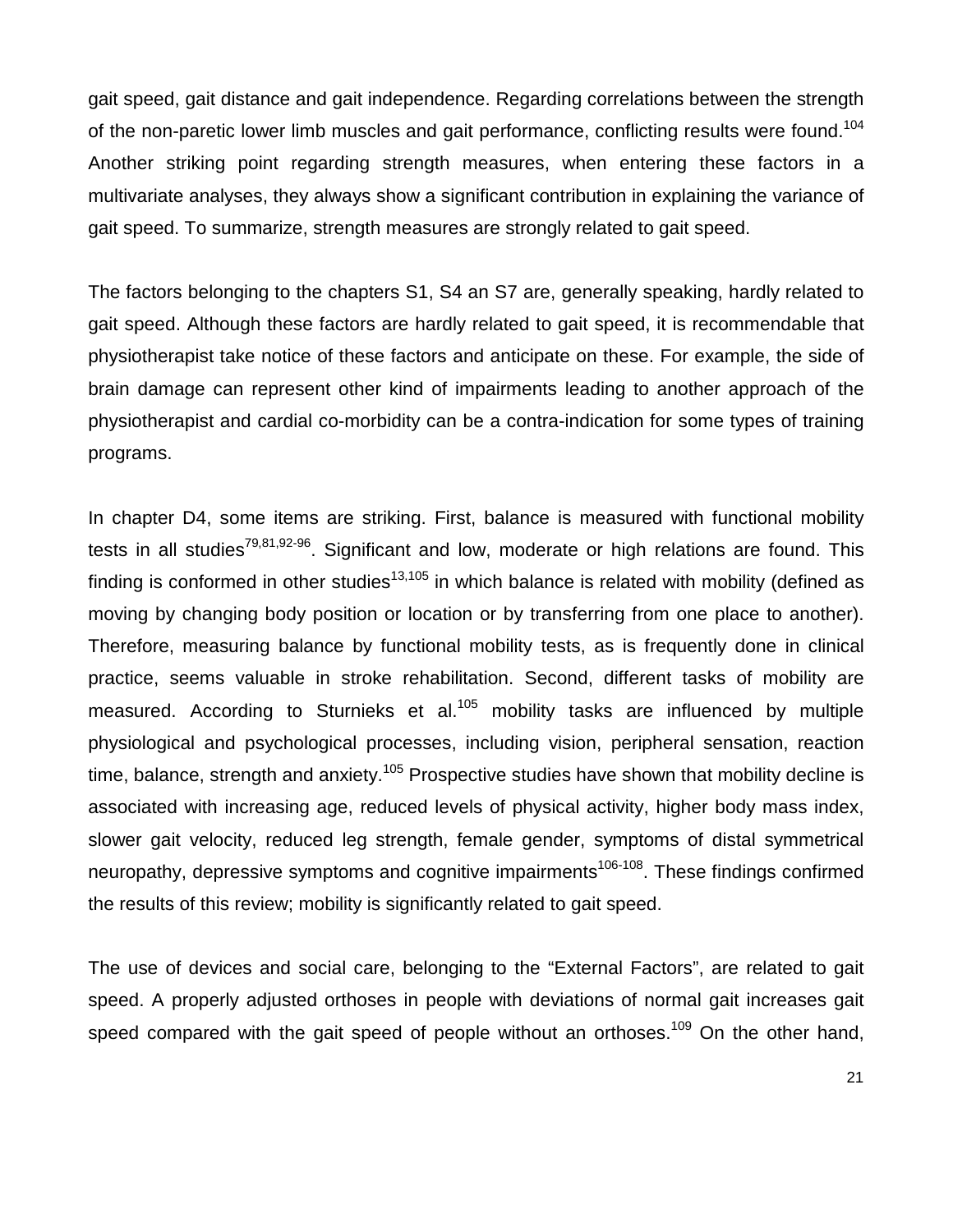Kuan et al.<sup>110</sup> reported the effects of cane use on the hemiplegic gait in patients with stroke, and they found that walking with a cane showed a significantly increased stride period, stride length, and affected side step length, as well as decreased cadence and step width. Regarding to gait speed, no significant change was found between patients with or without a cane. The relation between gait speed and social care is likely a psycho-social stimulation to physical activity.

In the chapter "Personal Factors", different factors are studied. Age and gender, both showed non-significant cross-sectional univariate correlations and significant longitudinal univariate correlations with gait speed. The non-significant cross-sectional relation between age and gait speed can be explained by the fact that the relationship shows a curvilinear decline with a critical age of 62 years<sup>111</sup>. The significant longitudinal relation between age and gait speed might lead to the conclusion that younger people recover faster in regard to gait speed during stroke rehabilitation compared with older people. Regarding to gender, the male subjects were advantaged with respect to the female subjects in relation to gait speed<sup>88</sup>. Probably, the male subjects recover faster compared with female subjects in regard to gait speed during stroke rehabilitation. Although, age and gender cannot be influenced, physicians or physiotherapists might need to anticipate on these negative factors during rehabilitation.

More generally, it might be recommended that physiotherapists measure the factors which are significantly related to gait speed, especially the factors found in the longitudinal studies. These factors can be helpful in de the decision-making process of clinical reasoning (as clinical prediction rules) to optimize the rehabilitation program for the individual patient. The Guideline "Stroke" of The Dutch Society of Physical Therapy (KNGF)<sup>112</sup> included an intakeform, seven basic measurements and eighteen recommended measurements. These measurements match the mobility milestones of patients during their recovery period. The identified factors which are significantly related to gait speed are represented in the guideline, with exception of the visual function. Measuring the visual function do not belong to the profession of physiotherapists, however taking notice of this function can be valuable in designing the rehabilitation program.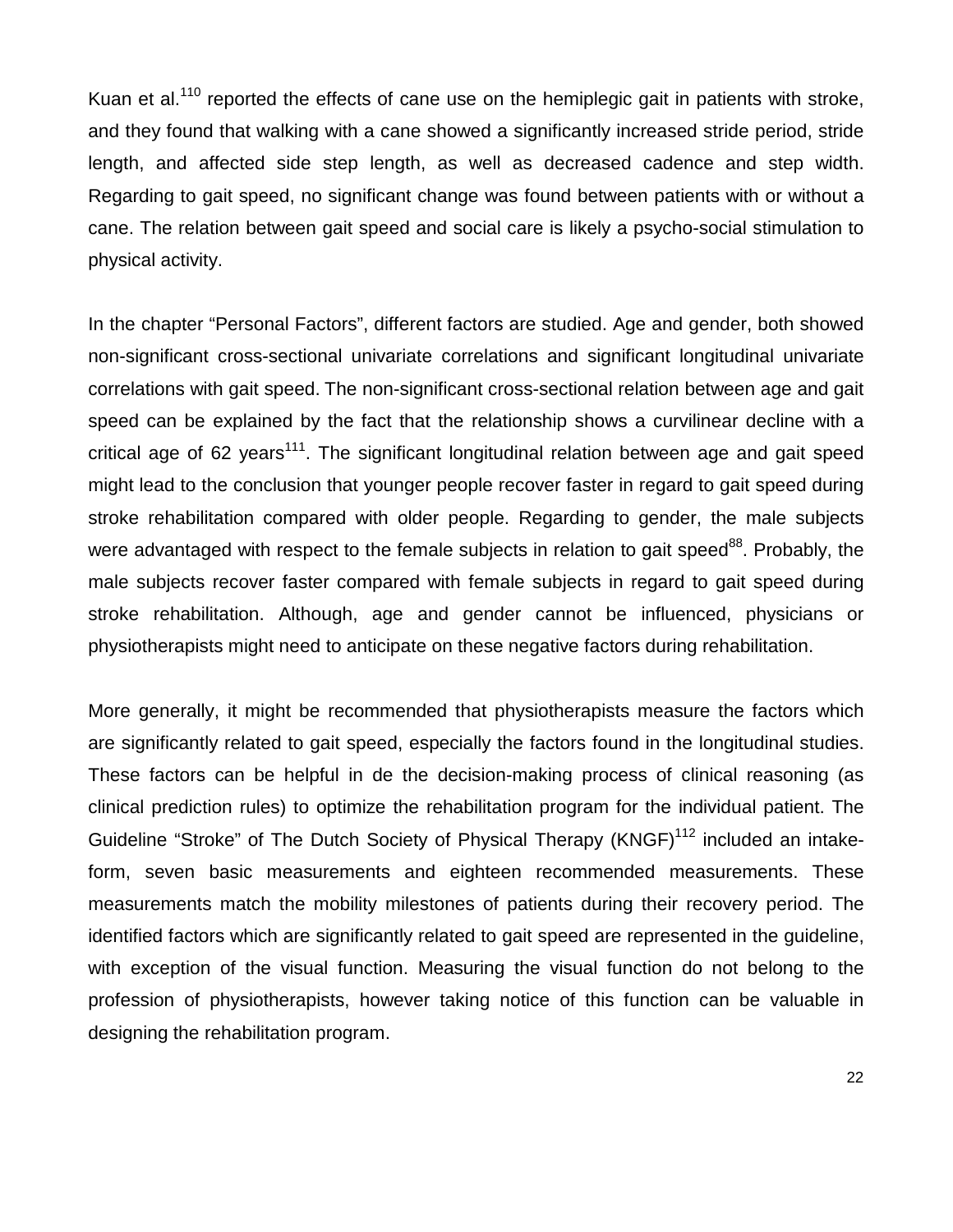The factors which are significantly related to gait speed and which can be influenced by physiotherapists can function as a focus for a physical training program to improve walking after stroke. Results of another review<sup>17</sup> show that physical training programs seem to be effective if they are task-oriented. Therefore, arranging a training program with a focus on walking with a mix of exercises regarding cardiovascular fitness, strength, balance, trunk control and ambulatory activities might be recommended. During this physical training program physiotherapists must be aware of the possible negative consequences of the factors which they cannot influence such as age, gender and social care. The physiotherapists must anticipate on these, for example by giving information to the patients or by increasing the trainings intensity or by suggesting walking aids or safety measures.

Some limitations need to be taken in consideration when comparing the results of the included studies in this review. One important limitation is the fact that the included studies used different outcome measures to describe factors such as gait speed, strength, spasticity, balance, motor function and functional assessment. Also different protocols were used, for example different body positions, different velocity angles and different instructions. In addition, comparability of the results will also be influenced by the fact that the studies did not use the same independent variables in the multiple regression analyses. The results only count for the specific regression analysis and a restriction about generalization is important<sup>113</sup>. Interpretation of the results should be done with care since some of the included studies showed disadvantages regarding the methodological quality. Some studies used different kinds of measurements which are not being known as valid or reliable. Therefore, is it unknown, whether these measurements determine what they intended to or if these measurements can be conceptualized as reproducibility or dependability.<sup>113</sup> Regarding the external validity the included studies contain subjects with different patient characteristics. The most important difference is the time since stroke onset of the subjects. It is debatable whether subjects with acute, subacute and chronic stroke are comparable with each other. However, the influence of the stage of stroke on the relationship between the different factors is unknown. Also the use of assistance or devices was not equal in all subjects. The use of an assistive device was permitted in some studies while in other studies it was prohibited.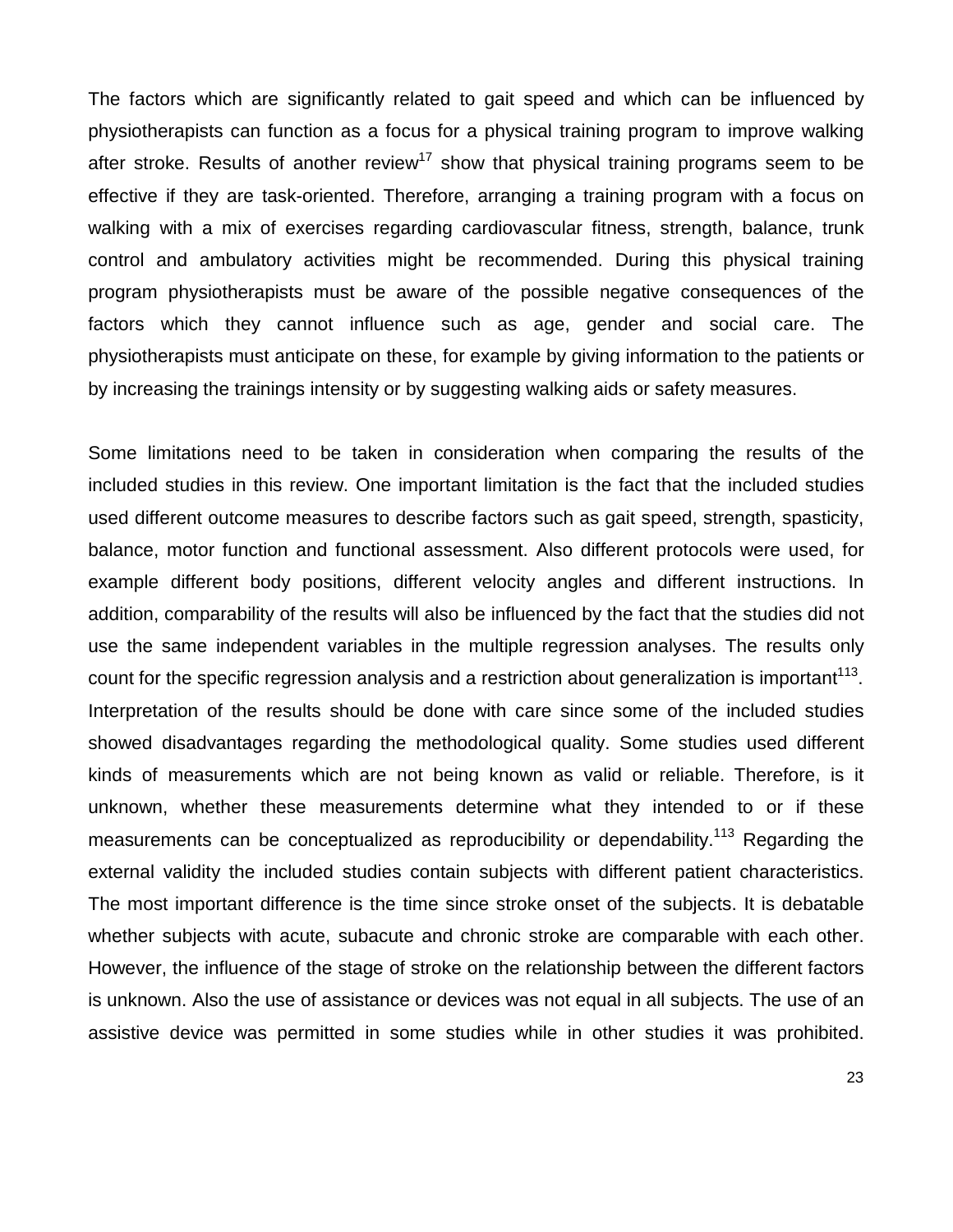Regarding the statistical validity of the studies, the sample size is frequently not adequate in relation to the number of determinants, so the statistical power of these results is low<sup>113</sup>. Furthermore, checking multicolinearity has only been done in two studies<sup>74,88</sup>. Therefore it is unknown whether the particular regression coefficient represents the importance of a single variable after having accounted for the effect of all other factors in the equation.<sup>113</sup> Finally, the main findings of some studies were not clearly described.

This review gives an overview of the relation of different factors with gait speed. There are a lot of factors significantly related with gait speed. For designing an optimal physical training for people with stroke, it is necessary to evaluate the impact of these factors on gait speed. More studies with multivariate regression analyses are needed to give that insight. Especially, longitudinal studies will be valuable to determine important prognostic factors which are related to gait speed. Another point of attention is the chosen outcome measures. Different outcome measures are used for measuring the same conceptual variable. This can cause confusion; therefore uniformity concerning the use of outcome measures is practical for the physiotherapists and needed for general statements. Guidelines can be helpful for getting this uniformity in clinical practice and research.

#### **Summary**

Comfortable gait speed in people with stroke is significantly related to various factors which are categorized in all segments of the ICF Core Set "Stroke". The identified factors which can be influenced by physiotherapists can function as a focus for physical training programs for improving gait speed. The identified factors which cannot be influenced by physiotherapist can be used to anticipate on by physiotherapist during physical training programs to optimize rehabilitation after stroke.

#### **Acknowledgements**

I would like to thank Dr. I.G.L van de Port and M.A.T. Bloemen for their contribution to this review.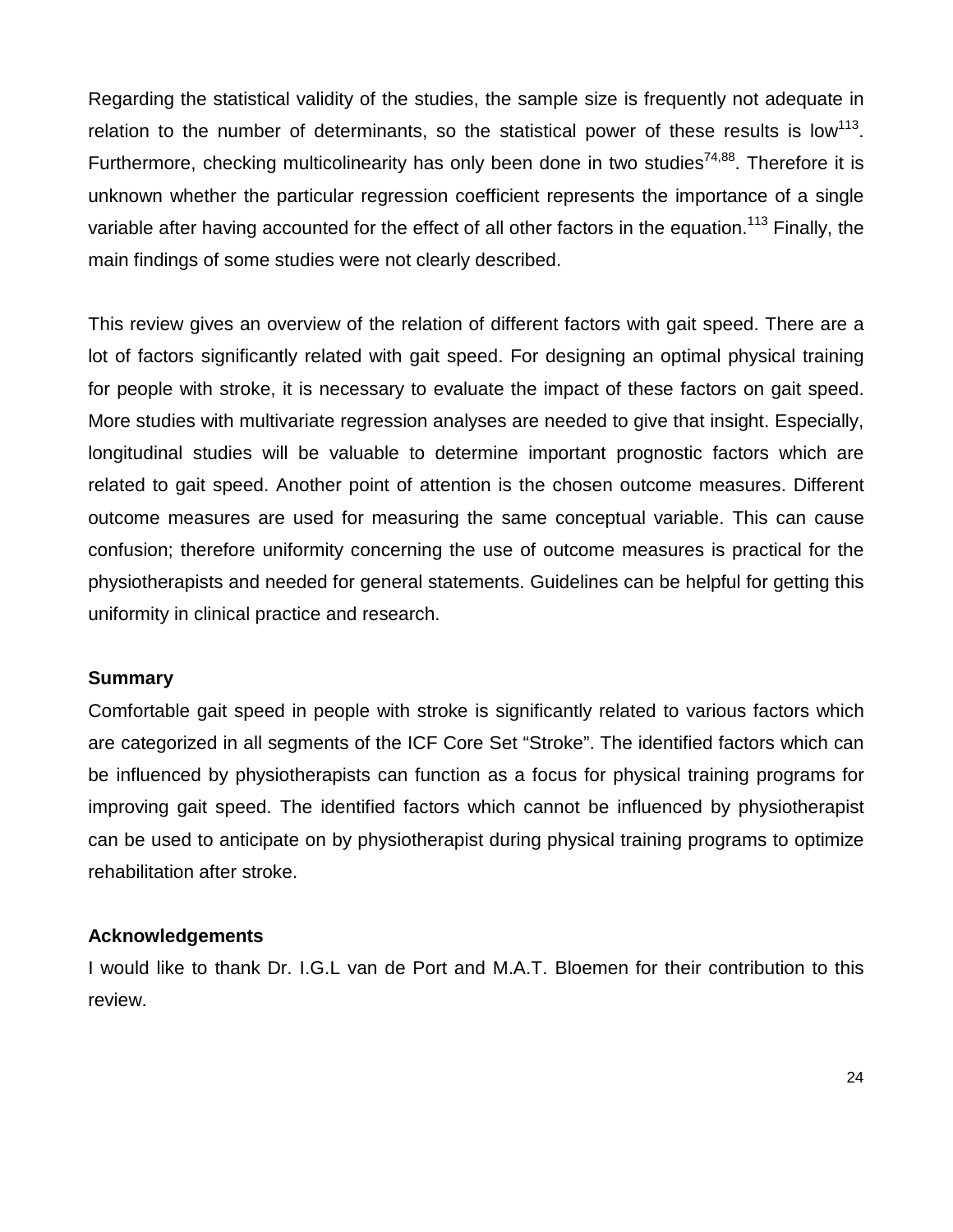| <b>Studies:</b>           |                    | Number of<br>subjects: |                 | Age (in years):<br>(mean $\pm$ SD (range))            | Time since stroke<br>onset:<br>(mean $\pm$ SD (range)) | Type of stroke: |                | <b>Localization of</b><br>stroke: |                | Use of assistance<br>during walking trial: | Comfortable gait speed<br>(in m/s):<br>(mean $\pm$ SD (range)) |                                                                                   |                                                          |
|---------------------------|--------------------|------------------------|-----------------|-------------------------------------------------------|--------------------------------------------------------|-----------------|----------------|-----------------------------------|----------------|--------------------------------------------|----------------------------------------------------------------|-----------------------------------------------------------------------------------|----------------------------------------------------------|
|                           | all                | 8                      | $\mathcal{Q}$   |                                                       |                                                        | IS              | HS             | US                                | left           | right                                      | bi                                                             |                                                                                   |                                                          |
| Ahmed<br>et al. 2003      | 63                 | 39                     | $\overline{24}$ | $67 \pm 14$ (25-95)                                   | $8 \pm 3$ days (3-14)                                  | 59              | 4              |                                   | 30             | $\overline{31}$                            | 2                                                              | Not described                                                                     | $0.55 \pm 0.38$ (0-1.33)                                 |
| Bohannon<br>et al. 1989   | 12                 | 6                      | 6               | $64.4 \pm 14.1$ (33-78)                               | $36.4 \pm 10.7$ days (17-54)                           |                 | Not described  |                                   |                | Not described                              |                                                                | Not described                                                                     | $0.26 \pm 0.287$ (0.05-1.02)                             |
| Bohannon<br>et al. 1990   | 17                 | 11                     | 6               | $59.0 \pm 11.4$ (33.0-84.0)                           | $51.0 \pm 41.8$ days<br>$(15.0 - 198.0)$               |                 | Not described  |                                   | $\overline{7}$ | 10                                         |                                                                | Not described                                                                     | Test 1: $0.336 \pm 0.329$<br>Test 2: $0.377 \pm 0.305$   |
| Chen<br>et al. 2003       | 35                 | 17                     | 18              | Group 1: $59.4 \pm 14.1$<br>Group 2: $63.1 \pm 11.2$  | 6 mos                                                  | 17              | 18             | $\mathbf 0$                       | 17             | 18                                         |                                                                | walk 20m without<br>walking aids                                                  | Group 1: 15.1 ± 11.7 %BH/s<br>Group 2: 30.2 ± 11.7 %BH/s |
| Quervain<br>et al. 1996   | 18                 | 12                     | 6               | 59 (34-76)                                            | Not described                                          | 18              |                |                                   | 6              | 12                                         |                                                                | 2 harness, 14 four pint<br>or straight cane,<br>6 AFO                             | $0.08 - 1.05$                                            |
| Dettmann<br>et al. 1987   | 15                 | 15                     | 0               | 64 (46-87)                                            | 2 yrs (1 mos to 11 yrs)                                |                 | Not described  |                                   | $\overline{7}$ | 8                                          |                                                                | without usual walking<br>aids or orthoses                                         | $0.473 \pm 0.297$                                        |
| Duarte<br>et al. 2002     | 28                 | ?                      | ?               | $64.5 + 13.1$                                         | $15.33 \pm 6$ days                                     | 24              | $\overline{4}$ |                                   | 16             | 12                                         |                                                                | with technical devices<br>and/or standby<br>supervision                           | $0.38 \pm 0.57$                                          |
| Eng et al.<br>2002        | 25                 | 17                     | 8               | $62.6 \pm 8.5$ (50-82)                                | $4.4 \pm 3.0$ yrs (1-11)                               | 12              | 11             | 2                                 | 13             | 12                                         |                                                                | 10 cane, 9 AFO                                                                    | $0.80 \pm 0.26$                                          |
| Flansbjer<br>et al. 2006  | 50                 | 38                     | 12              | $\sqrt{3}$ : 59.7 (46–72)<br>$\degree$ : 58.5 (50-66) | 17.9 mos (6-46)                                        | 37              | 13             |                                   | 30             | 20                                         |                                                                | with their AFO and their<br>assistive device                                      | $0.94 \pm 0.28$ (0.36-0.53)                              |
| Goldie<br>et al.1999      | 42                 | 20                     | 22              | median 66<br>(IQR 50-76)                              | Median 31 days<br>(IQR 23-39)                          |                 | Not described  |                                   | 19             | 23                                         |                                                                | no physical assistance,<br>but with closer<br>supervision, no aids or<br>orthoses | $0.45 \pm 0.02$                                          |
| Hsu et al.<br>2003        | 26                 | 19                     | $\overline{7}$  | 54.2 (30-69)                                          | 10.3 mos $(1-43)$                                      | 13              | 13             |                                   | 12             | 14                                         |                                                                | without any orthoses or<br>aids                                                   | $0.62 + 0.21$                                            |
| Katz et al.<br>2005       | 44                 | 22                     | 22              | $65 + 11$                                             | 15 days                                                |                 | Not described  |                                   |                | Not described                              |                                                                | using any assistance<br>device needed                                             | $0.45 \pm 0.16$                                          |
| Kelly et al.<br>2003      | 17                 | 13                     | $\overline{4}$  | median 66<br>(IQR 48-73)                              | median 30 days<br>(IQR 19-39)                          | 13              | $\overline{4}$ |                                   |                | Not described                              |                                                                | 7 need or physical or<br>device assistance                                        | median 0.71 (IQR 0.55-0.96)                              |
| Kim et al.<br>2003        | 20                 | 14                     | 6               | $61.2 \pm 8.4$ (52-82)                                | 4.0 $\pm$ 2.6 yrs (4.5-10.0)                           | 9               | $\overline{7}$ | 4                                 | 9              | 11                                         |                                                                | 7 cane, 13 no mobility<br>aid                                                     | $0.45 \pm 0.25$ (0.20-1.10)                              |
| Kwakkel<br>et al. 2004    | 10<br>$\mathbf{1}$ | 40                     | 61              | $65.9 \pm 10.6$                                       | $7-14$ days                                            | 101             |                |                                   | 41             | 60                                         |                                                                | Not described                                                                     | $0.03 \pm 0.12$                                          |
| LeBrasseur<br>et al. 2006 | 31                 | 23                     | 8               | $66.2 \pm 1.5$                                        | $17.5 \pm 1.2 \text{ mos}$                             | 31              |                |                                   |                | Not described                              |                                                                | with or without an<br>assistive device                                            | $0.68 \pm 0.06$                                          |

# **Table 2: Main Characteristics of the Subjects of the 25 Studies**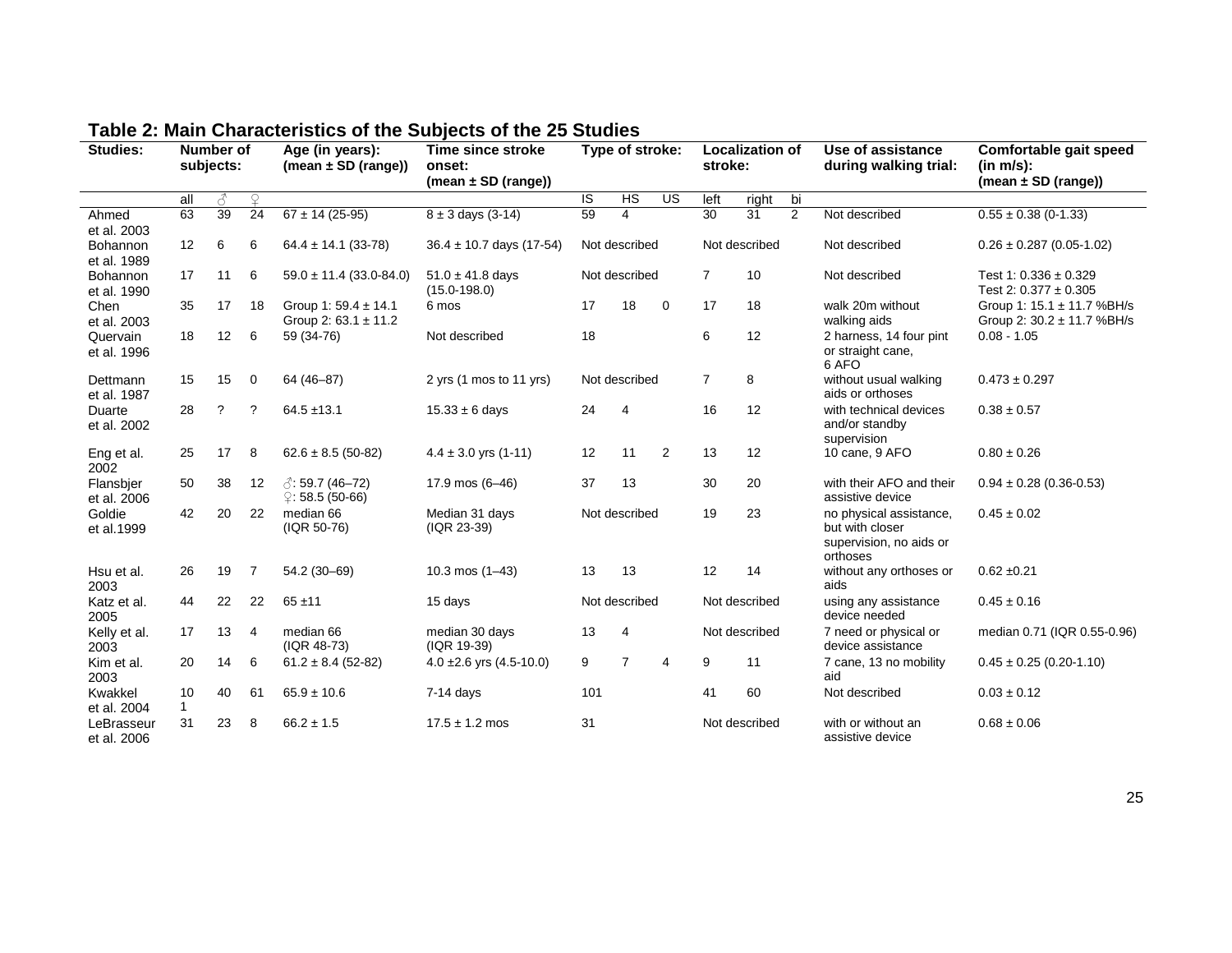# **Table 2 (Continued):**

| <b>Studies:</b>          |     | Number of<br>subjects: |          | Age (in years):<br>(mean $\pm$ SD (range))                                    | Time since stroke<br>onset:<br>$(mean \pm SD (range))$ | Type of stroke: |               | Localization of<br>stroke: |      |               | Use of assistance<br>during walking trial: | Comfortable gait speed<br>(in m/s):<br>$(mean \pm SD (range))$              |                                                |
|--------------------------|-----|------------------------|----------|-------------------------------------------------------------------------------|--------------------------------------------------------|-----------------|---------------|----------------------------|------|---------------|--------------------------------------------|-----------------------------------------------------------------------------|------------------------------------------------|
|                          | all | В                      | $\Omega$ |                                                                               |                                                        | IS              | HS            | US                         | left | right         | bi                                         |                                                                             |                                                |
| Lin et al.<br>2005       | 21  | 15                     | 6        | $65.2 \pm 9.1 (51 - 79)$                                                      | $63.2 \pm 55.5$ mos<br>$(18 - 247)$                    | 12              | 9             |                            | 13   | 8             |                                            | 11 none, 1 regular cane,<br>9 quadricane                                    | Not described                                  |
| Lin et al.<br>2006       | 68  | 52                     | 16       | $61.69 \pm 13.97$                                                             | $3.91 \pm 5.87$ yrs                                    |                 | Not described |                            | 26   | 42            |                                            | without gait aids                                                           | $0.65 \pm 0.32$ (0.04 -1.49)                   |
| Lindmark<br>et al. 1995  | 34  | 22                     | 12       | $\land$ : median 74<br>(IQR 49-82)<br>$\Omega$ : median 72.<br>$( IQR 63-82)$ | 3 mos                                                  |                 | Not described |                            | 16   | 16            | $\overline{2}$                             | able to walk on their own                                                   | Men: $0.81 \pm 0.21$<br>Women: $0.72 \pm 0.22$ |
| Liston et al.<br>1996    | 20  | 15                     | 5        | $64.0 \pm 8.5$                                                                | 46.3 mos<br>$(6 \text{ mos to } 17 \text{ yrs})$       |                 | Not described |                            | 10   | 10            |                                            | Not described                                                               | Test 1:0.611<br>Test 2: 0.627<br>Test 3: 0.632 |
| Michael<br>et al. 2003   | 50  | 28                     | 22       | 65 (45 - 84)                                                                  | 10.3 mos (6-166)                                       | 50              |               |                            |      | Not described |                                            | Not described                                                               | $0.42 \pm 0.20$ (0.09-1.03)                    |
| Nadeau<br>et al. 1999    | 16  | 12                     | -4       | $47.9 \pm 15.6$ (18-73)                                                       | $43.9 \pm 36.5$ mos<br>$(2-105)$                       | 8               | 5             | 3                          | 4    | 12            |                                            | Not described                                                               | $0.76 \pm 0.27$ (0.41-1.50)                    |
| Patterson et<br>al. 2007 | 74  | 43                     | 31       | $64 \pm 10 (42 - 84)$                                                         | $48 \pm 59$ mos                                        |                 | Not described |                            |      | Not described |                                            | 39 AFO, 38 single point<br>cane, 17 quad cane, 6<br>walker                  | $0.51 \pm 0.26$ (0.13-1.17)                    |
| Pohl et al.<br>2002      | 83  | 44                     | 39       | $70.3 \pm 9.8$ (50-90)                                                        | $78.6 \pm 27.4$ days<br>$(36-145)$                     |                 | Not described |                            | 38   | 45            |                                            | 57 use assistive device.<br>26 no assistive device,<br>15 AFO               | $0.632 \pm 0.259$ (0.15-1.19)                  |
| Worthen<br>et al. 2005   | 33  | 29                     | 4        | $65 \pm 8 (46 - 81)$                                                          | $45.9 \pm 29.1$ mos<br>$(12-121)$                      |                 | Not described |                            | 15   | 18            |                                            | 8 straight or quad cane,<br>8 AFO, 2 foot splint, no<br>personal assistance | $0.79 \pm 0.34$ (0.23-1.34)                    |

All: number of all subjects,  $\beta$ : number of male subjects,  $\c \mathop{?}:$  number of female subjects

SD: Standard Deviation

IS: Ischemic Stroke, HS: Hemorrhagic Stroke, US: unknown

yrs: years, mos: months

%BH/s: percentage body height per second

AFO: ankle-foot orthoses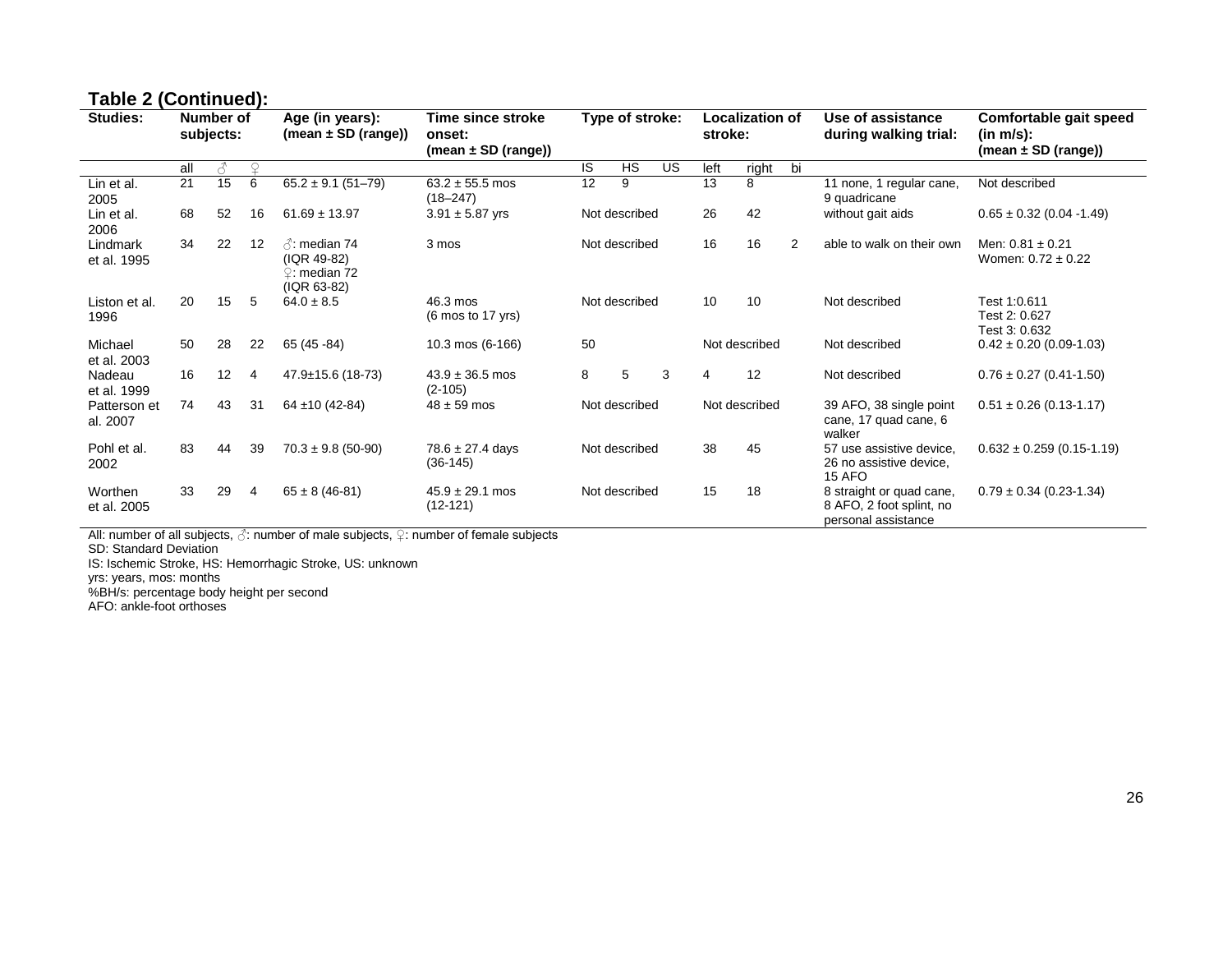| <b>Studies</b>         | <b>Internal</b><br>validity         | <b>External validity</b>                        |                         |                                               | <b>Statistical validity</b>         |                                                     |                                           | <b>Reporting</b>        |
|------------------------|-------------------------------------|-------------------------------------------------|-------------------------|-----------------------------------------------|-------------------------------------|-----------------------------------------------------|-------------------------------------------|-------------------------|
|                        | Item 1<br>Validity &<br>Reliability | Item <sub>2</sub><br>Patient<br>characteristics | Item 3<br>Interventions | Item 4<br>Variables<br>statistically<br>valid | Item 5<br>[n:K] Univariate<br>ratio | Item <sub>5</sub><br>[n:K]<br>Multivariate<br>ratio | Item 6<br>Control for<br>multicolinearity | Item 7<br>Main findings |
| Ahmed et al. 2003      | х                                   | $+$                                             | $\blacksquare$          | $+$                                           | $+$                                 | $+$                                                 | $+$                                       | $\ddot{}$               |
| Bohannon et al. 1989   | X                                   |                                                 |                         |                                               |                                     | n.a.                                                | n.a.                                      |                         |
| Bohannon et al. 1990   | х                                   |                                                 |                         |                                               |                                     | n.a.                                                | n.a.                                      |                         |
| Chen et al. 2003       |                                     |                                                 |                         |                                               | n.a.                                |                                                     |                                           |                         |
| Quervain et al. 1996   |                                     |                                                 |                         |                                               |                                     | n.a.                                                | n.a.                                      |                         |
| Dettmann et al. 1987   | Х                                   |                                                 |                         |                                               |                                     | n.a.                                                | n.a.                                      |                         |
| Duarte et al. 2002     | X                                   |                                                 |                         |                                               |                                     | n.a.                                                | n.a.                                      |                         |
| Eng et al. 2002        | X                                   |                                                 |                         |                                               |                                     | n.a.                                                | n.a.                                      |                         |
| Flansbjer et al. 2006  | X                                   |                                                 |                         |                                               |                                     |                                                     |                                           |                         |
| Goldie et al.1999      |                                     |                                                 |                         |                                               |                                     |                                                     |                                           |                         |
| Hsu et al. 2003        | Х                                   |                                                 |                         |                                               |                                     |                                                     |                                           |                         |
| Katz et al. 2005       | Х                                   |                                                 |                         |                                               |                                     |                                                     |                                           |                         |
| Kelly et al. 2003      |                                     |                                                 |                         |                                               |                                     | n.a.                                                | n.a.                                      |                         |
| Kim et al. 2003        | Χ                                   |                                                 |                         |                                               |                                     |                                                     |                                           |                         |
| Kwakkel et al. 2004    | Χ                                   |                                                 |                         |                                               |                                     |                                                     |                                           |                         |
| LeBrasseur et al. 2006 | х                                   |                                                 |                         |                                               |                                     |                                                     |                                           |                         |
| Lin et al. 2005        |                                     |                                                 |                         |                                               |                                     |                                                     |                                           |                         |
| Lin et al. 2006        | Χ                                   |                                                 |                         |                                               |                                     |                                                     |                                           |                         |
| Lindmark et al. 1995   | Χ                                   |                                                 |                         |                                               |                                     |                                                     |                                           |                         |
| Liston et al. 1996     | X                                   |                                                 |                         |                                               |                                     | n.a.                                                | n.a.                                      |                         |
| Michael et al. 2003    | X                                   |                                                 |                         |                                               |                                     | n.a.                                                | n.a.                                      |                         |
| Nadeau et al. 1999     | Χ                                   |                                                 |                         |                                               |                                     |                                                     |                                           |                         |
| Patterson et al. 2007  |                                     |                                                 |                         |                                               |                                     | n.a.                                                | n.a.                                      |                         |
| Pohl et al. 2002       |                                     |                                                 |                         |                                               |                                     |                                                     |                                           |                         |
| Worthen et al. 2005    | х                                   |                                                 |                         |                                               |                                     | n.a.                                                | n.a.                                      |                         |

# **Table 3: Methodological Quality of the 25 Studies**

X: some outcomes are described

+: positive, -: negative, n.a.: not applicable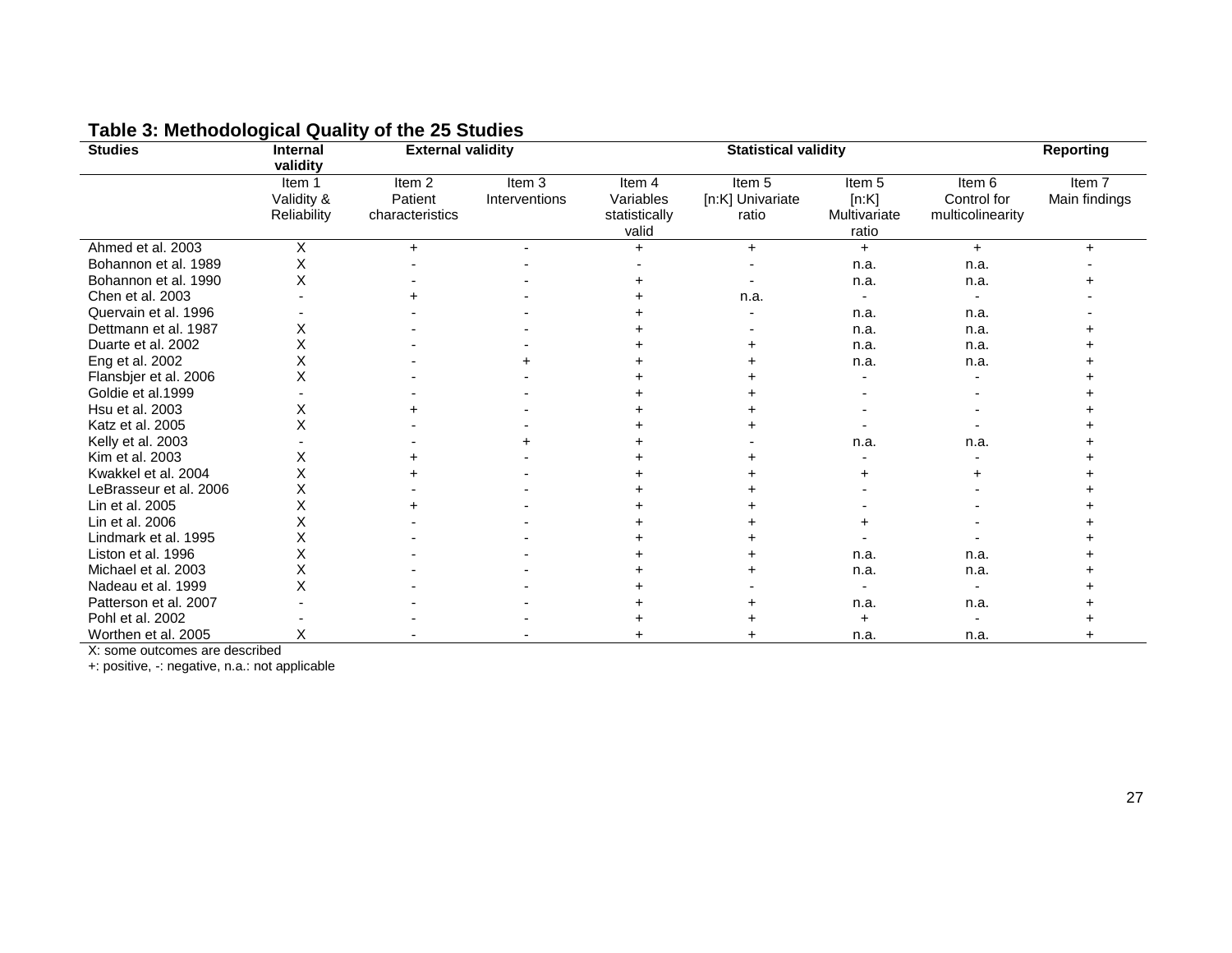| <b>Chapter</b>   | Name of chapters                                                                        | <b>Factors</b>                                                                                                                                                                                                                                                                                                                                                                                                                       |
|------------------|-----------------------------------------------------------------------------------------|--------------------------------------------------------------------------------------------------------------------------------------------------------------------------------------------------------------------------------------------------------------------------------------------------------------------------------------------------------------------------------------------------------------------------------------|
|                  | <b>Belonging to "Body Function"</b>                                                     |                                                                                                                                                                                                                                                                                                                                                                                                                                      |
| B1.              | <b>Mental functions</b>                                                                 | Grade of consciousness<br>Self-efficacy<br>Cognition<br>Depression                                                                                                                                                                                                                                                                                                                                                                   |
| B <sub>2</sub> . | Sensory functions and pain                                                              | Spatial neglect<br>Visual inattention<br>Hemianopia<br>Conjugate eye deviation<br>Body image and proprioception                                                                                                                                                                                                                                                                                                                      |
| B4.              | Functions of the cardiovascular, haemological,<br>immunological and respiratory system  | VO <sub>2peak</sub><br>Heart rate<br><b>Fractional utilization</b><br>Oxygen consumption                                                                                                                                                                                                                                                                                                                                             |
| B6.              | Genitourinary and reproductive functions                                                | Urinary incontinence                                                                                                                                                                                                                                                                                                                                                                                                                 |
| <b>B7.</b>       | Neuromusculoskeletal and movement related<br>functions                                  | Passive stiffness (ankle)<br>Lower extremity motor function<br>Joint position sense (JPS) (knee, ankle)<br>Sensory function<br>Produce locomotor rhythm<br>Isometric torque + strength + force<br>Isokinetic torque + strength + total work + power<br>Lower limb physical impairments<br>Lower and upper extremity motor strength<br>Motor score (sub scores: both legs<br>Spasticity (knee, leg & foot, ankle)<br>and paretic leg) |
| S1.              | <b>Belonging to "Body Structures"</b><br>Structures of the nervous system               | Type of stroke<br>Side of brain damage                                                                                                                                                                                                                                                                                                                                                                                               |
| S4.              | Structures of the cardiovascular, haemological,<br>immunological and respiratory system | Cardial co-morbidity<br>Hyperlipidemy                                                                                                                                                                                                                                                                                                                                                                                                |
| S7.              | Structures related to movement                                                          | Bone mineral density                                                                                                                                                                                                                                                                                                                                                                                                                 |

# **Table 4: Factors Categorized in the ICF Core Set "Stroke"**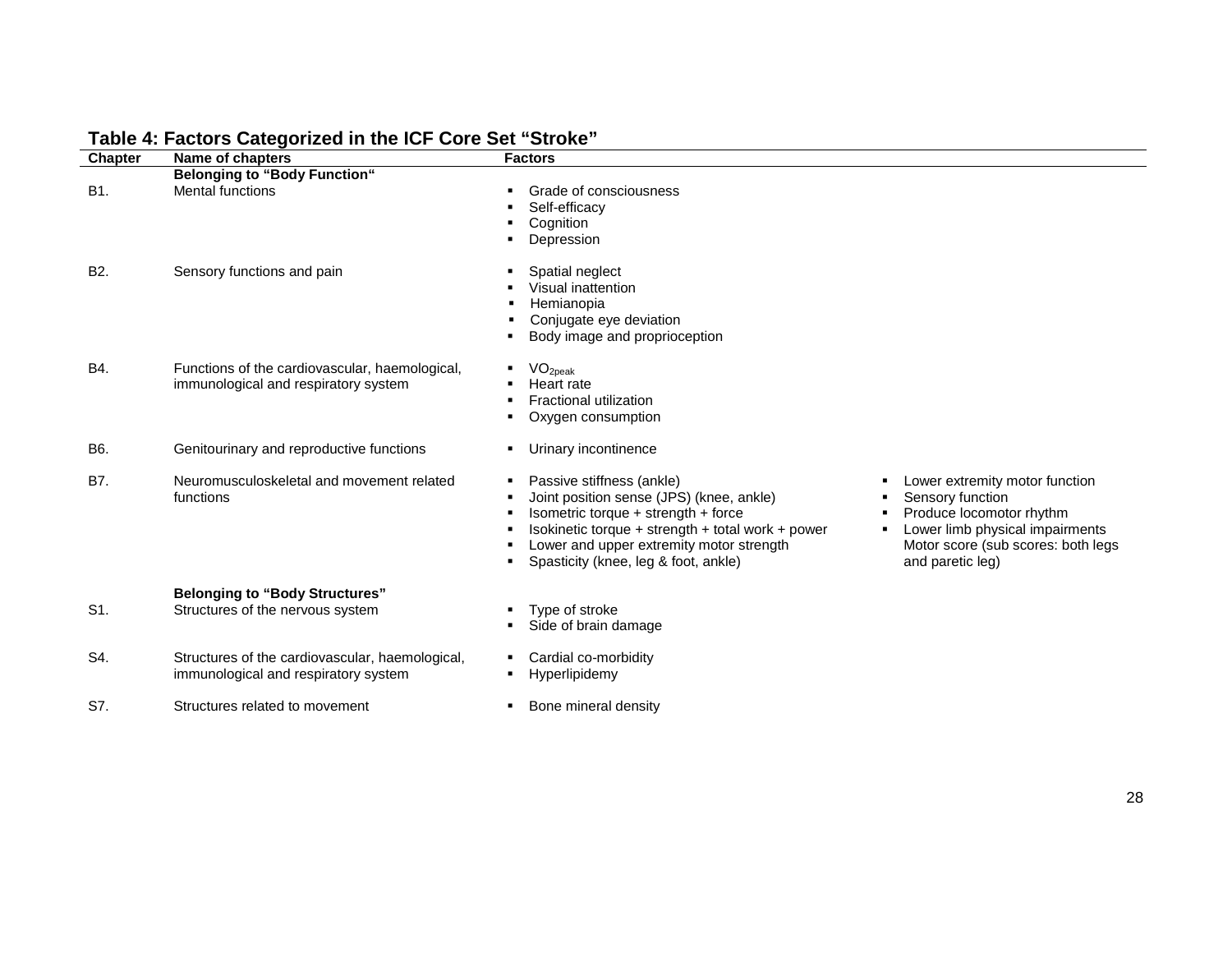|  | <b>Table 4 (Continued):</b> |  |
|--|-----------------------------|--|
|--|-----------------------------|--|

| <b>Chapter</b> | $1.4010 + 1.50111111000111$<br>Name of chapters                                                       | <b>Factors</b>                                                                                                                                                                                                                                                                                                                                                                                                                                  |
|----------------|-------------------------------------------------------------------------------------------------------|-------------------------------------------------------------------------------------------------------------------------------------------------------------------------------------------------------------------------------------------------------------------------------------------------------------------------------------------------------------------------------------------------------------------------------------------------|
| D4.            | <b>Belonging to "Activities and Participation"</b><br>Mobility                                        | Unilateral gross dexterity<br>Walking ability<br>٠.<br>Trunk control<br>Walking function<br>Ambulatory activity<br><b>Balance</b><br>Functional assessment<br>Gait distance<br>Combined strength of upper and<br>Gait speed<br>Voluntary motor ability and basic mobility<br>lower limb, balance,<br>proprioception and cognitive<br>(sub scores: total, upper and lower extremity, basic<br>mobility)<br>functions<br>Functional mobility<br>٠ |
| D7./D8./D9.    | Interpersonal interactions and relationships +<br>Major life areas + Community, social and civic life | Perceived participation<br>٠                                                                                                                                                                                                                                                                                                                                                                                                                    |
| E1.            | <b>Belonging to "External Factors"</b><br>Products and technology                                     | Use of devices<br>$\blacksquare$                                                                                                                                                                                                                                                                                                                                                                                                                |
| E3.            | Support and relationships                                                                             | Social care<br>л.                                                                                                                                                                                                                                                                                                                                                                                                                               |
| E5.            | Services, systems and polices                                                                         | Treatment type<br>٠                                                                                                                                                                                                                                                                                                                                                                                                                             |
|                | <b>Belonging to "Personal Factors"</b>                                                                | Age<br>٠<br>Gender<br>Race<br>Body mass index<br>Percentage body fat<br>Lean mass<br>Heredity<br>Smoking<br>٠.                                                                                                                                                                                                                                                                                                                                  |
|                | Belonging to the additional chapter "Others"                                                          | Time since onset of stroke<br>Hypertension<br>٠                                                                                                                                                                                                                                                                                                                                                                                                 |

**Diabetes Mellitus**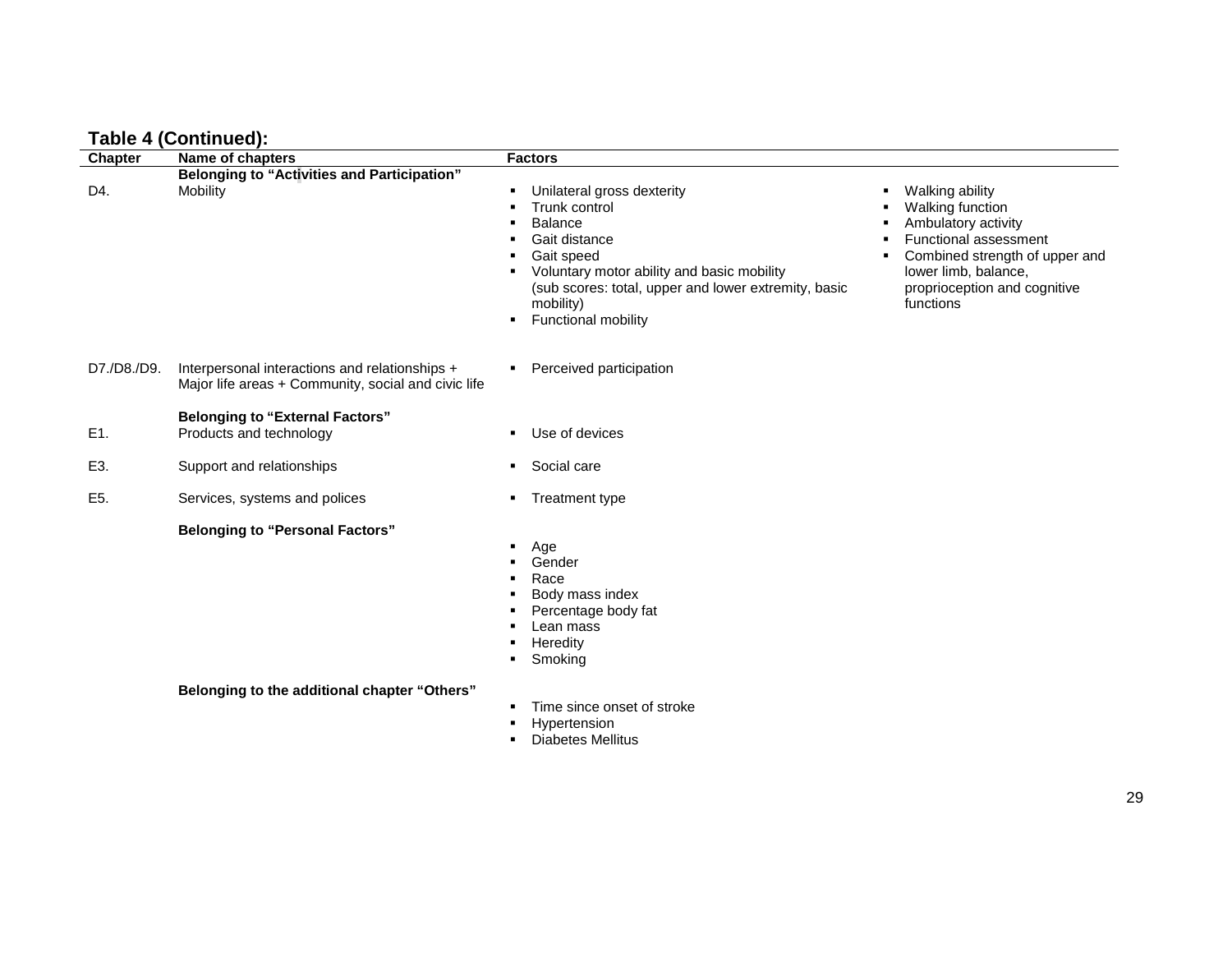# **Table 5: The Univariate and Multivariate Results of the Factors Categorized in "Body Functions"**

| <b>B1. Mental functions</b> |                                                                                      |                                                |                               |                                                                                                                                                      |  |  |  |
|-----------------------------|--------------------------------------------------------------------------------------|------------------------------------------------|-------------------------------|------------------------------------------------------------------------------------------------------------------------------------------------------|--|--|--|
| <b>Factors</b>              | <b>Measurement</b>                                                                   | Time of measurement<br>$(mean \pm SD (range))$ | <b>Univariate</b><br>analyses | <b>Multivariate analyses</b>                                                                                                                         |  |  |  |
| Grade of<br>consciousness   | IV: Coma Glasgow Scale<br><b>DP:</b> Timed 10-meter                                  | $IV: 2$ wks<br><b>DV: 26 wks</b>               | $r = .13$                     | No <sup>88</sup>                                                                                                                                     |  |  |  |
| Self-efficacy               | <b>IV: Ewart Self-Efficacy Scale</b><br><b>DV:</b> Ultrasonic gait speed monitor     | <b>IV:</b> $17.5 \pm 1.2$ mos<br>DV: Idem      | <b>No</b>                     | Model 1: IVs: gender, cognition, depression, self-efficacy and knee extensor strength<br>$(P + NP)$                                                  |  |  |  |
|                             |                                                                                      |                                                |                               | <b>Significant IVs:</b> knee extensor strength $(P)$ + self-efficacy + gender<br>Partial $R^2$ = .10 self-efficacy                                   |  |  |  |
|                             |                                                                                      |                                                |                               | $R^2$ = .71 knee extensor strength (P)+ self-efficacy + gender<br>Model 2: IVs: gender, cognition, depression, self-efficacy and knee extensor power |  |  |  |
|                             |                                                                                      |                                                |                               | $(P+NP)$                                                                                                                                             |  |  |  |
|                             |                                                                                      |                                                |                               | <b>Significant IVs:</b> knee extensor power $(P)$ + self-efficacy + gender<br>Partial $R^2$ = .11 self-efficacy                                      |  |  |  |
|                             |                                                                                      |                                                |                               | $R^2$ = .70 knee extensor power (P) + self-efficacy + gender <sup>89</sup>                                                                           |  |  |  |
| Cognition                   | <b>IV:</b> Mini-Mental State Examination<br><b>DV:</b> Ultrasonic gait speed monitor | <b>IV:</b> $17.5 \pm 1.2$ mos<br>DV: Idem      | <b>No</b>                     | Model 1: IVs: gender, cognition, depression, self-efficacy and knee extensor strength<br>$(P+NP)$                                                    |  |  |  |
|                             |                                                                                      |                                                |                               | <b>Significant IVs:</b> knee extensor strength $(P)$ + self-efficacy + gender<br>Cognition shows no significant contribution <sup>89</sup>           |  |  |  |
|                             |                                                                                      |                                                |                               | Model 2: IVs: gender, cognition, depression, self-efficacy and knee extensor power<br>$(P+NP)$                                                       |  |  |  |
|                             |                                                                                      |                                                |                               | <b>Significant IVs:</b> knee extensor power $(P)$ + self-efficacy + gender<br>Cognition shows no significant contribution <sup>89</sup>              |  |  |  |
|                             | IV:                                                                                  | <b>IV:</b> $8 \pm 3$ days (3-14)               | No                            | IVs: age, gender, type of lesion, side of lesion, level of cognition and perceptual                                                                  |  |  |  |
|                             | <b>DV:</b> Timed 5-meter                                                             | DV: $85 \pm 17$ days (37-124)                  |                               | neglect<br>Significant IVs: age + level of cognition                                                                                                 |  |  |  |
|                             |                                                                                      |                                                |                               | $R^2$ = .30 age + cognition <sup>74</sup>                                                                                                            |  |  |  |
| Depression                  | <b>IV: Geriatric Depression Scale</b><br><b>DV:</b> Ultrasonic gait speed monitor    | <b>IV:</b> $17.5 \pm 1.2$ mos<br>DV: Idem      | No                            | Model 1: IVs: gender, cognition, depression, self-efficacy and knee extensor strength<br>$(P+NP)$                                                    |  |  |  |
|                             |                                                                                      |                                                |                               | <b>Significant IVs:</b> knee extensor strength $(P)$ + self-efficacy + gender                                                                        |  |  |  |
|                             |                                                                                      |                                                |                               | Depression shows no significant contribution                                                                                                         |  |  |  |
|                             |                                                                                      |                                                |                               | Model 2: IVs: gender, cognition, depression, self-efficacy and knee extensor power<br>$(P+NP)$                                                       |  |  |  |
|                             |                                                                                      |                                                |                               | <b>Significant IVs:</b> knee extensor power $(P)$ + self-efficacy + gender                                                                           |  |  |  |
|                             |                                                                                      |                                                |                               | Depression shows no significant contribution <sup>89,89</sup>                                                                                        |  |  |  |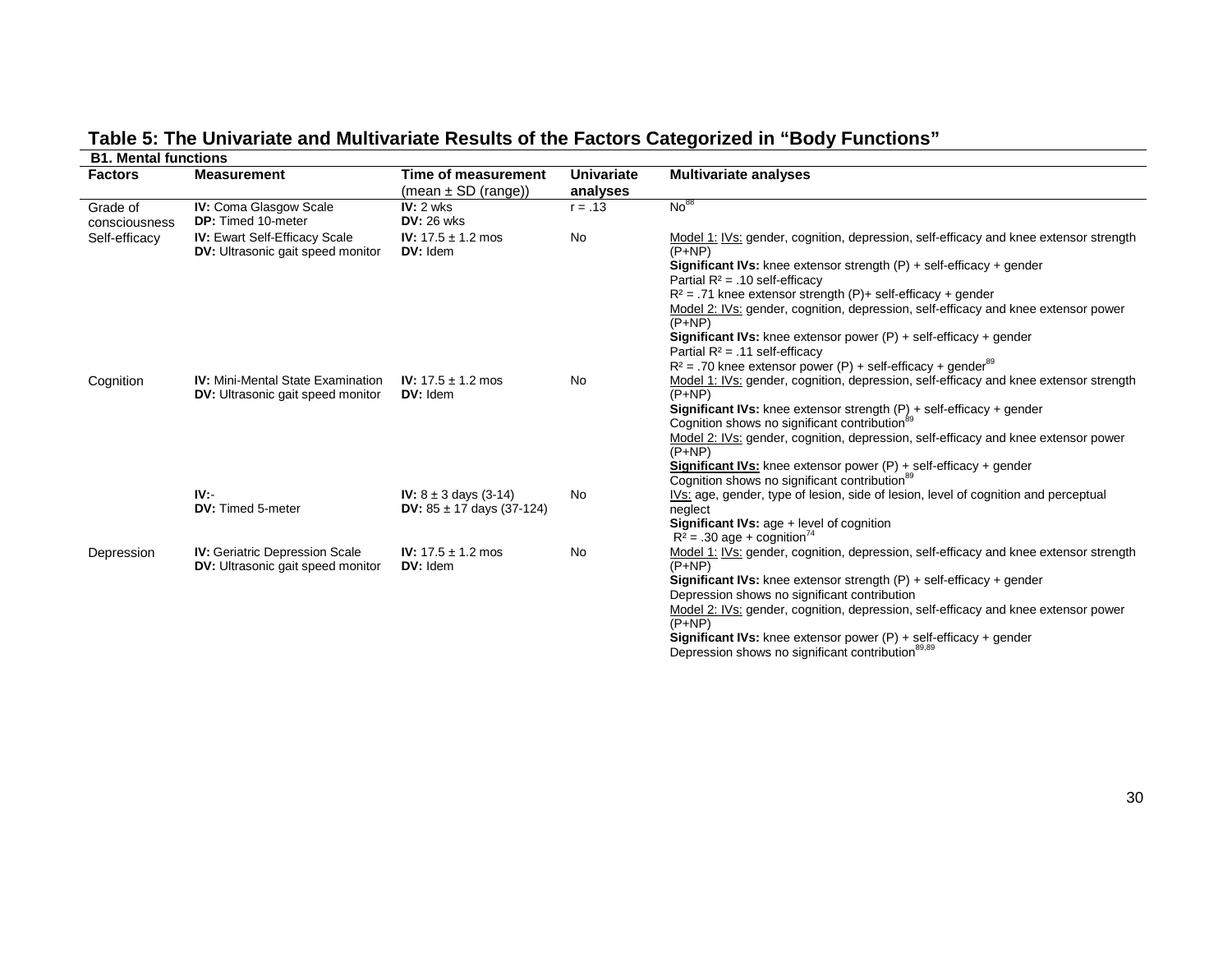#### **B2. Sensory functions and pain**

| <b>Factors</b>          | <b>Measurement</b>                                                                      | <b>Time of measurement</b>        | <b>Univariate</b> | <b>Multivariate analyses</b>                                                         |
|-------------------------|-----------------------------------------------------------------------------------------|-----------------------------------|-------------------|--------------------------------------------------------------------------------------|
|                         |                                                                                         | $(mean \pm SD (range))$           | analyses          |                                                                                      |
| Spatial neglect         | $\overline{IV}$ .                                                                       | <b>IV:</b> $8 \pm 3$ days (3-14)  | <b>No</b>         | IVs: age, gender, type of lesion, side of lesion, level of cognition and perceptual  |
|                         | DV: Timed 5-meter                                                                       | DV: $85 \pm 17$ days(37-124)      |                   | neglect                                                                              |
|                         |                                                                                         |                                   |                   | <b>Significant IVs: age + level of cognition</b>                                     |
|                         |                                                                                         |                                   |                   | Neglect shows no significant contribution <sup>74</sup>                              |
|                         | <b>IV:</b> Shape Cancellation Task                                                      | IV: median 31 days                | p > 0.05          | IVs: age, time since onset of stroke, side of brain damage, spatial neglect and gait |
|                         | <b>DV:</b> Clinical Stride Analyzer                                                     | (IQR 23-39)                       |                   | speed                                                                                |
|                         |                                                                                         | DV: median 86 days<br>(IQR 79-95) |                   | Significant IVs: initial gait speed + age                                            |
| Visual                  | IV: line-bisection task $+$                                                             | $IV: 2$ wks                       | $r = -.52**$      | Spatial neglect shows no significant contribution <sup>83</sup><br>No <sup>88</sup>  |
| inattention             | letter-cancellation task                                                                | <b>DV: 26 wks</b>                 |                   |                                                                                      |
|                         | <b>DV:</b> Timed 10-meter                                                               |                                   |                   |                                                                                      |
| Hemianopia              | <b>IV:</b> 2 grades: yes/no                                                             | $IV: 2$ wks                       | $r = -.28**$      | No <sup>88</sup>                                                                     |
|                         | DV: Timed 10-meter                                                                      | $DV: 26$ wks                      |                   |                                                                                      |
| Conjugate eye           | IV: 2 grades: yes/no                                                                    | $IV: 2$ wks                       | $r = -.24*$       | No <sup>88</sup>                                                                     |
| deviation               | <b>DV:</b> Timed 10-meter                                                               | $DV: 26$ wks                      |                   |                                                                                      |
| Body image &            | <b>IV: Thumb Find Test</b>                                                              | $IV: 2$ wks                       | $r = -0.40**$     | No <sup>88</sup>                                                                     |
| proprioception          | DV: Timed 10-meter                                                                      | <b>DV: 26 wks</b>                 |                   |                                                                                      |
|                         |                                                                                         |                                   |                   |                                                                                      |
|                         | B4. Functions of the cardiovascular, haemological, immunological and respiratory system |                                   |                   |                                                                                      |
| $\overline{VO}_{2peak}$ | IV: Cycle ergometer test (ag)                                                           | <b>IV:</b> median 30 days         | $R = .73*$        | No <sup>86</sup>                                                                     |
|                         | DV: Timed 10-meter                                                                      | (IQR 19-39)                       |                   |                                                                                      |
|                         |                                                                                         | DV: Idem                          |                   |                                                                                      |
|                         | <b>IV:</b> Treadmill test                                                               | IV: 10.3 mos (6-166)              | $r = .290$        | No <sup>94</sup>                                                                     |
|                         | <b>DV:</b> Timed 10-meter                                                               | DV: Idem                          |                   |                                                                                      |
|                         | <b>IV:</b> Treadmill test                                                               | <b>IV:</b> $48 \pm 59$ mos        | $r = .54***$      | No <sup>96</sup>                                                                     |
|                         | <b>DV:</b> Timed 30-foot                                                                | DV: Idem                          |                   |                                                                                      |
| Heart rate              | <b>IV:</b> Exercise stress test                                                         | <b>IV:</b> median 30 days         | $R = .55*$        | No <sup>86</sup>                                                                     |
|                         | <b>DV:</b> Timed 10-meter                                                               | (IQR 19-39)                       |                   |                                                                                      |
| Fractional              | <b>IV:</b> Treadmill test                                                               | DV: Idem<br>IV: 10.3 mos (6-166)  | $r = -0.163$      | No <sup>94</sup>                                                                     |
|                         | DV: Timed 10-meter                                                                      | DV: Idem                          |                   |                                                                                      |
| utilization             | <b>IV:</b> Treadmill test                                                               | IV: 10.3 mos (6-166)              | $R = .207$        | No <sup>94</sup>                                                                     |
| Oxygen                  | DV: Timed 10-meter                                                                      | DV: Idem                          |                   |                                                                                      |
| consumption             |                                                                                         |                                   |                   |                                                                                      |
|                         | <b>B6. Genitourinary and reproductive functions</b>                                     |                                   |                   |                                                                                      |
| Urine                   | IV: 2 grades: yes/no                                                                    | $IV: 2$ wks                       | $r = -.27**$      | No <sup>88</sup>                                                                     |
| incontinence            | DV: Timed 10-meter                                                                      | $DV: 26$ wks                      |                   |                                                                                      |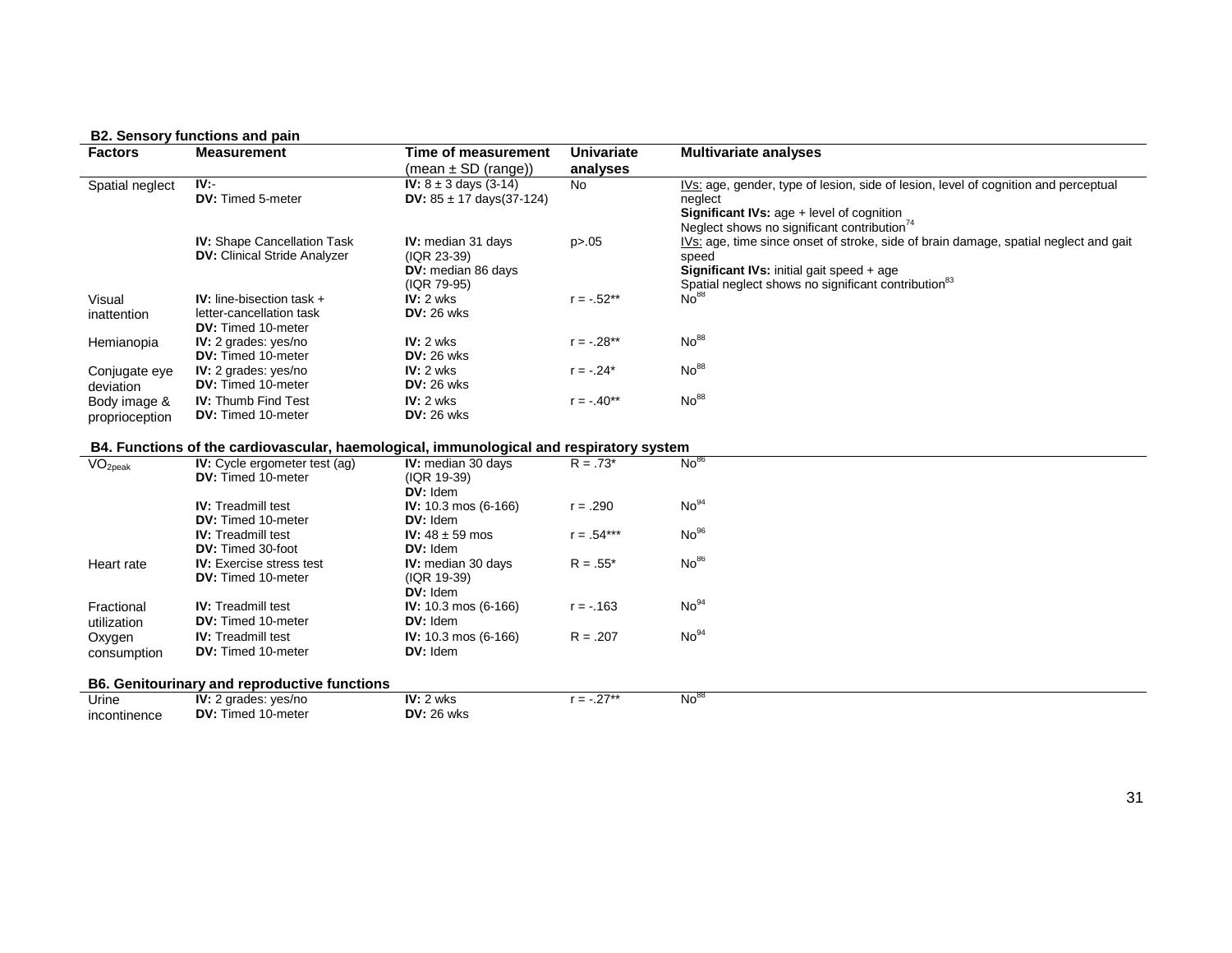#### **B7. Neuromusculoskeletal and movement related functions**

| <b>Factors</b>                                     | <b>Measurement</b>                                                                                  | Time of measurement<br>$(mean \pm SD (range))$                  | Univariate<br>analyses                    | <b>Multivariate analyses</b>                                                                                                                                                                                                                                                                                                                                                                                                                                                                 |
|----------------------------------------------------|-----------------------------------------------------------------------------------------------------|-----------------------------------------------------------------|-------------------------------------------|----------------------------------------------------------------------------------------------------------------------------------------------------------------------------------------------------------------------------------------------------------------------------------------------------------------------------------------------------------------------------------------------------------------------------------------------------------------------------------------------|
| Passive<br>stiffness of<br>ankle<br>plantarflexors | <b>IV:</b> Electronic goniometer<br><b>DV:</b> GAITRite system (bw)                                 | <b>IV:</b> 3.91 $\pm$ 5.87 yrs<br>$DV:$ Idem                    | $r = -.16$                                | IVs: ankle plantarflexor strength (P), ankle dorsiflexor strength (P), spasticity index<br>of ankle plantarflexors, passive stiffness of plantarflexors and ankle JPS<br><b>Significant IVs:</b> ankle dorsiflexors strength $(P)$ + spasticity index of ankle<br>plantarflexors + ankle JPS<br>Passive stiffness of plantarflexors shows no significant contribution <sup>90</sup>                                                                                                          |
| Knee joint<br>position sense<br>(JPS)              | <b>IV:</b> Computerized 2-inclinometer<br>system<br><b>DV:</b> Vicon motion analysis system<br>(bh) | <b>IV:</b> 63.2 $\pm$ 55.5 mos<br>$(18 - 247)$<br>$DV:$ Idem    | $r = -075$                                | IVs: age, use of assistive device, lower extremity motor function, strength of<br>bilateral hip flexor, knee extensors and ankle dorsiflexors and knee and ankle JPS<br><b>Significant IVs:</b> age, use of assistive device + lower extremity motor function +<br>strength of knee extensors and ankle dorsiflexors + ankle JPS<br>Knee JPS shows no significant contribution<br>$R^2$ = .96 all the independent variables together <sup>91</sup>                                           |
| Ankle joint<br>position sense<br>(JPS)             | <b>IV:</b> Computerized 2-inclinometer<br>system<br><b>DV:</b> Vicon motion analysis system<br>(bh) | <b>IV:</b> 63.2 $\pm$ 55.5 mos<br>$(18 - 247)$<br>DV: Idem      | $r = -.021$                               | IVs: age, use of assistive device, lower extremity motor function, strength of<br>bilateral hip flexor, knee extensors and ankle dorsiflexors and knee and ankle JPS<br><b>Significant IVs:</b> age, use of assistive device $+$ lower extremity motor function $+$<br>strength of knee extensors and ankle dorsiflexors + ankle JPS<br>$R^2$ = .96 all the independent variables together <sup>91</sup>                                                                                     |
|                                                    | <b>IV:</b> Electronic goniometer<br><b>DV:</b> GAITRite system (bw)                                 | <b>IV:</b> 3.91 $\pm$ 5.87 yrs<br>$DV:$ Idem                    | $r = -.27*$                               | IVs: ankle plantarflexor strength (P), ankle dorsiflexor strength (P), spasticity of<br>ankle plantarflexors, passive stiffness of plantarflexors and ankle JPS<br><b>Significant IVs:</b> ankle dorsiflexors strength $(P)$ + spasticity index of ankle<br>plantarflexors + ankle JPS<br>$R^2$ = .30 dorsiflexors strength (P)<br>$R^2$ = .45 dorsifiexors strength (P) + ankle JPS<br>$R^2$ = .50 dorsiflexors strength (P) + ankle JPS + spasticity of ankle plantarflexors <sup>90</sup> |
| Isometric<br>hip flexion<br>strength               | <b>IV:</b> Power Track II dynamometer<br>(bw)<br><b>DV:</b> Vicon motion analysis system<br>(bh)    | IV: $63.2 \pm 55.5$ mos<br>$(18 - 247)$<br>$DV:$ Idem           | Paretic:<br>$r = .663**$                  | IVs: age, use of assistive device, lower extremity motor function, strength of<br>bilateral hip flexor, knee extensors and ankle dorsiflexors and knee and ankle JPS<br><b>Significant IVs:</b> age + use of assistive device + lower extremity motor function +<br>strength of knee extensors and ankle dorsiflexors + ankle JPS<br>$R^2$ = .96 all the independent variables together <sup>91</sup>                                                                                        |
| Isometric<br>knee extension<br>torque              | <b>IV:</b> Cybex II isokinetic<br>dynamometer<br><b>DV:</b> Timed 8-meter                           | <b>IV:</b> $51.0 \pm 41.8$ days<br>$(15.0 - 198.0)$<br>DV: Idem | Paretic:<br>$r = .539^* -$<br>$r = .605*$ | No <sup>76</sup>                                                                                                                                                                                                                                                                                                                                                                                                                                                                             |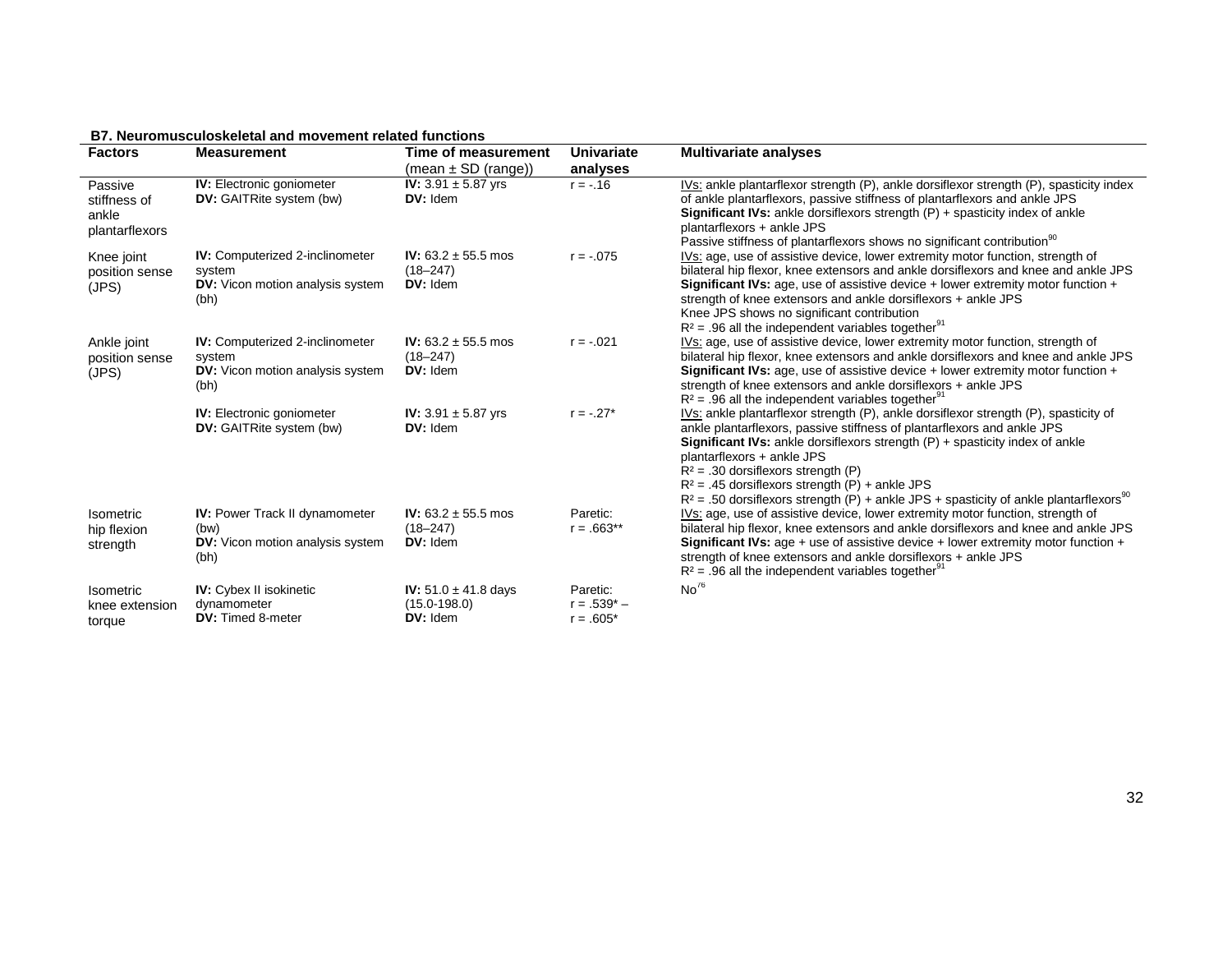|                                                         | IV: Cybex 6000 Dynamometer<br>DV: Timed 10-meter                                                 | IV: $78.6 \pm 27.4$ days<br>$(36-145)$<br>DV: Idem       | <b>No</b>                                   | Model 1: IVs: age, gender, rate of knee extensor torque (P) and knee extensor<br>peak torque (P)<br>Significant IVs: unclear<br>$R^2$ = 12 age + gender + rate of knee extensor torque (P) + knee extensor peak<br>torque (P)<br>$R^2$ = .12 age + rate of knee extensor torque (P) + knee extensor peak torque (P)<br>$R^2$ = .06 gender + rate of knee extensor torque (P) + knee extensor peak torque<br>(P)<br>$R^2$ = .06 rate of knee extensor torque (P) + knee extensor peak torque (P)<br>Model 2: IVs: age, gender, rate of knee extensor torque (NP) and knee extensor<br>peak torque (NP)<br>Significant IVs: unclear<br>$R^2$ = .10 age + rate of knee extensor torque (NP) and knee extensor peak torque<br>(NP)<br>$R^2$ = .10 age + rate of knee extensor torque (NP) and knee extensor peak torque<br>(NP)<br>$R^2$ = .08 gender + rate of knee extensor torque (NP) and knee extensor peak<br>torque (NP)<br>$R^2$ = .07 rate of rate of knee extensor torque (NP) and knee extensor peak torque<br>$(NP)^{97}$ |
|---------------------------------------------------------|--------------------------------------------------------------------------------------------------|----------------------------------------------------------|---------------------------------------------|-----------------------------------------------------------------------------------------------------------------------------------------------------------------------------------------------------------------------------------------------------------------------------------------------------------------------------------------------------------------------------------------------------------------------------------------------------------------------------------------------------------------------------------------------------------------------------------------------------------------------------------------------------------------------------------------------------------------------------------------------------------------------------------------------------------------------------------------------------------------------------------------------------------------------------------------------------------------------------------------------------------------------------------|
| Isometric<br>knee extension<br>strength                 | IV: Power Track II dynamometer<br>(bw)<br><b>DV:</b> Vicon motion analysis system<br>(bh)        | IV: $63.2 \pm 55.5$ mos<br>$(18 - 247)$<br>DV: Idem      | $P: r = .436*$                              | IVs: age, use of assistive device, lower extremity motor function, strength of<br>bilateral hip flexor, knee extensors and ankle dorsiflexors and knee and ankle JPS<br><b>Significant IVs:</b> age + use of assistive device + lower extremity motor function +<br>strength of knee extensors and ankle dorsiflexors + ankle JPS<br>$R^2$ = .96 all the independent variables together <sup>91</sup>                                                                                                                                                                                                                                                                                                                                                                                                                                                                                                                                                                                                                             |
| <b>Isometric</b><br>knee extension<br>force             | <b>IV:</b> hand held dynamometer<br>DV: Timed 8-meter                                            | <b>IV:</b> $36.4 \pm 10.7$ days<br>$(17-54)$<br>DV: Idem | $P: r = .702 p = ?$<br>NP: $r = .545 p = ?$ | No <sup>75</sup>                                                                                                                                                                                                                                                                                                                                                                                                                                                                                                                                                                                                                                                                                                                                                                                                                                                                                                                                                                                                                  |
| <b>Isometric</b><br>ankle<br>plantarflexion<br>strength | IV: Power Track II dynamometer<br>(bw)<br><b>DV:</b> GAITRite system (bw)                        | <b>IV:</b> 3.91 $\pm$ 5.87 yrs<br>DV: Idem               | $P: r = .58**$                              | IVs: ankle plantarflexor strength (P), ankle dorsiflexor strength (P), spasticity index<br>of ankle plantarflexors, passive stiffness of plantarflexors and ankle JPS<br>Significant IVs: ankle dorsiflexors strength (P) + spasticity index of ankle<br>plantarflexors + ankle JPS<br>Ankle plantarflexor strength (P) shows no significant contribution <sup>90</sup>                                                                                                                                                                                                                                                                                                                                                                                                                                                                                                                                                                                                                                                           |
| Isometric<br>ankle<br>dorsiflexion<br>strength          | <b>IV:</b> Power Track II dynamometer<br>(bw)<br><b>DV:</b> Vicon motion analysis system<br>(bh) | IV: $63.2 \pm 55.5$ mos<br>$(18 - 247)$<br>DV: Idem      | $P: r = .645**$                             | IVs: age, use of assistive device, lower extremity motor function, strength of<br>bilateral hip flexor, knee extensors and ankle dorsiflexors and knee and ankle JPS<br><b>Significant IVs:</b> age + use of assistive device + lower extremity motor function +<br>strength of knee extensors and ankle dorsiflexors + ankle JPS<br>$R^2$ = .96 all the independent variables together <sup>91</sup>                                                                                                                                                                                                                                                                                                                                                                                                                                                                                                                                                                                                                             |
|                                                         | IV: Power Track II dynamometer<br>(bw)<br>DV: GAITRite system (bw)                               | <b>IV:</b> 3.91 $\pm$ 5.87 yrs<br>$DV:$ Idem             | $P: r = .67**$                              | IVs: ankle plantarflexor strength (P), ankle dorsiflexor strength (P), spasticity index<br>of ankle plantarflexors, passive stiffness of plantarflexors and ankle JPS<br><b>Significant IVs:</b> ankle dorsiflexors strength $(P)$ + spasticity index of ankle<br>plantarflexors + ankle JPS<br>$R^2$ = .30 dorsiflexors strength (P)<br>$R^2$ = .45 dorsiflexors strength (P) + ankle JPS                                                                                                                                                                                                                                                                                                                                                                                                                                                                                                                                                                                                                                        |

R² = .45 dorsiflexors strength (P) + ankle JPS<br>R² = .50 dorsiflexors strength (P) + ankle JPS + spasticity of ankle plantarflexors<sup>90</sup>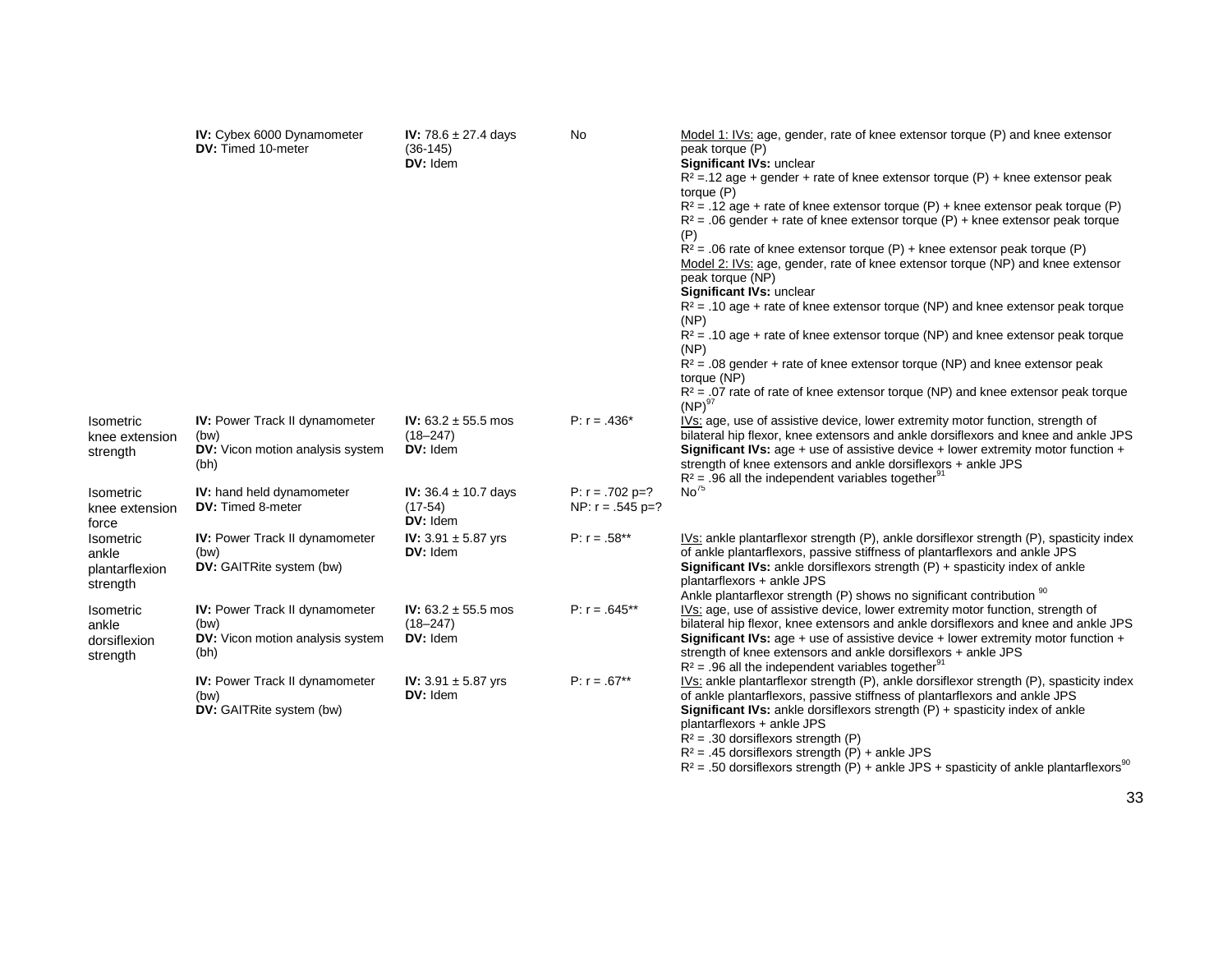| Isokinetic<br>hip flexors<br>torque    | IV: Cybex 6000 dynamometer<br>(at $30^{\circ}/s$ ) (bw)<br>DV: GAITMatII gait acquisition and<br>analysis system        | IV: $10.3 \text{ mos } (1-43)$<br>DV: Idem                | P: $r = .49*$                                   | No <sup>84</sup>                                                                                                                                                                                                                                                                                                                                                                  |
|----------------------------------------|-------------------------------------------------------------------------------------------------------------------------|-----------------------------------------------------------|-------------------------------------------------|-----------------------------------------------------------------------------------------------------------------------------------------------------------------------------------------------------------------------------------------------------------------------------------------------------------------------------------------------------------------------------------|
|                                        | <b>IV:</b> Kin-Com dynamometer<br>(at $60^{\circ}/s$ ) (bw)<br>DV: Infrared-emitting diodes                             | IV: $4.0 \pm 2.6$ yrs $(4.5 - 10.0)$<br><b>DV:</b> Idem   | $P: r = .574***$<br>NP: $r = .380$              | IVs: torque of hip flexors (P), knee flexors (P), ankle plantarflexors (P), knee flexors<br>(NP) and ankle plantarflexors (NP)<br>Significant IV: torque of ankle plantarflexors (P)<br>Hip flexor torque (P) shows no significant contribution <sup>87</sup>                                                                                                                     |
|                                        | <b>IV:</b> Biodex dynamometer<br>$(at 30°/s)$ (bw)<br>DV: Videographic data                                             | IV: $43.9 \pm 36.5$ mos<br>$(2 - 105)$<br>DV: Idem        | P: $r = .827***$                                | IVs: lower extremity motor function, sensory function, balance, ankle plantarflexion<br>spasticity, hip flexor torque (P) and plantarflexor torque (P)<br>Significant IV: hip flexor torque (P)<br>$R^2$ = .685 hip flexor torque (P) <sup>95</sup>                                                                                                                               |
| Isokinetic<br>hip flexor<br>total work | IV: Cybex 6000 dynamometer<br>at $30^{\circ}/s$ ) (bw)<br>DV: GAITMatII gait acquisition and<br>analysis system         | IV: $10.3 \text{ mos } (1-43)$<br>DV: Idem                | $P: r = .57**$                                  | $IVs$ : total work of hip flexor (P), knee extensor (P) and ankle plantarflexor (P), lower<br>extremity motor function, sensory function (P), ankle plantarflexor spasticity<br><b>Significant IVs:</b> total work of hip flexors $(P)$ + ankle plantarflexor spasticity +<br>sensory function (P)<br>$R^2$ = .32 total work of hip flexors (P) <sup>84</sup><br>No <sup>87</sup> |
| Isokinetic<br>hip extensor<br>torque   | IV: Kin-Com dynamometer<br>(at $60^{\circ}/s$ ) (bw)<br>DV: Infrared-emitting diodes                                    | IV: $4.0 \pm 2.6$ yrs $(4.5 - 10.0)$<br>DV: Idem          | $P: r = .351$<br>NP: $r = .346$                 |                                                                                                                                                                                                                                                                                                                                                                                   |
| Isokinetic<br>knee flexor<br>torque    | <b>IV:</b> Kin-Com dynamometer<br>(at $60^{\circ}/s$ N=14, $30^{\circ}/s$ N=6) (bw)<br>DV: Infrared-emitting diodes     | <b>IV:</b> $4.0 \pm 2.6$ yrs $(4.5 - 10.0)$<br>DV: Idem   | $P: r = .555*$<br>NP: $r = .615**$              | IVs: torque of hip flexors (P), knee flexors (P), ankle plantarflexors (P), knee flexors<br>(NP) and ankle plantarflexors (NP)<br>Significant IV: torque of ankle plantarflexors (P)<br>Knee flexor torque of $(P + NP)$ shows both no significant contribution <sup>87</sup>                                                                                                     |
|                                        | IV: Cybex II dynamometer<br>(at $90^{\circ}/s$ )<br><b>DV: Photocells</b>                                               | $IV: 3 m$ os<br>DV: Idem                                  | P: Men: $r = .43^*$<br>P: Women:<br>$r = .52$   | $IVs$ : knee extensor torque (P), knee flexor torque (P), total motor score (P+NP),<br>balance and walking ability (for the whole group)<br>Significant IVs: unclear<br>R value was above .65 <sup>92</sup>                                                                                                                                                                       |
|                                        | <b>IV:</b> Cybex II dynamometer<br>(at $12^{\circ}/s$ )<br><b>DV: Photocells</b>                                        | $IV: 3 m$ os<br>DV: Idem                                  | P: Men: $r = .63***$<br>P: Women:<br>$r = .72*$ | IVs: knee extensor torque $(P)$ , knee flexor torque $(P)$ , total motor score $(P+NP)$ ,<br>balance and walking ability (for the whole group)<br>Significant IVs: unclear<br>R value was above .65 <sup>92</sup>                                                                                                                                                                 |
| Isokinetic<br>knee flexor<br>strength  | <b>IV: Biodex Multi-Joint System II</b><br>dynamometer (at 60°/s)<br><b>DV:</b> Timed 10-meter                          | IV: $17.9 \text{ mos } (6 - 46)$<br>DV: Idem              | $P: r = .61***$<br>NP: $r = .09$                | $IVs$ : knee flexor strength ( $P + NP$ ) (combined with either age, gender, time since<br>onset of stroke, type of stroke or side of weakness)<br>Significant IVs: knee flexor strength (P +NP)<br>$R^2$ = .37 knee flexor strength (P)<br>$R^2$ = .42 knee flexor strength $(P + NP)^{82}$                                                                                      |
| Isokinetic<br>knee extensor<br>torque  | <b>IV:</b> Cybex 6000 dynamometer<br>(at $90^{\circ}/s$ ) (bw)<br>DV: GAITMatII gait acquisition and<br>analysis system | IV: $10.3 \text{ mos } (1-43)$<br>DV: Idem                | $P: r = .52**$                                  | No <sup>84</sup>                                                                                                                                                                                                                                                                                                                                                                  |
|                                        | <b>IV:</b> Kin-Com dynamometer<br>(at 60°/s N=14, 30°/s N=6) (bw)<br><b>DV:</b> Infrared-emitting diodes                | <b>IV:</b> $4.0 \pm 2.6$ yrs $(4.5 - 10.0)$<br>$DV:$ Idem | $P: r = .408$<br>NP: $r = .331$                 | $IVs$ : torque of hip flexors (P), knee flexors (P), ankle plantarflexors (P), knee flexors<br>(NP) and ankle plantarflexors (NP)<br>Significant IV: torque of ankle plantarflexors (P)<br>Knee extensor torque (P + NP) shows both no significant contribution <sup>87</sup>                                                                                                     |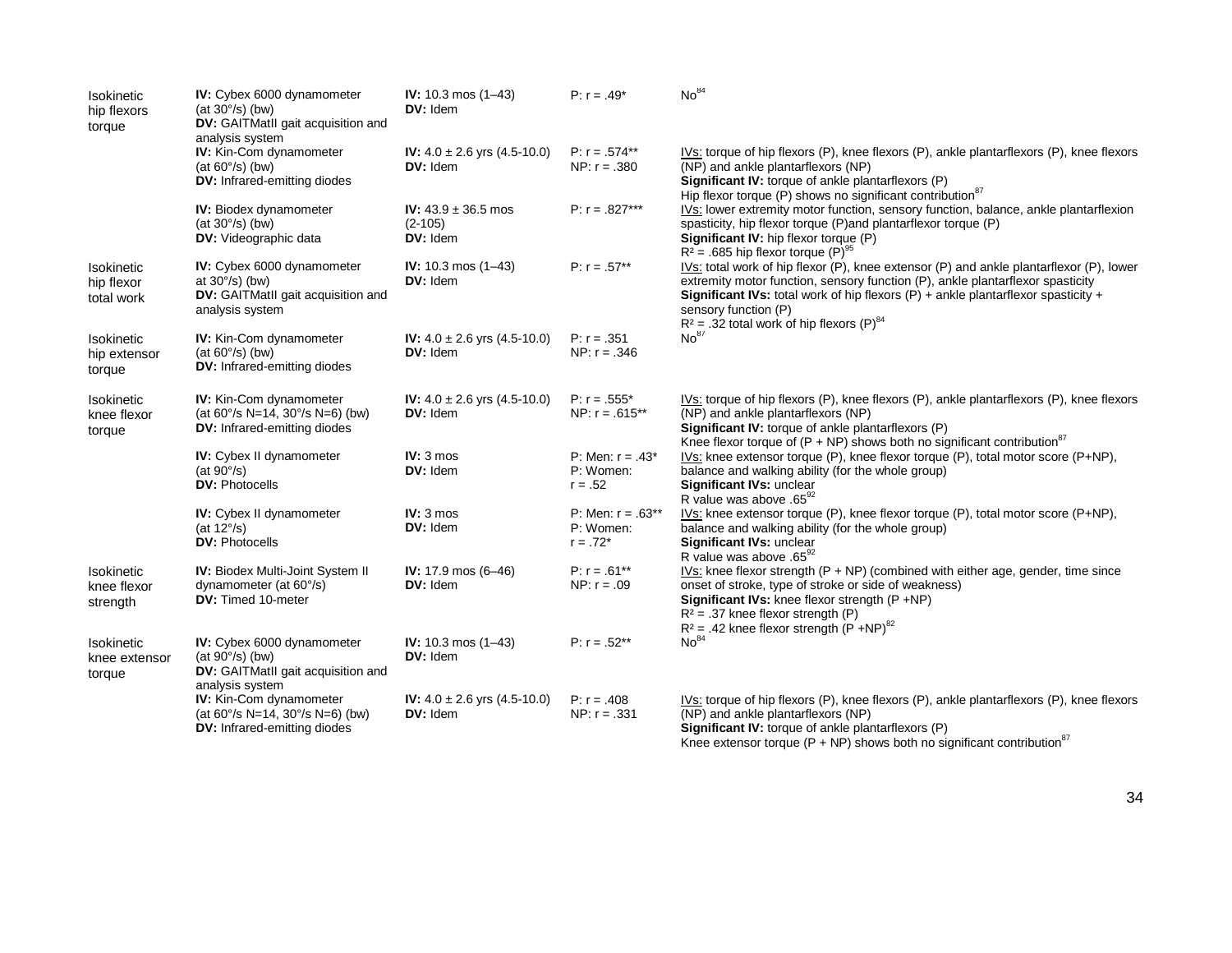|                                                           | <b>IV:</b> Cybex II dynamometer<br>(at $90^{\circ}/s$ )<br><b>DV: Photocells</b>                                              | $IV: 3 m$ os<br>DV: Idem                                | P: Men: $r = .53*$<br>P: Women:<br>$r = .21$ | IVs: knee extensor torque (P), knee flexor torque (P), total motor score (P+NP),<br>balance and walking ability (for the whole group)<br>Significant IVs: unclear<br>R value was above .6592                                                                                                                               |
|-----------------------------------------------------------|-------------------------------------------------------------------------------------------------------------------------------|---------------------------------------------------------|----------------------------------------------|----------------------------------------------------------------------------------------------------------------------------------------------------------------------------------------------------------------------------------------------------------------------------------------------------------------------------|
|                                                           | IV: Cybex II dynamometer<br>(at $12^{\circ}/s$ )<br><b>DV: Photocells</b>                                                     | $IV: 3 m$ os<br>DV: Idem                                | P: Man: $r = .43$<br>P: Women:<br>$r = .69*$ | IVs: knee extensor torque $(P)$ , knee flexor torque $(P)$ , total motor score $(P+NP)$ ,<br>balance and walking ability (for the whole group)<br>Significant IVs: unclear<br>R value was above .65 <sup>92</sup>                                                                                                          |
| <b>Isokinetic</b><br>knee extensor<br>strength            | <b>IV: Biodex Multi-Joint System II</b><br>dynamometer (at 60°/s)<br>DV: Timed 10-meter                                       | IV: $17.9 \text{ mos } (6 - 46)$<br>DV: Idem            | $P: r = .61***$<br>$NP: r = .12$             | IVs: knee extensor strength (P+NP) (combined with either age, gender, time since<br>onset of stroke, type of stroke or side of weakness)<br>Significant IVs: knee extensor strength (P+NP)<br>$R^2$ = .37 knee extension strength (P)<br>$R^2$ = .46 knee extension strength $(P+NP)^{82}$                                 |
|                                                           | <b>IV:</b> Computer-interfaced<br>pneumatic resistance machines<br><b>DV:</b> Ultrasonic gait speed monitor                   | <b>IV:</b> $17.5 \pm 1.2$ mos<br>DV: Idem               |                                              | IVs: gender, cognition, depression, self-efficacy and knee extensor strength<br>$(P+NP)$<br>Significant IVs: unclear<br>Partial $R^2$ = .13 knee extensor strength (P)<br>$R^2$ = .71 knee extensor strength (P) + self-efficacy + gender <sup>89</sup>                                                                    |
| <b>Isokinetic</b><br>knee extension<br>power              | <b>IV:</b> Computer-interfaced<br>pneumatic resistance machines<br><b>DV:</b> Ultrasonic gait speed monitor                   | <b>IV:</b> $17.5 \pm 1.2$ mos<br>DV: Idem               |                                              | IVs: gender, cognition, depression, self-efficacy and knee extensor power (P+NP)<br>Significant IVs: unclear<br>Partial $R^2$ = .21 knee extensor power (P)<br>$R^2$ = .70 knee extensor power (P) + self-efficacy + gender <sup>89</sup>                                                                                  |
| Knee flexor<br>combined with<br>knee extensor<br>strength | <b>IV:</b> Isokinetic dynamometry<br>trough a range of 20-70 degrees<br>across speeds 30°/s,90°/s,120°/s<br>DV: Timed 30-foot | <b>IV:</b> $48 \pm 59$ mos<br>DV: Idem                  | $P: r = .60***$<br>NP: $r = .38*$            | No <sup>96</sup>                                                                                                                                                                                                                                                                                                           |
| Isokinetic<br>ankle<br>plantairflexion<br>torque          | <b>IV:</b> Cybex 6000 dynamometer<br>(at $30^{\circ}/s$ ) (bw)<br>DV: GAITMatII gait acquisition and<br>analysis system       | IV: $10.3 \text{ mos } (1-43)$<br>DV: Idem              | $P: r = .42^*$                               | No <sup>84</sup>                                                                                                                                                                                                                                                                                                           |
|                                                           | <b>IV:</b> Kin-Com dynamometer<br>(at $60^{\circ}/s$ N=2, $30^{\circ}/s$ N=18) (bw)<br>DV: Infrared-emitting diodes           | <b>IV:</b> $4.0 \pm 2.6$ yrs $(4.5 - 10.0)$<br>DV: Idem | $P: r = .845**$<br>NP: $r = .486*$           | IVs: torque of hip flexors (P), knee flexors (P), ankle plantarflexors (P), knee flexors<br>(NP) and ankle plantarflexors (NP)<br>Significant IV: torque of ankle plantarflexors (P)<br>Torque of ankle plantarflexor (NP) shows no significant contribution.<br>$R^2$ = .715 ankle plantarflexor torque (P) <sup>87</sup> |
|                                                           | <b>IV:</b> Biodex dynamometer system<br>(at $30^{\circ}/s$ ) (bw)<br><b>DV:</b> Videographic data                             | IV: $43.9 \pm 36.5$ mo<br>$(2-105)$<br>DV: Idem         | $P: r = .337$                                | IVs: lower extremity motor function, sensory function, balance, ankle plantarflexion<br>spasticity, hip flexor torque (P) and plantarflexor torque (P)<br><b>Significant IV:</b> hip flexor torque (P)<br>Ankle plantarflexor torque (P)shows no significant contribution <sup>95</sup>                                    |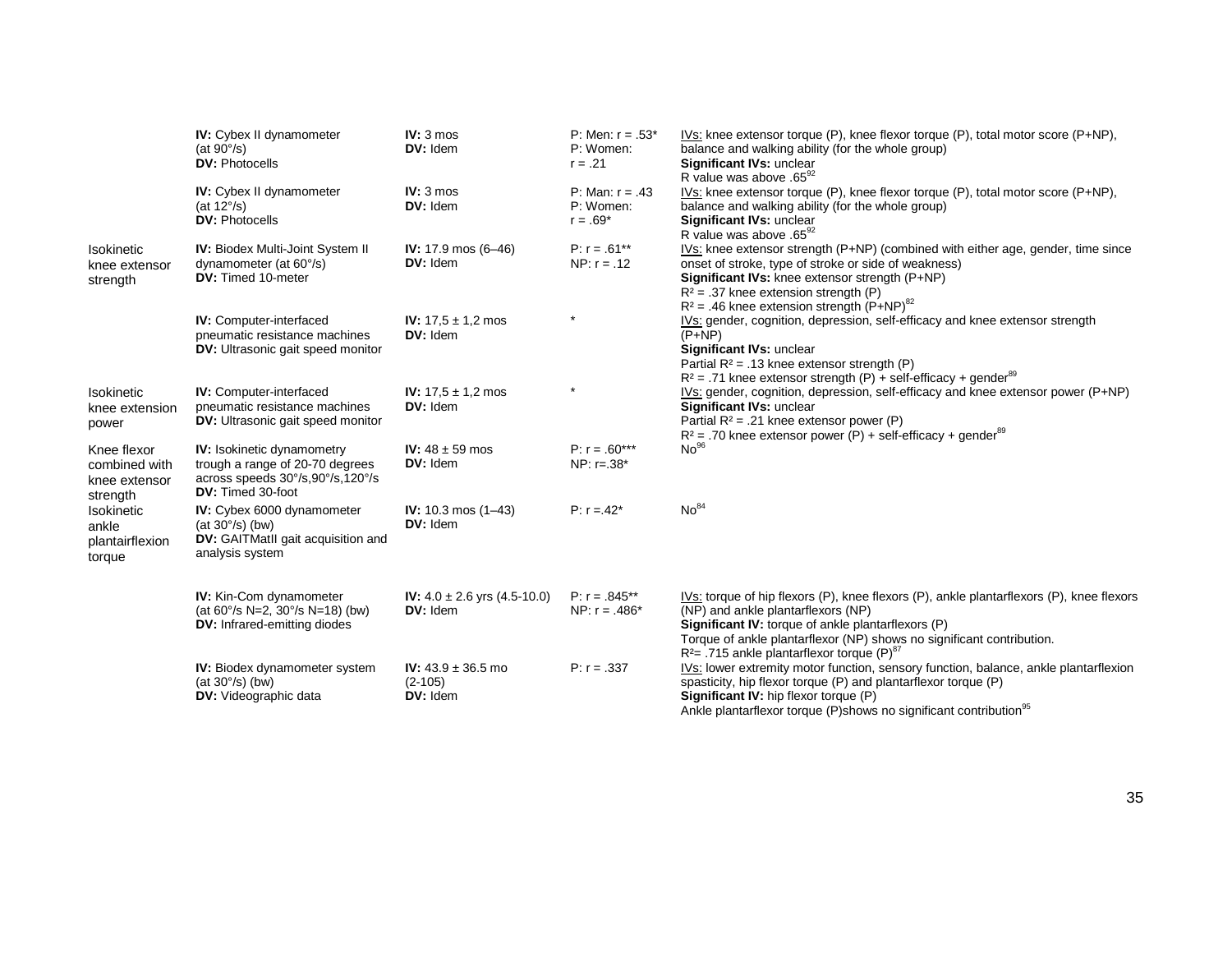| Isokinetic<br>ankle<br>plantarflexor<br>total work | <b>IV:</b> Cybex 6000 dynamometer<br>(at $30^{\circ}/s$ ) (bw)<br><b>DV:</b> GAITMatII gait acquisition and<br>analysis system | <b>IV:</b> 10.3 mos $(1-43)$<br>DV: Idem                 | $P: r = .39^*$                    | IVs: total work of hip flexor (P), knee extensor (P) and ankle plantarflexor (P), lower<br>extremity motor function, sensory function (P), ankle plantarflexor spasticity<br><b>Significant IVs:</b> total work of hip flexors $(P)$ + ankle plantarflexor spasticity +<br>sensory function (P)<br>Total work of ankle plantarflexor (P) shows no significant contribution <sup>84</sup>                                                                               |
|----------------------------------------------------|--------------------------------------------------------------------------------------------------------------------------------|----------------------------------------------------------|-----------------------------------|------------------------------------------------------------------------------------------------------------------------------------------------------------------------------------------------------------------------------------------------------------------------------------------------------------------------------------------------------------------------------------------------------------------------------------------------------------------------|
| Isokinetic<br>ankle<br>plantairflexion<br>strength | <b>IV:</b> Kin-Com dynamometer<br>(at $30^{\circ}/s$ ) (bw)<br>DV: Infrared-emitting diodes (II)                               | <b>IV:</b> $4.4 \pm 3.0$ yrs $(1-11)$<br>DV: Idem        | $P: r = .537**$<br>NP: $r = -232$ | No <sup>81</sup>                                                                                                                                                                                                                                                                                                                                                                                                                                                       |
| Isokinetic<br>ankle<br>dorsiflexion<br>torque      | <b>IV:</b> Kin-Com dynamometer<br>(at 60°/s N=2, 30°/s N=18) (bw)<br><b>DV:</b> Infrared-emitting diodes                       | IV: $4.0 \pm 2.6$ yrs $(4.5 - 10.0)$<br>DV: Idem         | $P: r = .329$<br>NP: $r = .294$   | IVs: torque of hip flexors $(P)$ , knee flexors $(P)$ , ankle plantarflexors $(P)$ , knee flexors<br>(NP) and ankle plantarflexors (NP)<br>Significant IV: torque of ankle plantarflexors (P)<br>Ankle dorsiflexor torque (P+NP) shows both no significant contribution <sup>87</sup>                                                                                                                                                                                  |
| Lower<br>extremity                                 | <b>IV:</b> Motricity Index<br><b>DV:</b> Vicon motion analysis system                                                          | IV + DV: cross-sectional                                 | "associated"                      | No <sup>78</sup>                                                                                                                                                                                                                                                                                                                                                                                                                                                       |
| motor strength                                     | <b>IV:</b> Motricity Index<br><b>DV:</b> Timed 10-meter                                                                        | <b>IV:</b> 2 wks $(+ 10$ wks)<br>$DV: 26$ wks            | $r = .67**$                       | IVs: lower extremity motor strength, social care and trunk control<br>Significant IVs: lower extremity motor strength + social care + trunk control<br>After 2 wks: $R2= .37$ lower extremity motor strength<br>After 2 wks: $R^2$ = .46 lower extremity motor strength + social care<br>After 2 wks: $R^2$ = .49 lower extremity motor strength + social care + trunk control<br>After 10 wks: $R^2$ = .62 lower extremity motor strength + social care <sup>88</sup> |
|                                                    | <b>IV:</b> Scandinavian Stroke Scale<br><b>DV:</b> Timed 10-meter                                                              | IV: 15 days<br>$DV:3$ mo                                 | Not significant                   | IVs: produce locomotor rhythm with and without resistance, age, lower extremity<br>motor strength and walking function<br>Significant IVs: locomotor rhythm with and without resistance<br>Lower extremity strength shows no significant contribution <sup>85</sup>                                                                                                                                                                                                    |
| Upper<br>extremity<br>motor strength               | <b>IV:</b> Motricity Index<br><b>DV:</b> Timed 10-meter                                                                        | IV: 2 wks<br>$DV: 26$ wks                                | $r = .67**$                       | No <sup>88</sup>                                                                                                                                                                                                                                                                                                                                                                                                                                                       |
| Spasticity<br>Knee<br>extension<br>spasticity      | <b>IV:</b> Cybex II isokinetic<br>dynamometer<br><b>DV:</b> Timed 8-meter                                                      | IV: $51.0 \pm 41.8$ days<br>$(15.0 - 198.0)$<br>DV: Idem | $r = -.189 -$<br>$r = -.267$      | No <sup>76</sup>                                                                                                                                                                                                                                                                                                                                                                                                                                                       |
| Leg and foot<br>spasticity                         | <b>IV:</b> Ashworth Scale<br><b>DV:</b> Infrared-emitting diodes (II)                                                          | IV: $4.4 \pm 3.0$ yrs $(1-11)$<br>DV: Idem               | $r = -.452*$                      | No <sup>81</sup>                                                                                                                                                                                                                                                                                                                                                                                                                                                       |
| Ankle<br>plantarflexion<br>spasticity              | <b>IV:</b> Modified Ashworth Scale<br><b>DV:</b> GAITMatII gait acquisition and<br>analysis system                             | IV: $10.3 \text{ mo } (1-43)$<br>DV: Idem                | $r = -.47*$                       | IVs: total work of hip flexor (P), knee extensor (P) and ankle plantarflexor (P), lower<br>extremity motor function, sensory function (P) and ankle plantarflexor spasticity.<br><b>Significant IVs:</b> total work of hip flexors $(P)$ + ankle plantarflexor spasticity +<br>sensory function (P)<br>$D2 = E1$ total work of bin flower $(D)$ is apportiated.                                                                                                        |

 $R^2 = .51$  total work of hip flexor (P) + spasticity<br> $R^2 = .57$  total work of hip flexor (P) + spasticity + sensory function<sup>84</sup>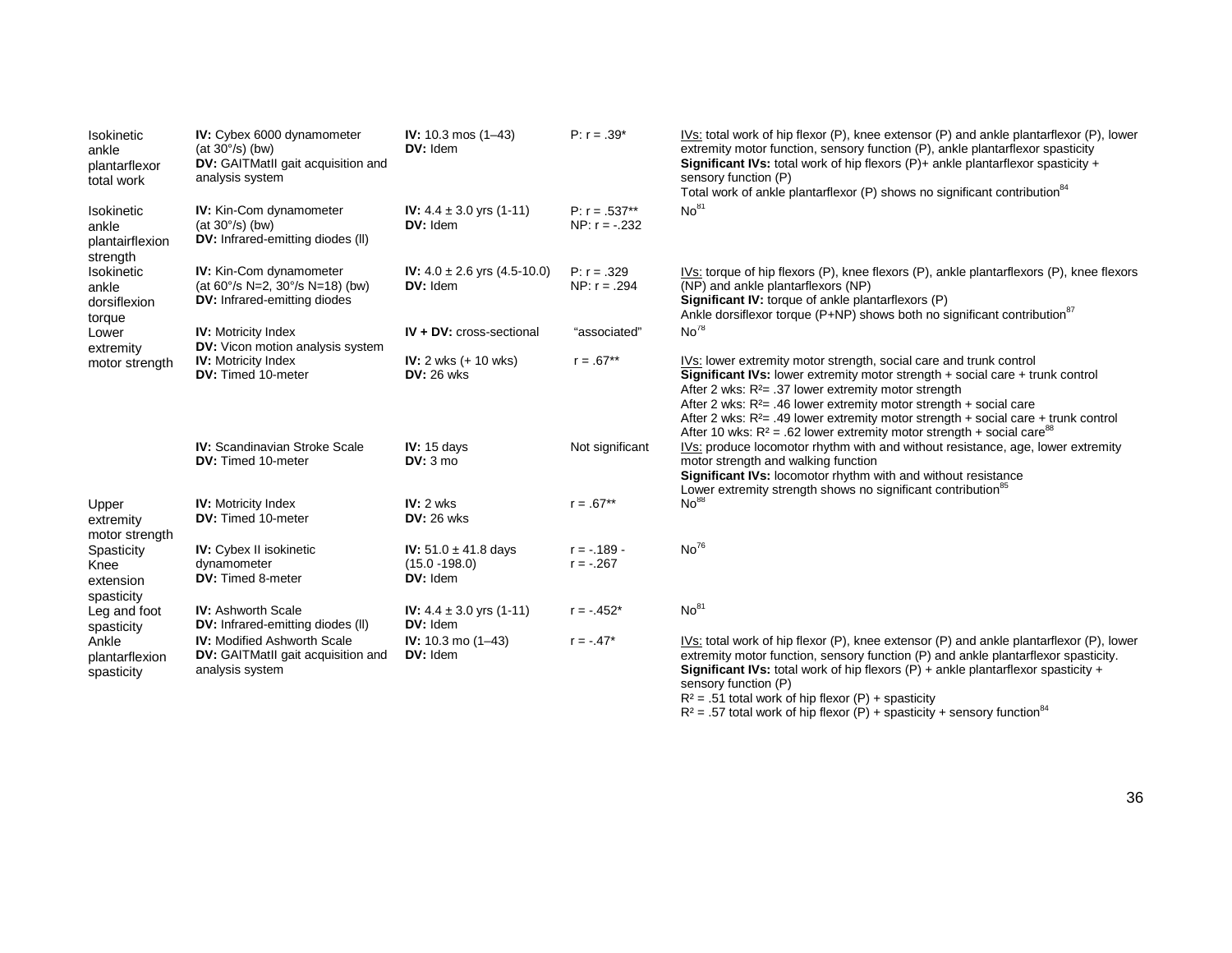|                     | IV: electromyography-lengthening<br>slope (mv)<br><b>DV:</b> GAITRite system (bw)             | <b>IV:</b> 3.91 $\pm$ 5.87 yrs<br>$DV:$ Idem            | $r = -.46**$         | IVs: ankle plantarflexor strength (P), ankle dorsiflexor strength (P), spasticity index<br>of ankle plantarflexors, passive stiffness of plantarflexors and ankle JPS<br><b>Significant IVs:</b> ankle dorsiflexors strength $(P)$ + spasticity index of ankle<br>plantarflexors + ankle JPS<br>$R^2$ = .30 dorsiflexors strength (P)<br>$R^2$ = .45 dorsifiexors strength (P) + ankle JPS<br>$R^2$ = .50 dorsiflexors strength (P) + ankle JPS + spasticity of ankle plantarflexors <sup>90</sup> |
|---------------------|-----------------------------------------------------------------------------------------------|---------------------------------------------------------|----------------------|----------------------------------------------------------------------------------------------------------------------------------------------------------------------------------------------------------------------------------------------------------------------------------------------------------------------------------------------------------------------------------------------------------------------------------------------------------------------------------------------------|
|                     | <b>IV:</b> spasticity scale proposed by<br>Levin and Hui-Chan<br><b>DV:</b> Videographic data | IV: $43.9 \pm 36.5$ mos<br>$(2-105)$<br>DV: Idem        | $r = -009$           | IVs: lower extremity motor function, sensory function, balance, ankle plantarflexion<br>spasticity, hip flexor torque (P) and plantarflexor torque (P)<br>Significant IV: hip flexor torque (P)<br>Ankle plantarflexion spasticity shows no significant contribution <sup>95</sup>                                                                                                                                                                                                                 |
| Lower<br>extremity  | <b>IV: Fugl-Meyer Assessment</b><br><b>DV:</b> Vicon motion analysis system                   | IV + DV: cross-sectional                                | "associated<br>with" | No <sup>78</sup>                                                                                                                                                                                                                                                                                                                                                                                                                                                                                   |
| motor function      | <b>IV: Fugl-Meyer Assessment</b><br><b>DV:</b> Interrupted lightphotography                   | <b>IV:</b> $2 \text{ yrs}$ (1 mos - 11 yrs)<br>DV: Idem | $r = .66**$          | No <sup>79</sup>                                                                                                                                                                                                                                                                                                                                                                                                                                                                                   |
|                     | <b>IV: Fugl-Meyer Assessment</b><br>DV: GAITMatII gait acquisition and<br>analysis system     | IV: $10.3 \text{ mos } (1-43)$<br>$DV:$ Idem            | $r = .54***$         | IVs: total work of hip flexor (P), knee extensor (P) and ankle plantarflexor (P), lower<br>extremity motor function, sensory function (P) and ankle plantarflexor spasticity<br><b>Significant IVs:</b> total work of hip flexors $(P)$ + ankle plantarflexor spasticity +<br>sensory function (P)<br>Lower extremity motor function shows no significant contribution <sup>84</sup>                                                                                                               |
|                     | <b>IV: Fugl-Meyer Assessment</b><br>DV: Vicon motion analysis system<br>(bh)                  | IV: $63.2 \pm 55.5$ mos<br>$(18 - 247)$<br>DV: Idem     | significant          | IVs: age, use of assistive device, lower extremity motor function, strength of<br>bilateral hip flexor, knee extensors and ankle dorsiflexors and knee and ankle JPS<br><b>Significant IVs:</b> age + use of assistive device + lower extremity motor function +<br>strength of knee extensors and ankle dorsiflexors + ankle JPS<br>Lower extremity motor function shows no significant contribution.<br>$R^2$ =0.96 all the independent variables together <sup>91</sup>                         |
|                     | <b>IV: Fugl-Meyer Assessment</b><br><b>DV:</b> Videographic data                              | IV: $43.9 \pm 36.5$ mos<br>$(2-105)$<br>DV: Idem        | $r = .613**$         | IVs: lower extremity motor function, sensory function, balance, ankle plantarflexion<br>spasticity, hip flexor torque (P) and plantarflexor torque (P)<br>Significant IV: hip flexor torque (P)<br>Lower extremity motor function shows no significant contribution <sup>95</sup>                                                                                                                                                                                                                  |
|                     | <b>IV:</b> Brunnstrom recovery stages<br><b>DV:</b> Vicon motion analysis system<br>(bh)      | IV: 6 mo<br>DV: Idem                                    | <b>No</b>            | IVs: lower extremity motor function of proximal and distal part (P), age and gender<br>Significant IVs: lower extremity motor function of proximal part + age<br>Adjusted $R^2$ = .374 lower extremity motor function of proximal part + age <sup>77</sup>                                                                                                                                                                                                                                         |
|                     | <b>IV: Brunnstrom Fugl-Meyer</b><br>Assessment<br>DV: Timed 10-meter                          | $IV: 2$ wks<br>$DV: 26$ wks                             | $r = .61***$         | No <sup>88</sup>                                                                                                                                                                                                                                                                                                                                                                                                                                                                                   |
| Sensory<br>function | <b>IV: Fugl-Meyer Assessment</b><br><b>DV:</b> Interrupted light photography                  | <b>IV:</b> $2 \text{ yrs}$ (1 mos - 11 yrs)<br>DV: Idem | Not significant      | No <sup>79</sup>                                                                                                                                                                                                                                                                                                                                                                                                                                                                                   |
|                     | <b>IV: Fugl-Meyer Assessment</b><br>DV: GAITMatII gait acquisition and<br>analysis system     | IV: $10.3 \text{ mos } (1-43)$<br>DV: Idem              | $r = .40*$           | IVs: total work of hip flexor (P), knee extensor (P) and ankle plantarflexor (P), lower<br>extremity motor function, sensory function (P) and ankle plantarflexor spasticity<br><b>Significant IVs:</b> total work of hip flexors $(P)$ + ankle plantar flexor spasticity +<br>cancony function (P)                                                                                                                                                                                                |

sensory function (P)<br>R<sup>2</sup> = .57 total work hip flexor (P) + spasticity + sensory function (P)<sup>84</sup>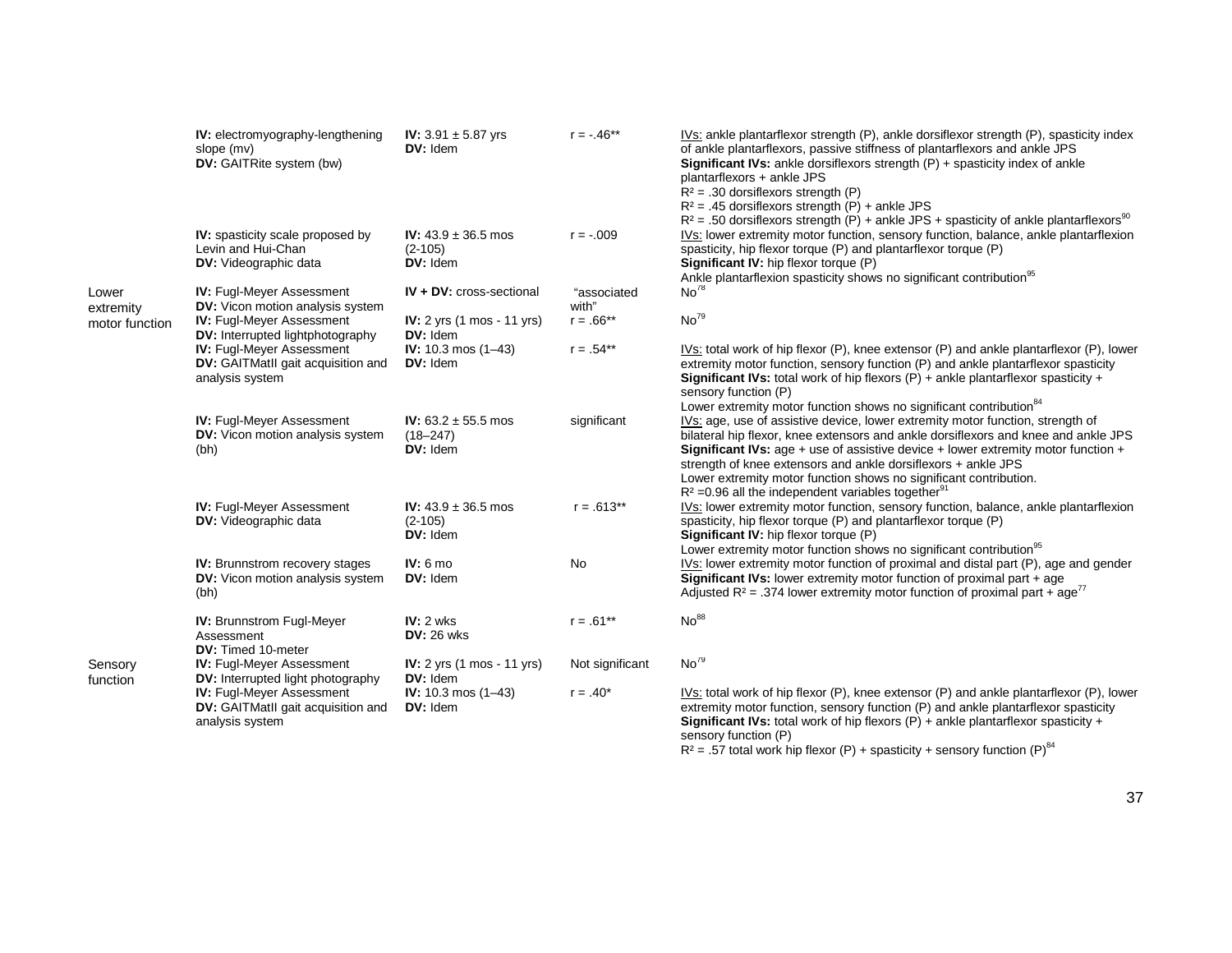|                                       | <b>IV:</b> Fugl-Meyer Assessment<br><b>DV:</b> Videographic data                             | <b>IV:</b> $43.9 \pm 36.5$ mos<br>$(2 - 105)$<br>$DV:$ Idem | $r = .139$                                        | IVs: lower extremity motor function, sensory function, balance, ankle plantarflexion<br>spasticity, paretic hip flexor torque and paretic plantarflexor torque<br><b>Significant IV: paretic hip flexor torque</b><br>Sensory function shows no significant contribution <sup>95</sup>            |
|---------------------------------------|----------------------------------------------------------------------------------------------|-------------------------------------------------------------|---------------------------------------------------|---------------------------------------------------------------------------------------------------------------------------------------------------------------------------------------------------------------------------------------------------------------------------------------------------|
| Produce<br>locomotor<br>rhythm        | <b>IV:</b> Cycling test<br><b>DV:</b> Timed 10-meter                                         | IV: $15$ days<br>DV: 3 mo                                   | significant                                       | IVs: produce locomotor rhythm with and without resistance, age, lower extremity<br>motor strength and walking function<br><b>Significant IVs:</b> produce locomotor rhythm with and without resistance<br>$R2=$ .40 cycle at constant rhythm + cycle at constant rhythm against 10W <sup>85</sup> |
| Lower limb<br>physical<br>impairments | <b>IV:</b> Chedoke-Mc Master<br>impairment score<br><b>DV:</b> Infrared-emitting diodes (II) | <b>IV:</b> 4.4 $\pm$ 3.0 yrs (1-11)<br>$DV:$ Idem           | $r = .757**$                                      | No <sup>81</sup>                                                                                                                                                                                                                                                                                  |
| Motor score<br>$(P+NP)$               | <b>IV:</b> BL Motor Assessment Chart<br><b>DV: Photocells</b>                                | $IV: 3 \text{ mos}$<br>DV: Idem                             | Men:<br>r = .66**<br>Women: $r = .50$             | IVs: knee extensor torque $(P)$ , knee flexor torque $(P)$ , total motor score $(P+NP)$ ,<br>balance and walking ability (for the whole group)<br>Significant IVs: unclear<br>R value was above .65 <sup>92</sup>                                                                                 |
| Motor score<br>(P)                    | <b>IV:</b> BL Motor Assessment Chart<br><b>DV: Photocells</b>                                | $IV: 3 \text{ mos}$<br>DV: Idem                             | Men: $r = .57**$<br>Women: $r = .62$ <sup>*</sup> | No <sup>92</sup>                                                                                                                                                                                                                                                                                  |

IV: Independent Variable, IVs: independent variables, DV: dependent variable

\*: p<0.05, \*\*: p<0.01, \*\*\*: p<0.001

r: Spearman or Pearson's correlation coefficient, R: regression coefficient

wks: weeks, mos: months, yrs: years

P: paretic side, NP: non-paretic side

ag: normalized to age, bh: normalized to body height, bw: normalized to body weight, ll: normalized to leg length, mv: normalized to maximum value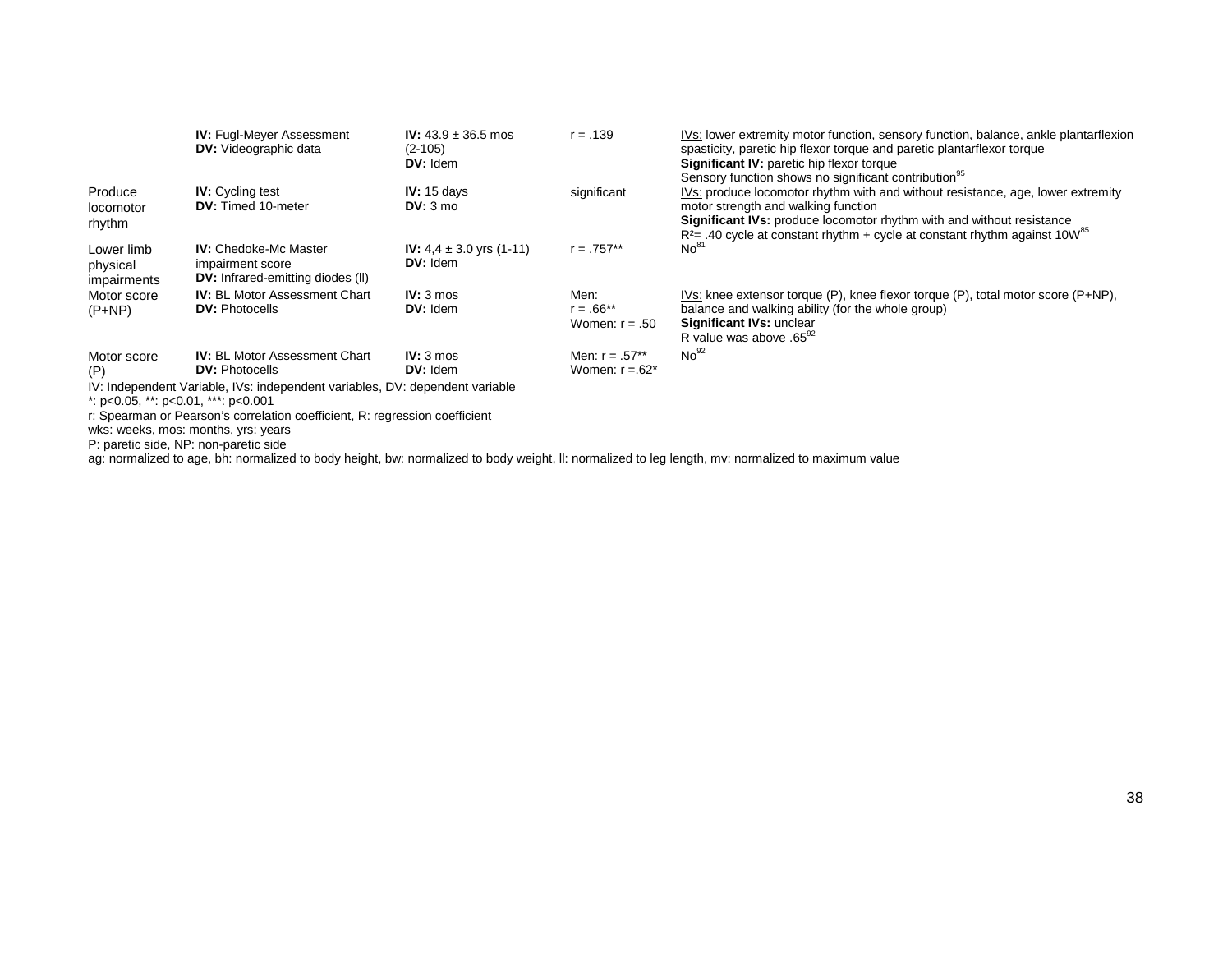# **Table 6: The Univariate and Multivariate Results of the Factors Categorized in "Body Structures"**

| <b>Factors</b>          | <b>Measurement</b>                                                        | Time of measurement<br>$(mean \pm SD (range))$                           | <b>Univariate</b><br>analyses | <b>Multivariate analyses</b>                                                                                                                                                                                                                                                                                                                                                                                                                                                                                                        |
|-------------------------|---------------------------------------------------------------------------|--------------------------------------------------------------------------|-------------------------------|-------------------------------------------------------------------------------------------------------------------------------------------------------------------------------------------------------------------------------------------------------------------------------------------------------------------------------------------------------------------------------------------------------------------------------------------------------------------------------------------------------------------------------------|
| Type of stroke          | IV:<br>DV: Timed 10-meter                                                 | IV: $17.9 \text{ mos } (6 - 46)$<br>$DV:$ Idem                           | <b>No</b>                     | Model 1: IVs: knee extension strength (P+NP) (combined with either age, gender,<br>time since onset of stroke, type of stroke or side of weakness)<br>Significant IVs: knee extensor strength (N+NP)<br>Type of stroke shows no significant contribution.<br>Model 2: IVs: knee flexion strength (P+NP) (combined with either age, gender,<br>time since onset of stroke, type of stroke or side of weakness)<br>Significant IVs: knee flexor strength (N+NP)<br>Type of stroke shows no significant contribution <sup>82</sup>     |
|                         | $IV: 3$ grades<br>$(0=LACI, 1=PACI, 2=TACI)$<br><b>DV:</b> Timed 10-meter | $IV: 2$ wks<br><b>DV: 26 wks</b>                                         | $r = -.43**$                  | No <sup>88</sup>                                                                                                                                                                                                                                                                                                                                                                                                                                                                                                                    |
|                         | $IV -$<br><b>DV:</b> Timed 5-meter                                        | IV: $8 \pm 3$ days (3-14)<br><b>DV:</b> $85 \pm 17$ days (37-124)        | No                            | IVs: age, gender, type of lesion, side of lesion, level of cognition and perceptual<br>neglect<br><b>Significant IVs::</b> age $+$ level of cognition<br>Type of stroke showed no statistic significant contribution <sup>14</sup>                                                                                                                                                                                                                                                                                                  |
| Side of brain<br>damage | <b>IV:</b> 2 grades ( $left/right$ )<br><b>DV:</b> Timed 10-meter         | IV: $17.9 \text{ mos } (6 - 46)$<br>$DV:$ Idem                           | No                            | Model 1: IVs: knee extension strength (P+NP) (combined with either age, gender,<br>time since onset of stroke, type of stroke or side of weakness)<br>Significant IVs: knee extensor strength (N+NP)<br>Side of weakness shows no significant contribution.<br>Model 2: IVs: knee flexion strength (P+NP) (combined with either age, gender,<br>time since onset of stroke, type of stroke or side of weakness)<br>Significant IVs: knee flexor strength (N+NP)<br>Side of weakness shows no significant contribution <sup>82</sup> |
|                         | <b>IV:</b> 2 grades (left/right)<br><b>DV:</b> Timed 10-meter             | $IV: 2$ wks<br>$DV: 26$ wks                                              | $r = -.13$                    | No <sup>88</sup>                                                                                                                                                                                                                                                                                                                                                                                                                                                                                                                    |
|                         | $IV -$<br><b>DV:</b> Timed 5-meter                                        | <b>IV:</b> $8 \pm 3$ days (3-14)<br><b>DV:</b> $85 \pm 17$ days (37-124) | <b>No</b>                     | IVs: age, gender, type of lesion, side of lesion, level of cognition and perceptual<br>neglect<br>Significant IVs: age + level of cognition<br>Side of brain damage showed no statistic significant contribution <sup>74</sup>                                                                                                                                                                                                                                                                                                      |
|                         | <b>IV:</b> 2 grades (left/right)<br><b>DV:</b> Clinical Stride Analyzer   | IV: median 31 days<br>(IQR 23-39)<br>DV: median 86 days<br>(IQR 79-95)   | p > 0.05                      | IVs: age, time since onset of stroke, side of brain damage, spatial neglect and gait<br>speed<br>Significant IVs: initial gait speed + age<br>Side of brain damage shows no significant contribution <sup>83</sup>                                                                                                                                                                                                                                                                                                                  |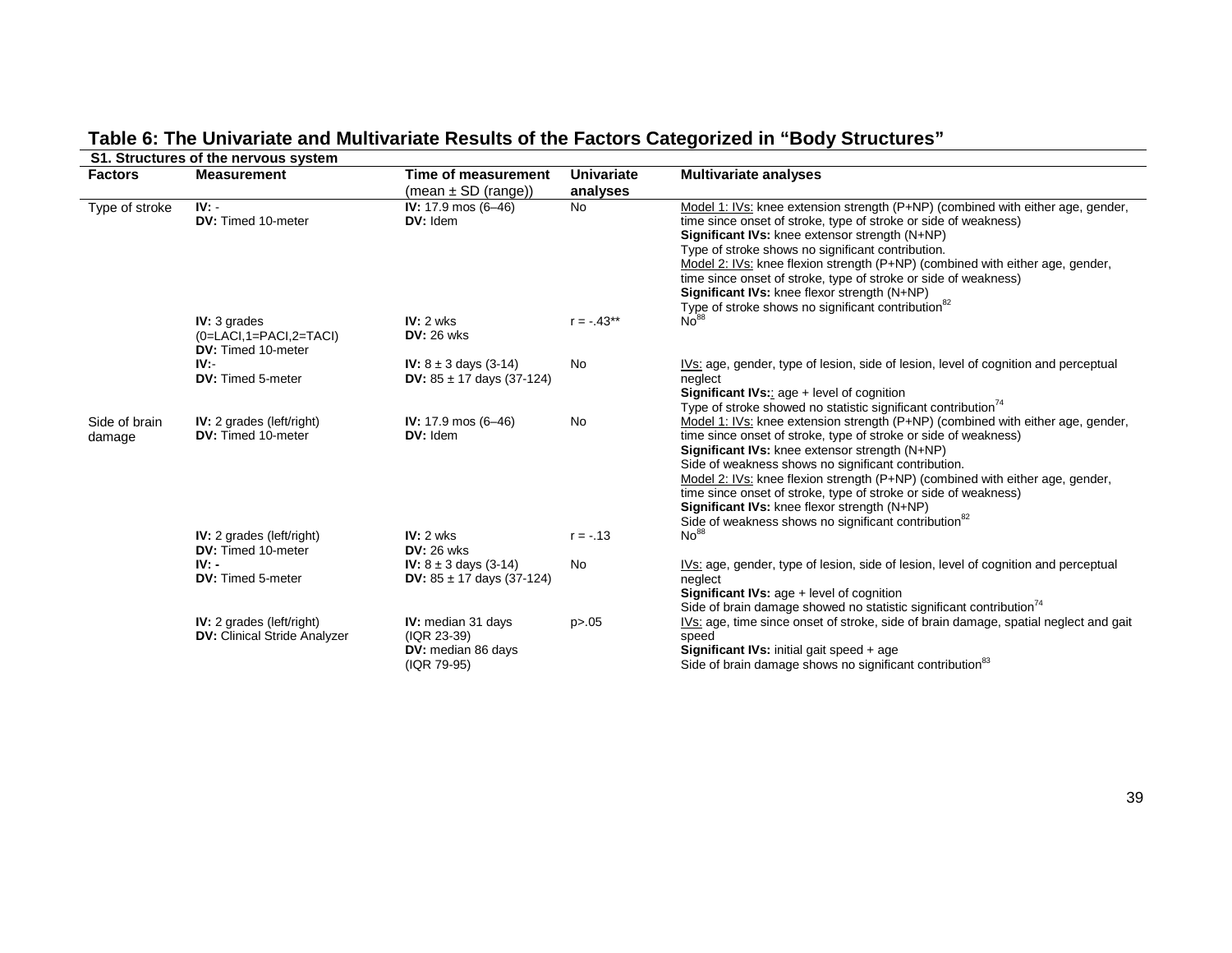| Factors        | <b>Measurement</b>                 | Time of measurement            | <b>Univariate</b> | <b>Multivariate analyses</b> |  |
|----------------|------------------------------------|--------------------------------|-------------------|------------------------------|--|
|                |                                    | $(mean \pm SD (range))$        | analyses          |                              |  |
| <b>Cardial</b> | IV: 2 grades ( $yes/no)$ )         | $IV: 2$ wks                    | r = -.04          | No <sup>88</sup>             |  |
| co-morbidity   | <b>DV:</b> Timed 10-meter          | $DV: 26$ wks                   |                   |                              |  |
| Hyperlipidemy  | IV: 2 grades ( $yes/no)$ )         | $IV: 2$ wks                    | r = -.15          | No <sup>88</sup>             |  |
|                | <b>DV:</b> Timed 10-meter          | $DV: 26$ wks                   |                   |                              |  |
|                | S7. Structures related to movement |                                |                   |                              |  |
| Bone mineral   | <b>IV:</b> Dual-energy X-ray       | <b>IV:</b> $45.9 \pm 29.1$ mos | $P: r = .178$     | No <sup>96</sup>             |  |
|                |                                    |                                |                   |                              |  |

NP: r = .191

#### **S4. Structures of the cardiovascular, haemological, immunological and respiratory system**

(12-121) **DV:** Idem

IV: Independent Variable, IVs: independent variables, DV: dependent variable

\*: p<0.05, \*\*: p<0.01, \*\*\*: p<0.001

<u>density</u>

r: Spearman or Pearson's correlation coefficient, R: regression coefficient

wks: weeks, mos: months, yrs: years

absorptiometry **DV:** GAITRite system

P: paretic side, NP: non-paretic side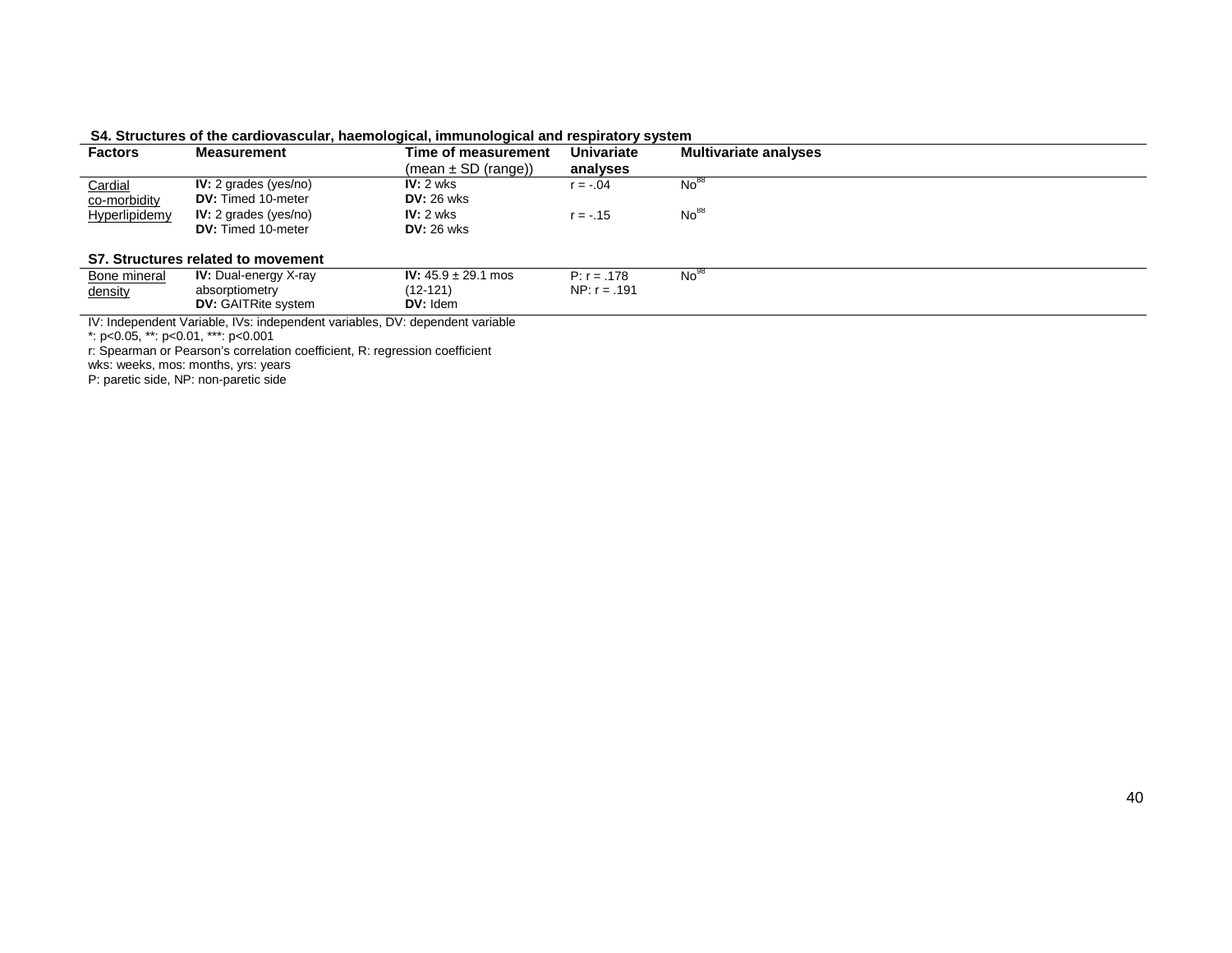| D4. Mobility                            |                                                                              |                                                                                                                                |                                       |                                                                                                                                                                                                                                                                                                                                      |
|-----------------------------------------|------------------------------------------------------------------------------|--------------------------------------------------------------------------------------------------------------------------------|---------------------------------------|--------------------------------------------------------------------------------------------------------------------------------------------------------------------------------------------------------------------------------------------------------------------------------------------------------------------------------------|
| <b>Factors</b>                          | <b>Measurement</b>                                                           | Time of measurement                                                                                                            | <b>Univariate</b>                     | <b>Multivariate analyses</b>                                                                                                                                                                                                                                                                                                         |
|                                         |                                                                              | $(mean \pm SD (range))$                                                                                                        | analyses                              |                                                                                                                                                                                                                                                                                                                                      |
| Unilateral<br>gross manual<br>dexterity | <b>IV:</b> Box and Block test<br><b>DV:</b> Timed 5-meter                    | <b>IV:</b> $8 \pm 3$ days (3-14)<br>DV: $85 \pm 17$ days (37-124)                                                              | <b>No</b>                             | IVs: unilateral gross manual dexterity (adjusted for age and level of cognition)<br>Significant IVs: unilateral gross manual dexterity (adjusted for age and level of<br>cognition)<br>$R^2$ = .44 unilateral gross manual dexterity (adjusted for age and level of cognition) <sup>74</sup>                                         |
| Trunk control                           | <b>IV: Trunk Control Test</b><br><b>DV:</b> computerized photography         | <b>IV:</b> admission<br>rehabilitation unit<br>$15.33 \pm 6$ days<br>DV: discharge $19.2 \pm 7.6$<br>days later than admission | $r = -.644*$                          | No <sup>80</sup>                                                                                                                                                                                                                                                                                                                     |
|                                         | <b>IV: Trunk Control Test</b><br>DV: Timed 10-meter                          | IV: $2$ wks $+$ 4 wks<br><b>DV: 26 wks</b>                                                                                     | $r = .53**$                           | IVs: lower extremity motor strength, social care and trunk control<br>Significant IVs: lower extremity motor strength + social care + trunk control<br>After 2 wks: $R^2$ = .49 lower extremity motor strength + social care + trunk control<br>After the fourth week trunk control showed no significant contribution <sup>88</sup> |
| <b>Balance</b>                          | <b>IV: Berg Balance Scale</b><br>DV: Timed 10-meter                          | IV: 10.3 mos (6-166)<br>DV: Idem                                                                                               | $r = .377*$                           | No <sup>94</sup>                                                                                                                                                                                                                                                                                                                     |
|                                         | <b>IV: Berg Balance Scale</b><br><b>DV:</b> Infrared-emitting diodes (II)    | IV: $4.4 \pm 3.0$ yrs (1-11)<br>DV: Idem                                                                                       | $r = .784**$                          | No <sup>81</sup>                                                                                                                                                                                                                                                                                                                     |
|                                         | IV: Berg Balance Scale<br>DV: Timed 10-meter                                 | <b>IV: 46.3 mos</b><br>(6 mos - 17 yrs)<br>DV: Idem                                                                            | $r = .813**$                          | No <sup>93</sup>                                                                                                                                                                                                                                                                                                                     |
|                                         | <b>IV: Berg Balance Scale</b><br><b>DV:</b> Timed 30-foot                    | IV: $48 \pm 59$ mos<br>$DV:$ Idem                                                                                              | $r = .64***$                          | No <sup>96</sup>                                                                                                                                                                                                                                                                                                                     |
|                                         | <b>IV: Fugl-Meyer Assessment</b><br><b>DV:</b> Interrupted light photography | IV: 2 yrs (1 mos to 11 yrs)<br>DV: Idem                                                                                        | $r = .61*$                            | No <sup>79</sup>                                                                                                                                                                                                                                                                                                                     |
|                                         | <b>IV: Fugl-Meyer Assessment</b><br><b>DV:</b> Videographic data             | IV: $43.9 \pm 36.5$ mos<br>$(2 - 105)$<br>DV: Idem                                                                             | $r = .507*$                           | IVs: lower extremity motor function, sensory function, balance, ankle plantarflexion<br>spasticity, hip flexor torque (P) and plantarflexor torque (P)<br>Significant IV: hip flexor torque (P)<br>Balance shows no significant contribution 95                                                                                      |
|                                         | <b>IV: BL Motor Assessment Score</b><br><b>DV: Photocells</b>                | $IV: 3 m$ os<br>DV: Idem                                                                                                       | Men: $r = .78***$<br>Woman: $r = .31$ | $IVs$ : knee extensor torque (P), knee flexor torque (P), total motor score (P+NP),<br>balance and walking ability (for the whole group)<br>Significant IVs: unclear<br>R value was above .65 <sup>92</sup>                                                                                                                          |
|                                         | <b>IV: Berg Balance Scale</b><br><b>DV:</b> Timed 5-meter                    | <b>IV:</b> $8 \pm 3$ days (3-14)<br><b>DV:</b> $85 \pm 17$ days (37-124)                                                       | <b>No</b>                             | IVs: balance (adjusted for age and level of cognition)<br>Significant IVs: balance (adjusted for age and level of cognition)<br>$R^2$ = .62 balance (adjusted for age and level of cognition) <sup>74</sup>                                                                                                                          |
| Gait distance                           | IV: $6$ MWT (II)<br><b>DV:</b> Infrared-emitting diodes (II)                 | IV: $4.4 \pm 3.0$ yrs (1-11)<br>DV: Idem                                                                                       | $r = .920**$                          | No <sup>81</sup>                                                                                                                                                                                                                                                                                                                     |
|                                         | IV: 6 MWT<br>DV: Timed 10-meter                                              | IV: median 30 days<br>(IQR 19-39)<br>DV: Idem                                                                                  | $R = .91*$                            | No <sup>86</sup>                                                                                                                                                                                                                                                                                                                     |

# **Table 7: The Univariate and Multivariate Results of the Factors Categorized in "Activities and Participation"**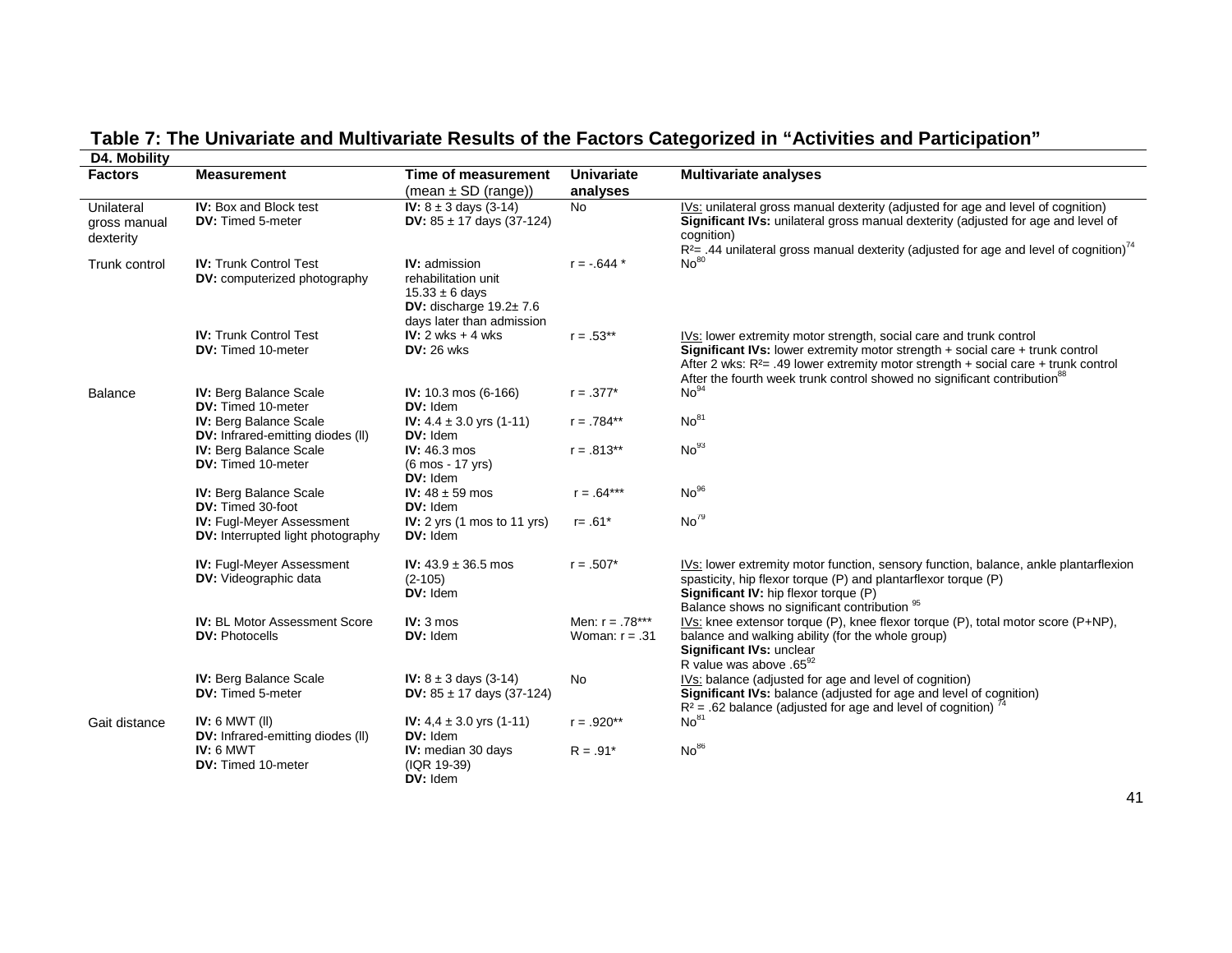|                                                                     | IV: 6 MWT<br><b>DV:</b> Timed 30-foot                                      | IV: $48 \pm 59$ mos<br>DV: Idem                                                                       | $r = .88***$                           | No <sup>96</sup>                                                                                                                                                                                                                                                              |
|---------------------------------------------------------------------|----------------------------------------------------------------------------|-------------------------------------------------------------------------------------------------------|----------------------------------------|-------------------------------------------------------------------------------------------------------------------------------------------------------------------------------------------------------------------------------------------------------------------------------|
|                                                                     | <b>IV: 12 MWT</b><br><b>DV:</b> Infrared-emitting diodes (II)              | IV: $4.4 \pm 3.0$ yrs (1-11)<br>DV: Idem                                                              | $r = .914**$                           | No <sup>81</sup>                                                                                                                                                                                                                                                              |
| Gait speed                                                          | <b>IV:</b> Timed 5-meter<br><b>DV:</b> Timed 5-meter                       | <b>IV:</b> $8 \pm 3$ days (3-14)<br>DV: $85 \pm 17$ days (37-124)                                     | No                                     | IVs: gait speed (adjusted for age and level of cognition)<br>Significant IVs: gait speed (adjusted for age and level of cognition)<br>$R^2$ = .60 gait speed (adjusted for age and level of cognition) <sup>"</sup>                                                           |
|                                                                     | <b>IV:</b> Clinical Stride Analyzer<br><b>DV: Clinical Stride Analyzer</b> | IV: median 31 days<br>(IQR 23-39)<br>DV: median 86 days<br>(IQR 79-95)                                | $r = .79*$                             | IVs: age, time since onset of stroke, side of brain damage, spatial neglect and gait<br>speed<br>Significant IVs: initial gait speed + age<br>$R^2$ = .62 initial gait speed<br>$R^2$ = .66 initial gait speed + age <sup>83</sup>                                            |
| Voluntary                                                           | <b>IV:</b> Stroke Rehabilitation                                           | IV:                                                                                                   | T0: $r = .74***$                       | IVs: level of cognition and voluntary motor ability (adjusted for age and level of                                                                                                                                                                                            |
| motor ability<br>and basic<br>mobility                              | Assessment of Movement<br>DV: Timed 5-meter                                | T0: $8 \pm 3$ days (3-14)<br>T1: $29 \pm 5$ days (19-50)<br>T2: $85 \pm 17$ days (37-124)<br>DV: Idem | T1: $r = .62***$<br>T2: $r = .73***$   | cognition)<br>Significant IVs: voluntary motor ability (adjusted for age and level of cognition)<br>$R^2$ = .61 level of cognition and voluntary motor ability (adjusted for age and level of<br>cognition) <sup>74</sup>                                                     |
| Voluntary                                                           | <b>IV:</b> Stroke Rehabilitation                                           | IV:                                                                                                   | T0: $r = .56***$                       | No <sup>74</sup>                                                                                                                                                                                                                                                              |
| motor ability<br>and basic<br>mobility of the<br>upper<br>extremity | Assessment of Movement<br><b>DV:</b> Timed 5-meter                         | T0: $8 \pm 3$ days (3-14)<br>T1: $29 \pm 5$ days (19-50)<br>T2: $85 \pm 17$ days (37-124)<br>DV: Idem | T1: $r = .53***$<br>T2: $r = .64***$   |                                                                                                                                                                                                                                                                               |
| Voluntary                                                           | <b>IV:</b> Stroke Rehabilitation                                           | IV:                                                                                                   | T0: $r = .74***$                       | No <sup>74</sup>                                                                                                                                                                                                                                                              |
| motor ability<br>and basic<br>mobility of the<br>lower extremity    | Assessment of Movement<br><b>DV:</b> Timed 5-meter                         | T0: $8 \pm 3$ days (3-14)<br>T1: $29 \pm 5$ days (19-50)<br>T2: $85 \pm 17$ days (37-124)<br>DV: Idem | T1: $r = .55***$<br>T2: $r = .65***$   |                                                                                                                                                                                                                                                                               |
| Basic mobility                                                      | <b>IV:</b> Stroke Rehabilitation                                           | IV:                                                                                                   | $TO: r = .83***$                       | No <sup>74</sup>                                                                                                                                                                                                                                                              |
|                                                                     | Assessment of Movement<br><b>DV:</b> Timed 5-meter                         | T0: $8 \pm 3$ days (3-14)<br>T1: $29 \pm 5$ days (19-50)<br>T2: $85 \pm 17$ days (37-124)<br>DV: Idem | T1: $r = .65***$<br>T2: $r = .76***$   |                                                                                                                                                                                                                                                                               |
| Functional<br>mobility                                              | IV: Timed Up and Go Test<br><b>DV:</b> Timed 5-meter                       | <b>IV:</b> $8 \pm 3$ days (3-14)<br>DV: $85 \pm 17$ days<br>$(37-124)$                                | No                                     | IVs: functional mobility (adjusted for age and level of cognition)<br>Significant IVs: functional mobility (adjusted for age and level of cognition)<br>$R^2$ = 0.60 functional mobility + age + level of cognition <sup>74</sup>                                             |
| Walking ability                                                     | <b>IV: BL Motor Assessment Chart</b><br><b>DV: Photocells</b>              | $IV: 3 m$ os<br>DV: Idem                                                                              | Men: $r = .63**$<br>Women: $r = .74**$ | IVs: knee extensor torque (P), knee flexor torque (P), total motor score (P+NP),<br>balance and walking ability (for the whole group)<br>Significant IVs: unclear<br>R value was above .65 <sup>92</sup>                                                                      |
| Walking<br>function                                                 | <b>IV:</b> Scandinavian Stroke Scale<br><b>DV:</b> Timed 10-meter          | IV: 15 days<br>DV: 3 mo                                                                               | No.                                    | IVs: produce locomotor rhythm with and without resistance, age, lower extremity<br>motor strength and walking function<br>Significant IVs: produce locomotor rhythm with and without resistance<br>Walking function shows no statistic significant contribution <sup>85</sup> |
| Ambulatory<br>activity                                              | <b>IV:</b> Steps activity monitor<br><b>DV:</b> Timed 10-meter             | <b>IV:</b> 10.3 mos $(6-166)$<br>DV: Idem                                                             | $r = .554**$                           | No <sup>94</sup>                                                                                                                                                                                                                                                              |
| Functional                                                          | <b>IV: Fugl-Meyer Assessment</b><br>DV: Interrupted light photography      | <b>IV:</b> $2 \text{ yrs}$ (1 mos - 11 yrs)<br>DV: Idem                                               | $r = .64*$                             | No <sup>79</sup>                                                                                                                                                                                                                                                              |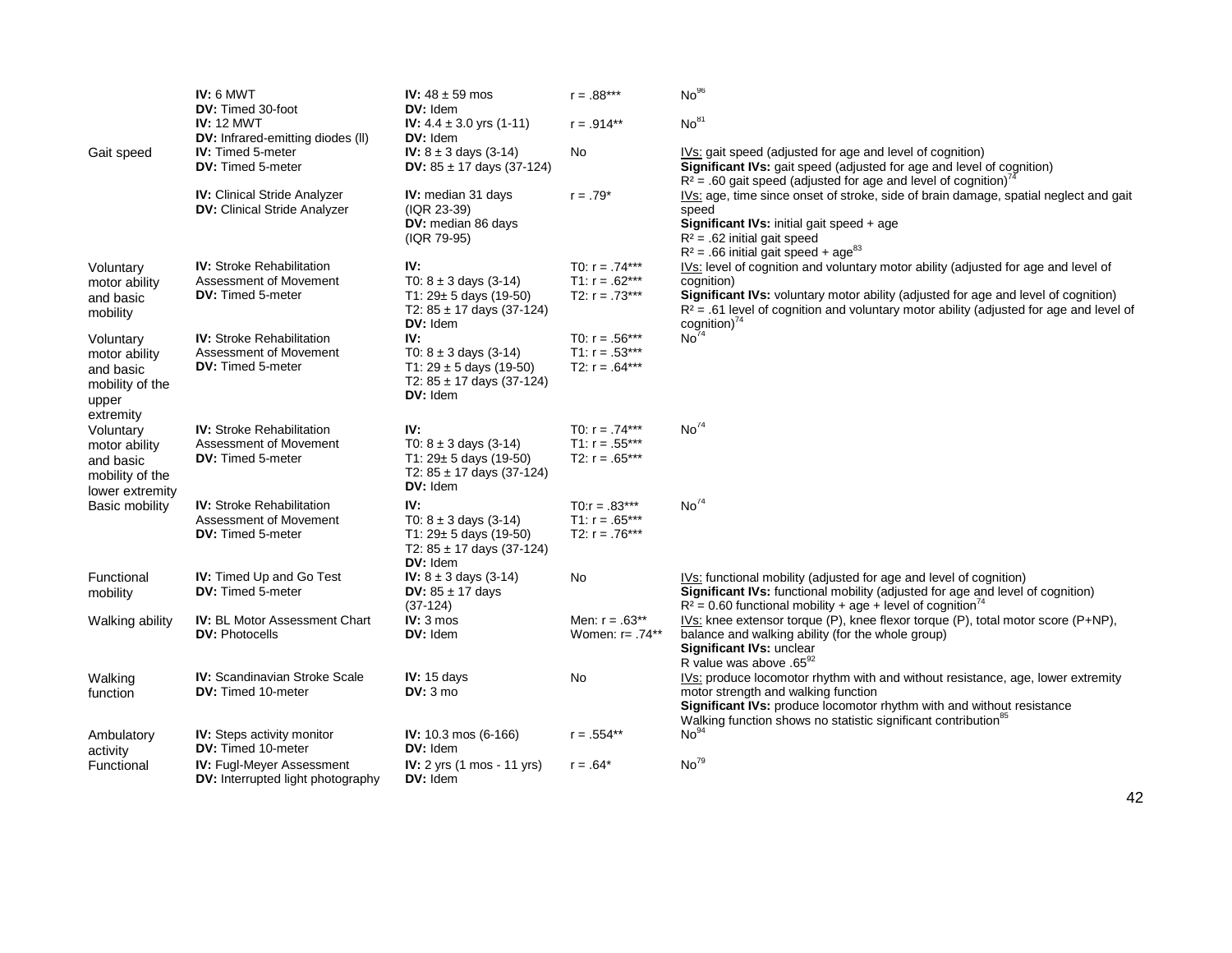| assessment                                                                                  | <b>IV:</b> Barthel-Index<br><b>DV:</b> Interrupted light photography | IV: $2$ yrs $(1 \text{ mos} - 11 \text{ yrs})$<br>$DV:$ Idem             | $r = .76$ ** | No <sup>79</sup>                                                                                                                                                                                                                                                                                |
|---------------------------------------------------------------------------------------------|----------------------------------------------------------------------|--------------------------------------------------------------------------|--------------|-------------------------------------------------------------------------------------------------------------------------------------------------------------------------------------------------------------------------------------------------------------------------------------------------|
|                                                                                             | <b>IV:</b> Barthel-Index<br><b>DV:</b> Timed 5-meter                 | <b>IV:</b> $8 \pm 3$ days (3-14)<br><b>DV:</b> $85 \pm 17$ days (37-124) | No.          | IVs: self-care, continence and mobility (adjusted for age and level of cognition)<br><b>Significant IVs:</b> self-care, continence, mobility (adjusted for age and level of<br>cognition)<br>$R^2$ = .56 self-care, continence and mobility (adjusted for age and level of<br>$c$ ognition) $4$ |
|                                                                                             | <b>IV:</b> Barthel Index<br><b>DV:</b> Timed 10-meter                | IV: 2 wks<br>$DV: 26$ wks                                                | $r = .62**$  | No <sup>88</sup>                                                                                                                                                                                                                                                                                |
| Strength upper<br>& lower limb.<br>balance,<br>proprioception<br>and cognitive<br>functions | <b>IV:</b> Orpington Prognostic Scale<br><b>DV:</b> Timed 10-meter   | $IV: 2$ wks<br>$DV: 26$ wks                                              | $r = -.58**$ | No <sup>88</sup>                                                                                                                                                                                                                                                                                |

#### **D7. Interpersonal interactions and relationships + D8. Major life areas + D9. Community, social and civic life**

| Perceived                                                                    | <b>IV:</b> Stroke Impact Scale | <b>IV:</b> 17.9 mos (6–46) | $r = .57**$ | $No^{\circ}$ |  |
|------------------------------------------------------------------------------|--------------------------------|----------------------------|-------------|--------------|--|
| participation                                                                | <b>DV:</b> Timed 10-meter      | $DV:$ Idem                 |             |              |  |
| IV: Independent Variable, IVs: independent variables, DV: dependent variable |                                |                            |             |              |  |
| *: p<0.05, **: p<0.01, ***: p<0.001                                          |                                |                            |             |              |  |
| r: Spearman or Pearson's correlation coefficient, R: regression coefficient  |                                |                            |             |              |  |

wks: weeks, mos: months, yrs: years

P: paretic side, NP: non-paretic side

ll: normalized to leg length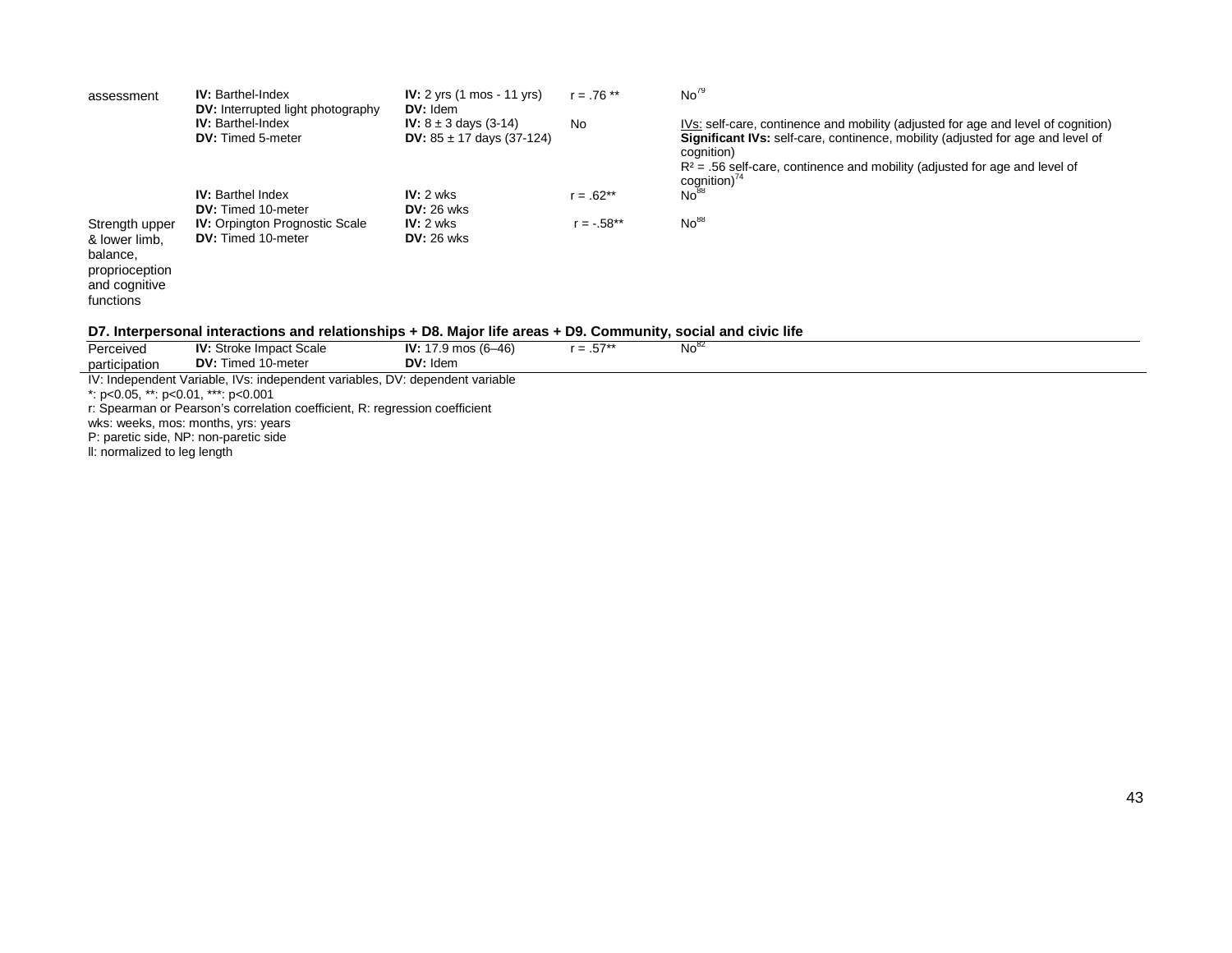# **Table 8: The Univariate and Multivariate Results of the Factors Categorized in "External Factors"**

|                                             | <b>E1. Products and technology</b>                                                           |                                                     |            |                                                                                                                                                                                                                                                                                                                                                                                                                                                                        |  |  |  |
|---------------------------------------------|----------------------------------------------------------------------------------------------|-----------------------------------------------------|------------|------------------------------------------------------------------------------------------------------------------------------------------------------------------------------------------------------------------------------------------------------------------------------------------------------------------------------------------------------------------------------------------------------------------------------------------------------------------------|--|--|--|
| <b>Factors</b>                              | <b>Measurement</b>                                                                           | Time of measurement                                 | Univariate | <b>Multivariate analyses</b>                                                                                                                                                                                                                                                                                                                                                                                                                                           |  |  |  |
|                                             |                                                                                              | $(mean \pm SD (range))$                             | analyses   |                                                                                                                                                                                                                                                                                                                                                                                                                                                                        |  |  |  |
| Use of devices                              | $IV: -$<br><b>DV:</b> Vicon motion analysis system<br>(bh)                                   | IV: $63.2 \pm 55.5$ mos<br>$(18 - 247)$<br>DV: Idem | <b>No</b>  | IVs: age, use of assistive device, lower extremity motor function, strength of<br>bilateral hip flexor, knee extensors and ankle dorsiflexors and knee and ankle JPS<br><b>Significant IVs:</b> age + use of assistive device + lower extremity motor function +<br>strength of knee extensors and ankle dorsiflexors +ankle JPS<br>$R^2$ = .96 all the independent variables together <sup>91</sup>                                                                   |  |  |  |
|                                             | E3. Support and relationships                                                                |                                                     |            |                                                                                                                                                                                                                                                                                                                                                                                                                                                                        |  |  |  |
| Social care                                 | IV: 2 grades ( $yes/no)$ )<br><b>DV:</b> Timed 10-meter                                      | $IV: 2$ wks<br>$DV: 26$ wks                         | $r = .36*$ | IVs: lower extremity motor strength, social care and trunk control<br>Significant IVs: lower extremity motor strength + social care + trunk control<br>After 2 wks: $R2= .37$ lower extremity motor strength<br>After 2 wks: $R^2$ = .46 lower extremity motor strength + social care<br>After 2 wks: $R^2$ = .49 lower extremity motor strength + social care + trunk control<br>After 10 wks: $R^2$ = .62 lower extremity motor strength + social care <sup>88</sup> |  |  |  |
|                                             | E5. Services, systems and polices                                                            |                                                     |            |                                                                                                                                                                                                                                                                                                                                                                                                                                                                        |  |  |  |
| Treatment type                              | IV: 3 grades (0:airsplint, 1: arm<br>training, 2: leg training)<br><b>DV:</b> Timed 10-meter | $IV: 2$ wks<br>$DV: 26$ wks                         | $r = .25$  | No <sup>88</sup>                                                                                                                                                                                                                                                                                                                                                                                                                                                       |  |  |  |
|                                             | IV: Independent Variable, IVs: independent variables, DV: dependent variable                 |                                                     |            |                                                                                                                                                                                                                                                                                                                                                                                                                                                                        |  |  |  |
| *: $p<0.05$ , **: $p<0.01$ , ***: $p<0.001$ |                                                                                              |                                                     |            |                                                                                                                                                                                                                                                                                                                                                                                                                                                                        |  |  |  |
|                                             | r: Spearman or Pearson's correlation coefficient, R: regression coefficient                  |                                                     |            |                                                                                                                                                                                                                                                                                                                                                                                                                                                                        |  |  |  |
|                                             | wks: weeks, mos: months, yrs: years                                                          |                                                     |            |                                                                                                                                                                                                                                                                                                                                                                                                                                                                        |  |  |  |
|                                             | P: paretic side, NP: non-paretic side                                                        |                                                     |            |                                                                                                                                                                                                                                                                                                                                                                                                                                                                        |  |  |  |

ag: normalized to age, bh: normalized to body height, bw: normalized to body weight, ll: normalized to leg length, mv: normalized to maximum value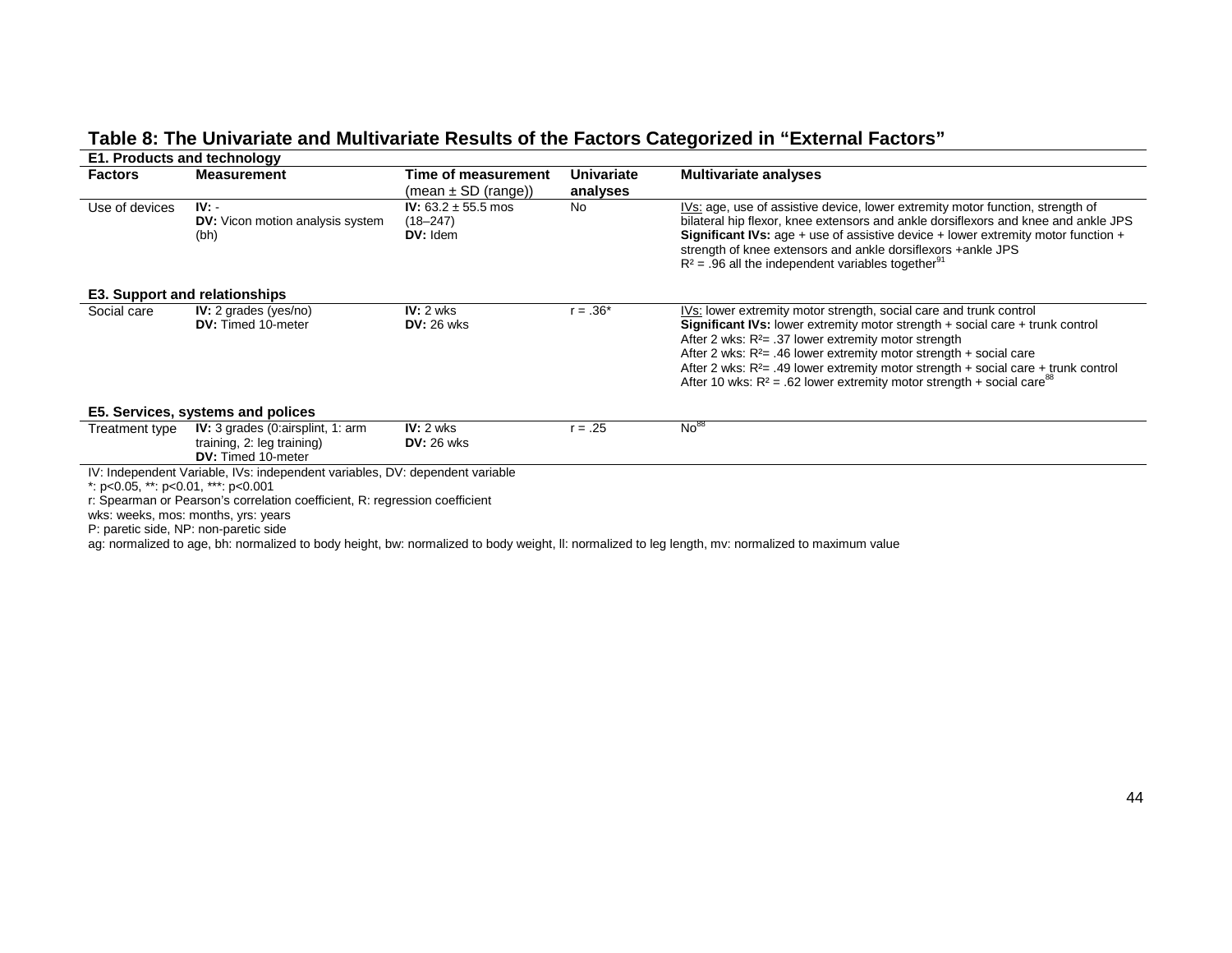| <b>Factors</b> | <b>Measurement</b>                                | Time of measurement                                | <b>Univariate</b> | <b>Multivariate analyses</b>                                                                                                                                                                                                                  |
|----------------|---------------------------------------------------|----------------------------------------------------|-------------------|-----------------------------------------------------------------------------------------------------------------------------------------------------------------------------------------------------------------------------------------------|
|                |                                                   | (mean $\pm$ SD (range))                            | analyses          |                                                                                                                                                                                                                                               |
| Age            | $\overline{IV}$ .<br>DV: Timed 10-meter           | IV: $78.6 \pm 27.4$ days<br>$(36-145)$<br>DV: Idem | <b>No</b>         | Model 1: IVs: age, gender, rate of knee extensor torque (P) and knee extensor<br>peak torque (P)<br>Significant IVs: unclear                                                                                                                  |
|                |                                                   |                                                    |                   | $R^2$ = .12 age + gender + rate of knee extensor torque (P) + knee extensor peak<br>torque (P)<br>$R^2$ = .12 age + rate of knee extensor torque (P) + knee extensor peak torque (P)                                                          |
|                |                                                   |                                                    |                   | Model 2: IVs: age, gender, rate of knee extensor torque (NP) and knee extensor<br>peak torque (NP)<br>Significant IVs: unclear                                                                                                                |
|                |                                                   |                                                    |                   | $R^2$ = .10 age + gender + rate of knee extensor torque (NP) and knee extensor peak<br>torque (NP)                                                                                                                                            |
|                |                                                   |                                                    |                   | $R^2$ = .10 age + rate of knee extensor torque (NP) and knee extensor peak torque<br>$(NP)^{97}$                                                                                                                                              |
|                | IV.<br><b>DV:</b> Vicon motion analysis system    | $IV: 6 \text{ mos}$<br>DV: Idem                    | No details        | IVs: lower extremity motor function of proximal and distal part of paretic side, age<br>and gender                                                                                                                                            |
|                | (bh)<br>IV:                                       | <b>IV + DV: cross-sectional</b>                    |                   | Significant IVs: lower extremity motor function of proximal part + age<br>Adjusted R <sup>2</sup> = .374 lower extremity motor function of proximal part + age <sup>77</sup><br>No <sup>78</sup>                                              |
|                | <b>DV:</b> Vicon motion analysis system           |                                                    | p > 0.05          |                                                                                                                                                                                                                                               |
|                | $IV: -$<br>DV: Timed 10-meter                     | IV: $17.9 \text{ mos } (6 - 46)$<br>DV: Idem       | <b>No</b>         | Model 1: IVs: knee extension strength (P+NP) (combined with either age, gender,<br>time since onset of stroke, type of stroke or side of weakness)<br>Significant IVs: knee extensor strength (P+NP)<br>Age shows no significant contribution |
|                |                                                   |                                                    |                   | Model 2: IVs: knee flexion strength (P+NP) (combined with either age, gender,<br>time since onset of stroke, type of stroke or side of weakness)<br>Significant IVs: knee flexor strength (N+NP)                                              |
|                | <b>IV:</b> grades<br>(<49yrs, 50-59, 60-69, etc.) | <b>IV:</b> median 31 days<br>(IQR 23-39)           | $r = -.32*$       | Age shows no significant contribution <sup>82</sup><br>IVs: age, time since onset of stroke, side of brain damage, spatial neglect and gait<br>speed                                                                                          |
|                | <b>DV: Clinical Stride Analyzer</b>               | DV: median 86 days<br>(IQR 79-95)                  |                   | Significant IVs: initial gait speed + age<br>$R^2$ = .10 age<br>$R^2$ = .66 initial gait speed + age $^{83}$                                                                                                                                  |
|                | $IV: -$                                           | IV: $15$ days                                      | <b>No</b>         | IVs: produce locomotor rhythm with and without resistance, age, lower extremity                                                                                                                                                               |
|                | <b>DV:</b> Timed 10-meter                         | DV: 3 mo                                           |                   | motor<br>Significant IVs: produce locomotor rhythm with and without resistance<br>Age shows no statistic significant contribution <sup>85</sup>                                                                                               |
|                | IV:<br>DV: Timed 30-foot                          | <b>IV:</b> $48 \pm 59$ mo<br>DV: Idem              | $r = .17$         | No <sup>96</sup>                                                                                                                                                                                                                              |

# **Table 9: The Univariate and Multivariate Results of the Factors Categorized in "Personal Factors"**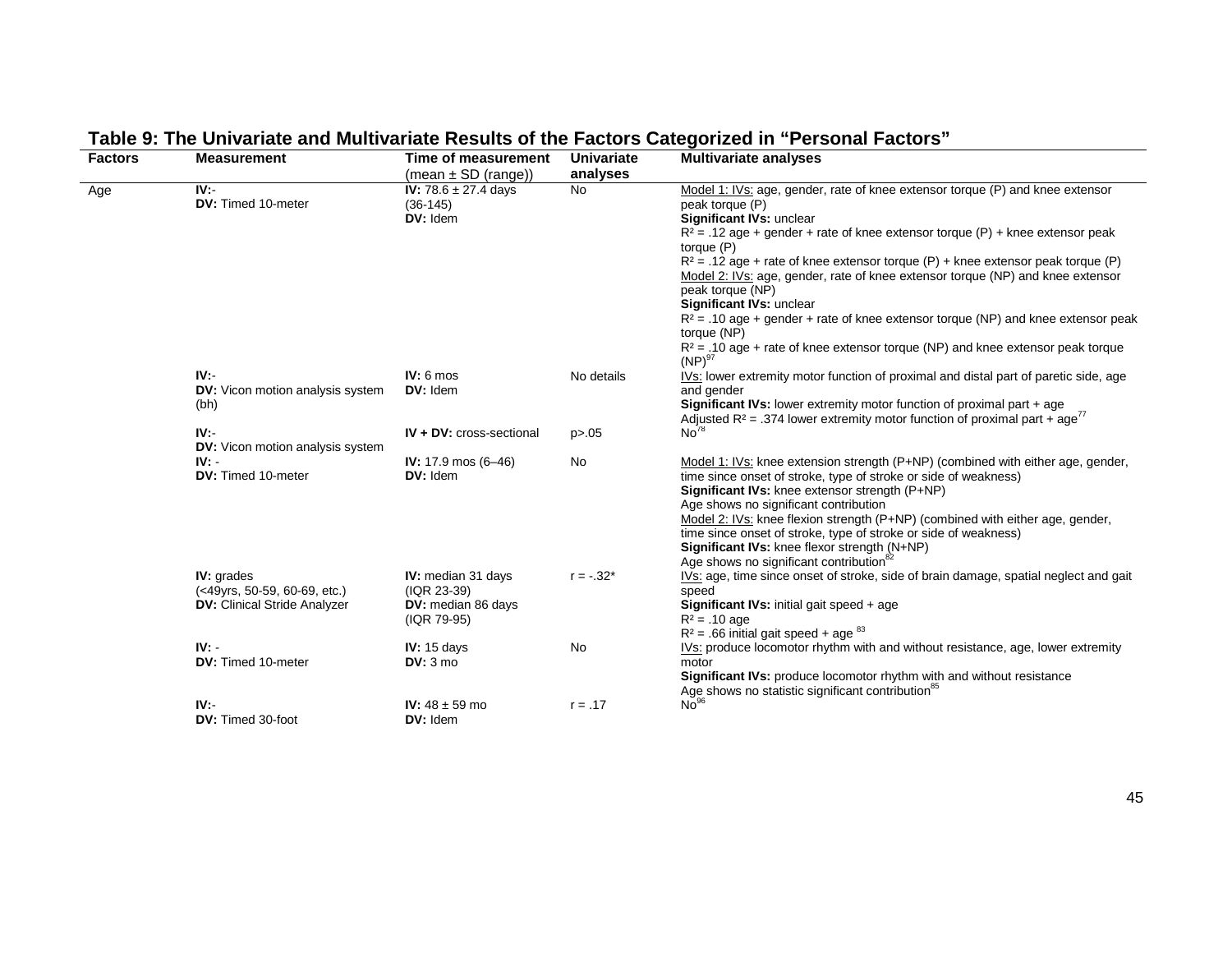| $IV: -$<br><b>DV:</b> Vicon motion analysis system<br>(bh)                  | IV: $63.2 \pm 55.5$ mos<br>$(18 - 247)$<br>DV: Idem               | <b>No</b>    | IVs: age, use of assistive device, lower extremity motor function, strength of<br>bilateral hip flexor, knee extensors and ankle dorsiflexors and knee and ankle JPS<br><b>Significant IVs:</b> age + use of assistive device + lower extremity motor function +<br>strength of knee extensors and ankle dorsiflexors + ankle JPS<br>$R^2$ = .96 all the independent variables together $\frac{91}{2}$                                                                                                         |
|-----------------------------------------------------------------------------|-------------------------------------------------------------------|--------------|----------------------------------------------------------------------------------------------------------------------------------------------------------------------------------------------------------------------------------------------------------------------------------------------------------------------------------------------------------------------------------------------------------------------------------------------------------------------------------------------------------------|
| IV:<br>DV: Timed 5-meter                                                    | <b>IV:</b> $8 \pm 3$ days (3-14)<br>DV: $85 \pm 17$ days (37-124) | <b>No</b>    | IVs: age, gender, type of lesion, side of lesion, level of cognition and perceptual<br>neglect<br>Significant IVs: age +level of cognition<br>$R^2$ = .30 age + cognition <sup>74</sup>                                                                                                                                                                                                                                                                                                                        |
| IV:<br>DV: Timed 10-meter                                                   | $IV: 2$ wks<br><b>DV: 26 wks</b>                                  | $r = -.31**$ | No <sup>88</sup>                                                                                                                                                                                                                                                                                                                                                                                                                                                                                               |
| <b>IV:</b> 2 grades (men/women)<br>DV: Timed 30-foot                        | IV: $48 \pm 59$ mos<br>DV: Idem                                   | $r = .12$    | No <sup>96</sup>                                                                                                                                                                                                                                                                                                                                                                                                                                                                                               |
| IV: 2 grades (men/women)<br><b>DV:</b> Vicon motion analysis system<br>(bh) | $IV: 6 \text{ mos}$<br>DV: Idem                                   | No details   | IVs: lower extremity motor function of proximal and distal part (P), age and gender<br><b>Significant IVs:</b> lower extremity motor function of proximal part $(P)$ + age<br>Gender shows no significant contribution <sup>77</sup>                                                                                                                                                                                                                                                                           |
| IV: 2 grades (men/women)<br>DV: Timed 10-meter                              | IV: $17.9 \text{ mos } (6 - 46)$<br>DV: Idem                      | No           | Model 1: IVs: knee extension strength (N+NP) (combined with either age, gender,<br>time since onset of stroke, type of stroke or side of weakness)<br>Significant IVs: knee extensor strength (N+NP)<br>Gender shows no significant contribution<br>Model 2: IVs: knee flexion strength (N+NP) (combined with either age, gender,<br>time since onset of stroke, type of stroke or side of weakness)<br>Significant IVs: knee flexor strength (N+NP)<br>Gender shows no significant contribution <sup>82</sup> |
| IV: 2 grades (men/women)<br>DV: Timed 10-meter                              | <b>IV:</b> 78.6 $\pm$ 27.4 days<br>$(36-145)$<br>DV: Idem         | <b>No</b>    | Model 1: IVs: age, gender, rate of knee extensor torque (P) and knee extensor<br>peak torque (P)<br>Significant IVs: unclear<br>$R^2$ = .12 age + gender + rate of knee extensor torque (P) + knee extensor peak<br>torque (P)<br>$R^2$ = .06 gender + rate of knee extensor torque (P) + knee extensor peak torque                                                                                                                                                                                            |
|                                                                             |                                                                   |              | (P)<br>Model 2: IVs: age, gender, rate of knee extensor torque (NP) and knee extensor<br>peak torque (NP)<br>Significant IVs: unclear<br>$R^2$ = .10 age + gender + rate of knee extensor torque (NP) and knee extensor peak<br>torque (NP)<br>$R^2$ = .08 gender + rate of knee extensor torque (NP) and knee extensor peak<br>torque (NP) <sup>97</sup>                                                                                                                                                      |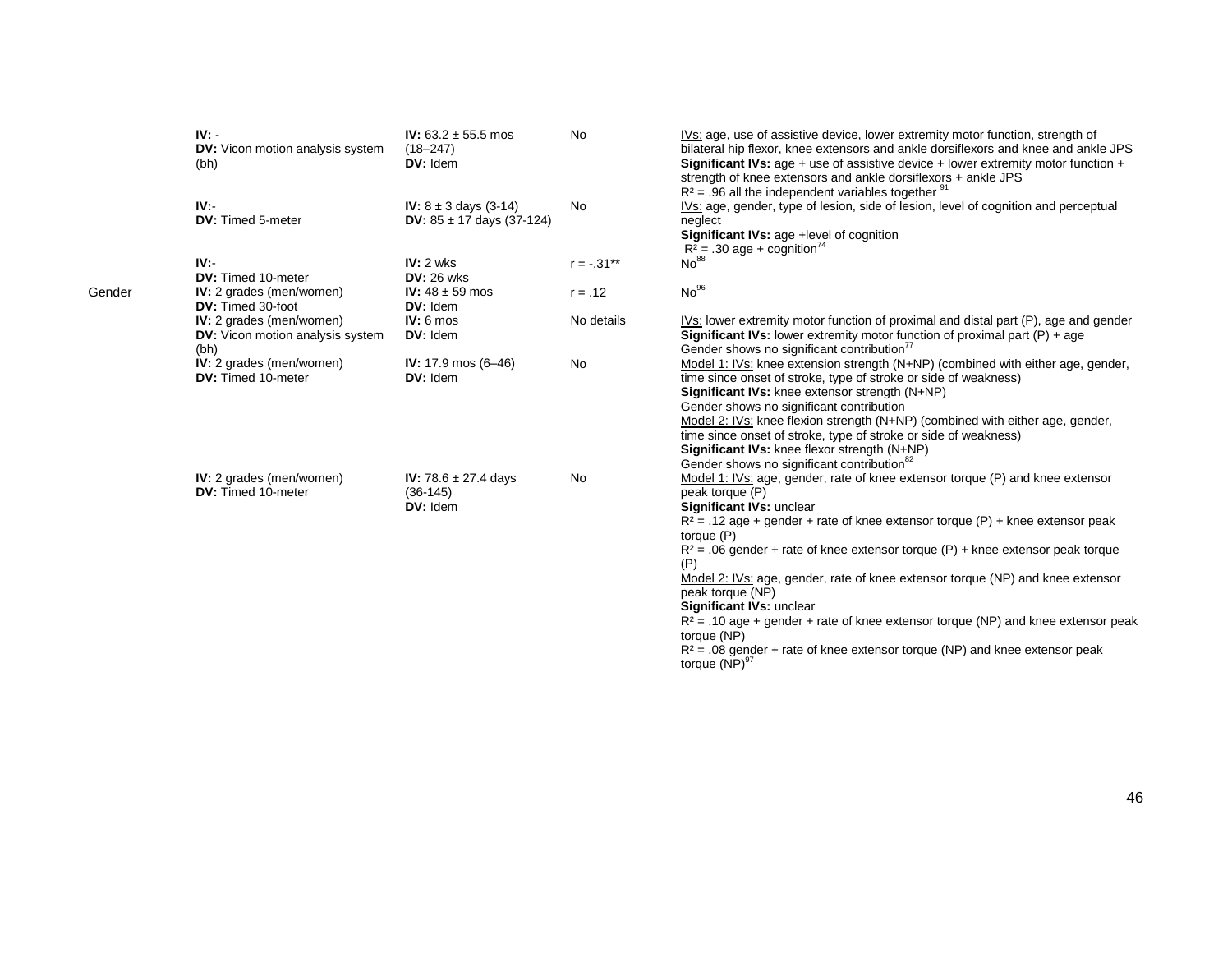|                        | <b>IV:</b> 2 grades (men/women)<br><b>DV:</b> Ultrasonic gait speed monitor | <b>IV:</b> $17.5 \pm 1.2$ mos<br>DV: Idem                                | <b>No</b>                       | Model 1: IVs: gender, cognition, depression, self-efficacy and knee extensor<br>strength $(P+NP)$<br>Significant IVs: unclear<br>Partial $R^2$ = .08 gender<br>$R^2$ = .71 knee extensor strength (P) + self-efficacy + gender<br>Model 2: IVs: gender, cognition, depression, self-efficacy and knee extensor power<br>$(P+NP)$<br>Significant IVs: unclear<br>Partial $R^2 = 0.06$ gender<br>$R^2$ = 0.70 knee extensor power (P) + self-efficacy + gender <sup>89</sup> |
|------------------------|-----------------------------------------------------------------------------|--------------------------------------------------------------------------|---------------------------------|----------------------------------------------------------------------------------------------------------------------------------------------------------------------------------------------------------------------------------------------------------------------------------------------------------------------------------------------------------------------------------------------------------------------------------------------------------------------------|
|                        | IV: 2 grades (men/women)<br><b>DV:</b> Timed 5-meter                        | <b>IV:</b> $8 \pm 3$ days (3-14)<br><b>DV:</b> $85 \pm 17$ days (37-124) | No                              | IVs: age, gender, type of lesion, side of lesion, level of cognition, and perceptual<br>neglect<br>Significant IVs: age +level of cognition<br>Gender shows no significant contribution <sup>74</sup>                                                                                                                                                                                                                                                                      |
|                        | <b>IV:</b> 2 grades (men/women)<br><b>DV:</b> Timed 10-meter                | $IV: 2$ wks<br>$DV: 26$ wks                                              | $r = .35***$                    | No <sup>88</sup>                                                                                                                                                                                                                                                                                                                                                                                                                                                           |
| Race                   | IV.<br>DV: Timed 30-foot                                                    | <b>IV:</b> $48 \pm 59$ mos<br>DV: Idem                                   | $r = .23$                       | No <sup>96</sup>                                                                                                                                                                                                                                                                                                                                                                                                                                                           |
| Percentage<br>body fat | <b>IV:</b> X-ray absorptiometry scan<br><b>DV:</b> Timed 30-foot            | <b>IV:</b> $48 \pm 59$ mos<br>$DV:$ Idem                                 | $r = .26*$                      | No <sup>96</sup>                                                                                                                                                                                                                                                                                                                                                                                                                                                           |
| Body mass<br>index     | <b>IV:</b> X-ray absorptiometry scan<br><b>DV:</b> Timed 30-foot            | <b>IV:</b> $48 \pm 59$ mos<br>DV: Idem                                   | $r = .13$                       | No <sup>96</sup>                                                                                                                                                                                                                                                                                                                                                                                                                                                           |
| Lean mass              | <b>IV:</b> X-ray absorptiometry scan<br><b>DV:</b> Timed 30-foot            | <b>IV:</b> $48 \pm 59$ mos<br>DV: Idem                                   | $P: r = .25^*$<br>NP: $r = .24$ | No <sup>96</sup>                                                                                                                                                                                                                                                                                                                                                                                                                                                           |
| Heredity               | IV: 2 grades ( $yes/no)$ )<br><b>DV:</b> Timed 10-meter                     | $IV: 2$ wks<br>$DV:26$ wks                                               | $r = -.15$                      | No <sup>88</sup>                                                                                                                                                                                                                                                                                                                                                                                                                                                           |
| Smoking                | IV: 2 grades (yes/no)<br><b>DV:</b> Timed 10-meter                          | $IV: 2$ wks<br>$DV:26$ wks                                               | $r = .17$                       | No <sup>88</sup>                                                                                                                                                                                                                                                                                                                                                                                                                                                           |

IV: Independent Variable, IVs: independent variables, DV: dependent variable

\*: p<0.05, \*\*: p<0.01, \*\*\*: p<0.001

r: Spearman or Pearson's correlation coefficient, R: regression coefficient

wks: weeks, mos: months, yrs: years

P: paretic side, NP: non-paretic side

bh: normalized to body height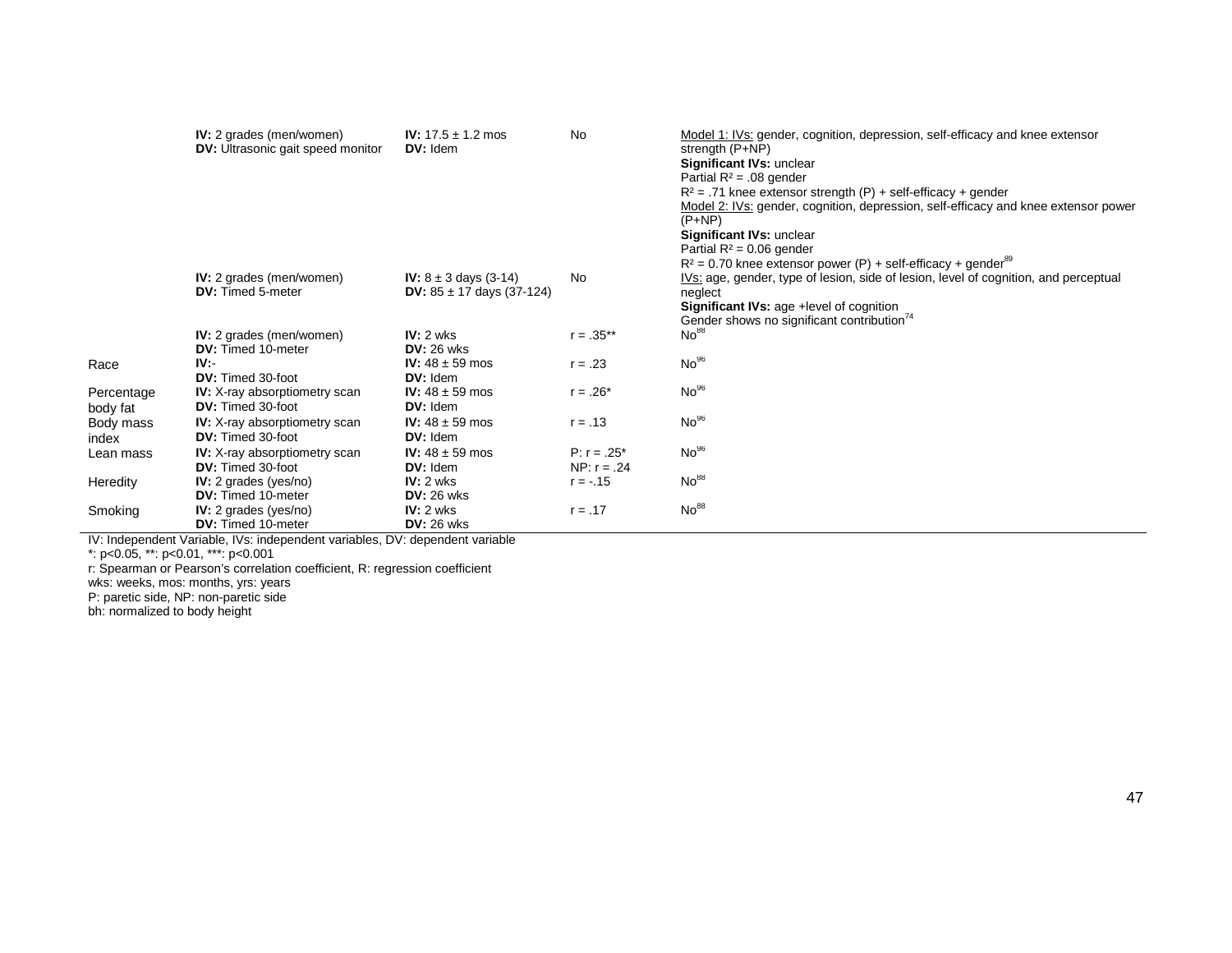| <b>Factors</b>                | <b>Measurement</b>                                                                       | Time of measurement                                                                  | Univariate | <b>Multivariate analyses</b>                                                                                                                                                                                                                                                                                                                                                                                                                                                                                                                           |  |  |  |  |
|-------------------------------|------------------------------------------------------------------------------------------|--------------------------------------------------------------------------------------|------------|--------------------------------------------------------------------------------------------------------------------------------------------------------------------------------------------------------------------------------------------------------------------------------------------------------------------------------------------------------------------------------------------------------------------------------------------------------------------------------------------------------------------------------------------------------|--|--|--|--|
|                               |                                                                                          | $(mean \pm SD (range))$                                                              | analyses   |                                                                                                                                                                                                                                                                                                                                                                                                                                                                                                                                                        |  |  |  |  |
| Time since<br>onset of stroke | $IV: -$<br><b>DV:</b> Timed 10-meter                                                     | IV: $17.9 \text{ mos } (6 - 46)$<br>$DV:$ Idem                                       | <b>No</b>  | Model 1: IVs: knee extension strength (P+NP) (combined with either age, gender,<br>time since onset of stroke, type of stroke or side of weakness)<br>Significant IVs: knee extensor strength (N+NP)<br>Time since onset of stroke shows no significant contribution<br>Model 2: IVs: knee flexion strength (P+NP) (combined with either age, gender,<br>time since onset of stroke, type of stroke or side of weakness)<br>Significant IVs: knee flexor strength (P+NP)<br>Time since onset of stroke shows no significant contribution <sup>82</sup> |  |  |  |  |
|                               | <b>IV:2</b> grades<br>$(31 \text{ days}, > 31 \text{ days})DV: Clinical Stride Analyzer$ | <b>IV:</b> median 31 days<br>(IQR 23-39)<br><b>DV:</b> median 86 days<br>(IQR 79-95) | p > 0.05   | IVs: age, time since onset of stroke, side of brain damage, spatial neglect and gait<br>speed<br><b>Significant IVs:</b> initial gait speed + age<br>Time since onset of stroke shows no significant contribution <sup>83</sup>                                                                                                                                                                                                                                                                                                                        |  |  |  |  |
| Hypertension                  | $IV: 2$ grades (yes/no)<br><b>DV:</b> Timed 10-meter                                     | $IV: 2$ wks<br>$DV: 26$ wks                                                          | $r = .04$  | No <sup>88</sup>                                                                                                                                                                                                                                                                                                                                                                                                                                                                                                                                       |  |  |  |  |
| <b>Diabetes</b><br>mellitus   | $IV: 2$ grades (yes/no)<br><b>DV:</b> Timed 10-meter                                     | $IV: 2$ wks<br>$DV: 26$ wks                                                          | $r = .17$  | No <sup>88</sup>                                                                                                                                                                                                                                                                                                                                                                                                                                                                                                                                       |  |  |  |  |

#### **Table 10: The Univariate and Multivariate Results of the Factors Categorized in Additional Chapter "Others"**

IV: Independent Variable, IVs: independent variables, DV: dependent variable

\*: p<0.05, \*\*: p<0.01, \*\*\*: p<0.001

r: Spearman or Pearson's correlation coefficient, R: regression coefficient

wks: weeks, mos: months, yrs: years

P: paretic side, NP: non-paretic side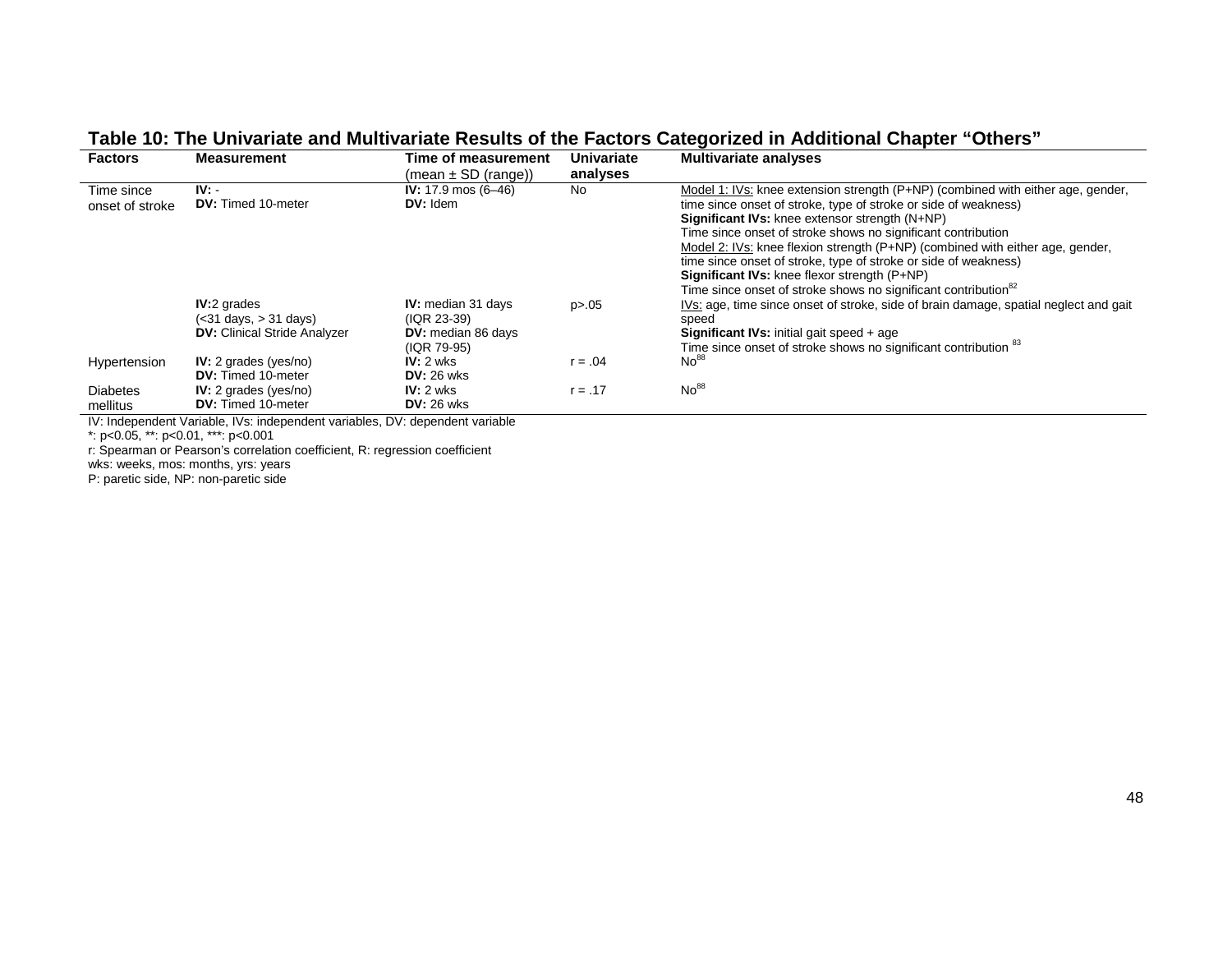#### **References**

- 1. [http://www.hartstichting.nl.](http://www.hartstichting.nl/) 2008.
- 2. Pettersen R, Dahl T, Wyller TB. Prediction of long-term functional outcome after stroke rehabilitation. *Clin Rehabil* 2002;16:149-159.
- 3. Mayo NE, Wood-Dauphinée SL, Ahmed S, Gordon C, Higgins J, McEwen S, Salbach N. Disablement following stroke. *Disabil Rehab* 1999;21:258-268.
- 4. Pang MY, Eng JJ. Determinants of improvement in walking capacity among individuals with chronic stroke following a multi-dimensional exercise program. *J Rehabil Med* 2008;40:284-290.
- 5. Langhammer B, Stanghelle JK, Lindmark B. Exercise and health-related quality of life during the first year following acute stroke. A randomized controlled trial. *Brain Inj* 2008;22:135-145.
- 6. Melzer D, Lan T-Y, Guralnik JM. The predictive validity for mortality of the index of mobility-related limitation - results from the EPESE study. *Age Ageing* 2003;23:625.
- 7. Jorgensen HS, Nakayama H, Raaschou HO, Olsen TS. Recovery of walking function in stroke patients: the Copenhagen Stroke Study. *Arch Phys Med Rehabil* 1995;76:27- 32.
- 8. Duncun PW, Jorgensen HS, Wade DT. Outcome measures in acute stroke trials: A systematic review and some recommendations to improve practice. *Stroke* 2000;31:1429-1438.
- 9. Green J, Forster A, Bogle S, Young J. Physiotherapy for patients with mobility problems more than 1 year after stroke: a randomised controlled trial. *Lancet* 2002;359:199-203.
- 10. Hill K, Ellis P, Bernhardt K, Maggs P, Hull S. Balance and mobility outcomes for stroke patients: a comprehensive audit. *Aust J Physiother* 1997;43:173-180.
- 11. Pohl M, Mehrholz J, Ritschel C, Ruckriem S. Speed-dependent treadmill training in ambulatory hemiparetic stroke patients: a randomized controlled trial. *Stroke* 2002;33:558.
- 12. Bohannon RW. Comfortable and maximal walking speed of adults aged 20-79 years: reference values and determinants. *Age Ageing* 1997;26:15-19.
- 13. Port van de IGL, Kwakkel G, Lindeman E. Community ambulation in patients with chronic stroke: how it related to gait speed? *J Rehabil Med* 2008;40:23-27.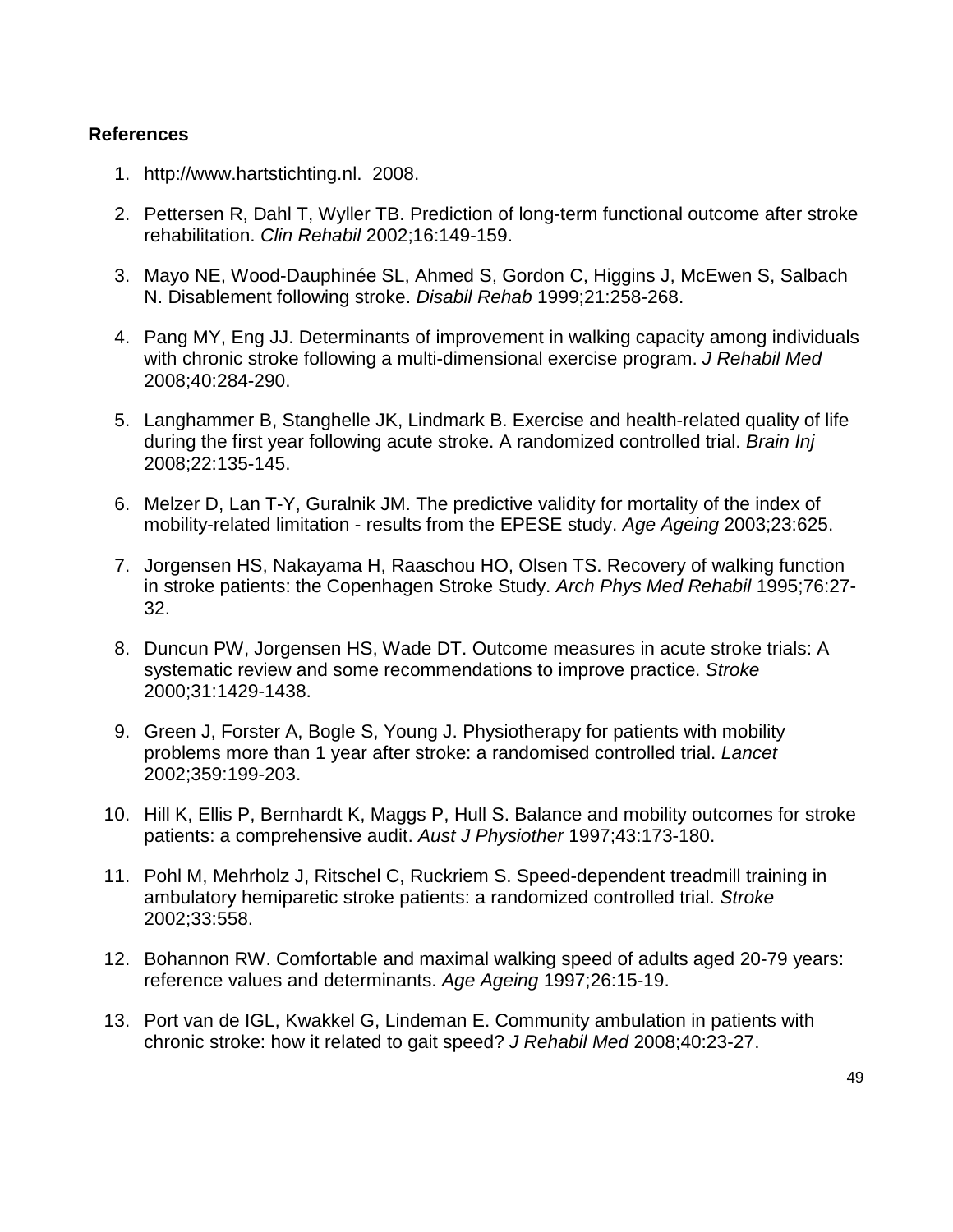- 14. Lerner-Frankiel MB, Vargas S, Brown MB, Krusell L, Schoneberger W. Functional community ambulation: what are your criteria? *Clin Manage Phys Ther* 1986;12-15.
- 15. Perry J, Garrett M, Gronley JK, Mulroy SJ. Classification of walking handicap in the stroke population. *Stroke* 1995;26:982-989.
- 16. Suzuki K, Imada G, Iwaya T, Handa T, Kurogo H. Determinants and predictors of the maximum walking speed during computer-assisted gait training in hemiparetic stroke patients. *Arch Phys Med Rehabil* 1999;80:179-182.
- 17. Peppen van R, Kwakkel G, Wood-Dauphinée SL, Hendriks HJM, van der Wees PhJ, Dekker J. The impact of physical therapy on functional outcomes after stroke: what's the evidence? *Clin Rehabil* 2004;18:833-862.
- 18. Olney SA, Richards C. Hemiparetic gait following stroke. Part I: Characteristics. *Gait Posture* 1996;4:136-148.
- 19. Lamontagne A, Stephenson J, Fung J. Physiological evaluation of gait disturbances post stroke. *Clin Neurophysiol* 2007;118:717-729.
- 20. Kollen B, Kwakkel G, Lindeman E. Hemiplegic gait after stroke: Is measurement of maximum speed required? *Arch Phys Med Rehabil* 2006;87:358-363.
- 21. Jordan K, Newell KM. The structure of variability in human walking and running is speed-dependent. *Exerc Sport Sci Rev* 2008;36:200-204.
- 22. Benboussan L, Viton JM, Barotsis N, Delarque A. Evaluation of patients with gait abnormalities in physical and rehabilitation medicine settings. *J Rehabil Med* 2008;40:497-507.
- 23. [www.cochrane-renal.org/docs/data\\_extraction\\_form.doc.](http://www.cochrane-renal.org/docs/data_extraction_form.doc) 2008.
- 24. Kwakkel G, Wagenaar RC, Kollen BJ, Lankhorst GJ. Predicting disability in stroke: a critical review of the literature. *Age Ageing* 1996;25:479-489.
- 25. Downs SH, Black N. The feasibility of creating a checklist for the assessment of the methodological quality both of randomised and non-randomised studies of health care interventions. *J Epidemiol Community Health* 1998;52:377-384.
- 26. [http://www.who.int/classifications/icfbrowser/.](http://www.who.int/classifications/icfbrowser/) 2008.
- 27. Munro BH, Visintainer MA, Page EB. Statistical Methods for Health Care Research. Philadelphia: Lippincott Co; 1993.
- 28. Bohannon RW. Strength of lower limb related to gait velocity and cadence in stroke patients. *Physioth Can* 1986;38:204-206.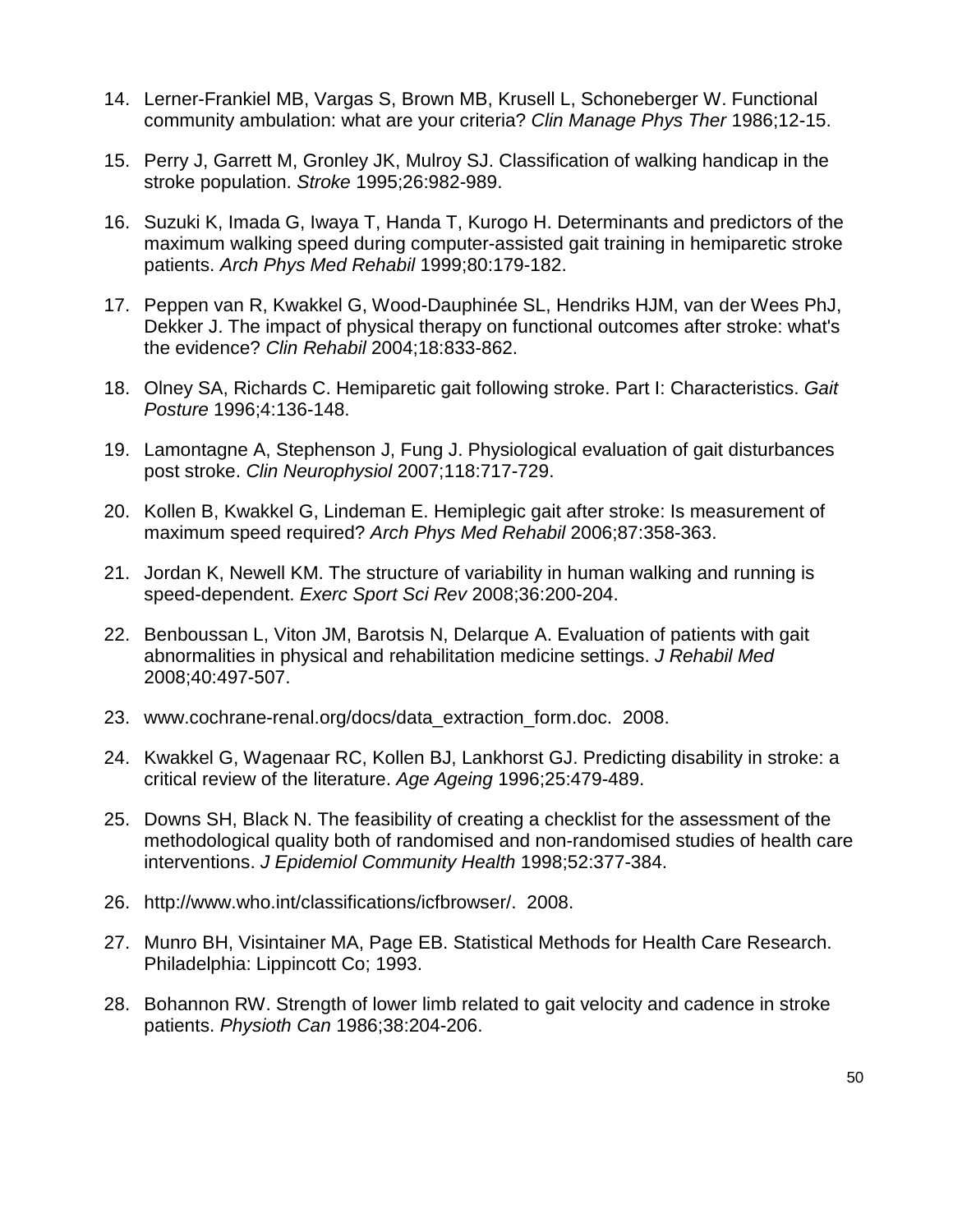- 29. Bohannon RW. Strength deficits also predict gait performance in patients with stroke. *Percept Mot Skills* 1991;73:146.
- 30. Fulk GD, Echternach JL, Nof L, O'Sullivan S. Clinometric properties of the six-minute walk test in individuals undergoing rehabilitation poststroke. *Physiother Theory Pract* 2008;24:195-204.
- 31. Gowland C. Predicting sensorimotor recovery following stroke rehabilitation. *Physioth Can* 1984;36:313-320.
- 32. Gialanella B, Monguzzi V, Santoro R, Bertolinelli M. Walking and mobility before and after rehabilitation in patients with infratentorial stroke. *Clin Ther* 2007;158:297-301.
- 33. Kollen B, Kwakkel G, Lindeman E. Longitudinal robustness of variables predicting independent gait following severe middle cerebral artery stroke: a prospective cohort study. *Clin Rehabil* 2006;20:262-268.
- 34. Loewen SC, Anderson BA. Predictors of stroke outcome using objective measurement scales. *Stroke* 1990;21:78-81.
- 35. Masiero S, Avesani R, Armani M, Verena P, Ermani M. Predictive factors for ambulation in stroke patients in the rehabilitation setting: a multivariate analysis. *Clin Neurol Neurosurg* 2007;109:763-769.
- 36. Piron L, Piccione F, Tonin P, Dam M. Clinical correlation between motor evoked potentials and gait recovery in poststroke patients. *Arch Phys Med Rehabil* 2005;86:1874-1878.
- 37. Sanchez-Blanco I, Ochoa-Sangrador C, Lopez-Munain L, Izquierdo-Sanchez M, Fermoso-Garcia J. Predictive model of functional independence in stroke patients admitted to a rehabilitation programme. *Clin Rehabil* 1999;13:464-475.
- 38. Singh R, Hunter J, Philip A, Todd I. Predicting those who will walk after rehabilitation in a specialist stroke unit. *Clin Rehabil* 2006;20:149-152.
- 39. Miyai I, Yagura H, Hatakenaka M, Oda I, Konishi I, Kubota K. Longitudinal optical imaging study for locomotor recovery after stroke. *Stroke* 2003;34:2866-2870.
- 40. Fong KN, Chan CC, Au DK. Relationship of motor and cognitive abilities to functional performance in stroke rehabilitation. *Brain Inj* 2001;15:443-453.
- 41. Akbari A, Karimi H. The relationship between lower-extremity muscle strength and functional performance in hemiparetic patients. *J Med Sci* 2006;6:327-331.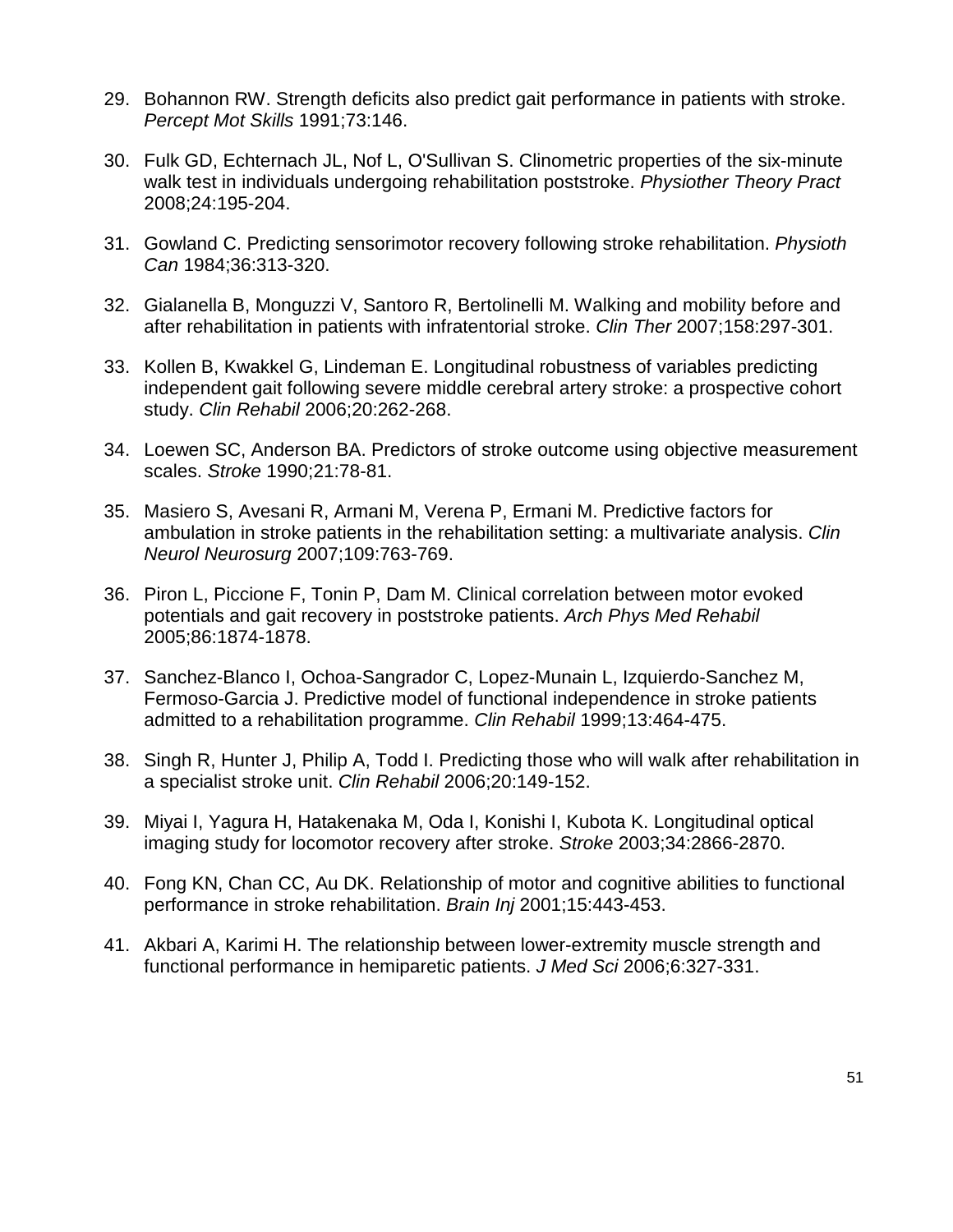- 42. Dickstein R, Zaslanski R, Heffes Y, Mizrachi E, Shabtai EL, Abulaffio N. Somatosensory evoked potentials of the posterior tibial nerve in hemiparetic patients: Relation to stance balance and walking ability. *Arch Phys Med Rehabil* 1997;78:1125- 1128.
- 43. Feigin L, Sharon B, Czaczkes B, Rosin AJ. Sitting equilibrium 2 weeks after a stroke can predict the walking ability after 6 months. *Gerontology* 1996;42:348-353.
- 44. Kollen B, Van De Port I, Lindeman E, Twisk J, Kwakkel G. Predicting improvement in gait after stroke a longitudinal prospective study. *Stroke* 2005;36:2676-2680.
- 45. Paolucci S, Bragoni M, Coiro P, De AD, Fusco FR, Morelli D, Venturiero V, Pratesi L. Is sex a prognostic factor in stroke rehabilitation? A matched comparison. *Stroke* 2006;37:2989-2994.
- 46. Petrilli S, Durufle A, Nicolas B, Pinel JF, Kerdoncuff V, Gallien P. Prognostic factors in the recovery of the ability to walk after stroke. *J Stroke Cerebrovasc Dis* 2002;11:330- 335.
- 47. Steube D, Wietholter S, Correll C. Prognostic value of lower limb motor evoked potentials for motor impairment and disability after 8 weeks of stroke rehabilitation - A prospective investigation of 100 patients. *Electromyogr Clin Neurophysiol* 2001;41:463- 469.
- 48. Carod-Artal FJ, Gonzalez-Gutierrez JL, Herrero JAE, Horan T, De Seijas EV. Functional recovery and instrumental activities of daily living: follow-up 1-year after treatment in a stroke unit. *Brain Injury* 2002;16:207-216.
- 49. Viosca E, Lafuente R, Martinez JL, Almagro PL, Gracia A, Gonzalez C. Walking recovery after an acute stroke: Assessment with a new functional classification and the Barthel Index. *Arch Phys Med Rehabil* 2005;86:1239-1244.
- 50. Bayat R, Barbeau H, Lamontagne A. Speed and temporal-distance adaptations during treadmill and overground walking following stroke. *Neurorehabil Neural Repair* 2005;19:115-124.
- 51. Friedman PJ. Gait recovery after hemiplegic stroke. *Int Disabil Stud* 1990;12:119-122.
- 52. Mehrholz J, Wagner K, Meissner D, Pohl M. Predictive validity and responsiveness of the functional ambulation category in hemiparetic patients after stroke. *Arch Phys Med Rehabil* 2007;88:1314-1319.
- 53. Nakamura R, Watanabe S, Handa T, Morohashi I. The relationship between walking speed and muscle strength for knee extension in hemiparetic stroke patients: a followup study. *Tohoku J Exp Med* 1988;154:111-113.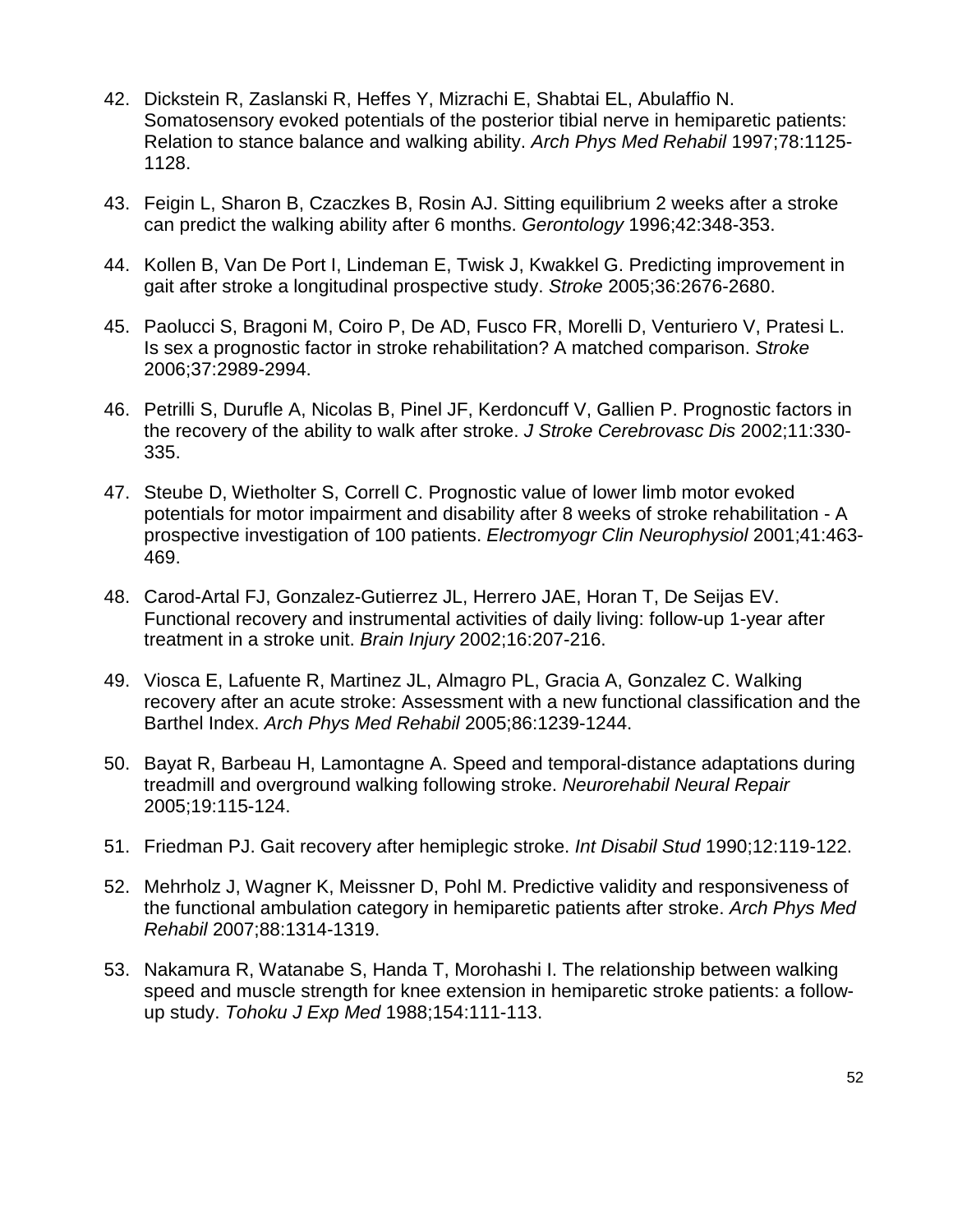- 54. Suzuki K, Nakamura R, Yamada Y, Handa T. Determinants of maximum walking speed in hemiparetic stroke patients. *Tohoku J Exp Med* 1990;162:337-344.
- 55. Isakov E, Mendelevich I, Ring H, Mizrahi J. Balance recovery and relationship with ambulation distance in recent hemiparetic adults. *Eur Medicophys* 1998;34:5-9.
- 56. Macrohon JG, Suarez CG. Correlation between development of trunk control and functional improvement in stroke patients. *Santo Tomas J Med* 2006;53:31-36.
- 57. Pang MY, Eng JJ, Dawson AS. Relationship between ambulatory capacity and cardiorespiratory fitness in chronic stroke: influence of stroke-specific impairments. *Chest* 2005;127:495-501.
- 58. Bohannon RW. Gait performance of hemiparetic stroke patients: selected variables. *Arch Phys Med Rehabil* 1987;68:777-781.
- 59. Dawes H, Enzinger C, Johansen-Berg H, Bogdanovic M, Guy C, Collett J, Izadi H, Stagg C, Wade D, Matthews PM. Walking performance and its recovery in chronic stroke in relation to extent of lesion overlap with the descending motor tract. *Exp Brain Res* 2008;186:325-333.
- 60. Rabadi MH, Blau A. Admission ambulation velocity predicts length of stay and discharge disposition following stroke in an acute rehabilitation hospital. *Neurorehabil Neural Repair* 2005;19:20-26.
- 61. Brandstater ME, de BH, Gowland C, Clark BM. Hemiplegic gait: analysis of temporal variables. *Arch Phys Med Rehabil* 1983;64:583-587.
- 62. Chen CY, Hong PW, Chen CL, Chou SW, Wu CY, Cheng PT, Tang FT, Chen HC. Ground reaction force patterns in stroke patients with various degrees of motor recovery determined by plantar dynamic analysis. *Chang Gung Med J* 2007;30:62-72.
- 63. Daly JJ, Sng K, Roenigk K, Fredrickson E, Dohring M. Intra-limb coordination deficit in stroke survivors and response to treatment. *Gait Posture* 2007;25:412-418.
- 64. Kim CM, Eng JJ. Symmetry in vertical ground reaction force is accompanied by symmetry in temporal but not distance variables of gait in persons with stroke. *Gait Posture* 2003;18:23-28.
- 65. Kim CM, Eng JJ. Magnitude and pattern of 3D kinematic and kinetic gait profiles in persons with stroke: relationship to walking speed. *Gait Posture* 2004;20:140-146.
- 66. Mizelle C, Rodgers M, Forrester L. Bilateral foot center of pressure measures predict hemiparetic gait velocity. *Gait Posture* 2006;24:356-363.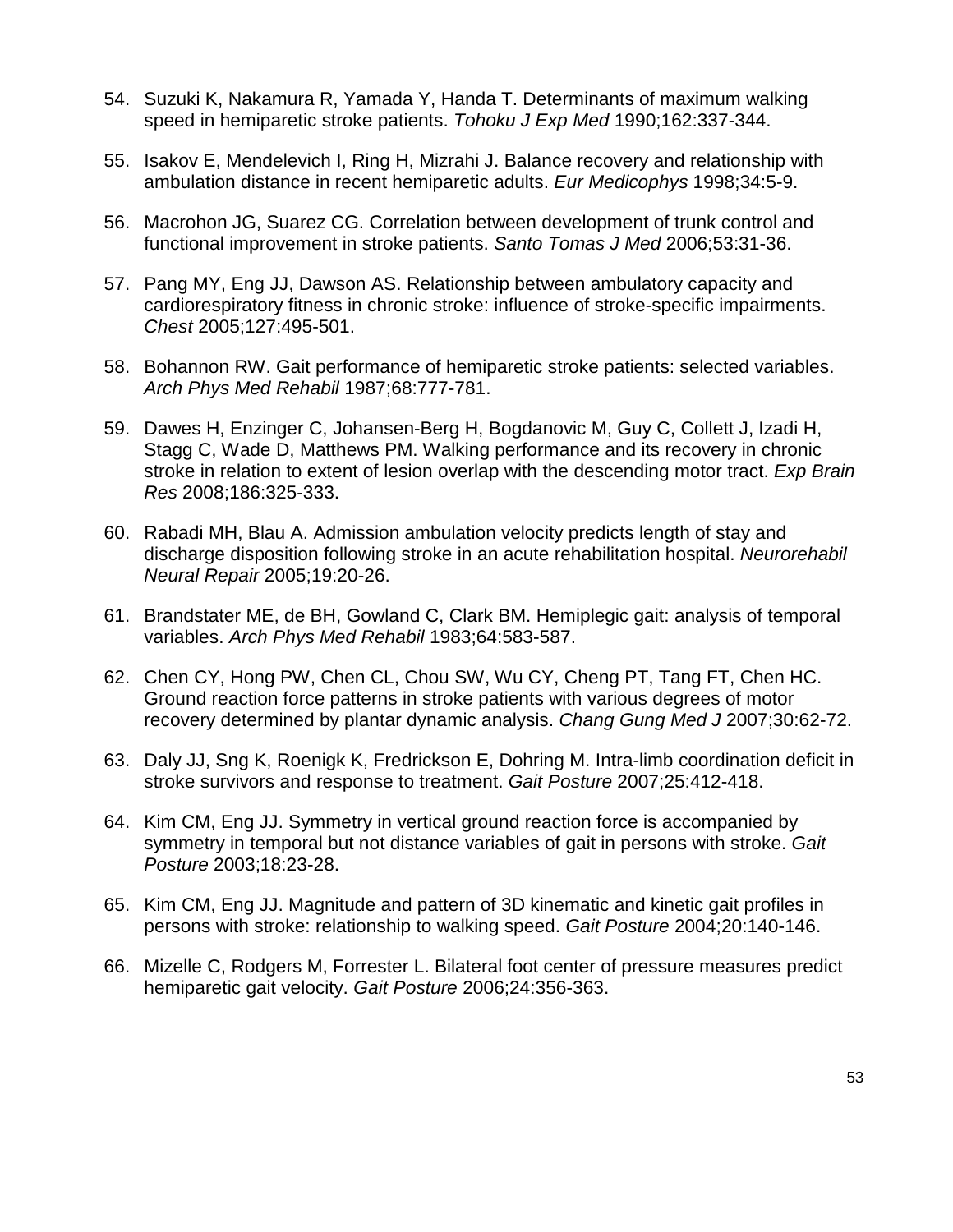- 67. Nadeau S, Gravel D, Arsenault AB, Bourbonnais D. Plantarflexor weakness as a limiting factor of gait speed in stroke subjects and the compensating role of hip flexors. *Clin Biomech* 1999;14:125-135.
- 68. Olney SJ, Griffin MP, Monga TN, McBride ID. Work and power in gait of stroke patients. *Arch Phys Med Rehabil* 1991;72:309-314.
- 69. Parvataneni K, Olney SJ, Brouwer B. Changes in muscle group work associated with changes in gait speed of persons with stroke. *Clin Biomech* 2007;22:813-820.
- 70. Roth EJ, Merbitz C, Mroczek K, Dugan SA, Suh WW. Hemiplegic gait. Relationships between walking speed and other temporal parameters. *Am J Phys Med Rehabil* 1997;76:128-133.
- 71. Wong AM, Pei YC, Hong WH, Chung CY, Lau YC, Chen CP. Foot contact pattern analysis in hemiplegic stroke patients: an implication for neurologic status determination. *Arch Phys Med Rehabil* 2004;85:1625-1630.
- 72. Teixeira-Salmela LF, Devaraj R, Olney SJ. Validation of the human activity profile in stroke: a comparison of observed proxy and self-reported scores. *Disabil Rehabil* 2007;29:1518-1524.
- 73. Tsang YL, Mak MK. Sit-and-reach test can predict mobility of patients recovering from acute stroke. *Arch Phys Med Rehabil* 2004;85:94-98.
- 74. Ahmed S, Mayo NE, Higgins J, Salbach NM, Finch L, Wood-Dauphinée SL. The Stroke Rehabilitation Assessment of Movement (STREAM): A comparison with other measures used to evaluate effects of stroke and rehabilitation. *Phys Ther* 2003;83:617- 630.
- 75. Bohannon RW. Knee extension force measurements are reliable and indicative of walking speed in stroke patients. *Int J Rehab Res* 1989;12:193-194.
- 76. Bohannon RW, Andrews AW. Correlation of knee extensor muscle torque and spasticity with gait speed in patients with stroke. *Arch Phys Med Rehabil* 1990;71:330- 333.
- 77. Chen CL, Chen HC, Tang SFT, Wu CY, Cheng PT, Hong WH. Gait performance with compensatory adaptations in stroke patients with different degrees of motor recovery. *Am J Phys Med Rehabil* 2003;82:925-935.
- 78. De Quervain IA, Simon SR, Leurgans S, Pease WS, McAllister D. Gait pattern in the early recovery period after stroke. *J Bone Joint Surg* 1996;78:1506-1514.
- 79. Dettmann MA, Linder MT, Sepic SB. Relationships among walking performance, postural stability, and functional assessments of the hemiplegic patient. *Am J Phys Med* 1987;66:77-90.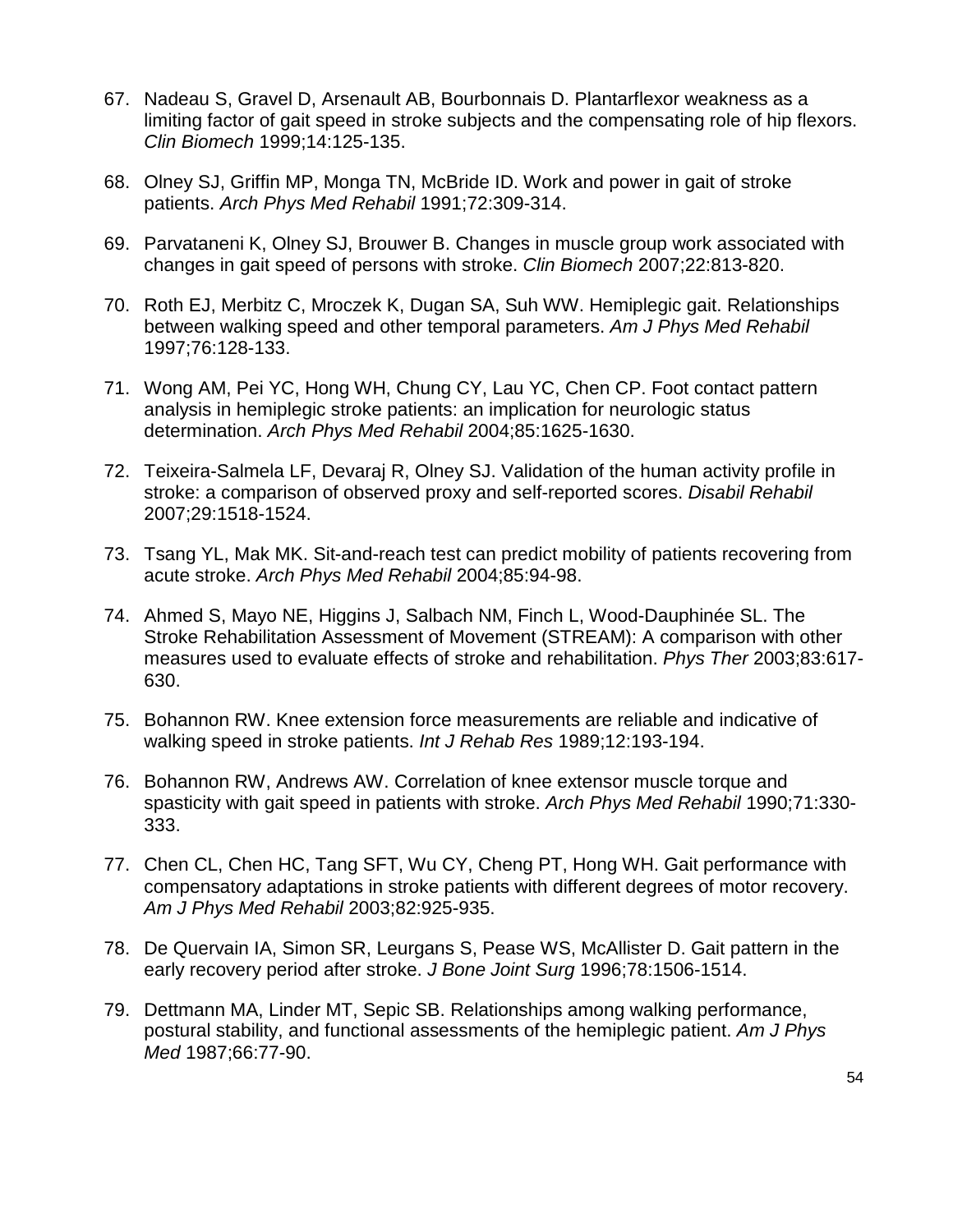- 80. Duarte E, Marco E, Muniesa JM, Belmonte R, Diaz P, Tejero M, Escalada F. Trunk control test as a functional predictor in stroke patients. *J Rehabil Med* 2002;34:267- 272.
- 81. Eng JJ, Chu KS, Dawson AS, Kim CM, Hepburn KE. Functional walk tests in individuals with stroke: relation to perceived exertion and myocardial exertion. *Stroke* 2002;33:756-761.
- 82. Flansbjer UB, Downham D, Lexell J. Knee muscle strength, gait performance, and perceived participation after stroke. *Arch Phys Med Rehabil* 2006;87:974-980.
- 83. Goldie PA, Matyas TA, Kinsella GJ, Galea MP, Evans OM, Bach TM. Prediction of gait velocity in ambulatory stroke patients during rehabilitation. *Arch Phys Med Rehabil* 1999;80:415-420.
- 84. Hsu AL, Tang PF, Jan MH. Analysis of impairments influencing gait velocity and asymmetry of hemiplegic patients after mild to moderate stroke. *Arch Phys Med Rehabil* 2003;84:1185-1193.
- 85. Katz-Leurer M, Shochina M. Early cycling test as a predictor of walking performance in stroke patients. *Physiotherapy Research International* 2005;10:1-9.
- 86. Kelly JO, Kilbreath SL, Davis GM, Zeman B, Raymond J. Cardiorespiratory fitness and walking ability in subacute stroke patients. *Arch Phys Med Rehabil* 2003;84:1780- 1785.
- 87. Kim CM, Eng JJ. The relationship of lower-extremity muscle torque to locomotor performance in people with stroke. *Phys Ther* 2003;83:49-57.
- 88. Kwakkel G, Mulder FV, Ooms AC, Kollen B. Probability of regaining gait following acute stroke: a prospective cohort study. *Nederlands Tijdschrift Voor Fysiotherapie* 2004;114:2-8.
- 89. LeBrasseur NK, Sayers SP, Ouellette MM, Fielding RA. Muscle impairments and behavioral factors mediate functional limitations and disability following stroke. *Phys Ther* 2006;86:1342-1350.
- 90. Lin PY, Yang YR, Cheng SJ, Wang RY. The relation between ankle impairments and gait velocity and symmetry in people with stroke. *Arch Phys Med Rehabil* 2006;87:562- 568.
- 91. Lin SI. Motor function and joint position sense in relation to gait performance in chronic stroke patients. *Arch Phys Med Rehabil* 2005;86:197-203.
- 92. Lindmark B, Hamrin E. Relation between gait speed, knee muscle torque and motor scores in post-stroke patients. *Scand J Caring Sci* 1995;9:195-202.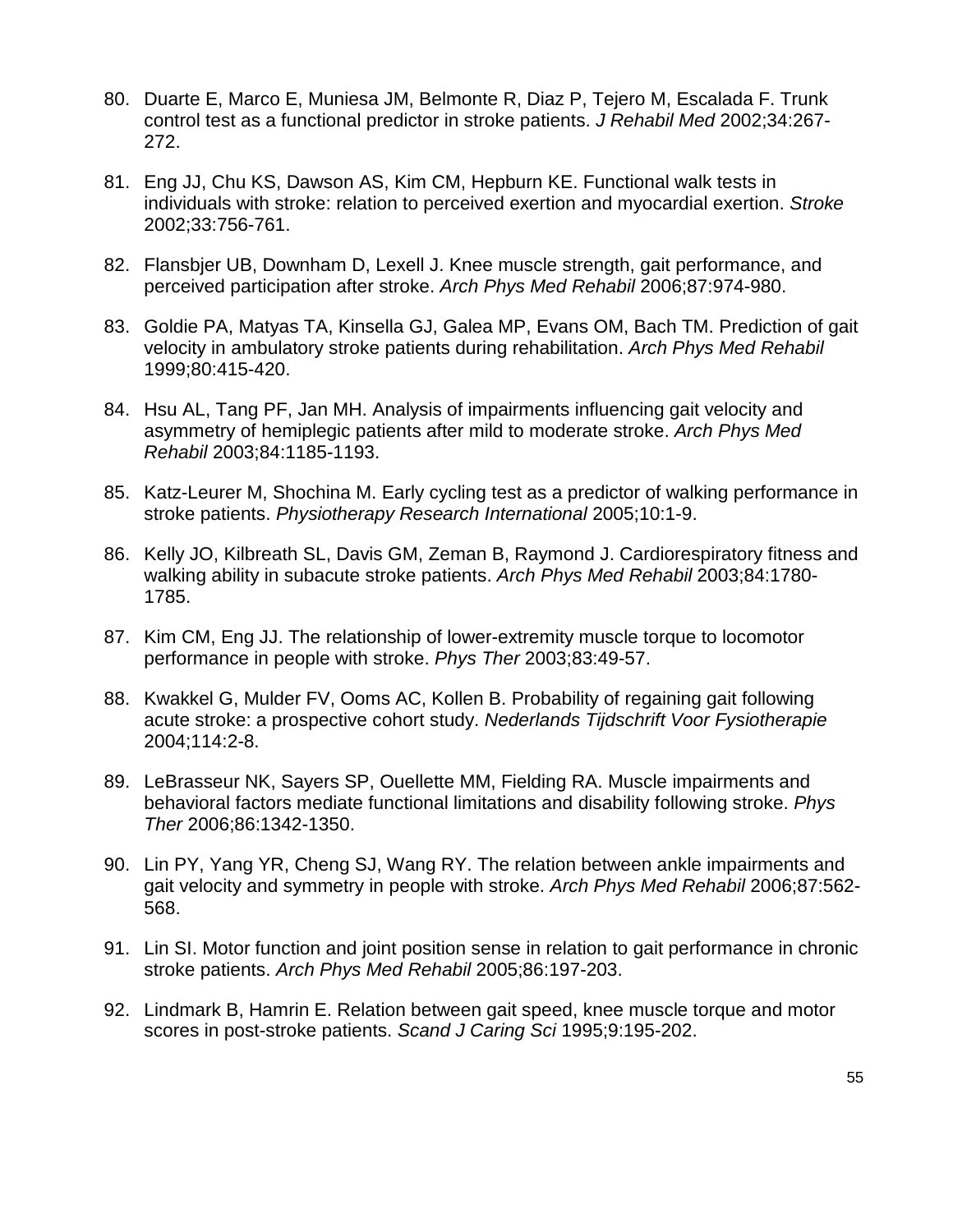- 93. Liston RAL, Brouwer BJ. Reliability and validity of measures obtained from stroke patients using the Balance Master. *Arch Phys Med Rehabil* 1996;77:425-430.
- 94. Michael KM, Allen JK, Macko RF. Reduced ambulatory activity after stroke: the role of balance, gait, and cardiovascular fitness. *Arch Phys Med Rehabil* 2005;86:1552-1556.
- 95. Nadeau S, Arsenault AB, Gravel D, Bourbonnais D. Analysis of the clinical factors determining natural and maximal gait speeds in adults with a stroke. *Am J Phys Med Rehabil* 1999;78:123-130.
- 96. Patterson SL, Forrester LW, Rodgers MM, Ryan AS, Ivey FM, Sorkin JD, Macko RF. Determinants of walking function after stroke: differences by deficit severity. *Arch Phys Med Rehabil* 2007;88:115-119.
- 97. Pohl PS, Duncan PW, Perera S, Long J, Liu W, Zhou J, Kautz SA. Rate of isometric knee extension strength development and walking speed after stroke. *J Rehabil Res Dev* 2002;39:651-658.
- 98. Worthen LC, Kim CM, Kautz SA, Lew HL, Kiratli BJ, Beaupre GS. Key characteristics of walking correlate with bone density in individuals with chronic stroke. *J Rehabil Res Dev* 2005;42:761-768.
- 99. Jones SA, Shinton RA. Improving outcome in stroke patients with visual problems. *Age Ageing* 2006;35:560-565.
- 100. Patel I, Turano KA, Broman AT, Bandeen-Roche K, Munoz B, West SK. Measures of visual function and percentage of preferred walking speed in older adults: the Salisbury Eye Evaluation Project. *Invest Ophthalmol Vis Sci* 2006;47:65-71.
- 101. Leat SL, Lovie-Kitchin JE. Visual function, visual attention, and mobility performance in low vision. *Optom Vis Sci* 2008;85:1049-1056.
- 102. Ivey FM, Hafer-Macko CE, Macko RF. Exercise training for cardiometabolic adaptation after stroke. *J Cardiopulm Rehabil Prev* 2008;28:2-11.
- 103. Gordon NF, Gulanick M, Fletcher G, Franklin BA, Roth EJ, Shephard T. Physical activity and exercise recommendations for stroke survivors: an American Heart Association scientific statement form the Council on Clinical Cardiology, Subcommittee on Exercise, Cardiac Rehabilitation, and Prevention; the Council on Cardiovascular Nursing; The Counsil on Nutrition, Physical Activity, and Metabolism; and the Stroke Council. *Stroke* 2004;35:1230-1240.
- 104. Bohannon RW. Muscle strength and muscle training after stroke. *J Rehabil Med* 2007;39:14-20.
- 105. Sturnieks DL, St George R, Lord SR. Balance disorders in the elderly. *Neurophysiol Clin* 2008;38:467-478.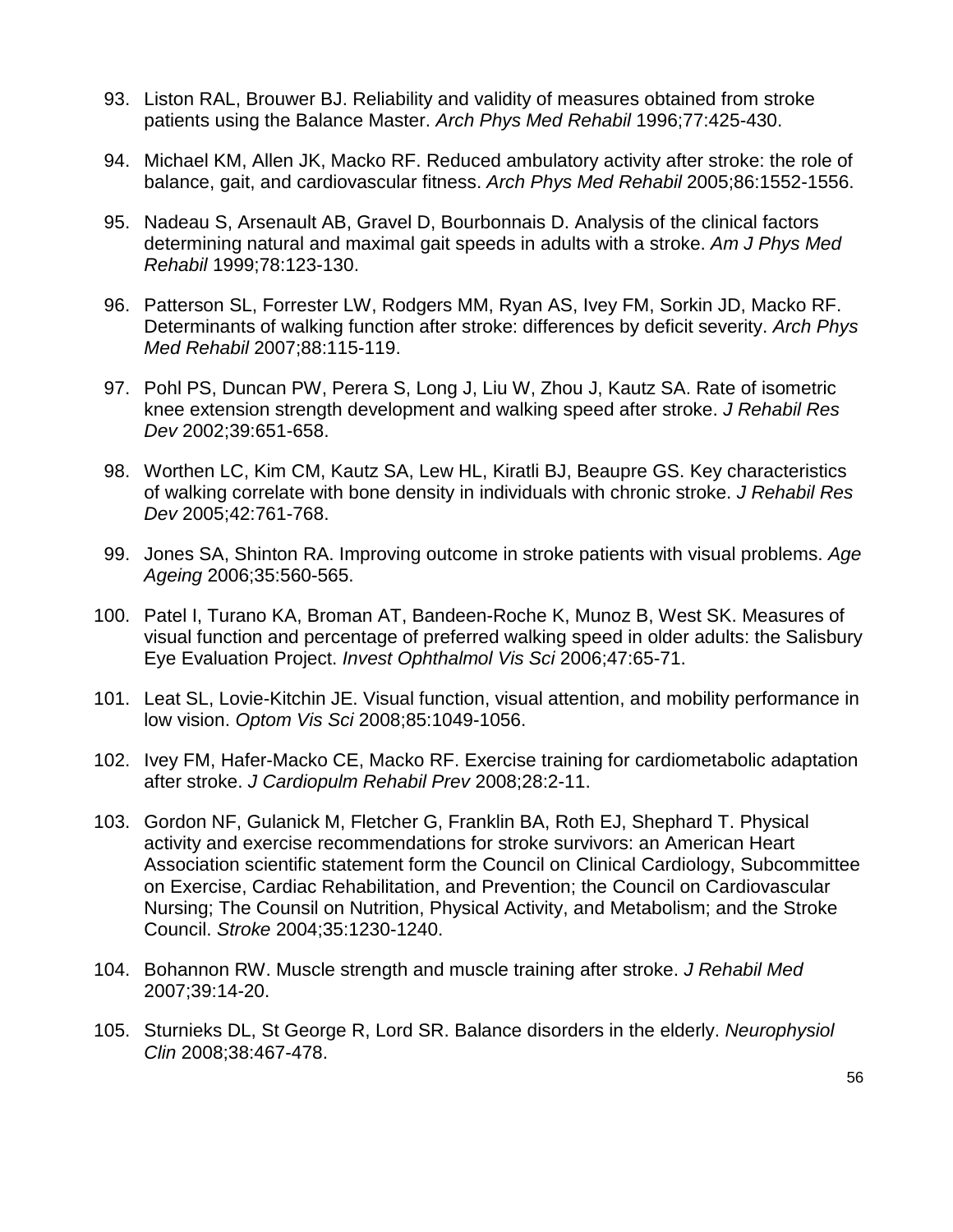- 106. Buchman AS, Wilson RS, Boyle PA, Tang Y, Fleischman DA, Bennett DA. Physical activity and leg strength predict decline in mobility performance in older persons. *J Am Geriatr Soc* 2007;55:1618-1623.
- 107. Ho SC, Woo J, Yuen YK, Sham A, Chan SG. Predictors of mobility decline: the Hong Kong old-old study. *J Gerontol A Biol Sci Med Sci* 1997;52:M356-362.
- 108. Inzitari M, Carlo A, Baldereschi M, Maggi S, Gandolfo C, Bonaiuto S, Farchi G, Scafato E, Carbonin P, Inzitari D, ILSA Working Group. Risk and predictors of motorperformance decline in a normally functioning population-based sample of elderly subjects: the Italian Longitudinal Study on Aging. *J Am Geriatr Soc* 2006;54:318-324.
- 109. Lehmann JF. Push off and propulsion of the body in normal and abnormal gait: Correction by Ankle-Foot Orthoses. *Clin Orthop* 1993;288:97-108.
- 110. Kuan TS, Tsou JT, Su FC. Hemiplegic Gait of Stroke Patients: The Effect of Using a Cane. *Arch Phys Med Rehabil* 1999;80:777-784.
- 111. Himann JE, Cunningham DA, Rechnitzer PA, Paterson DH. Age-related changes in speed of walking. *Med Sci Sports Exerc* 1988;20:161-166.
- 112. Peppen van R, Kwakkel G, Harmeling-van der Wel BC, Kollen BJ, Hobbelen JSM, Buurke JH, Haflens J, Wagenborg L, Vogel MJ, Berns M, van Klaveren R, Hendriks HJM, Dekker J. KNGF-Richtlijn Beroerte. *Ned Tijdschr Fysiotherapie* 2004;114:1-78.
- 113. Portney LG, Watkins MP. Foundations of clinical research. Applications to practice. New Jersey: 2000.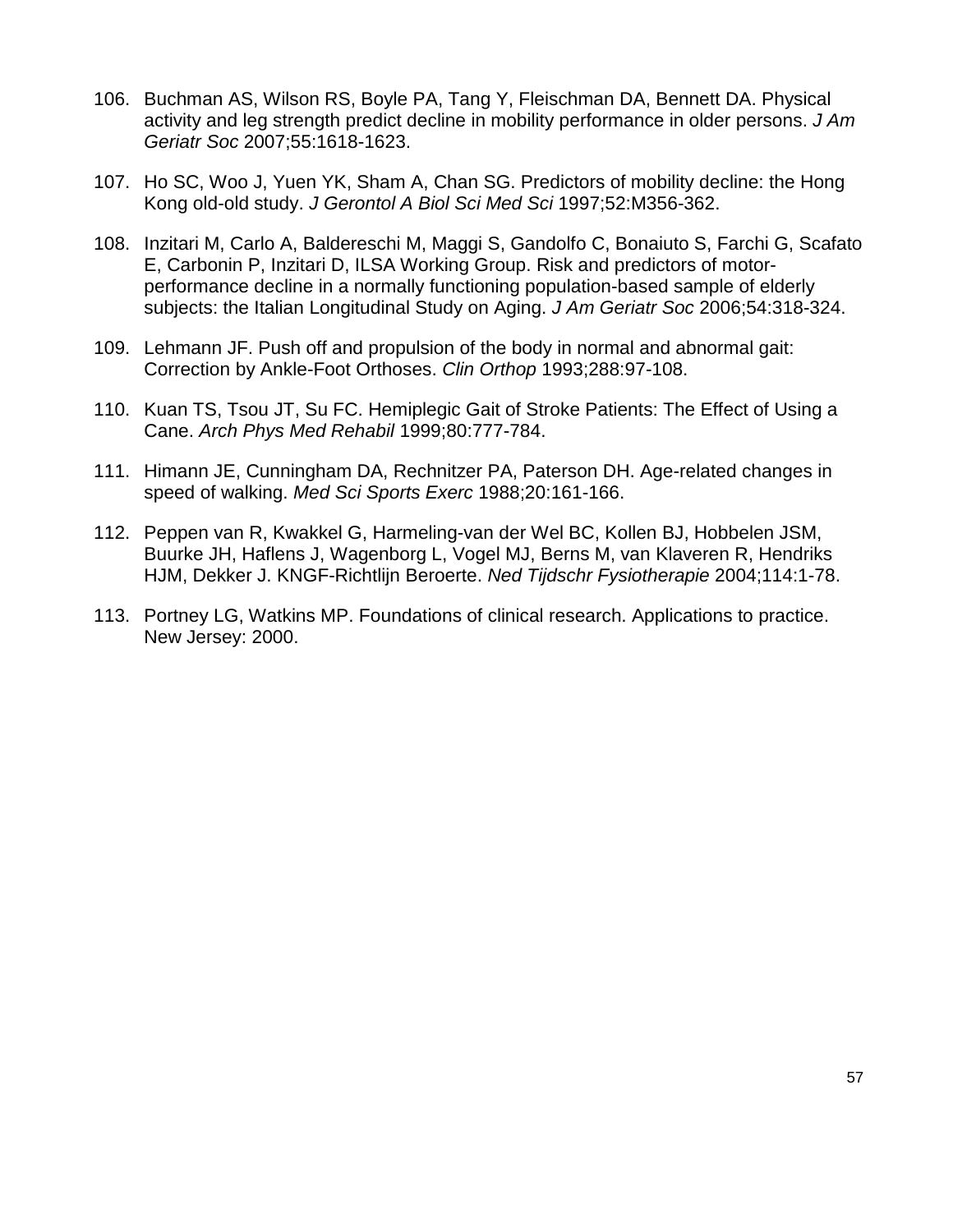# **Walking Performance and Post-Stroke Fatigue in People with Stroke**

# **I.K. Borggreve-Timmermans**

[ingertimmermans@hotmail.com](mailto:ingertimmermans@hotmail.com)

I.K. Borggreve-Timmermans Studentnummer: 3165388 Onderzoeksproject 20-Juni-2009 3438 woorden (exclusief tabellen en referenties) Universiteit of Utrecht Algemene Gezondheidswetenschappen Fysiotherapiewetenschap Eerste begeleider: Dr. I.G.L. van de Port Tweede begeleider: Dr. M. van Brussel / Dr. T. Takken Kenniscentrum "De Hoogstraat", Utrecht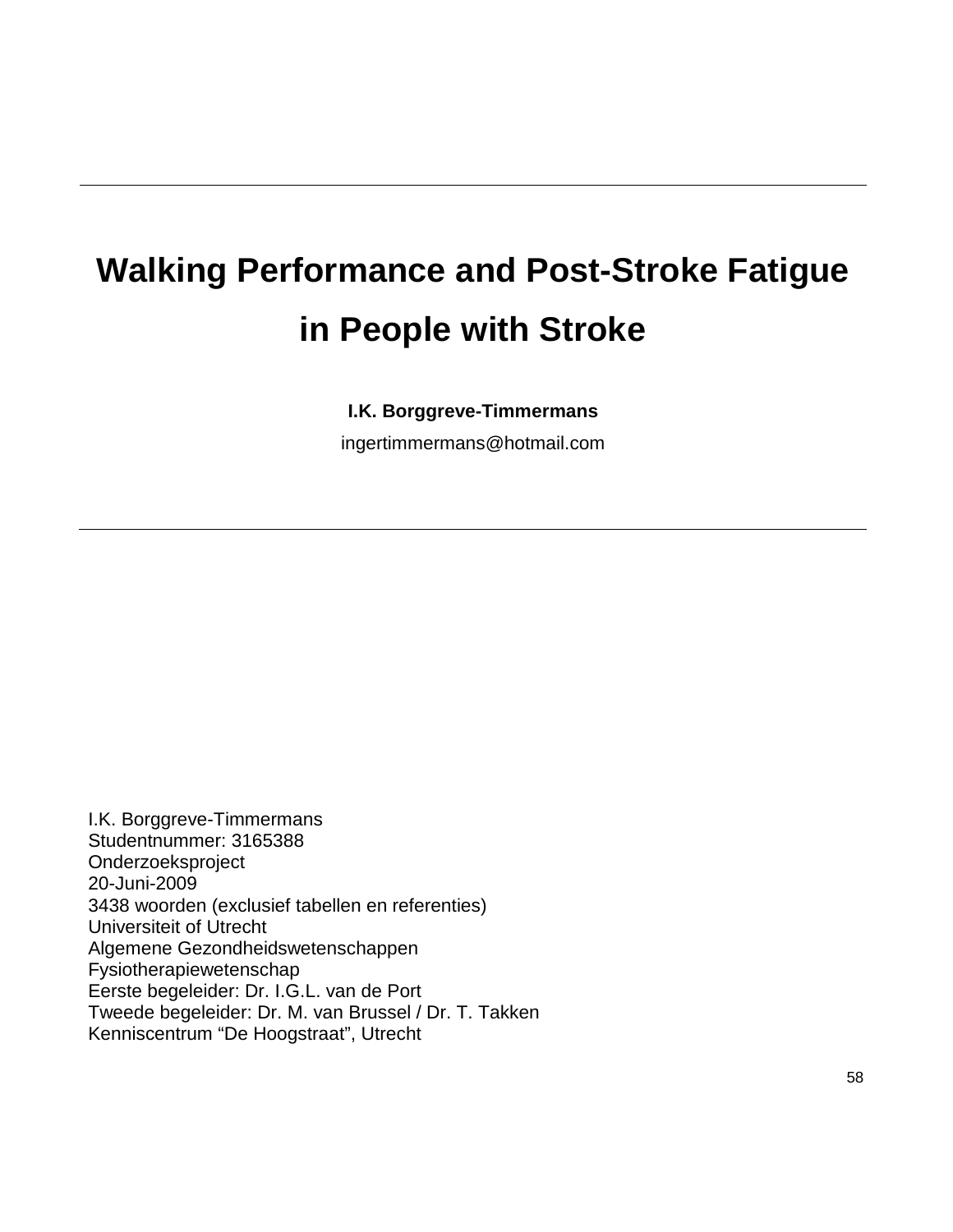#### **Abstract**

- *Background and Purpose:* Many people with stroke suffer from post-stroke fatigue (PSF). PSF is a frequently overlooked sequel and usually receives little attention from healthcare professionals. In addition, PSF has been proven to be a negative factor for functional outcome. The purpose of this study is to investigate the relation between PSF and walking performance and to identify the impact of PSF on walking performance corrected for potential confounding variables.
- *Methods:* Eighty stroke survivors were evaluated at the start of an outpatient rehabilitation program in nine rehabilitation centers in The Netherlands. Walking performance was quantified by walking distance (six-minute walk test), gait speed (5-meter walk test) and functional mobility (domain "Mobility" of the Stroke Impact Scale). The relation between PSF, measured by the Fatigue Severity Scale, and the three components of walking performance was studied by calculating correlation coefficients. Multiple regression analyses identified the impact of PSF on walking distance, gait speed and functional mobility corrected for age, gender, time since stroke onset, anxiety, depression, lower limb strength and balance.
- **Results:** PSF was not significantly correlated with the three components of walking performance. A multiple linear regression analysis with walking distance and two multiple logistic regression analyses with gait speed and functional mobility showed no significant contribution of PSF in explaining the variance of the three components of walking performance.
- **Conclusion:** PSF was not strongly related to walking performance in people with stroke at the start of an outpatient rehabilitation program.

**Key Words:** post-stroke fatigue, walking, rehabilitation, stroke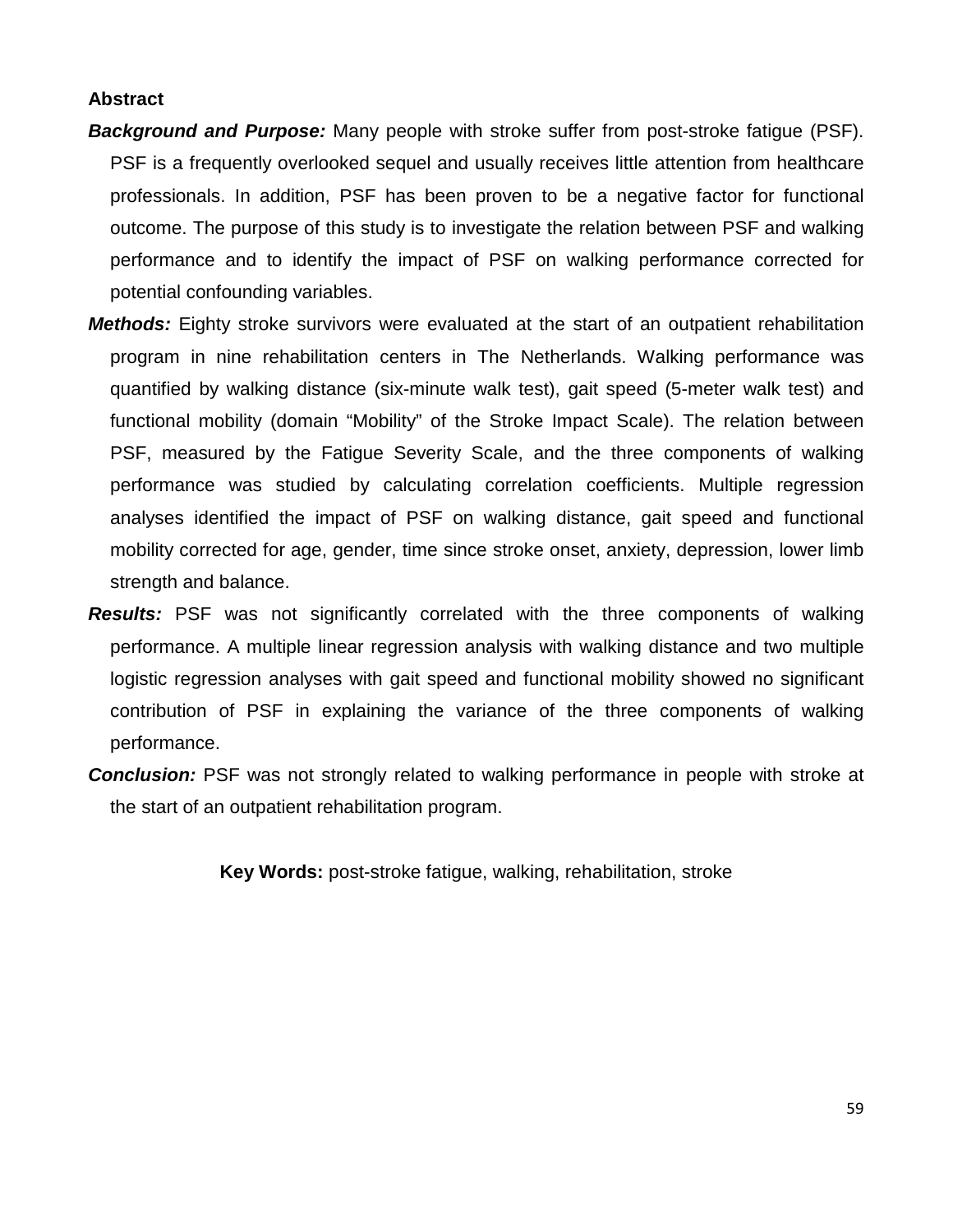#### **Samenvatting**

- *Achtergrond en doelstelling:* Veel mensen die een CVA hebben doorgemaakt, ondervinden vermoeidheidsklachten na het CVA. Deze vermoeidheid wordt frequent over het hoofd gezien en er wordt door professionals in de gezondheidszorg vaak te weinig aandacht aan gegeven. Echter, vermoeidheid blijkt een negatieve invloed te hebben op functionele uitkomsten. Het doel van deze studie is de relatie tussen vermoeidheid en loopvaardigheid te onderzoeken en de impact van vermoeidheid op loopvaardigheid gecorrigeerd voor mogelijke verstorende variabelen te bepalen.
- *Methode:* Tachtig mensen zijn geëvalueerd bij de start van een poliklinisch CVA revalidatietraject in negen revalidatiecentra in Nederland. De loopvaardigheid is uitgedrukt in loopafstand (zes minuten looptest), loopsnelheid (vijf meter looptest) en functionele mobiliteit (domein "Mobiliteit van de Stroke Impact Scale). De relatie tussen vermoeidheid gemeten met de Fatigue Severity Scale en de drie componenten van loopvaardigheid zijn berekend middels correlatiecoëfficiënten. Multipele regressie analyses identificeren de impact van de vermoeidheid op loopafstand, loopsnelheid en functionele mobiliteit gecorrigeerd voor leeftijd, geslacht, tijdsduur vanaf ontstaan van het CVA, angst, depressie, kracht van de onderste extremiteit en balans.
- *Resultaten:* Vermoeidheid correleerde niet significant met de drie componenten van loopvaardigheid. Een multipele lineaire regressie analyse met loopafstand en twee multipele logistische regressie analyses met loopsnelheid en functionele mobiliteit tonen een niet significante bijdrage van vermoeidheid in het verklaren van de variantie van de drie componenten van loopvaardigheid.
- *Conclusie:* Vermoeidheid was niet sterk gerelateerd aan de loopvaardigheid bij mensen met een CVA bij de start van een poliklinisch revalidatietraject.

**Sleutelwoorden:** vermoeidheid, loopvaardigheid, revalidatie, CVA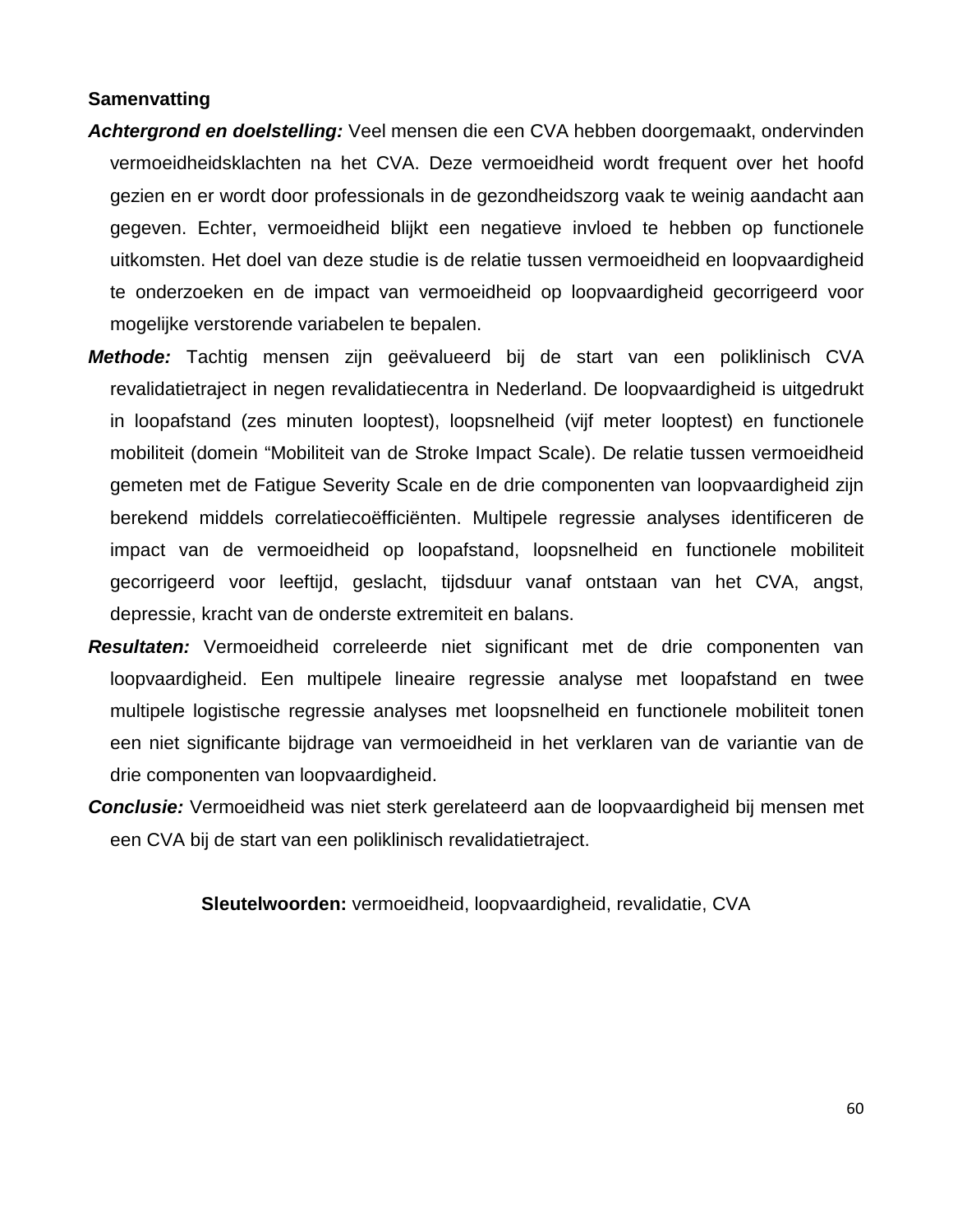#### **Introduction**

According to the Dutch Heart Foundation, the number of people with stroke in The Netherlands is around 190.000.<sup>1</sup> Annually around 41.000 people suffer a first stroke and about 7.000 people a second stroke.<sup>1</sup> Stroke is a major cause of disability and handicap<sup>1;2</sup>, leading to various limitations related to mood, speech, perception, cognition, gross and fine motor ability, capacity to carry out the basic and instrumental activities of daily living, and ambulation<sup>3;4</sup>. According to the Copenhagen Stroke Study, by the end of rehabilitation still 22% of the people is unable to walk and 14% walks with assistance.<sup>5</sup> This reduction in walking ability can result in major limitations in community ambulation<sup>6</sup>. Therefore, walking has a high priority during stroke rehabilitation.<sup>7;8</sup>

A great deal of research has been carried out to determine factors which are related to the walking performance in people with stroke. Most of the factors which have been identified as being related with walking performance were physical factors. Strength of the paretic lower limb, balance and mobility have been indicated as important factors related to walking performance.<sup>9-13</sup> However, as described above, people with stroke often have to deal with psychosocial and emotional impairments and these might influence walking performance as well.

A frequently overlooked limitation in people with stroke is post-stroke fatique (PSF)<sup>14</sup>. PSF often receives little attention from healthcare professionals, even though many patients suffer from fatigue after stroke.<sup>15</sup> The prevalence of PSF varies, depending on time since stroke onset, population types and subjects residence (hospital, rehabilitation centre, community); with estimated ranges between 38% and  $68\%$ <sup>15-21</sup>. The absence of a definition of PSF may also influence the reported prevalence, but PSF represents a complex of biological, psychosocial, and behavioral phenomena.<sup>22</sup> Several physical (physical fitness), mental (cognitive dysfunction), biographic (age and gender) and psychological (anxiety, depression and perception by the patient of having control over his health) post-stroke characteristics have been identified to contribute to PSF. $^{23,24}$  Although a great number of factors contributing to PSF have been identified, its underlying mechanisms remain elusive.<sup>25</sup> Nevertheless, PSF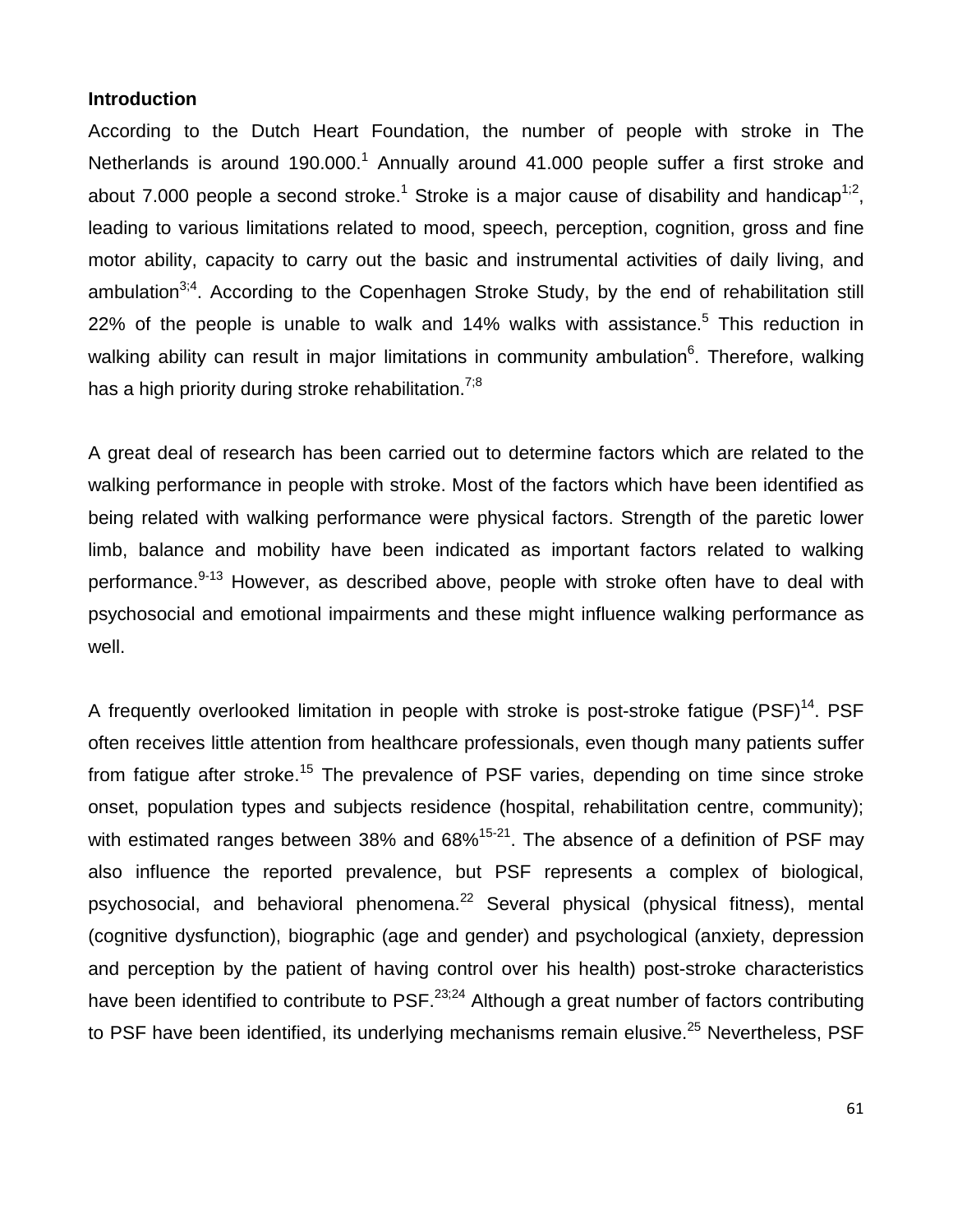often manifests as both mental and physical lack of energy, and many patients mention fatigue as one of the most difficult sequel to adjust.<sup>15</sup>

PSF, either mental and/or physical, often poses a barrier to daily activities and quality of life.<sup>15-17;19;20</sup> Regarding the daily activities, one study<sup>19</sup>, that distinguishes activities of daily living (ADL) and instrumental activities of daily living (IADL), concluded that PSF was only significantly correlated with the more strenuous IADL activities. One can assume that these IADL activities will be influenced by walking performance and suggest that walking performance might be affected by PSF as well. Since walking performance is such an important, but with that also limiting outcome after stroke, it is relevant to investigate the relation between walking performance and PSF. Therefore, the first purpose of this study is to investigate the relation between PSF and walking performance in people with stroke. The second purpose is to identify the impact of PSF on walking performance corrected for potential confounding variables.

#### **Materials and Methods**

#### *Design*

This study was part of a large (ongoing) longitudinal multicentre randomized controlled trial; FIT Stroke Trial (Trial Register Number: NTR1534). Nine rehabilitation centers in The Netherlands participate in this trial and patients are followed from the start of outpatient rehabilitation in the rehabilitation centre until 6 months after the start. In the present (crosssectional) study only the baseline data, collected at the start of outpatient rehabilitation, were used.

#### *Subjects*

Inclusion criteria were: (1) survivor of stroke, (2) age over 18 years, (3) discharged from inpatient rehabilitation, with an indication for physiotherapy during outpatient rehabilitation in the rehabilitation centre and (4) signed informed consent. Stroke was defined according to the World Health Organization (WHO)<sup>26</sup>. Reasons for exclusion from the study were: (1) cognitive impairments (Mini Mental State Examination <24 points), (2) subarachnoid hemorrhage, (3) communication problems (Utrecht's Communication Research <4 points) and (4) living >30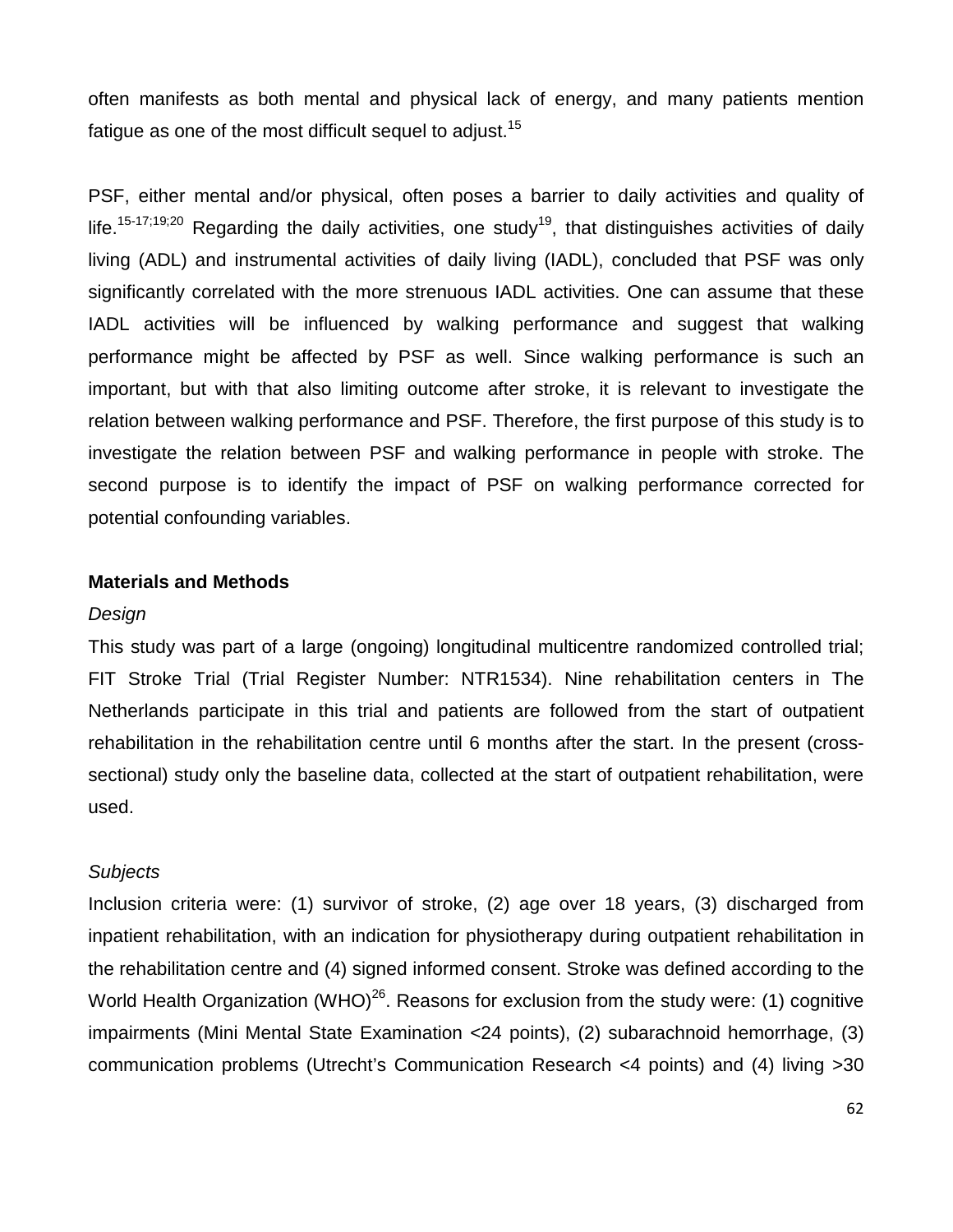km from a rehabilitation centre. The FIT Stroke Trial was approved by the Medical Ethical Committee of the University Medical Centre Utrecht.

#### *Measures and Measurements*

PSF was measured by the Fatigue Severity Scale  $(FSS)^{27}$ . The FSS is a self-reporting questionnaire and consists of nine statements concerning the impact of fatigue on daily life scored on a 7-point Likert scale. The total score of the FSS is the mean of the nine items<sup>27</sup>. The higher the FSS score, the more impact PSF has on daily life. The average score of  $\geq 4$ point indicates that subjects experience fatigue. The FSS has a good internal consistence (Cronbach's  $\alpha$ =.89)<sup>24</sup> and it is a reliable instrument to assess and quantify fatique<sup>28</sup>.

Walking performance was quantified by walking distance, gait speed and functional mobility. Walking distance was measured during a six-minute walk test (6MWT)<sup>29</sup>. Subjects were instructed to "walk as far as possible during six minutes, without jogging or running and only stop unless needed to". The use of their assistive devices was allowed. The 6MWT shows a high reliability (ICC=0.973) in people with stroke.<sup>30</sup> Gait speed was measured by the fivemeter walk test (5mWT). Subjects were instructed to "walk at comfortable speed" and the use of their assistive devices was allowed. The test was repeated three times, with a rest period of maximal two minutes in between. The mean time of the three measures was used for dataanalyses. The 5mWT is highly reliable in people with stroke<sup>31</sup>, and is the most responsive method of measuring gait speed after acute stroke<sup>32</sup>. Functional mobility was measured with the "Mobility" domain of the Stroke Impact Scale 3.0  $(SIS)^{33}$ . This domain consists of nine items about the capacity to move inside and outside the house scored on a 5-point Likert scale. The sum-score of the nine items reflects the functional mobility of the subject with a higher score indicating a better functional mobility. This domain shows a good validity and reliability<sup>34</sup>. Recently the Dutch version of the SIS 2.0 was examined on the psychometric properties, which was good and comparable with the English version.<sup>35</sup>

Potential confounding variables were age, gender, time since stroke onset, anxiety, depression, lower limb strength and balance. Age, gender and time since stroke onset were registered at the start of the outpatient rehabilitation. Anxiety and depression were measured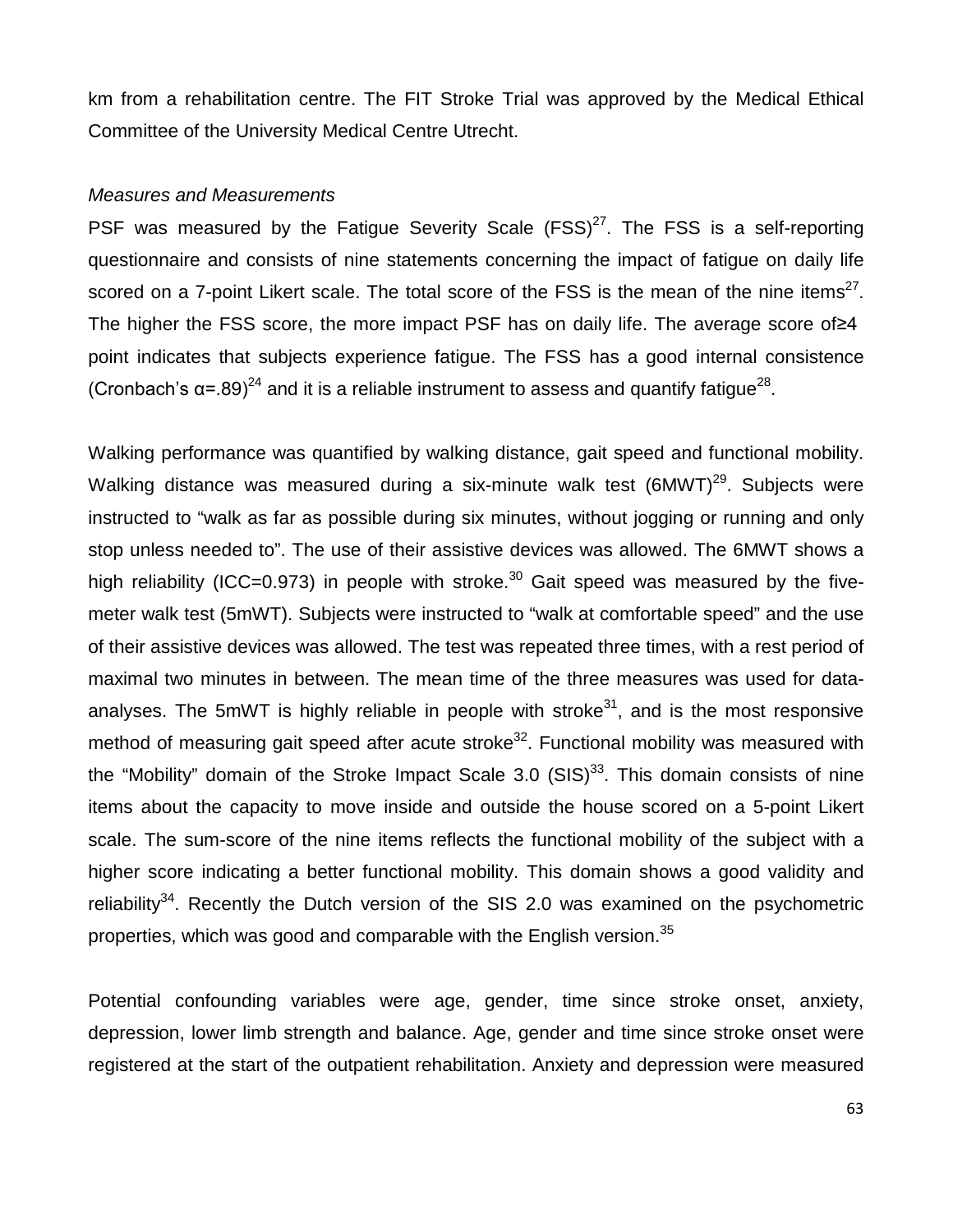with the Hospital Anxiety and Depression Scale  $(HADS)$ <sup>36</sup>. The HADS consists of two subscales for anxiety and for depression, each consisting of seven items that are rated on a 4-point Likert scale. A higher score indicates more severe anxiety or depressive symptoms. The sum-scores of both subscales were used for further analyses. This scale showed to be valid and reliable.<sup>37</sup> Lower limb strength was measured by the lower extremity score of the Motricity Index (MI). An evaluation of three specific movements (hip, knee and ankle) was based on a weighted score using an ordinal 6-point scale. A higher score indicates a better maximal strength. The MI has a good reliability<sup>38</sup>. Balance was measured with the Timed Balance Test. This test evaluates the possibility to maintain five different standing positions for one minute on progressively diminishing support surface. One point is given when the standing position is maintained and a higher score indicates better balance. Validity and reliability have been demonstrated in people with stroke.<sup>39</sup>

#### *Statistical Methods*

All variables were examined by descriptive statistics. The normality of the data was checked graphically and with the Kolmogorov-Smirnov test. Depending on the normality of the data Pearson's Correlation Coefficients or Spearman Rank Correlation Coefficients were used to determine the relation between PSF and the three components of walking performance. The strength of the correlations were classified using Munro's correlation descriptors (very high=0.90-1.00, high=0.70-0.89, moderate=0.50-0.69, low=0.26-0.49 and very low=0.00-  $0.25$ <sup>40</sup>. To identify the impact of PSF, multiple regression analyses by means of the enterprocedure were carried out. PSF, age, gender, time since stroke onset, anxiety, depression, lower limb strength and balance were the independent variables. The data were checked for the assumptions of regression analysis $41,42$ . Normality of the data was checked as described before, linearity of the relationships were visualized with scatterplots, serial independence of errors was checked with the Durbin-Watson test (values <1 or >3 are cause for concern), multicolinearity was checked with the Variance Inflation Factor (VIF) (values >10 are cause for concern) and homoscedasticity was visualized with histograms and probability plots. All statistical analyses were performed with SPSS 17.0 (SPSS Inc, Chicago III) with a significance level of  $p$ <.05 (2-tailed).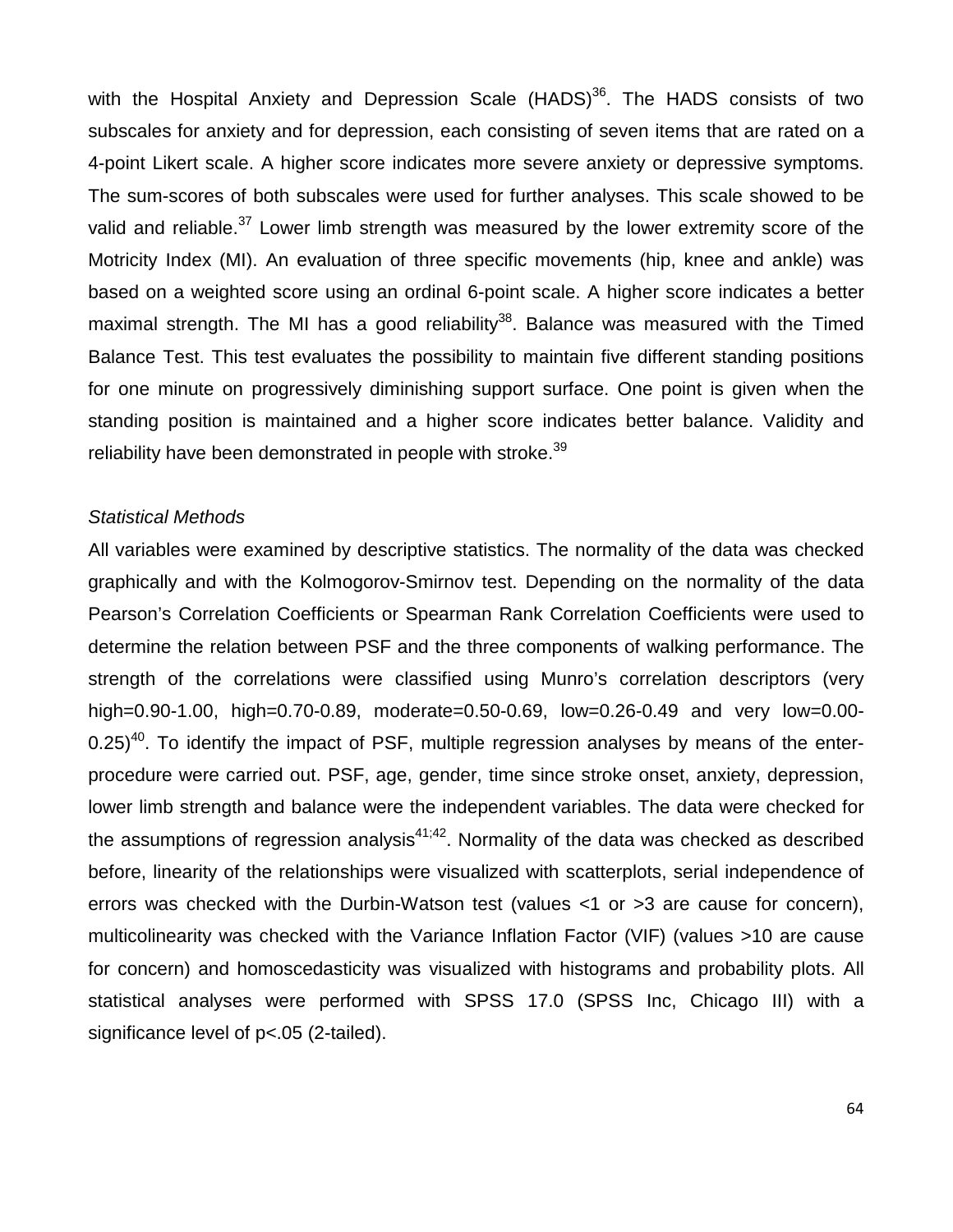#### **Results**

In total, 50 male and 30 female subjects were included in the study. Fifty-two subjects were classified as having PSF, 26 did not and from two subjects it was unknown. The subject characteristics and the outcome measures are presented in Table 1. During the 5mWT six subjects used a walking device: one a rollator, two a cane, and three a quadric-cane. Three of these six subjects also used an ankle-foot orthoses. Of the subjects who did not use walking devices, 21 subjects used an ankle-foot orthoses. During the 6MWT, 41 subjects did not use any kind of device and 39 used a walking device or orthoses.

| Variable                                                      | n         | Median (IQR)        |
|---------------------------------------------------------------|-----------|---------------------|
| Age, years                                                    | 80        | $58(51 - 65)$       |
| Gender $(\text{N}\, \mathbb{Q})$                              | 50/30     |                     |
| Time since stroke onset, weeks                                | 80        | $12.5(8 - 19)$      |
| Type of stroke (Ischemic Stroke/ Hemorrhagic Stroke/ Unknown) | 57/20/3   |                     |
| Hemiplegic side (Right / Left / No)                           | 40/39/1   |                     |
| First stroke (Yes/No/Unknown)                                 | 6/71/3    |                     |
| PSF (Yes/ No/ Unknown)                                        | 52/26/2   |                     |
| Co-morbidities (Cardial/ Vascular/ Respiratory/               | 23/33/14/ |                     |
| Skeletal, muscle or skin/ Psychiatric)                        | 28/25     |                     |
| Walking distance (meters)                                     | 79        | $311(235 - 411)$    |
| Gait speed (meters per second)                                | 80        | $1.31(1.03 - 1.64)$ |
| Functional mobility                                           | 80        | $39(34 - 42)$       |
| <b>PSF</b>                                                    | 78        | $4.67(3.19 - 5.57)$ |
| Anxiety                                                       | 79        | $3(1 - 6)$          |
| Depression                                                    | 79        | $4(2-8)$            |
| Lower limb strength                                           | 80        | 75 (63 - 83)        |
| <b>Balance</b><br>$\cdots$                                    | 80        | $3(3-4)$            |

| <b>Table 1: Patient Characteristics and Outcome Measures</b> |  |
|--------------------------------------------------------------|--|
|--------------------------------------------------------------|--|

IQR: InterQuartile Range

Analyses to check for normality showed that gait speed and functional mobility did not meet the assumptions for normality. Therefore, Spearman Rank Correlation Coefficients were used. PSF was not significantly correlated with walking distance (r=.079, p=.492), gait speed  $(r=.013, p=.911)$  and functional mobility  $(r=.213, p=.061)$ . On the contrary, PSF showed significant and low correlations with anxiety and depression (Table 2). The three components of walking performance showed significant and moderate to high relations with each other and significant and low or moderate correlations with time since stroke onset, lower limb strength and balance. Functional mobility also showed significant and low correlations with anxiety and depression.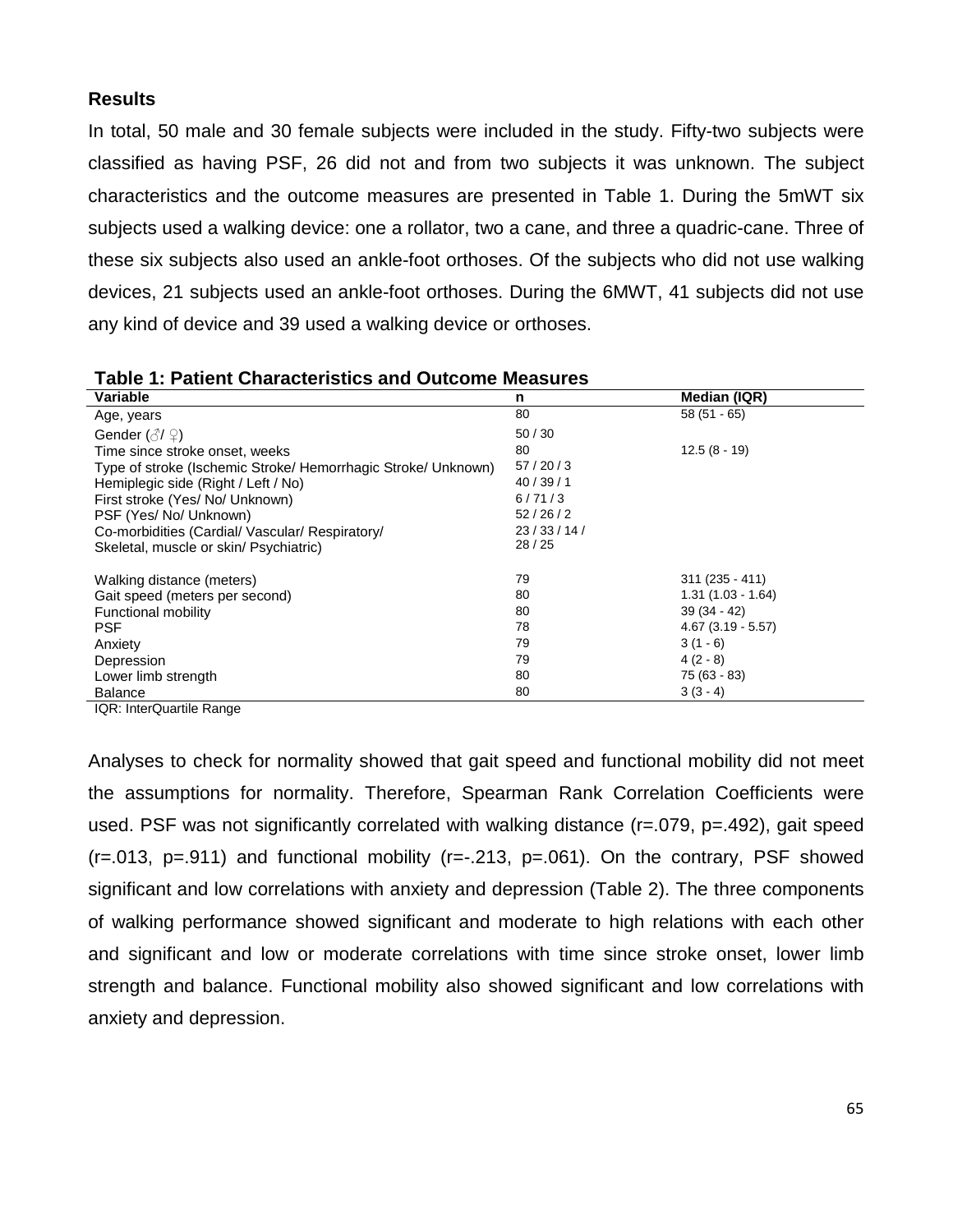|                                        | 9SF      | distance<br>Walking | Gait speed | Functional<br>mobility | Age     | Gender  | nset<br>since<br>ō<br>stroke<br>Time | mxiety<br>∢ | Depression | 같<br>strength<br>≔<br>Lower | Balance |
|----------------------------------------|----------|---------------------|------------|------------------------|---------|---------|--------------------------------------|-------------|------------|-----------------------------|---------|
| <b>PSF</b>                             |          |                     |            |                        |         |         |                                      |             |            |                             |         |
| Walking distance                       | .079     |                     |            |                        |         |         |                                      |             |            |                             |         |
| Gait speed                             | .013     | $-.831**$           |            |                        |         |         |                                      |             |            |                             |         |
| <b>Functional Mobility</b>             | $-213$   | .549**              | $-0.629**$ | 1                      |         |         |                                      |             |            |                             |         |
| Age                                    | $-0.150$ | $-.078$             | $-0.052$   | $-144$                 |         |         |                                      |             |            |                             |         |
| Gender                                 | $-.020$  | .203                | $-213$     | .143                   | $.267*$ |         |                                      |             |            |                             |         |
| Time since stroke onset                | $-.075$  | $-490**$            | $.502**$   | $-.270*$               | $-.116$ | $-.219$ |                                      |             |            |                             |         |
| Anxiety                                | .396**   | $-155$              | $-.221$    | $-412**$               | $-.007$ | $-168$  | $.225*$                              |             |            |                             |         |
| Depression                             | $.286*$  | $-131$              | .203       | $-0.315**$             | $-155$  | $-.100$ | $.239*$                              | $.581***$   |            |                             |         |
| Lower limb strength                    | $-.003$  | .479**              | $-0.613**$ | $.403**$               | $-.048$ | .083    | $-481**$                             | $-0.337**$  | $-212$     |                             |         |
| <b>Balance</b><br>$\sim$ $\sim$ $\sim$ | .112     | $.525***$           | $-.506*$   | .485**                 | $-120$  | $-.040$ | $-0.308**$                           | $-0.034$    | $-.053$    | $.353***$                   |         |

#### **Table 2: Spearman Rank Correlation Coefficients**

\* : correlation significant at the 0.05 level (2-tailed). \*\*: correlation is significant at the 0.01 level (2-tailed).

To determine the impact of PSF on walking performance; first, a linear regression analysis with walking distance as dependent variable was carried out. All independent variables were entered in the model because there was no concern for multicolinearity (VIF ranges from 1.177 to 1.839). The independent variables together explained 45.9% of the variance of walking distance (Table 3). Only, balance was significantly related to walking distance, where PSF showed no significant contribution. Second, a logistic regression analysis with gait speed was carried out. The data of gait speed were dichotomized with a cut-off score of 1.0 m/s. This cut-off score was arbitrarily chosen by means of reported thresholds for gait speed and community ambulation. These thresholds varied between 0.8 m/s and 1.2 m/s.<sup>43-45</sup> Seventyeight subjects were included in the analysis, having a median score of 1.31 m/s; 61 of these subjects walked faster than 1.0 m/s. All independent variables were entered in the model, since multicolinearity was no concern (VIF ranges from 1.177 to 1.853). The independent variables together explained 49.1% of the variance of gait speed (Table 3). PSF showed no significant association with gait speed. Gender, lower limb strength and balance were significantly related to gait speed. Third, a logistic regression analysis with functional mobility as dependent variable was carried out. The data of functional mobility were dichotomized, based on the median score of 39 points of the SIS. Seventy-eight subjects were included in the analysis; 34 of these subjects had a poor functional mobility (range 9-38 points) and 44 subjects had a good functional mobility (range 39-45 points). The analysis showed no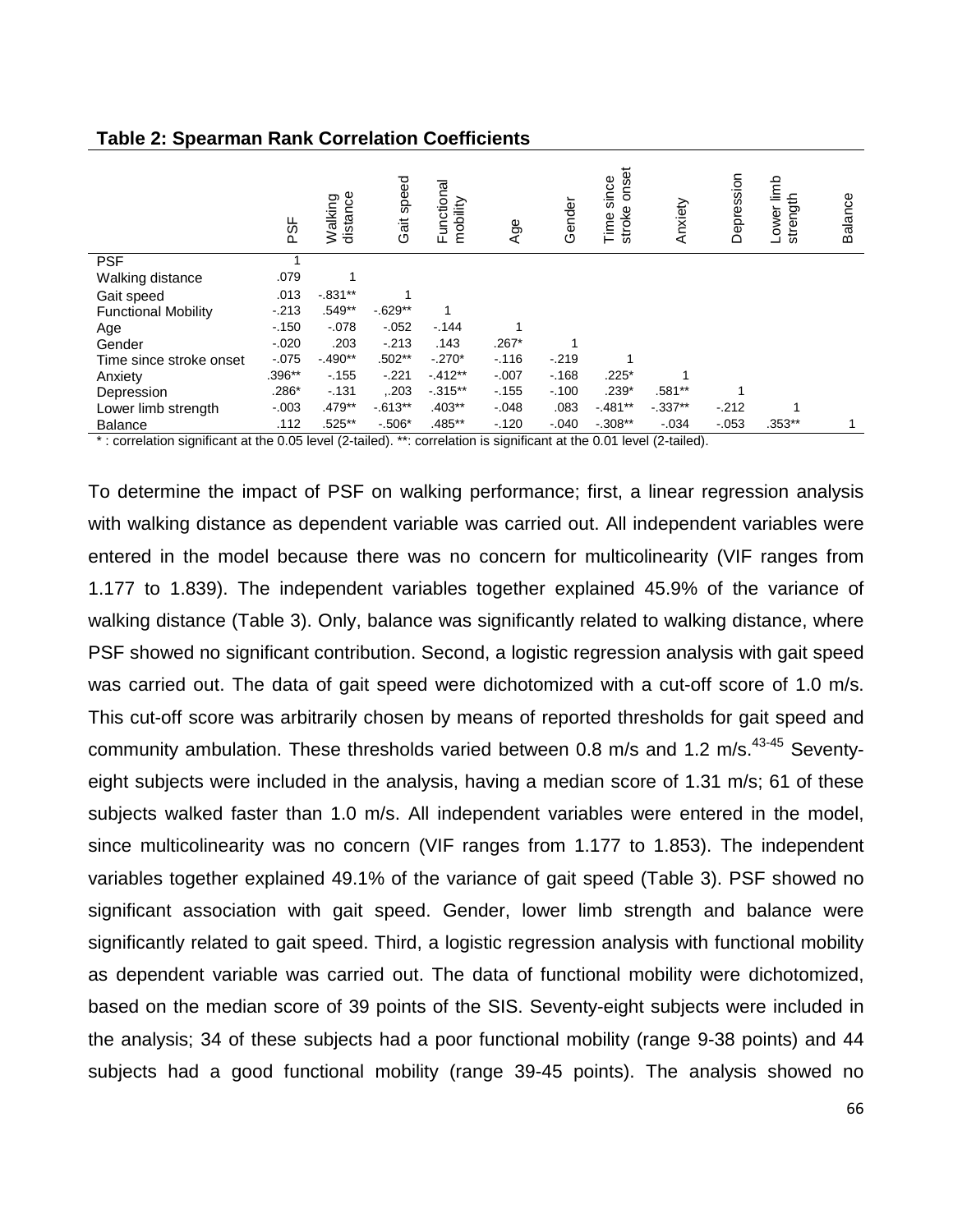multicolinearity (VIF ranges from 1.177 to 1.853) and therefore all the independent variables were entered in the model. The independent variables together explained 38.1% of the variance of functional mobility (Table 3). PSF showed no significant relation with functional mobility. Only, balance was significantly related to functional mobility.

|                         |                     | <b>Walking distance</b> | <b>Gait speed</b>     |          |                 |        | <b>Functional mobility</b> |        |                 |       |
|-------------------------|---------------------|-------------------------|-----------------------|----------|-----------------|--------|----------------------------|--------|-----------------|-------|
|                         | (Linear regression) |                         | (Logistic regression) |          |                 |        | (Logistic regression)      |        |                 |       |
| Variables               | $R^2$               | $\beta$ (SE)            | $R^2$                 | Exp(B)   | 95% C.I. Exp(B) |        | R <sup>2</sup>             | Exp(B) | 95% C.I. Exp(B) |       |
|                         |                     |                         |                       |          | Lower           | Upper  |                            |        | Lower           | Upper |
| All variables           | .459                |                         | .491                  |          |                 |        | . 381                      |        |                 |       |
| <b>PSF</b>              |                     | .101(.901)              |                       | 1.026    | .969            | 1.085  |                            | .974   | .934            | 1.016 |
| Age                     |                     | $-.097(1.282)$          |                       | .976     | .902            | 1.055  |                            | .959   | .903            | 1.018 |
| Gender                  |                     | .163 (26.749)           |                       | $7.717*$ | 1.231           | 48.385 |                            | .685   | .200            | 2.345 |
| Time since stroke onset |                     | $-.205(1.819)$          |                       | 1.021    | .895            | 1.165  |                            | .974   | .896            | 1.059 |
| Anxiety                 |                     | $-0.044(4.846)$         |                       | .876     | .653            | 1.085  |                            | .842   | .672            | 1.056 |
| Depression              |                     | $-.019(4.272)$          |                       | 1.073    | .830            | 1.387  |                            | 1.029  | .850            | 1.247 |
| Lower limb strength     |                     | .215 (.798)             |                       | $.919**$ | .863            | .979   |                            | 1.028  | .992            | 1.066 |
| <b>Balance</b>          |                     | .397* (11,874)          |                       | $.312**$ | .140            | .737   |                            | 1.955* | 1.089           | 3.511 |

#### **Table 3: Multiple Regression Analyses**

\*: correlation significant at the 0.05 level (2-tailed). \*\*: correlation is significant at the 0.01 level (2-tailed).

SE: Standard Error, R²: squared multiple regression coefficient according to Nagelkerke

#### **Discussion**

The purpose of this study was to investigate the relation between PSF and walking performance in people with stroke and to identify the impact of PSF on walking performance corrected for potential confounding variables. The results show no significant relation between PSF and the three components of walking performance.

In this study, 67% of the included subjects experienced PSF in daily life. This score is high compared to the reported prevalence from 38% to 68% in previous studies<sup>15-21</sup>. This might be explained by the fact that the studied subjects were discharged from the rehabilitation centre to their homes and faced with a new situation with probably an increased demand in activities. Schepers et al.<sup>24</sup> concluded that the impact of PSF increased during the first year post-stroke, because the impact of PSF might become more relevant as patients try to resume their work and social activities, and the demands of daily life increase. In the first-phase post-stroke, PSF could be experienced as a "minor" problem compared to the other impairments and functional limitations.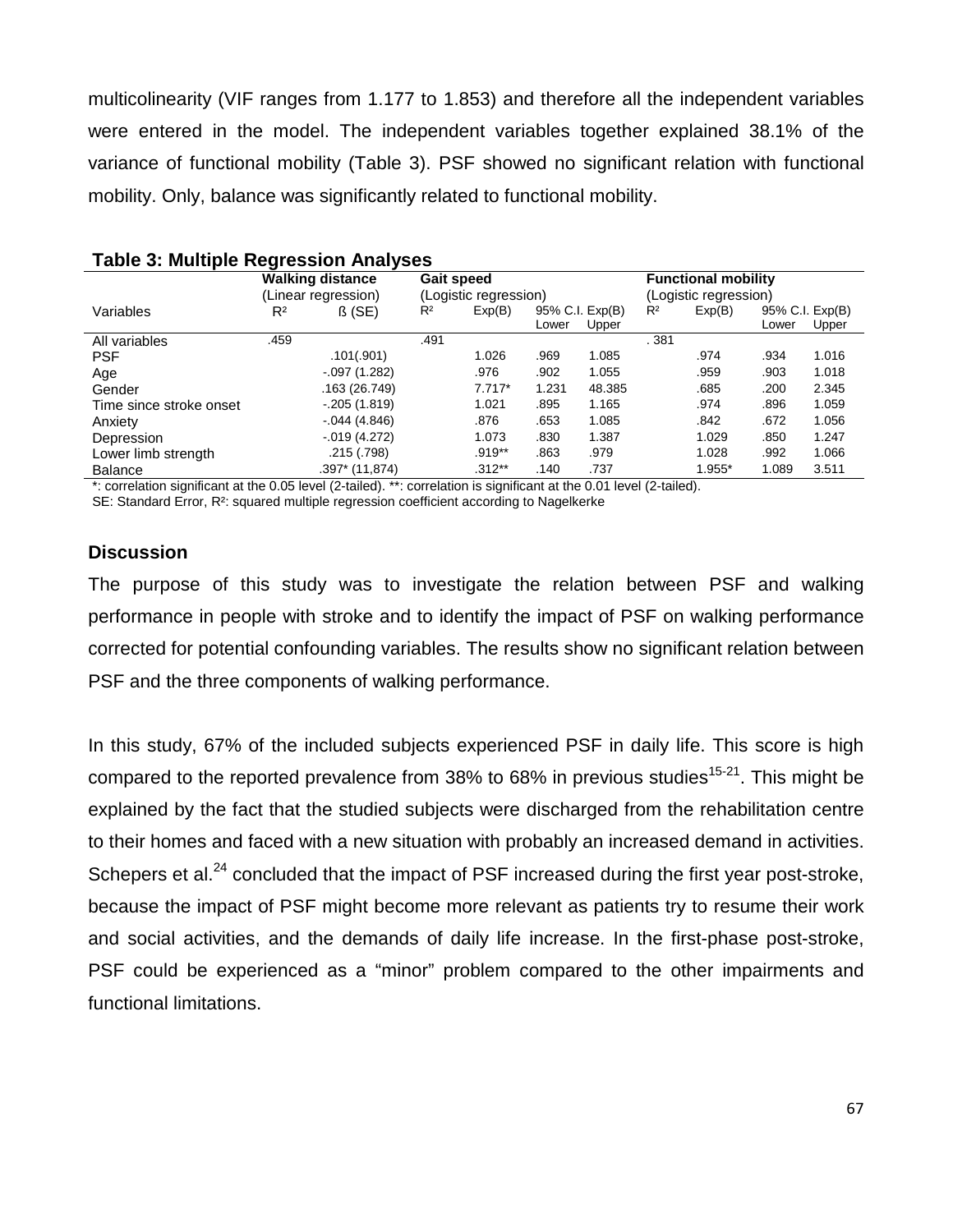PSF showed non-significant correlations with the three components of walking performance. Previous studies showed that PSF affects activities of daily living and especially the complex and energy-demanding ones<sup>15;16;19</sup>. However, in the present study we could not identify a relation between PSF and walking performance. Nevertheless, it is striking that functional mobility, the most complex component of walking performance chosen in this study, showed the biggest relation with PSF compared with the other two components. Despite the weak and non-significant relation, one might suggest that PSF has more influence on the more complex aspects of activities, as was shown in previous studies on outcome in IADL<sup>15;16;19</sup>. An important difference between previous studies<sup>15;16;19</sup> and the present one is the use of outcome measures to determine PSF. Two studies<sup>15;16</sup> did not use the FSS, and the study<sup>19</sup> that did use it, dichotomized the values which might have influenced the results. Also, the moment of measurement differs. The median score of the time since stroke onset in this study was 12.5 weeks compared with the other studies that measured the subjects with a range between 6 months and 3 years. Lastly, these results might be found because of the crosssectional design of this study.

PSF showed a significant correlation with depression and anxiety. An association between PSF and post-stroke depression has been demonstrated in a number of previous studies<sup>15;16;46;47</sup>. There is a certain amount of overlap between PSF and post-stroke depression, partly because depression is often accompanied by PSF. On the other hand, a number of studies have shown that PSF can occur in the absence of depression<sup>17;48;49</sup>. The presence of PSF was shown to be independent of depression, but the impact of PSF on functional abilities was strongly influenced by depression.<sup>17</sup> Patients who experience PSF, as measured by the FSS, are impeded in their daily activities and responsibilities, which may create feelings of depression<sup>50-52</sup>. These conflicting results may be caused by the lack of definitions of post-stroke depression and PSF. The significant correlation between PSF and anxiety that is found in this study, also confirms previous studies $15,20$ .

PSF was no significant contributor in explaining the variance of walking distance, gait speed or functional mobility. As expected, the physical factors, lower limb strength and particularly balance were significantly related to walking performance. These findings confirm the results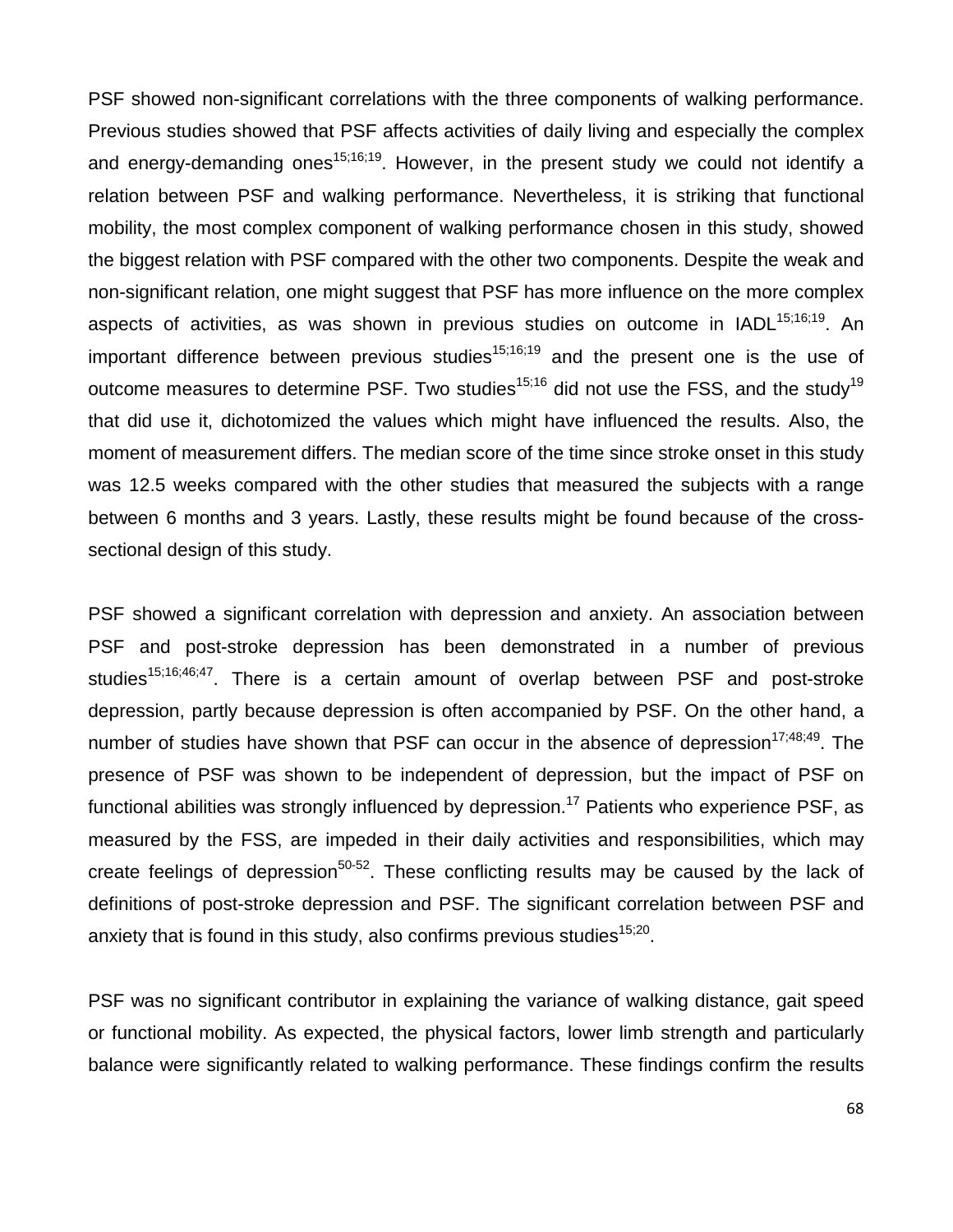of previous studies where physical factors like strength and balance were dominant variables in regression analyses $9,11,12$ . From this study, we can conclude that the impact of PSF on the walking performance in people with stroke is a negligible factor in regard to physical factors.

Some limitations need to be taken in consideration when interpreting the results. One important limitation is the fact that definitions for walking performance and PSF are lacking. However, to cover different aspects of walking performance we studied three components. There were two reasons for choosing these three components. First, the Dutch Guideline "Stroke"<sup>53</sup> recommends measurement of walking distance and gait speed and they are mostly measured in general practice. Second, functional mobility represents a more functional dimension of walking performance related to activities of daily living. Because these three components of walking performance showed significant and moderate or high relations with each other it is debatable if all components measure different components. Regarding PSF, PSF has been defined in different ways. In this study, there was chosen to measure the impact of PSF on daily activities as measured by the FSS. The FSS is shown to be a valid and reliable instrument to determine fatigue in patients after stroke.

Since gait speed and functional mobility were non-normally distributed, data were dichotomized for the regression analysis. By limiting variation in the data; first, there is a loss of sensitivity of the data and second the data could be biased because of the arbitrary chosen cut-off score. Varying the cut-off score can significantly shift the percentage of individuals in the groups<sup>54</sup>. In addition, the independent factors chosen besides PSF have been chosen in an arbitrary way.

Although, in the present study PSF was not shown to be related to walking performance. PSF remains an important outcome after stroke which needs to be taken into account in both clinical practice as well as research. To understand the concept and effect of PSF more research is needed. A definition of PSF and an explanation of its underlying mechanisms and effects is desirable to be able to compare results and possibly treat PSF. In addition, the prognostic value of PSF on rehabilitation and (physical) outcome needs more attention by conducting longitudinal studies in large populations. In the mean time, physicians, but also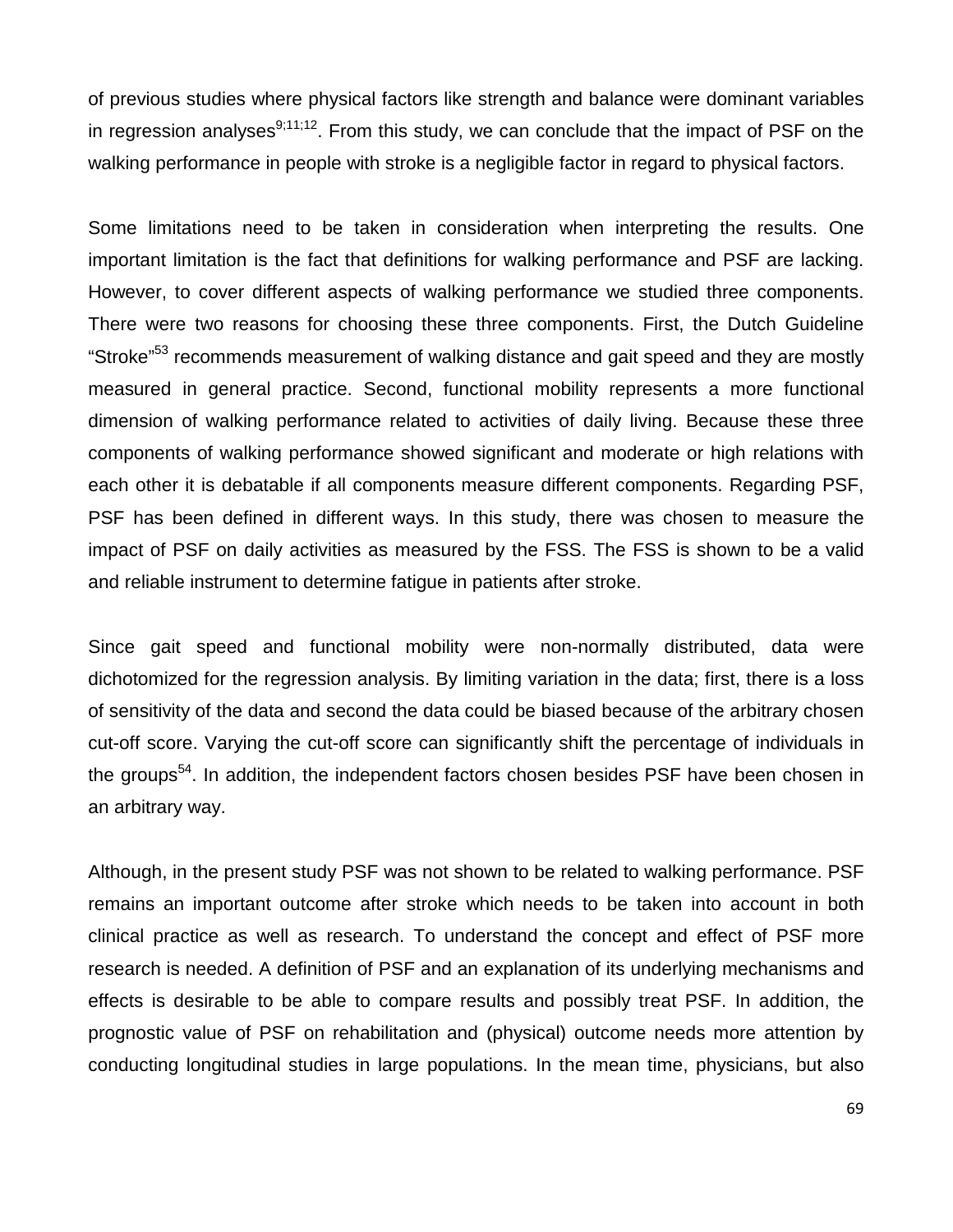physiotherapists must be abreast of the fact that people with stroke can have PSF, quantify this and give people with stroke and their relatives information about the impact of PSF on activities of daily living.

### **Summary**

PSF is not significantly related to the walking performance in people with stroke at the start of outpatient rehabilitation. The cross-sectional impact of PSF on the walking performance is negligible with regard to physical variables.

# **Acknowledgements**

I would like to thank Dr. I.G.L van de Port for her help during the process of writing this study.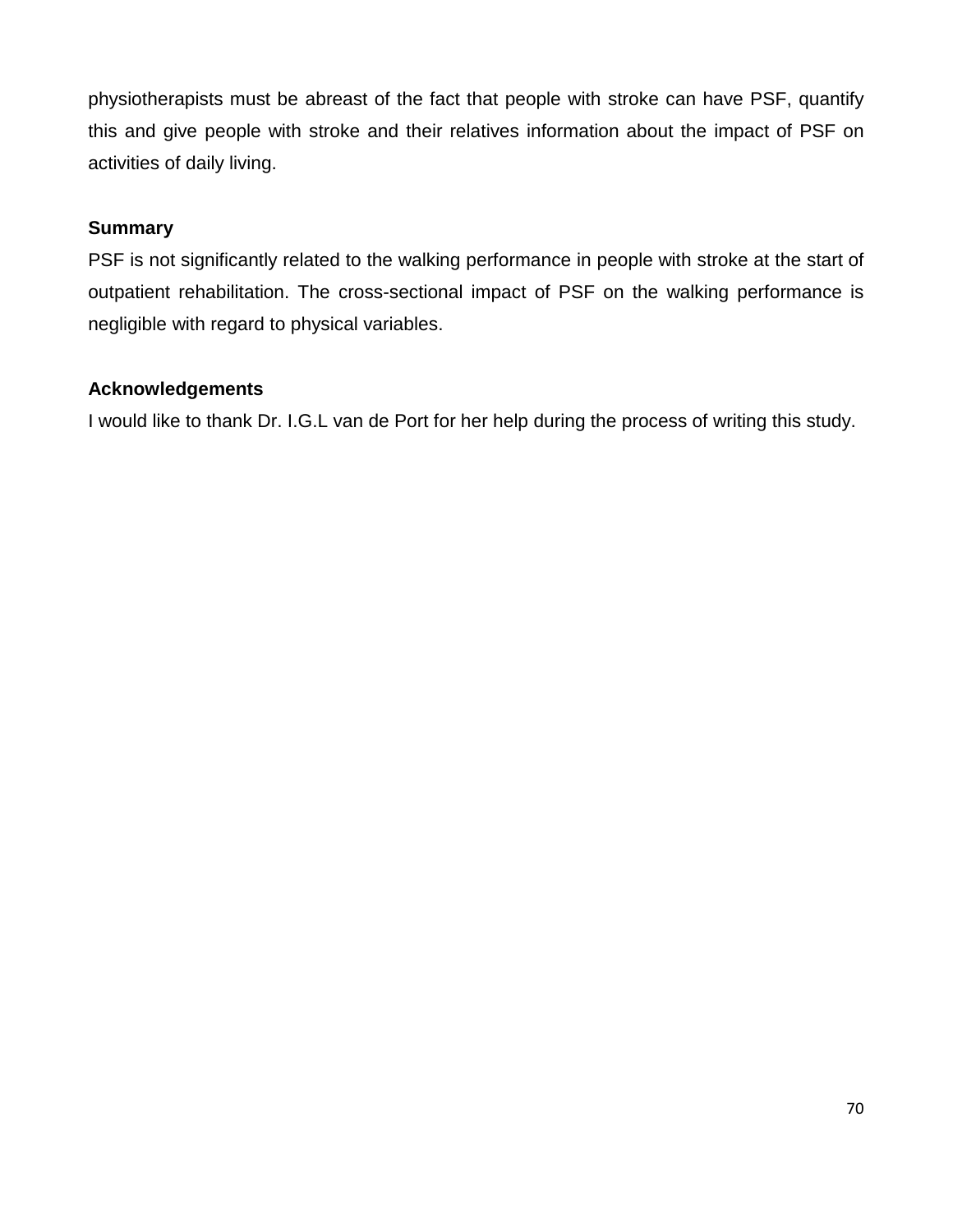#### **References**

- (1) [http://www.hartstichting.nl.](http://www.hartstichting.nl/) 2008.
- (2) Pettersen R, Dahl T, Wyller TB. Prediction of long-term functional outcome after stroke rehabilitation. *Clin Rehabil.* 2002; 16(2):149-159.
- (3) Mayo NE, Wood-Dauphinée SL, Ahmed S, Gordon C, Higgins J, McEwen S et al. Disablement following stroke. *Disabil Rehab.* 1999; 21(5/6):258-268.
- (4) Pang MY, Eng JJ. Determinants of improvement in walking capacity among individuals with chronic stroke following a multi-dimensional exercise program. *J Rehabil Med.* 2008; 40(4):284-290.
- (5) Jorgensen HS, Nakayama H, Raaschou HO, Olsen TS. Recovery of walking function in stroke patients: the Copenhagen Stroke Study. *Arch Phys Med Rehabil.* 1995; 76:27-32.
- (6) Port van de IGL, Kwakkel G, Lindeman E. Community ambulation in patients with chronic stroke: how it related to gait speed? *J Rehabil Med.* 2008; 40(1):23-27.
- (7) Bohannon RW. Comfortable and maximal walking speed of adults aged 20-79 years: reference values and determinants. *Age Ageing.* 1997; 26:15-19.
- (8) Suzuki K, Imada G, Iwaya T, Handa T, Kurogo H. Determinants and predictors of the maximum walking speed during computer-assisted gait training in hemiparetic stroke patients. *Arch Phys Med Rehabil.* 1999; 80(2):179-182.
- (9) Ahmed S, Mayo NE, Higgins J, Salbach NM, Finch L, Wood-Dauphinée SL. The Stroke Rehabilitation Assessment of Movement (STREAM): A comparison with other measures used to evaluate effects of stroke and rehabilitation. *Phys Ther.* 2003; 83(7):617-630.
- (10) Eng JJ, Chu KS, Dawson AS, Kim CM, Hepburn KE. Functional walk tests in individuals with stroke: relation to perceived exertion and myocardial exertion. *Stroke.* 2002; 33(3):756-761.
- (11) Flansbjer UB, Downham D, Lexell J. Knee muscle strength, gait performance, and perceived participation after stroke. *Arch Phys Med Rehabil.* 2006; 87(7):974-980.
- (12) LeBrasseur NK, Sayers SP, Ouellette MM, Fielding RA. Muscle impairments and behavioral factors mediate functional limitations and disability following stroke. *Phys Ther.* 2006; 86(10):1342-1350.
- (13) Patterson SL, Forrester LW, Rodgers MM, Ryan AS, Ivey FM, Sorkin JD et al. Determinants of walking function after stroke: differences by deficit severity. *Arch Phys Med Rehabil.* 2007; 88(1):115-119.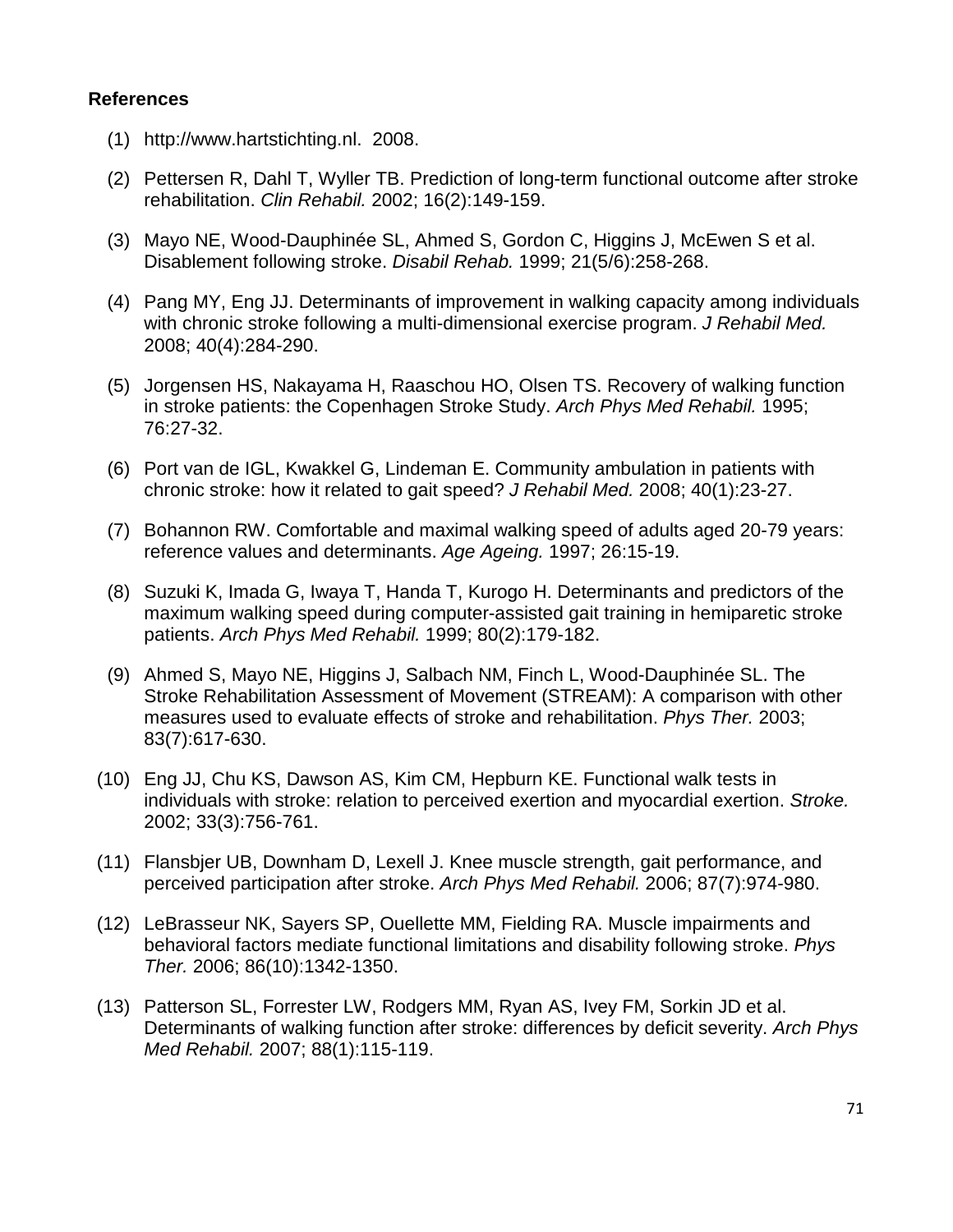- (14) Appelros P. Prevalence and predictors of pain and fatique after stroke: a populationbased study-. *Int J Rehabil Res.* 2006; 29(4):329-333.
- (15) Glader EL, Stegmayr B, Asplund K. Poststroke fatigue: A 2-year follow-up study of stroke patients in Sweden. *Stroke.* 2002; 33:1327-1333.
- (16) Choi-Kwon S, Han SW, Kwon SU, Kim JS. Poststroke fatigue: characteristics and related factors. *Cerebrovasc Dis.* 2005; 19:84-90.
- (17) Ingles JL, Eskes GA, Phillips SJ. Fatique after stroke. *Arch Phys Med Rehabil.* 1990; 80:173-178.
- (18) Morley W, Jackson K, Mead GE. Post-stroke fatigue: An important yet neglected symptom. *Age Ageing.* 2005; 34(3):313.
- (19) Port van de IGL, Kwakkel G, Schepers VP, Heinemans CTI, Lindeman E. Is fatigue an independent factor associated with activities of daily living, instrumental activities of daily living and health-related quality of life in chronic stroke? *Cerebrovasc Dis.* 2007; 23:40-45.
- (20) Werf van der SP, Broek van den HL, Anten HW, Bleijenberg G. Experiences of severe fatigue long after stroke and its relation to depressive symptoms and disease characteristics. *Eur Neurol.* 2001; 45:28-33.
- (21) Zandvoort van MJ, Kappelle LJ, Algra A, De Haan EH. Decreased capacity for mental effort after single supratentorial lacunar infarct may affect performance in everyday life. *J Neurol Neurosurg Psychiatry.* 1998; 65:697-702.
- (22) Aaronson LS, Teel CS, Cassmeyer V, Neuberger GB, Pallikkathayil L, Pierce J et al. Defining and measuring fatigue. *Image J Nurs Sch.* 1999; 31(1):45-50.
- (23) Annoni JM, Staub F, Bogousslavsky J, Brioschi A. Frequency, characterisation and therapies of fatigue after stroke. *Neurol Sci.* 2008; 29:244-246.
- (24) Schepers VP, Visser-Meily AM, Ketelaar M, Lindeman E. Poststroke fatigue: Course and its relation to personal and stroke-related factors. *Arch Phys Med Rehabil.* 2006; 87:184-188.
- (25) Groot de MH, Philips SJ, Eskes GA. Fatigue associated with stroke and other neurologic conditions: Implications for stroke rehabilitation. *Arch Phys Med Rehabil.* 2003; 84:1714-1740.
- (26) Stroke--1989. Recommendations on stroke prevention, diagnosis, and therapy. Report of the WHO Task Force on Stroke and other Cerebrovascular Disorders. *Stroke.* 1989; 20(10):1407-1431.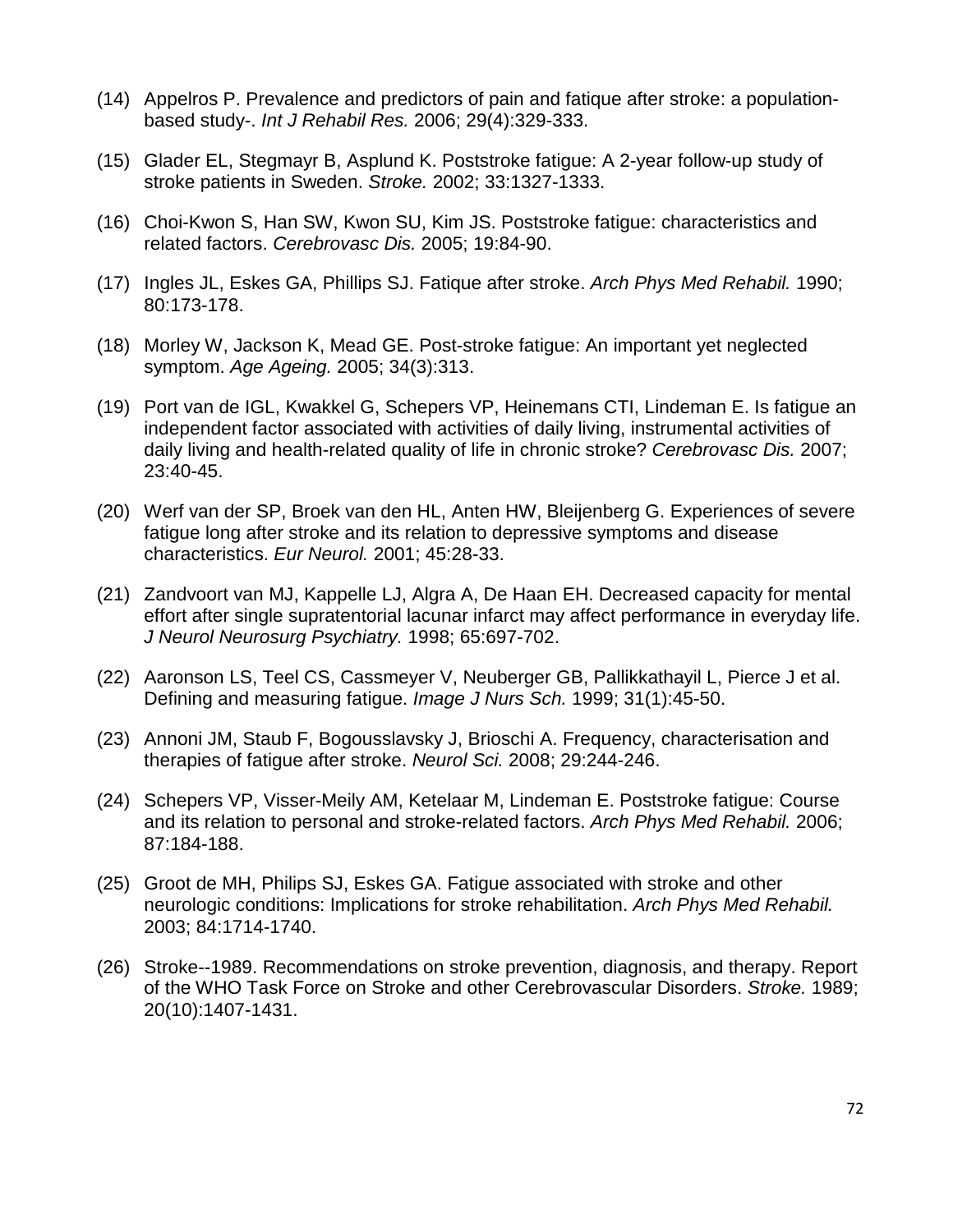- (27) Krupp LB, LaRocca NG, Muir-Nash J, Steinberg AD. The Fatigue Severity Scale. Application to patients with multiple sclerosis and systemic lupus erythematosus. *Arch Neurol.* 1989; 46(10):1121-1123.
- (28) Whitehead L. The measurement of fatigue in chronic illness: a systematic review of unidimensional and multidimensional fatigue measures. *J Pain Symptom Manage.* 2009; 37(1):107-128.
- (29) Enright PL. The six-minute walk test. *Respir Care.* 2003; 48(8):783-785.
- (30) Fulk GD, Echternach JL, Nof L, O'Sullivan S. Clinometric properties of the six-minute walk test in individuals undergoing rehabilitation poststroke. *Physiother Theory Pract.* 2008; 24(3):195-204.
- (31) Collen FM, Wade DT, Bradshaw CM. Mobility after stroke: reliability of measures of impairment and disability. *Int Disabil Stud.* 1990; 12(1):6-9.
- (32) Salbach NM, Mayo NE, Higgins J, Ahmed S, Finch LE, Richards CL. Responsiveness and predictability of gait speed and other disability measures in acute stroke. *Arch Phys Med Rehabil.* 2001; 82(9):1204-1212.
- (33) Duncan PW, Bode RK, Min Lai S, Perera S, Glycine Antagonist in Neuroprotection Americans Investigators. Rasch analysis of a new stroke-specific outcome scale: the Stroke Impact Scale. *Arch Phys Med Rehabil.* 2003; 84(7):950-963.
- (34) Duncan PW, Wallace D, Lai SM, Johnson D, Embretson S, Laster LJ. The Stroke Impact Scale version 2.0. Evaluation of reliability, validity and sensitivity to change. *Stroke.* 1999; 30(10):2131-2140.
- (35) Port van de IGL, Leenes K, Sellmeijer D, Zuidgeest A, Kwakkel G. Betrouwbaarheid en concurrente validiteit van de Nederlanse Stroke Impact Scale 2.0 bij patiënten met een CVA. *Ned Tijdschr Fysiotherapie.* 2008.
- (36) Zigmond AS, Snaith RP. The hospital anxiety and depression scale. *Acta Psychiatric Scand.* 1983; 67(6):361-370.
- (37) Herrmann C. International experiences with the Hospital Anxiety and Depression Scale - a review of validation data and clinical results. *J Psychosom Res.* 1997; 42(1):17-41.
- (38) Collin C, Wade D. Assessing motor impairment after stroke: a pilot reliability study. *J Neurol Neurosurg Psychiatry.* 1990; 53:576-579.
- (39) Kwakkel G, Wagenaar RC, Twisk J, Lankhorst GJ, Koetsier JC. Intensity of leg and arm training after primary middle-cerebral-artery stroke: a randomised trial. *Lancet.* 1999; 354(9174):191-196.
- (40) Munro BH, Visintainer MA, Page EB. *Statistical Methods for Health Care Research.* Philadelphia: Lippincott Co, 1993.